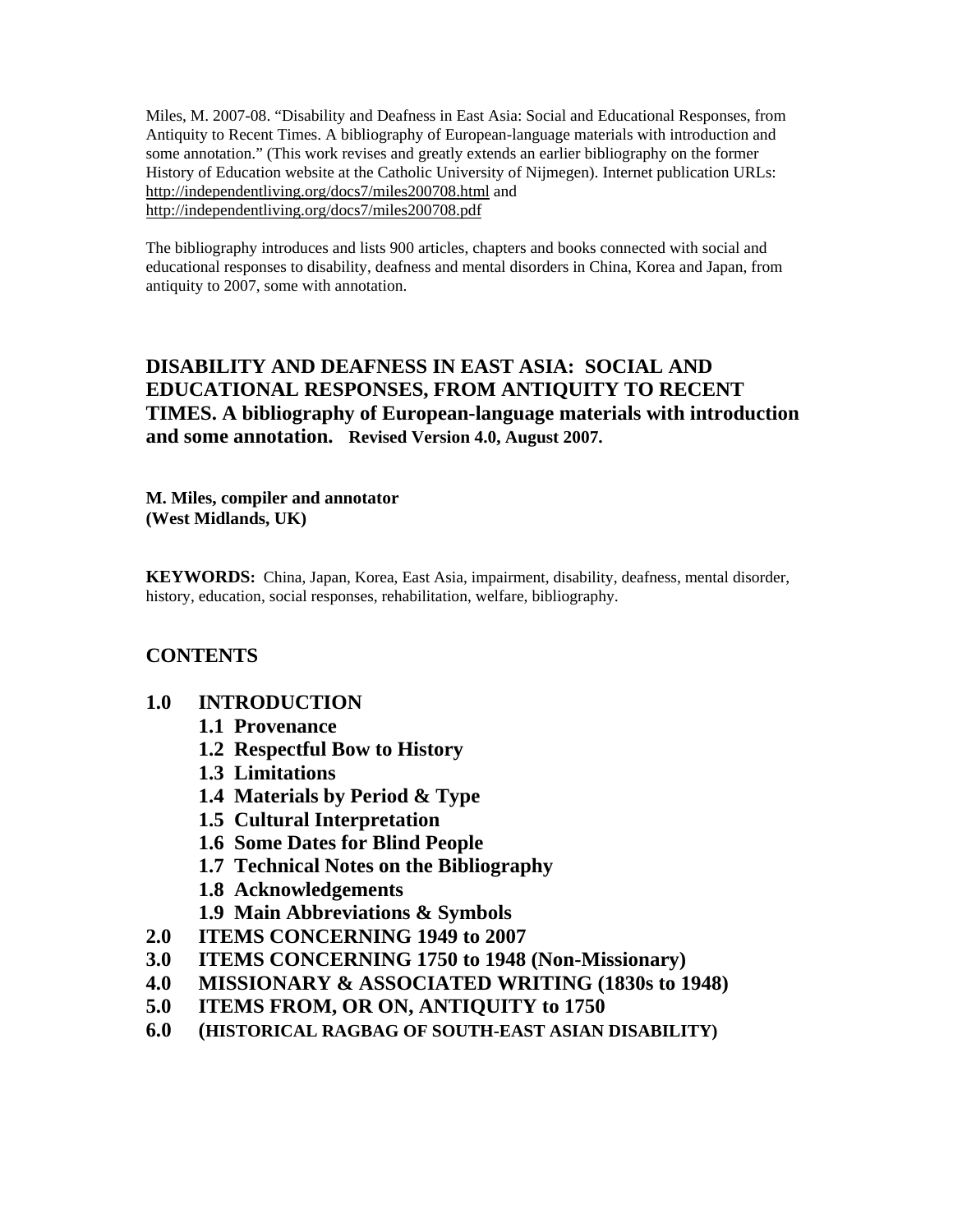# **1.0 INTRODUCTION**

Some **900** items are listed, in four main sections, by period and by type as shown in the Contents List.

## **1.1 Provenance**

An earlier version of this bibliography listing 400 items was kindly hosted at a social science faculty website of the Catholic University of Nijmegen (KUN) from 1999 to 2006, and it was not feasible to update it during the 2000s. The KUN was recently reorganised to become the Radboud University, and the old site ceased to function. The bibliography originally listed only material concerned with history (up to 1950). It has now been revised and updated with about 500 further items and some fresh annotation, taking account of disability-related developments up to 2007. Some older material that concerned ordinary childhood has been omitted, yet a little is retained for its intrinsic interest.

## **1.2 Respectful Bow to History**

A bibliography on disability and social responses in East Asia may appropriately start with a respectful bow to *Hokiichi Hanawa* (1746-1821), son of a humble farmer, who lost his eyesight in early childhood. He acquired some education, became a notable professor of literature, and was one of the founders of modern bibliographical work in Japan. He spent many years compiling the *Gunsho Ruiju* (Classified Collection of Japanese Classics) in 530 volumes containing over 1,200 books and documents, for the benefit of his sighted compatriots.

Composition of some of the great Chinese classics has also been associated with disability, whether physical, social or emotional, according to Szuma Ch'ien, imperial Grand Historian at the start of the first century BC: "Where the Earl of the West was imprisoned at Yu-li, he expanded the *Changes*; Confucius was in distress and he made the *Spring and Autumn Annals*; Ch'ü Yüan was banished and he composed his poem "Encountering Sorrow"; after Tso Ch'iu lost his sight he composed the *Narrative of the States*; when Sun Tzu had his feet amputated he set forth the *Art of War*; [etc]". (Quoted in de Bary et al, 1960, I: 234) When he wrote this Ssu-ma Ch'ien himself faced a mutilating punishment.

# **1.3 Limitations**

With humble apologies, it is admitted that the present bibliography lists merely European-language (mostly English) references. Many have been written by foreigners, often with cultural and conceptual limitations, misunderstandings, and urban / coastal / missionary biases. The compiler's feeble excuse is that, for most people outside East Asia who wish to learn something about the socio-historical and educational background to disability in China, Japan and Korea, materials in European languages will be most readily accessible. Those whose appetite is sharpened by such materials may then progress to learning to read materials in the major regional languages, where they will no doubt gain much enlightenment.

Magazine and newspaper items are mostly excluded from the bibliography, as are purely biomedical papers. Some *medical and psychiatric* materials do appear where they have some *social* content or discussion or historical implication. '*Educational and social*' concern with disability is understood to include a wide range of items suggesting public or private attitudes towards disabled persons, and also the background of childhood, child-rearing, play and early education, deprivation and abuse, poverty and philanthropy, so far as it can be discovered.

# **1.4 Materials by Period & Type**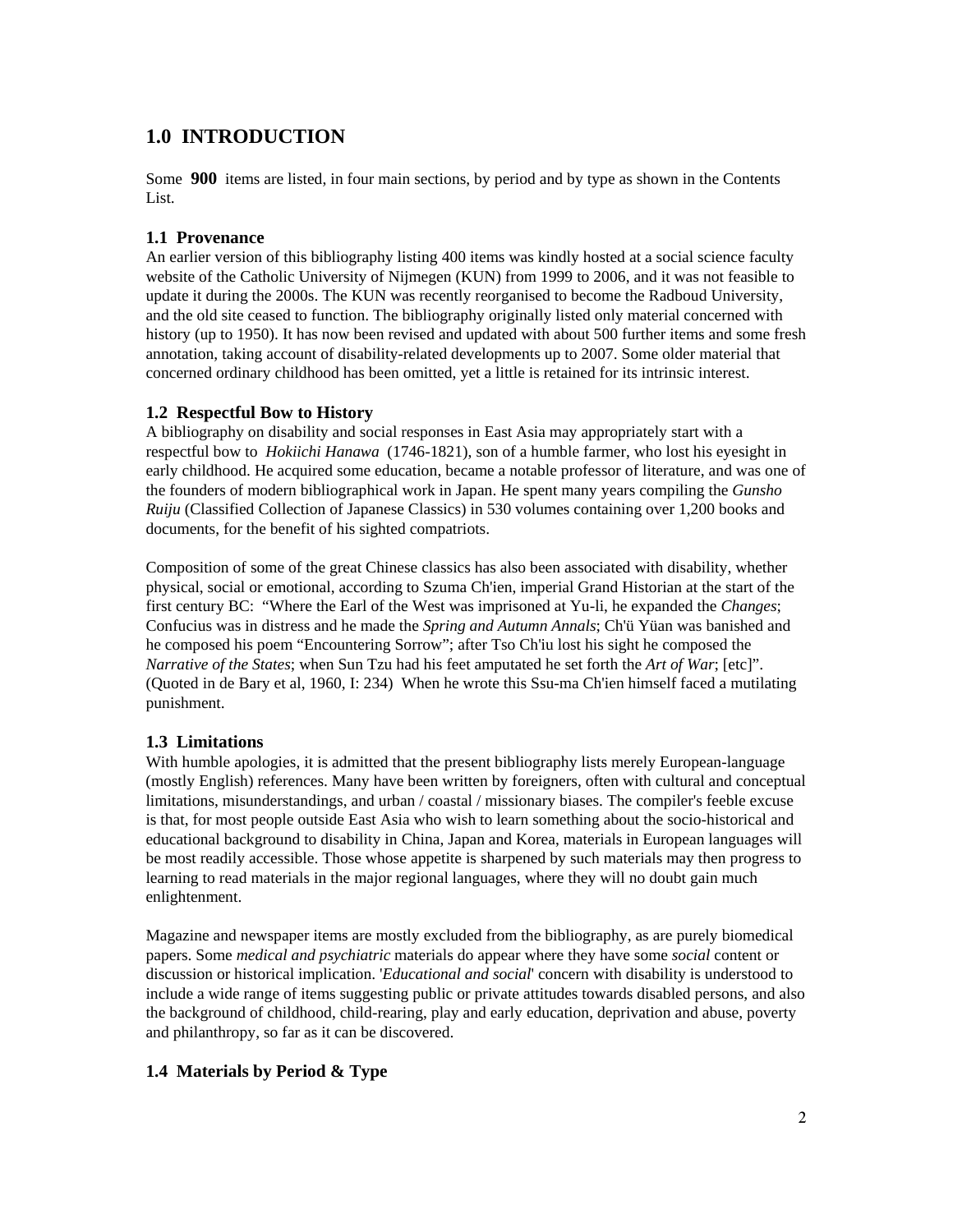**1.4.1 Concerning 1949 to 2007**. Out of a considerable and growing modern literature arising within a population amounting to a quarter of the world (1.5 billion people), the 350 items now listed in this new 'modern' section are merely a sample across a range of fields that happened to attract the compiler's notice and interest. The original bibliography ended in 1950, and could now perhaps begin to claim some 'perspective of history'. Since that time there have of course been colossal changes in China, and in Chinese contacts with the western world. Vast changes have occurred in Japan and Korea, the latter also being divided into North and South. (In this 1949-2007 section, listed items almost entirely refer to South Korea). These countries now occupy a more substantial place in the knowledge and imagination of the rest of the world. While updating the historical parts of the bibliography, it became impossible to ignore more recent work that is both interesting in itself and builds on and illuminates the historical roots. If it is true that one can hardly understand the present without studying the past, it is also true that the past tends to be understood mainly through the lenses of the present. Artificial divisions can hardly be maintained. Most of the comments below, concerning earlier periods, apply equally well to this section.

*Periodisation?* The period divisions are purely pragmatic. When one contemplates the (mostly unwritten) history of disabled and deaf people, and of social responses to disability in whatever region of the world, it is clear that history divided according to the dates of dynasties, kings and wars has had little or no effect on the lives of people with disabilities or deafness. The roar of battle, the destruction of cities, the pomp and show of monarchs, the erection of palaces or pyramids, have added some fresh dead or damaged bodies and minds to the toll exacted by famine, flood, disease or natural disaster; but the dates of those events are practically meaningless in the slow accumulation of milestones and significant events in disability history.

This 'modern' period of 1949 to 2007 obviously starts with the change of regime in China -- but it is also nearly 60 years, which represents perhaps a kind of average time span that remains alive and important in individual human memory, i.e. from about the age of 10, when children begin to notice, beyond their immediate family, some events and ways of living which later they will understand in an adult way, through to the age of 70, when some of their generation have already died, mental powers may be declining (with, of course, some exceptions), and interest in what is supposedly 'new' may increasingly be replaced by reflections on the past and what their lives have meant.

Items written in the modern period, relating to an earlier period, are mostly listed in the earlier period to which they refer. Of course, some of them overlap more than one period; but they are listed once only, in what seems to be their most relevant period. (So a given author's work does not necessarily all appear together in one section).

**1.4.2 Concerning 1750 to 1948**. The date 1750 corresponds with nothing of great significance within East Asia, but may serve as a kind of watershed between the times when the western world had little contact with, or knowledge of, East Asia (and vice versa), and the period when a slowly growing mutual attention was beginning to develop. As suggested above, the rise and fall of dynasties has seldom if ever signalled any change in the fortunes of people with disabilities. Pragmatically, 1750- 1948 also embraces the 200 years before the postulated first 60 years of 'live human memory'. The earlier 200 year period is here considered a kind of 'active heritage', in which stories may have been handed down within families, told by a great-grandparent to a child who is now the oldest surviving member; and in which relics of the past are still meaningful to people who grew up using much earlier ways of living. (Of course, some features of life may embody a heritage many centuries longer; but the popular knowledge of such earlier times may be rather dim).

These items (as well as those in the section reaching back to antiquity) come from a wide range of sources, and some are merely token representatives of a genre that needs to be exploited much more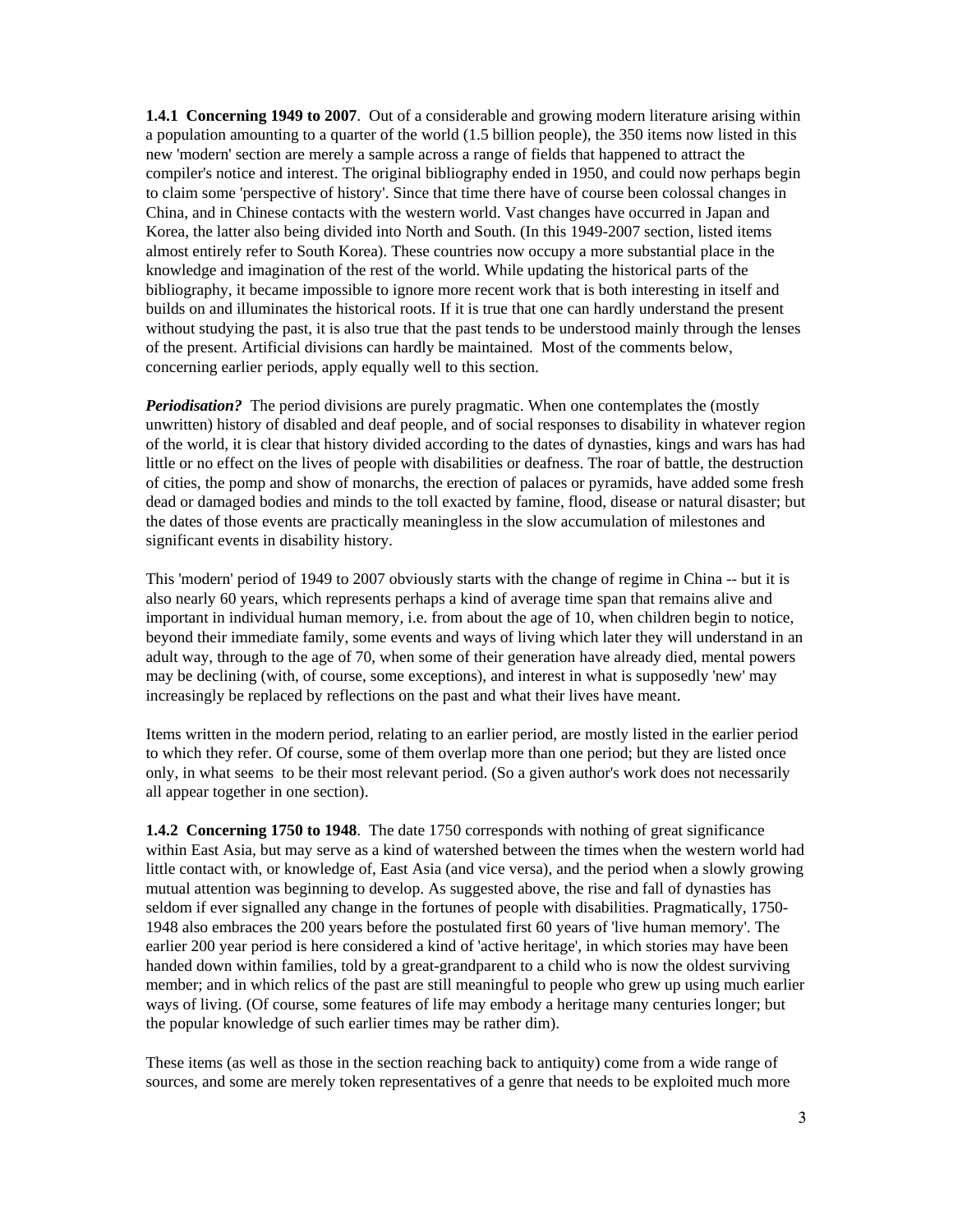thoroughly by historians of disability. Broadly speaking, there are materials from historical literature and legend, mythology and folklore, religion and law, travellers' accounts, biographies, studies in sociology and social welfare, government documents, and the histories of education, psychology, medicine, pediatrics. Some items are fully 'on target'; many are 'useful background'; some contain perhaps only one paragraph, sentence or date that is relevant. A few items are listed that describe 'ordinary' childhood or family life in earlier times, as this feature must be taken into account when considering earlier views of 'impairment and disability'.

Users should keep in mind that some of the statements of 'historical fact', reported in the annotations, may lack adequate corroborative evidence. Responses to disability, especially when they are in the nature of philanthropic provisions, or of serious abuse, or of disabled people 'heroically overcoming' their disabilities, seem to be peculiarly liable to political massaging, exaggeration, fabrication, or other bias.

*In Everyday Life?* There are very few reports of disability in *ordinary, everyday life* in earlier periods -- that is one feature which more recent studies have begun to remedy. Yet it is probable that the great majority of disabled people lived fairly 'ordinary' lives in their families, in their villages and towns, experiencing some limitations, facing some prejudice, receiving some help, making some adaptation to their situation, and playing some part in the common life of their families and neighbourhood. The efficacy of indigenous therapies in relieving bodily or mental impairments is also hard to gauge; but one should not underestimate the ingenuity with which at least some people, in early history, adapted themselves and their environment so that they could get a more tolerable life.

The *average balance* of daily help or hindrance, of heroics or humiliations, is still little understood and hard to measure in the 21st century, even in countries with vast resources and trained social scientists. It was certainly no easier for observers in the past to measure and describe these phenomena. The different balances experienced by people with different kinds of impairment, or by disabled men and disabled women, or by elderly people as against children and youths, may also be guessed at but are very seldom known with any reliability.

Nevertheless, some tentative pictures can be made by gathering the available evidence of social and educational responses in various times and places. For example, Susan Matisoff (1978) uses literary evidence to trace the complex evolution of the legend of Semimaru, involving mendicant musicians, princes of India and Japan, and public reactions to blindness in different eras. The background to that study includes a large sweep of data and legend from Asian religious histories, development of musical instruments, traditions of acting in drama productions, concepts of mental illness, local customs of saying goodbye to travellers starting a journey, remnants of shamanistic practices, and many more diverse factors. Many of these factors have no direct bearing on blindness - yet all are needed in the reconstruction. At the end, the pictures produced by Matisoff are far from straightforward - they have depths and shades, and different viewers will see different meanings in them, accurately reflecting the complexity and ambiguity of any serious historical account.

*Early 'Special Education'*. As is common in historical studies on minority topics, the jigsaw often fits together slowly from many parts that do not initially seem to be connected. For example, almost all the educational references listed below assert that schooling for Japanese blind children grew from a start in the 1870s. Yet Yoshimoto (1908) stated that Hokiichi Hanawa, in his 15th year, went to Edo (now Tokyo) and joined a private school for the blind. There he should have learnt skills of music and acupuncture. Failing to gain proficiency in those skills, he succeeded only in learning classical literature. Basic facts about Hanawa are confirmed by many sources, e.g. 'Kodansha Encyclopedia' (1983) and 'Japan Biographical' (1960); but the former says Hanawa was aged 13 when he went to Edo. The latter adds the name of the blind teacher, Ametomi Kengyo, but contradicts other sources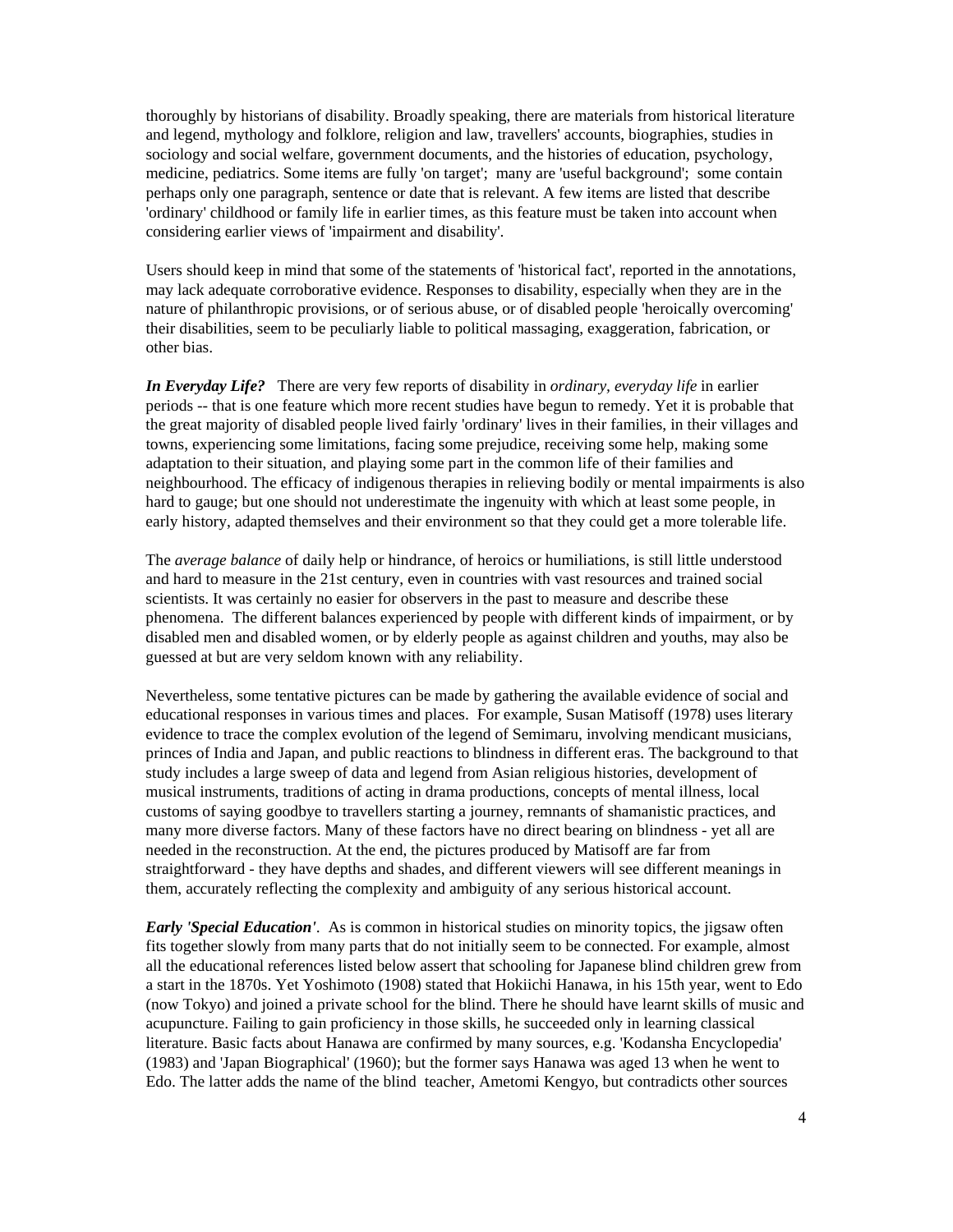by suggesting that Hanawa did learn acupuncture skills. Hanawa's literature teacher was the famous Kamo no Mabuchi. (Sources in Japanese must by now have produced a much fuller picture).

The point passes almost unremarked, that a school must already have existed at Edo *in 1760*, where a blind youth of poor background could attempt the standard vocational skills curriculum without much success, and then be allowed a second chance of his own choice, committing to memory the classics of literature. Getting a 'second chance' like this was not the norm. Sugiyama Waichi (1610-1694) lost his sight some 140 years earlier. He too "went to Edo and studied acupuncture under Kengyo Yamase. Because he was too slow to learn he was expelled by his master." (Japan Biographical, 1960). In fact, Sugiyama later overcame his difficulties, and ended up as a famous senior acupuncturist, founding his own school and writing books on the field.

These private schools for the blind in 17th and 18th century Japan provided some blind youths with an education by recognised teachers with high professional standards, according to a known and broad curriculum that would prepare them to earn their living independently. 'Music' on the curriculum was not restricted to learning a stringed instrument - the blind musician was expected to have a repertoire of stirring songs, so parts of the traditional cultural heritage were memorised by the students. The therapy skills of acupuncture and massage naturally extended to coverage of the body parts and functions, together with some understanding of client psychology. There were guild exams to pass before a licence to practice was gained (Casal, 1962).

These well established educational provisions in Japan (and systems having some common points in China and Korea) seem to compare rather favourably with the situation in 18th century Europe. Hokiichi Hanawa was already launched on his career as a bibliographer by the time Valentin Haüy, at Paris in 1771, was shocked to see a mock orchestra of blind people pretending to read and play music, a foolish spectacle set up to attract passers-by to a café. Eventually in 1784 Haüy founded a school to provide more dignified work for blind people, and the chance genuinely to learn to read and play music. He was a pioneer in Europe -- it is only a pity that he could not first have visited Japan and China to learn how blind men had managed their own education and professions.

**1.4.3 Missionaries, 1830s to 1950s** Most of the missionaries' writings listed are from Protestant sources. They are grouped together because they do often contain some practical, first-hand experience of special education and/or personal contact with disabled people as individuals and occasionally as co-workers. The tone varies among these reports. A majority were addressed to supporters in Europe or North America, which may have involved some 'spin' in what was written, or in what the editors back home selected for presentation in mission journals. Some writers aimed to show that in their work, 'real Christian care' was being demonstrated to a non-Christian nation; sometimes they underlined what they thought to be a lack of care shown by the host nation to its disabled members.

Other missionaries were more thoughtful, showing a respect for disabled people's own abilities, and an awareness of the cultural strengths of their Asian hosts, both nationally and at the family and community level. For example, the genial and learned minister Edward Syle (1817-1890), who started a workshop for blind adults at Shanghai in 1856, was also a founder member of a Literary and Scientific Society, which later became the North China Branch of the Royal Asiatic Society. (Syle invited one European merchant to join the Literary and Scientific Society. Probably terrified at the prospect of boring scholarly lectures, the man refused point blank; but to save face, he promptly offered to assist the blind workshop, and collected a large sum of money for it).

Many of the writers were conscious that their own work must be a preparatory stage towards the development by government of nationwide services with more adequate resources. Modern writing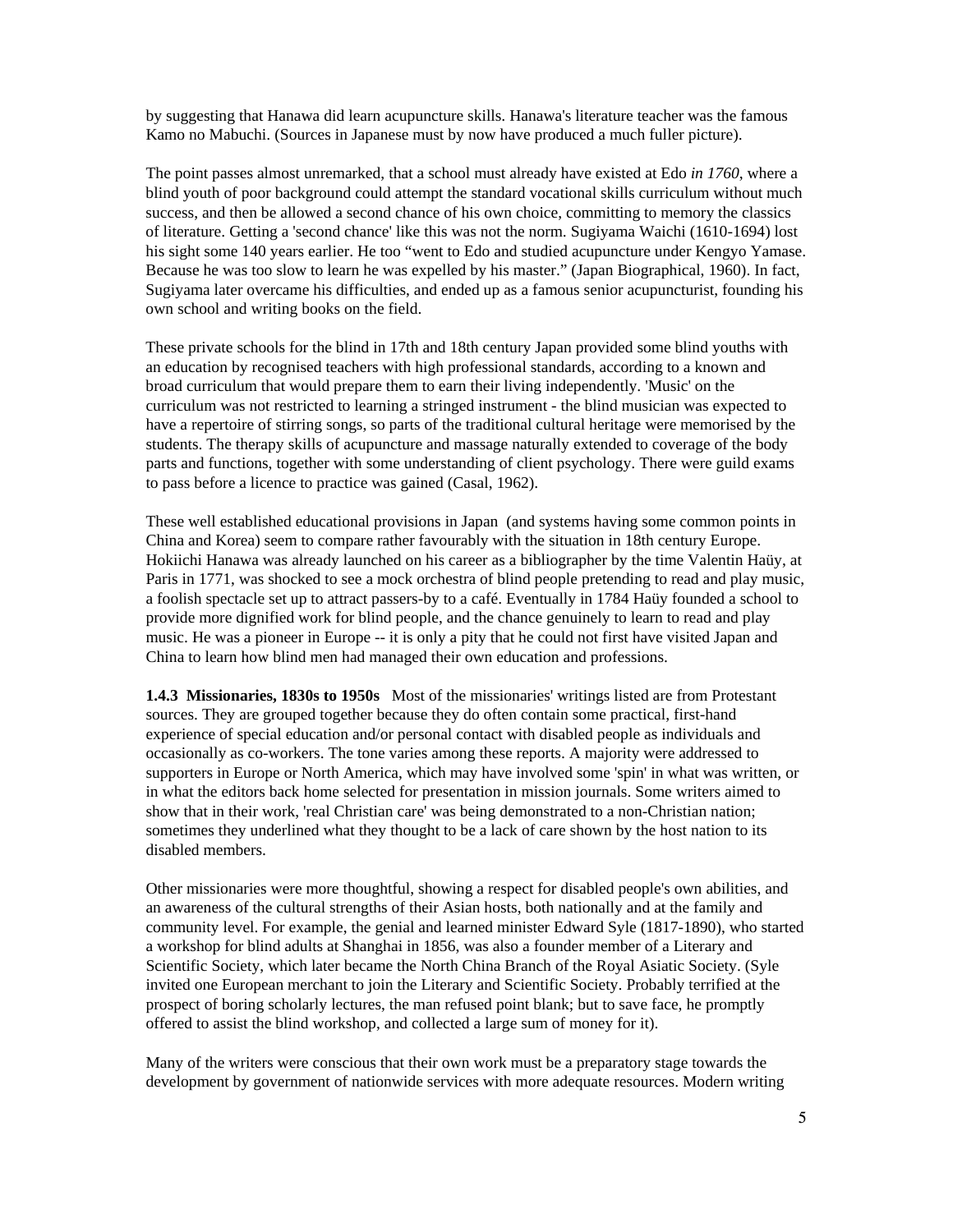(1970s-1990s) about special education in East Asia, usually by academics with a merely theoretical knowledge of service development in the disability field, has tended to give, at most, a few dismissive paragraphs to the earlier century of service development efforts, with little apparent awareness of what the missionary pioneers achieved with their local colleagues, or what they actually wrote or thought about their work. Some items by missionaries appear in the 'general' section, where they were written for a general or academic readership, and eschewed the usual evangelical discourse. Syle's reports, which include excellent ethnographic observations, appear in the missionary section because they are impossible to separate from his mission interests, and it would be discourteous to him to try to do so.

Obviously, much Buddhist missionary and Catholic Christian charitable work also took place in China and Japan over a far longer period; but reports of either are not readily accessible to the present compiler. Entries below, e.g. for Boxer, Ebisawa, Fujikawa (transl. 1934), Mora & Soares, Ruiz-de-Medina, Sweeny, Wiest, give a bare glimpse of some Catholic work. However, Catholic and other mission work is documented exhaustively in 30 volumes by R. Streit et al (1916-1974) *Bibliotheca Missionum*, Muenster, Freiburg, and the periodical *Bibliographia Missionaria* (Rome, 1936- ).

**1.4.4 From, or on, Antiquity to 1750**. These items were originally listed with the more recent ones, without any classification by period. However, as the total number has increased, it seems useful to introduce some partition, while bearing in mind that some of the materials continue to be found useful in the modern period, while others are isolated relics of distant times.

In this section will also be found some (very meagre) representation of the earlier Buddhist missionary work with some disability connection, by listing of the *Jataka*, the *Dhammapada*, and the *Dhammapada Commentary* with a few notes. Homiletic tales of the former lives of the Buddha, mingling with oral traditions of the teachings of Gotama, spread slowly across East Asia during the first millennium CE, with translations of some central documents and by oral preaching. Some degree of adaptation took place toward East Asian cultures, and some intermingling with existing folklore. A significant number of the stories in these works refer to disabled people, and probably had long-term influences on social attitudes towards disability.

*Respect toward disabled people*. Part of the fascination is in the regular occurrence of features that seem to be recognisable even from far distant times and places. Thus, the respect accorded by governor Huang Po to the deaf servant Hsü Ch'eng, in the 1st century BC, might seem like a trivial anecdote ("this man can kneel down and get up; he can show visitors in and escort them to the door; besides, a little deafness is rather an advantage" [Giles, 1898]); yet it embodies an Asia-wide wisdom, that each person has some role to play, and what is problematic in one way (he cannot hear what you say to him) can be beneficial in another (he cannot disclose a state secret that he overheard). A similar reversal can be found in some East Asian folk stories where a person with an embarrassing weakness or physical deformity is first of all laughed at, and then turns out to be strong in unexpected ways (Chang et al, 1970; Grayson, 2001).

Again, the helpful and respectful behaviour towards blind music-master Mien, recorded briefly in the Analects of Confucius, looks like a simple and acceptable model for almost any society, of how to welcome a blind person entering an unfamiliar room full of people. Whether the incident took place exactly as recorded, and whether it was Confucius himself who acted thus, is less important than the fact that such behaviour was recorded and transmitted down the centuries as a graceful Chinese way of including and locating an educated blind person in a social gathering.

Of Lü K'un (1536-1618) it was reported that, beyond his formal administrative duties, he worked for the "establishment of institutions for the relief of the poor, aged, and disabled. For those among the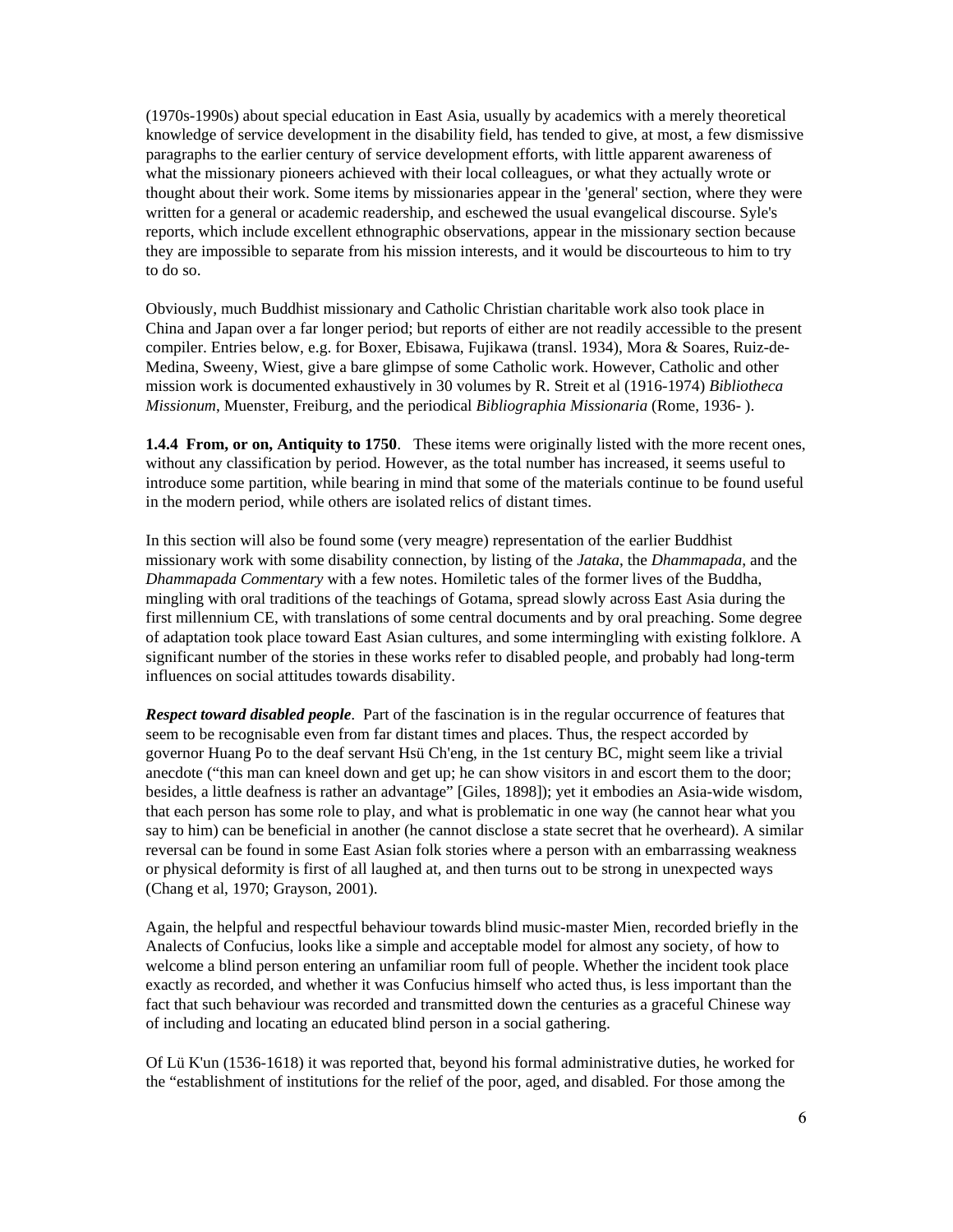last who were not too young nor too old he prescribed training in skills like basketry or the braiding of mats." (Goodrich & Chaoying Fang, eds, 1976, I: 1007). This is interesting; yet the sceptical historian would wish to know whether it gives an entirely impartial evaluation of this senior civil servant's activities in northern Chinese provinces.

The report on Lü K'un continues, "Especially compassionate towards the blind, since his mother suffered for years from the loss of sight, Lü ordered the officials of each city to train the blind in a profession such as music, singing, storytelling, and fortune telling. Although he did not believe in the last himself he compiled a simple textbook from which the younger people among the blind might be orally taught." (Ibid.) The addition of some motivation, and the curious personal involvement, make Lü K'un a more credible and recognisable person - a man who had seen his own mother in difficulties from blindness; a man who not only gave orders but applied his intellect to writing a training manual. Of course, the further details do not prove the case. The sceptic might continue to ask whether there was any benefit to the biographer in giving a flattering portrayal; yet the fact remains that the conduct attributed to Lü K'un was seen as both unusual and praiseworthy in the late Ming era. The ethical question, whether he should have encouraged blind young people to take up the traditional profession of fortune telling, in which he himself disbelieved, also remains valid for debate by philosophers of most countries.

*Using blind people*. Ways in which the 'sighted' world has made use of blind people's skills at different periods also requires much more study. Ruiz-de-Medina (2003) has drawn attention to the 16th century Jesuit missionaries' use of itinerant blind minstrels. Some of them were attracted by the Christian message, and these blind men continued their wandering profession with new lyrics constructed from the Jesuit teaching. Four hundred years later, the Chinese Communist Party engaged in a strikingly similar manoeuvre, using traditional blind storytellers to disseminate Communist doctrine to the masses (Hung, 1993)

## **1.5 Cultural Interpretation**

Ways in which disability-related themes are treated or interpreted by Europeans, and are written about in European languages, may be peculiarly liable to differences from the ways in which they are conceptualised and communicated in East Asia. There is often some uneasiness or ambivalence in responses, and these are dealt with in many different manners. Of course, some experiences seem to be universal. Somebody's eyes do not work, he cannot see, he has trouble finding his way along an unfamiliar street. Somebody's hearing is impaired, she hears only half the message, confusion results, and other people get annoyed. A child grows up very slowly, his parents try to conceal that he is far behind other children's development. A grandmother walks very slowly in the park, but her daughter shows the grandchildren many small flowers and insects as they go along, so they never notice that Granny is disabled. Yet the individual, family or social responses can vary greatly within one locality, and much more so between nations and major civilisations.

Some East Asian responses may appear subtle and refined when viewed by Europeans, or may be so delicate that they are not perceived at all. Other responses may seem gross, or even callous. (The converse perceptions, by East Asians of European responses, can similarly be very varied). Where a feature of East Asian life is described in English, its meaning has already changed a little because of the different structures of language and thought forms. These cautions should be borne in mind when reading any of the material listed. There are great possibilities for authors and readers (and translators and bibliographers) getting hold of the wrong end of the stick...

#### **1.6 Some Dates for Blind People**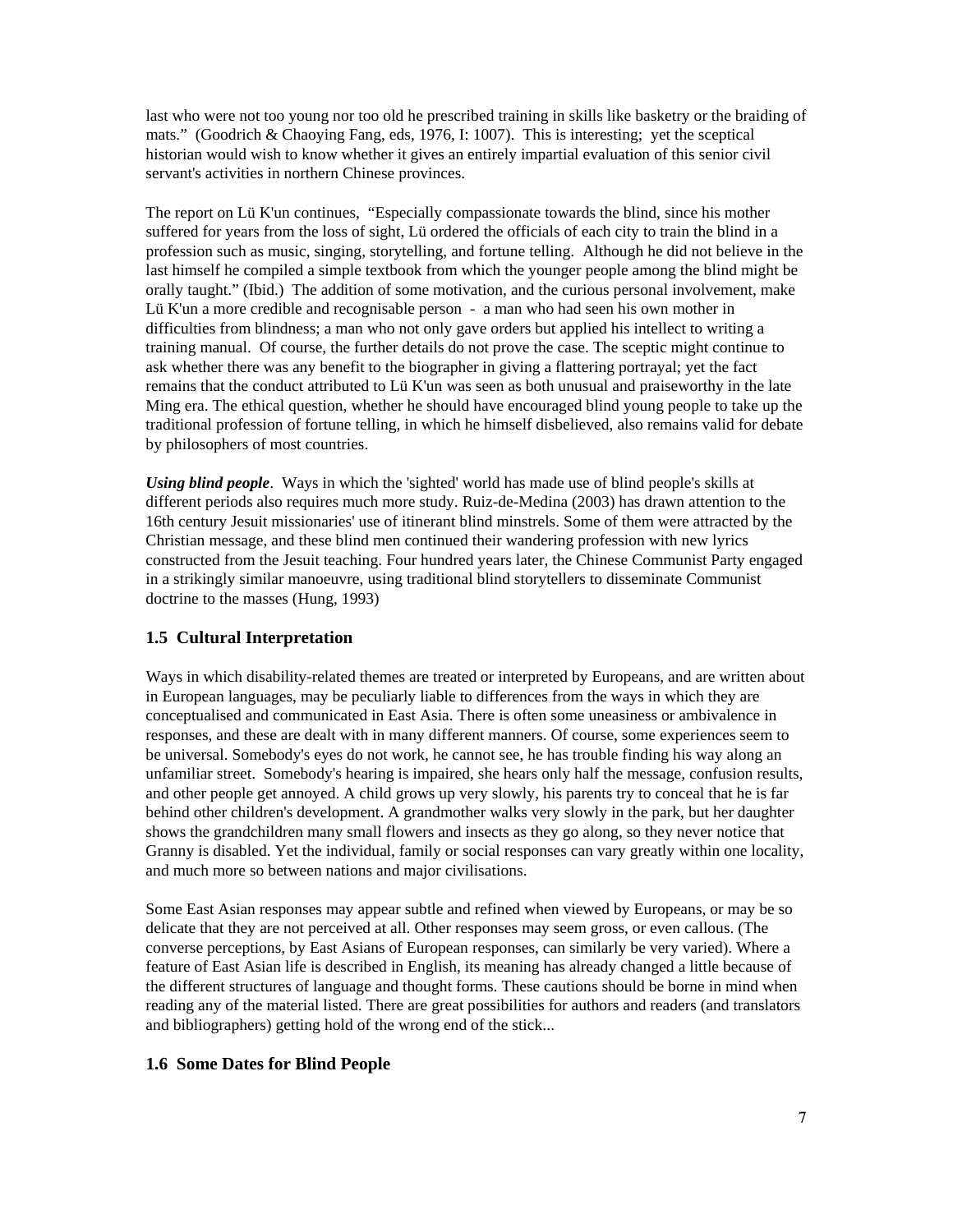Many of the examples mentioned above concern services for and activities by blind people -- more material seems to be available on blindness than on all the other disabilities together. Some listed items provide approximate or definite dates, through about 700 years, that have primary source documentation. The following short chronology is offered for this one disability category over a few centuries. It should of course be expanded, and joined by notable dates in other categories.

- 13th C. Organised groups of blind Koreans taking part in national ceremonies.
- 14th C. Care provided for blind people at Buddhist temple, Canton.
- [1371] Kengyo Kakuichi standardises major text used by Japanese blind religious reciters
- 1407 Record of a General Director of the Blind Guild at Kyoto.
- 1555 Ryosai Lourenço, blind musician, begins new career as lay brother, teacher, Advisor to the Jesuit missionaries in Japan, and preacher.
- [1570s] Travellers describe various sources of help, or self-support by blind people in coastal China.
- 1589 Detailed account of Damiao of Yamaguchi, pugnacious blind man who joined the Christians and battled on their side.
- [1590s] Lü K'un orders city officials in Northern China to provide training for blind people in music, storytelling, fortune-telling.
- [1680s] Sugiyama Waichi (1610-1694), senior blind acupuncture specialist, opens school at Edo (Tokyo, Japan).
- 1692 Sugiyama Waichi appointed General Director of Kyoto blind guild.
- 1760 Hokiichi Hanawa (1746-1821), aged 13 or 14, reaches Edo. Enters private blind school under Ametomi Kengyo. Makes poor progress in music and acupuncture.
- c.1762 Hanawa is allowed to study Japanese and Chinese classics by memorisation, under Mabuchi Kamo. Makes rapid progress.
- 1779 Hanawa begins compilation of 530-volume Gunsho Ruiju, classified collection of Japanese classics, completed in 1819.
- 1823 Population census shows 7,000 blind people at Edo (Tokyo).
- 1828 Dr Colledge begins 'western' ophthalmic work at Macau.
- 1835 Ophthalmic Hospital founded at Canton (Guangzhou), S. China, by Dr Peter Parker.
- 1836 Adopted blind Chinese orphan 'Mary' is integrated in Mrs Mary Gutzlaff's ordinary school at Macau.
- 1837 Three more young blind girls are adopted by Mrs Gutzlaff and join her school.
- 1837 Embossed books are received by Mrs Gutzlaff from Philadelphia.
- 1838 Yung Wing (or Jung Hung), a sighted Chinese boy aged 9, teaches reading to three blind Chinese girls ('Laura', 'Lucy, 'Jessie') using embossed Bible and Pilgrim's Progress, at Mrs Gutzlaff's school.
- 1842 Four blind Chinese girls (including 'Agnes') are sent by Mrs Gutzlaff to the London Blind School for training. Three more accompany her to USA.
- 1847 Set of Lucas's embossed materials for blind readers reaches Mary Ann Aldersey's school at Ningpo (Ningbo, China) carried by new assistant teacher, Miss Selmer, who had training in the system.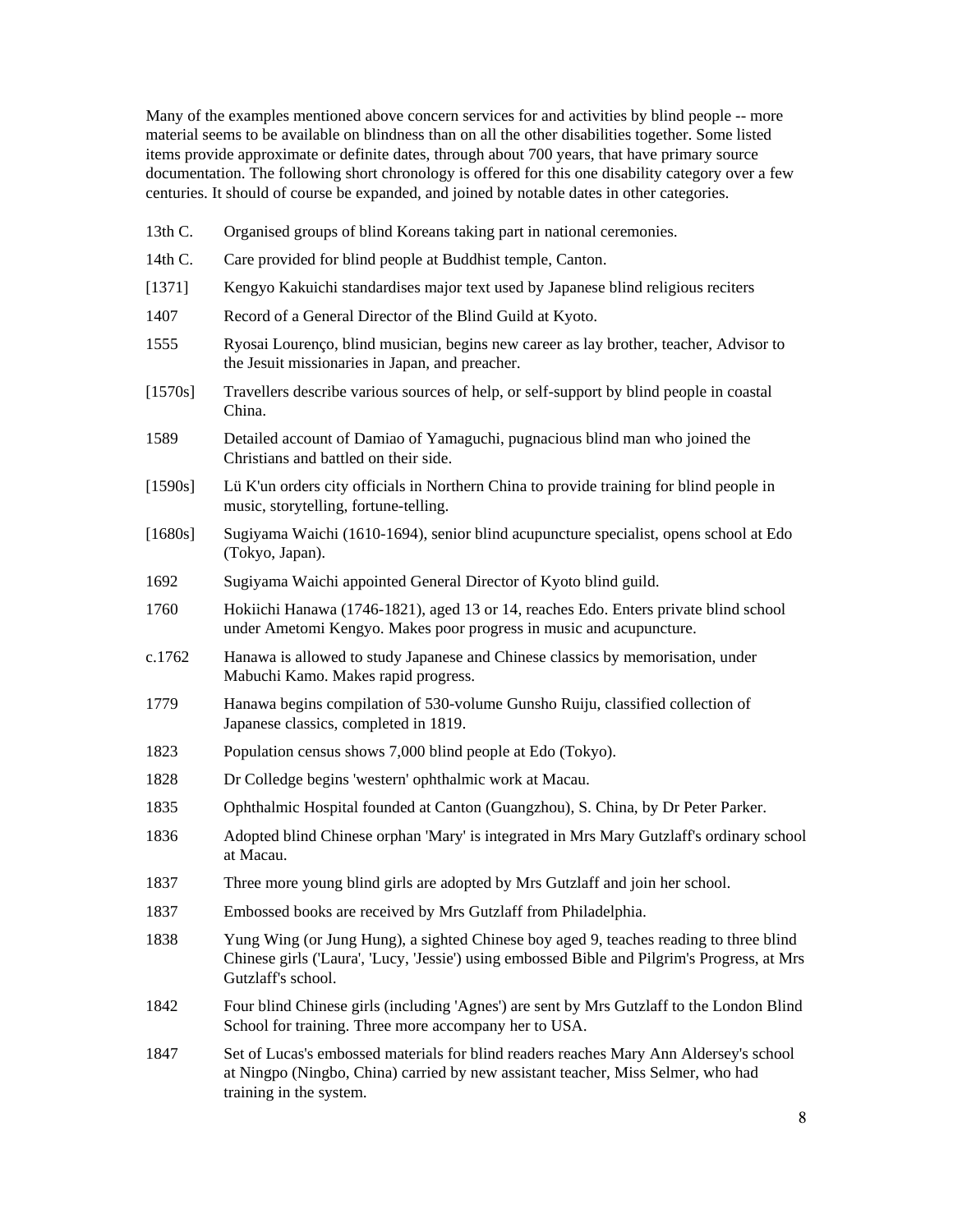| c.1850  | Blind Japanese musician Kuzuhara Koto (1813-1882) begins a diary which lasts until his<br>final year, using home-made printing blocks.                                                                                                                                                 |
|---------|----------------------------------------------------------------------------------------------------------------------------------------------------------------------------------------------------------------------------------------------------------------------------------------|
| 1850s   | Asylum and school for blind girls opens at Hong Kong, run by German mission.                                                                                                                                                                                                           |
| 1851-2  | Rev. Thomas McClatchie teaches regular class of blind men two or three times per week<br>at Shanghai, East China.                                                                                                                                                                      |
| 1855    | Agnes Gutzlaff graduates from London Blind School and is commended for work in<br>China with the Chinese Evangelisation Society.                                                                                                                                                       |
| 1856    | Agnes, the first blind Chinese trained teacher of reading for blind people and first blind<br>missionary to China, reaches Ningpo. Begins teaching some blind girls integrated in<br>ordinary school run by Miss Aldersey. Lucas's script is used first, then Moon's embossed<br>type. |
| 1856    | Rev. Edward Syle opens 'Industrial School for the Blind' at Shanghai, teaching<br>handicrafts and later some reading using Moon's materials.                                                                                                                                           |
| 1858    | School of Industry for the Blind opens at Ningpo under Miss Aldersey, with various<br>handicrafts. Agnes Gutzlaff teaches reading.                                                                                                                                                     |
| 1862    | Agnes Gutzlaff moves to Shanghai and earns her living independently as an English<br>teacher.                                                                                                                                                                                          |
| 1870    | Two blind girls integrated among 30 sighted students in mission school at Amoy<br>(Xiamen), under Miss HM Van Doren.                                                                                                                                                                   |
| 1871    | The small "Gutzlaff Eye Hospital" was in operation at Shanghai, founded with funds left<br>for the purpose by Agnes Gutzlaff, on her death. (Later it became part of St Luke's<br>Hospital).                                                                                           |
| [1873?] | Samuel Robbins Brown, a missionary educator (with experience of deaf education in the<br>US) assisted in opening a school for the blind and deaf in Tsukiji, Tokyo.                                                                                                                    |
| [1875!] | First meeting of Rakuzenkai, small group of Japanese and European men at Tokyo,<br>planning services for disabled children.                                                                                                                                                            |
| 1878-9  | William Hill Murray devises his numerical adaptation of Braille for the Pekinese<br>syllabary, and begins teaching a few blind boys and men at Peking (Beijing).                                                                                                                       |
| 1878    | School for Blind & Dumb at Kyoto, Japan, is founded by Dembei Kumagai and Tashiro<br>Furukawa.                                                                                                                                                                                         |
| 1879    | Model School for Blind & Dumb opens at Osaka, Japan.                                                                                                                                                                                                                                   |
| 1880    | Tokyo Blind and Dumb School opens.                                                                                                                                                                                                                                                     |
| 1884    | William Campbell teaching blind people in Formosa (Taiwan), using his adaptation of<br>Moon's embossed script.                                                                                                                                                                         |
| 1888    | David Hill School for the Blind, Hankow (Hangzhou), China, opens with Pastor JF<br>Crossette and Mr Yu teaching blind boys.                                                                                                                                                            |
| 1890    | Adaptation of Braille to Japanese kana syllabary by Mr Kuriji Ishikawa.                                                                                                                                                                                                                |
| 1890    | Elementary School Ordinance establishes criteria for special schools in Japan.                                                                                                                                                                                                         |
| 1891    | Ming Sam School for Blind opens at Canton, managed by Dr Mary Niles.                                                                                                                                                                                                                   |
| 1892    | Mrs Charlotte Draper founds Blind School at Yokohama, Japan.                                                                                                                                                                                                                           |
| 1893    | Mission school for the blind opens at Gifu, Japan.                                                                                                                                                                                                                                     |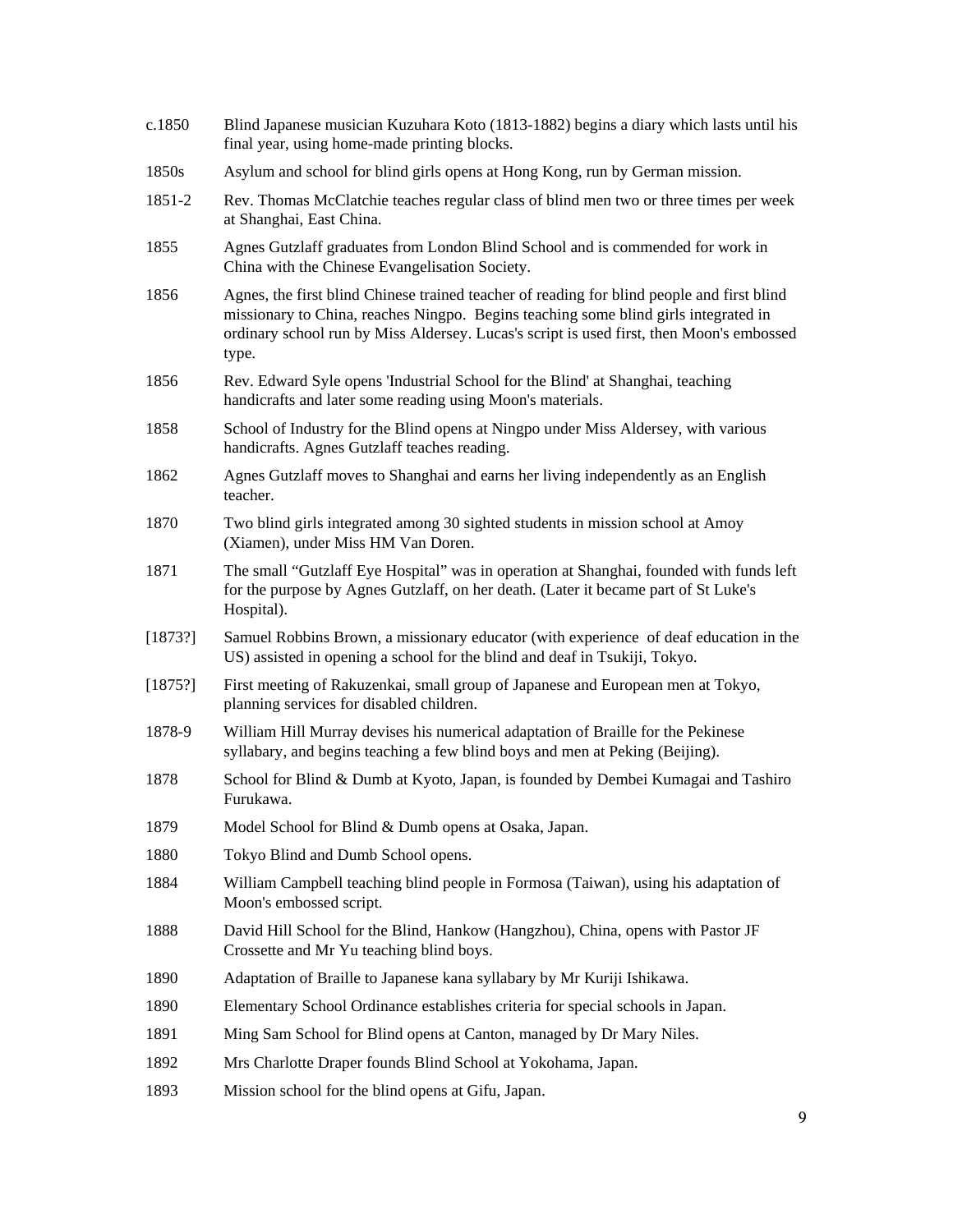| 1894 | Dr Rosetta Sherwood Hall adapts Braille to Korean script and teaches a few blind girls at<br>Pyongyang, Korea.                                        |
|------|-------------------------------------------------------------------------------------------------------------------------------------------------------|
| 1898 | Braille is adapted to Foochow dialect by Mrs Wilkinson and Mr Cook (a blind<br>missionary). A school for blind boys opens at Foochow (Fuzhou), China. |
| 1902 | Work begins with blind girls at Moukden (Shenyang), China.                                                                                            |
| 1903 | Training course begins for teachers of blind and deaf at Tokyo Blind and Dumb School.                                                                 |
| 1903 | Mrs Alice Moffett begins teaching blind boys at Pyongyang.                                                                                            |
| 1903 | School for Blind Girls opens at Foochow under Miss Stevens.                                                                                           |
| 1904 | School for the blind opens at Pyongyang, under Rosetta Hall.                                                                                          |
| 1907 | School for the Deaf and the Blind opens at Manila, Philippines.                                                                                       |
| 1909 | School for Blind Girls opens at Macau.                                                                                                                |
| 1913 | Conference toward a Union System of Braille for Chinese Blind, to unify seven local<br>variants.                                                      |
| 1913 | Special institution 'Jesangwon' founded in Korea by Japanese occupiers, training blind<br>students in traditional therapy skills.                     |
| 1914 | Education of a deaf and blind girl, Teng Ying, is shared between Blindenheim School,<br>Kowloon and Chefoo School for the Deaf.                       |
| 1914 | "First Annual Convention on the Education of the Blind and Deaf of the Far East" takes<br>place, August 11-14, at Pyongyang, Korea.                   |
| 1916 | School for Blind and Deaf established by Chinese industrialist Zhang Jian at Nantong,<br>Jiangsu Province.                                            |
| 1917 | Edward Hillier (blind in middle-age) opens a Blind School at Peking.                                                                                  |
| 1919 | Mailed questionnaire survey of users of Mandarin Union Braille for home teaching of<br>blind people in China.                                         |
| 1923 | Japanese Imperial Edict requires each prefecture to make preparations for opening schools<br>for blind children.                                      |
| 1926 | Doosung Park revises Hall's system of Braille for Korea.                                                                                              |
| 1926 | Home and school for blind and other disabled children opens at Malacca, Federation of<br>Malaya, under the Anglican Church.                           |
| 1941 | Japanese government lists 72 schools for blind children, with 5,485 students.                                                                         |
| 1942 | Committee established, which later became China's National Blind Welfare Association.                                                                 |

# **1.7 Technical Notes on the Bibliography**

## **1.7.1 Further Materials**

Some further materials relating to China are listed in: GW Skinner with DB Honig & EA Winckler (1973) *Modern Chinese Society. An Analytical Bibliography. 1. Publications in Western Languages 1644-1972*. Stanford University Press. The second volume of that publication contains Chinese works, and gives both transliterated and translated titles. Scrutiny of the headings such as Infancy & Childhood; Elementary & Vocational Education; Adolescence & Youth; Socialization; Local Welfare; Organized Philanthropy and Mutual-Aid Societies, suggests that not very much was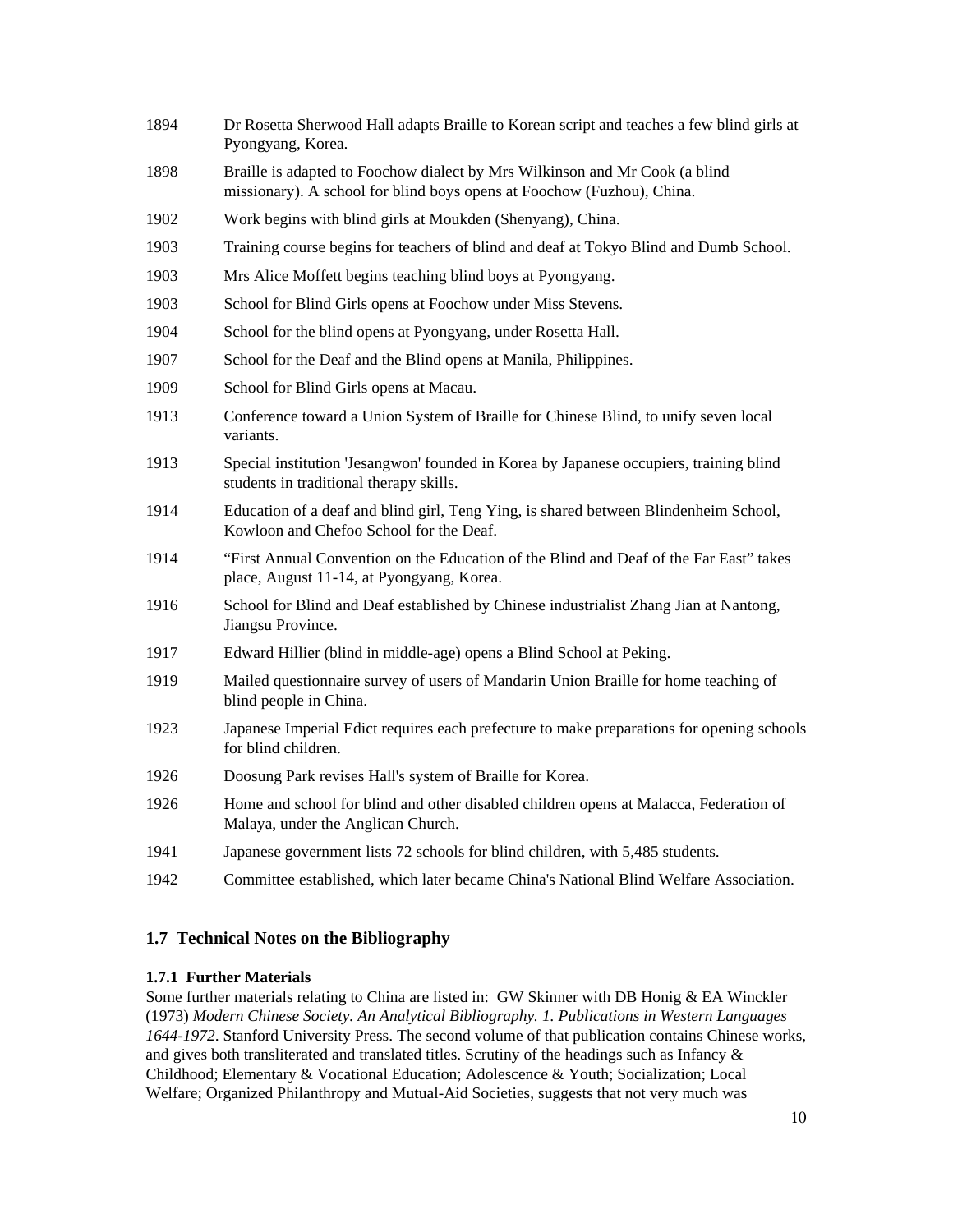published in Chinese on these topics in the specified period. Much useful material for the region may be found among the 17 volumes of the *Dictionary Catalogue of the Missionary Research Library*, New York (1968), Boston, Mass.: GK Hall. See also the substantial resource guide by Crouch et al. (1989).

#### **1.7.2 Access to Documents**

The compiler/annotator lists the items as well as he can; but having no organisation or affiliation, and working without salary or funding, regrets that it is not possible to supply or give access to copies. Some items were seen in libraries, but could not be copied. Other items were copied with the restriction that no further copy would be made; or were obtained through Inter-Library Loan with a signed undertaking not to supply them elsewhere. It is the task of librarians, archivists, documentalists, inter-library loan services, publishers, booksellers, or perhaps the original authors or translators, or even google, to assist the world to find any items they may wish to read.

### **1.7.3 Websites**

The sites shown below were checked and found active in August 2007. (When a website ceases to be active, it is sometimes possible to find old items in 'google cache', or from organisations that try to store archives of internet material at intervals).

### **1.7.4 Annotations, and Caution in Using Them**

Skill in annotating venerable literature was evidently appreciated at many periods of Chinese history. It was said of Shen Ch'in-han (1775-1832) that he was a prolific critic and editor, "handicapped by a difficulty in speech and by a very ungainly appearance ... But his mind was very penetrating and his annotations are thoroughly critical, consistent and dependable." (Hummel, 1964). No doubt the present compiler is equally ugly, but the annotative efforts in this bibliography can hardly bear comparison with those of Shen Ch'in-han! Most of the early historical East Asian texts, and many of the later historical ones, were not intentionally focused on disability. One has to search through a vast amount to find disability-relevant odds and ends and occasional insights. So the historical annotations below serve partly to indicate relevant pages (often omitted or only partially shown in indexes) and may also give some taste of the material. Annotations were made for various purposes over fifteen years, and then revised at different times, so they are not uniform in nature or style.

The annotations are focused on matters of disability, deafness, or abnormality, appearing in any shape or form within the given region, broadly understood. In some cases the major contents and thrust of a work may be given a few words only, or are understood to be sufficiently indicated by the title, while the small part pertinent to disability is given more description. No disrespect is intended toward the omitted contents, which are often of great value but are not the immediate present concern, though they are useful in providing some context to the mention of disability or deafness. Within the annotations, square brackets [ ] around a comment usually indicate some kind of alert, i.e. that the enclosed remark is an explanation or interpolation by the annotator, where this might not otherwise be obvious.

## **The annotations given here must not be regarded as a substitute for reading the actual works listed! The views of textual commentators cannot substitute for the original texts on which they are commenting! All translations should be regarded with caution!**

#### **1.7.5 Names and Dates (with apologies)**

Various transliteration systems and name conventions have been used at different times, so it is highly likely that some Asian names are given in what is now considered an irregular, misspelt, reversed, outdated or otherwise mistaken fashion - with further apologies. A few names such as 'Confucius' are given in the traditional European form for easier recognition by the barbarians. Words such as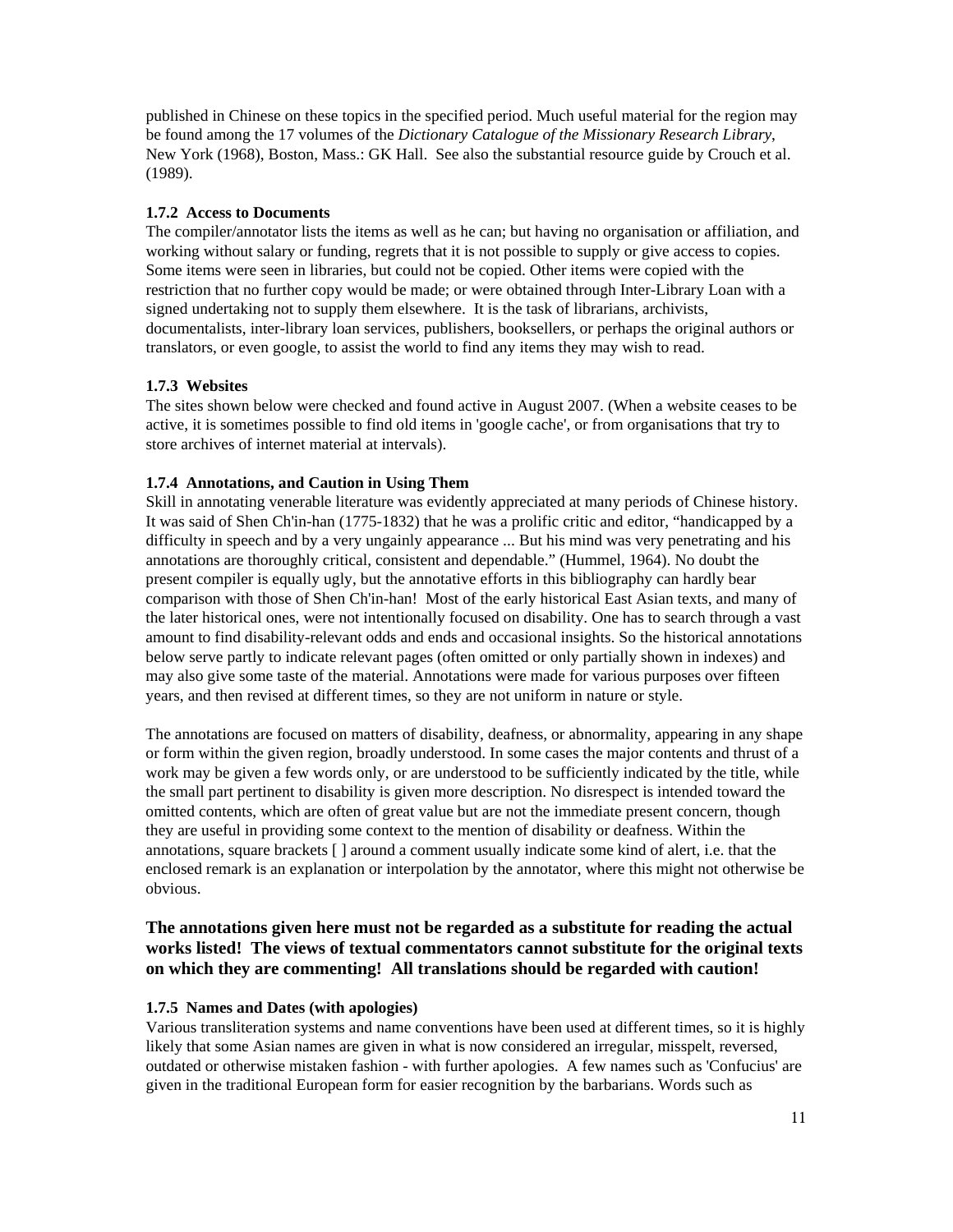'cripple', 'blind' etc are used as common international currency, rather than the latest 'politically correct' terms that may not have reached dictionaries (and are not always preferred by people having the impairments). Dates shown are 'BC' and 'CE', i.e. Before Christ, and Christian (or Common) Era.

*Baffling the Barbarian*. The natural order of 'European' names, e.g. 'Jane Smith', is usually reversed in a bibliography, with an intermediate comma, so becoming 'Smith, Jane', or in the style sometimes used here, without comma where only an initial is shown: 'Smith J'. By this means, all the surnames are listed in alphabetical order, appearing next to the left-hand margin, and may rapidly be scanned by the reader. The present compiler's normal practice (in various earlier bibliographies) has been to give the surname of the article's first author entirely in capitals, merely for further visual emphasis (with no disrespect to the worthy second, third or further authors, who have only one capital letter at the start of their surname!) Yet East Asian names have traditionally been presented with the family name first and then the 'given' name. Thus, if 'Jane Smith' were Chinese, she might already be known as 'Smith Jane' (with no comma between the surname and given name), or to make the distinction clearer, 'SMITH Jane'. Over several decades, some Asians who work with European languages, or who have experience of getting their material published in western media, have adopted the European custom, and now present themselves in the form 'Jane Smith', and are accustomed to appearing in lists in the form 'Smith, Jane'. This is not a problem where the given names and family names are familiar to westerners, as 'Smith' is almost always a surname, and 'Jane' usually a given name. Yet when the names are Asian, and the compiler is an ignorant Western barbarian, there are great opportunities to end up mistakenly listing someone as the equivalent of 'JANE S', rather than 'SMITH J', especially where some earlier cataloguer or bibliographer has already made this mistake. One alternative is to list both names, fully capitalised, in the order found on the original paper, (e.g. 'JANE SMITH') and leave to the intelligent reader the task of knowing which is the family name and which the given name. (The intelligent Asian author, seeking to find out whether her paper has been listed in some foreigner's bibliography, has of course long been accustomed to checking through it for any of her names, in any possible order, variant transliteration, superfluous punctuation, etc). Further groans of apology are offered.

#### **1.8 Acknowledgements**

Acknowledgement is due in the first place to Dr Henk van Setten, who inspired the original compilation and hosted it on his remarkable History of Education website, which pioneered the genre for several years in the late 1990s and into the new century. Also to Hiroko Furuta and colleagues at Tsukuba University for finding and sending an elusive article, and making another helpful suggestion; to Karen Nakamura at Yale University for some useful items; to Michael Dillon of the University of Durham for useful notes on the earlier bibliography; to Edith Willoughby for primary source data on the blind Chinese girls at Overbrook from the 1840s onward; to Tanya Hart and Chen Guanghua for help with looking into William Hill Murray's reading system and the date when his blind school started. Many libraries catalogues in Britain, and collections on websites, have contributed information; and of course the invaluable Google has slipped through the keyholes of some locked libraries and opened private cupboards and dusty basement stacks, indexing and displaying snippets, 'limited views' and even some 'full texts' of an astonishing variety of documents in which disability and East Asia play some part. Some materials have been copied with much appreciation from the magnificent Hamburg University online bibliography devoted to deafness and sign language, and the DisabilityWorld online database. To these and other sources: many thanks! The greatest of all support has come from Christine Miles, whose earnings provide the computers for cataloguing, the house for all the books and photocopies, the food to sustain the compiler at his work, and comfort and companionship through 37 years.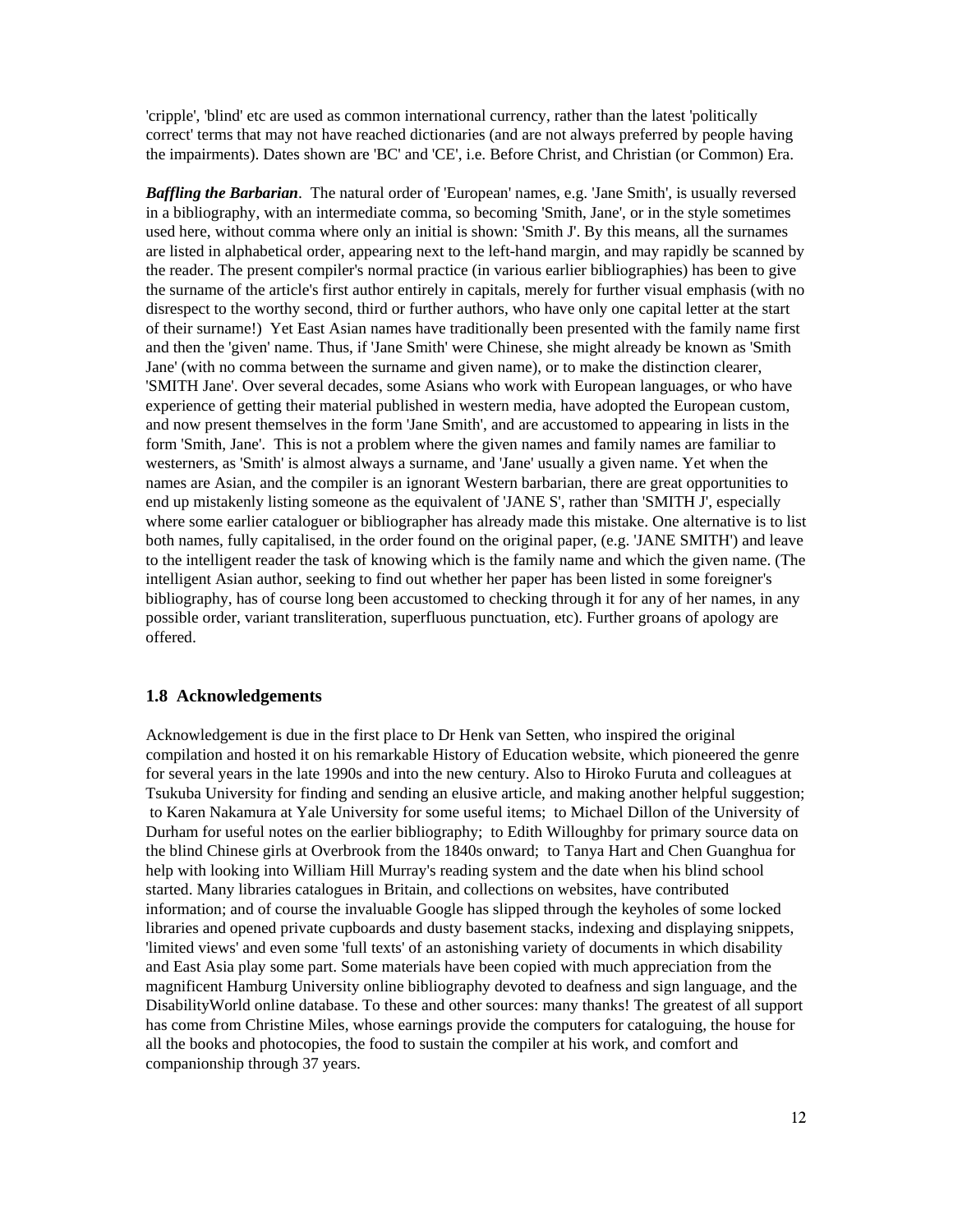#### **1.9 Main Abbreviations & Symbols**

| <b>CE</b>         | Christian Era. (Years are all CE, unless given BC, Before Christ)                                                                                                                                       |
|-------------------|---------------------------------------------------------------------------------------------------------------------------------------------------------------------------------------------------------|
| $C_{\bullet}$     | circa, around, approximately                                                                                                                                                                            |
| ed. eds           | $editor(s)$ , edited by,                                                                                                                                                                                |
| e.g.              | for example                                                                                                                                                                                             |
| i.e.              | that is,                                                                                                                                                                                                |
| no.               | number                                                                                                                                                                                                  |
| p., pp.           | page, pages                                                                                                                                                                                             |
| <b>SBE</b>        | Sacred Books of the East (ed. Max Müller), in 50 vols.                                                                                                                                                  |
| transl.           | translation, translated by                                                                                                                                                                              |
| vol.              | volume (of a book)                                                                                                                                                                                      |
| $\lceil$ $\rceil$ | Brackets around a date indicate uncertainty. Around a comment in annotation, brackets<br>usually indicate an explanation or comment by the compiler, which is not necessarily in<br>the work annotated. |

\*\*\*\*\*\*\*\*

**PERMISSION TO COPY**. Individuals, not-for-profit organisations and educational institutions are permitted to download this bibliography and to copy and make use of it for the advancement of knowledge on a non-commercial basis. Where any annotation given below contains a direct quotation from an author's text, that author's copyright is fully recognised, and brief quotation is made under the proviso of 'fair use' for academic purposes.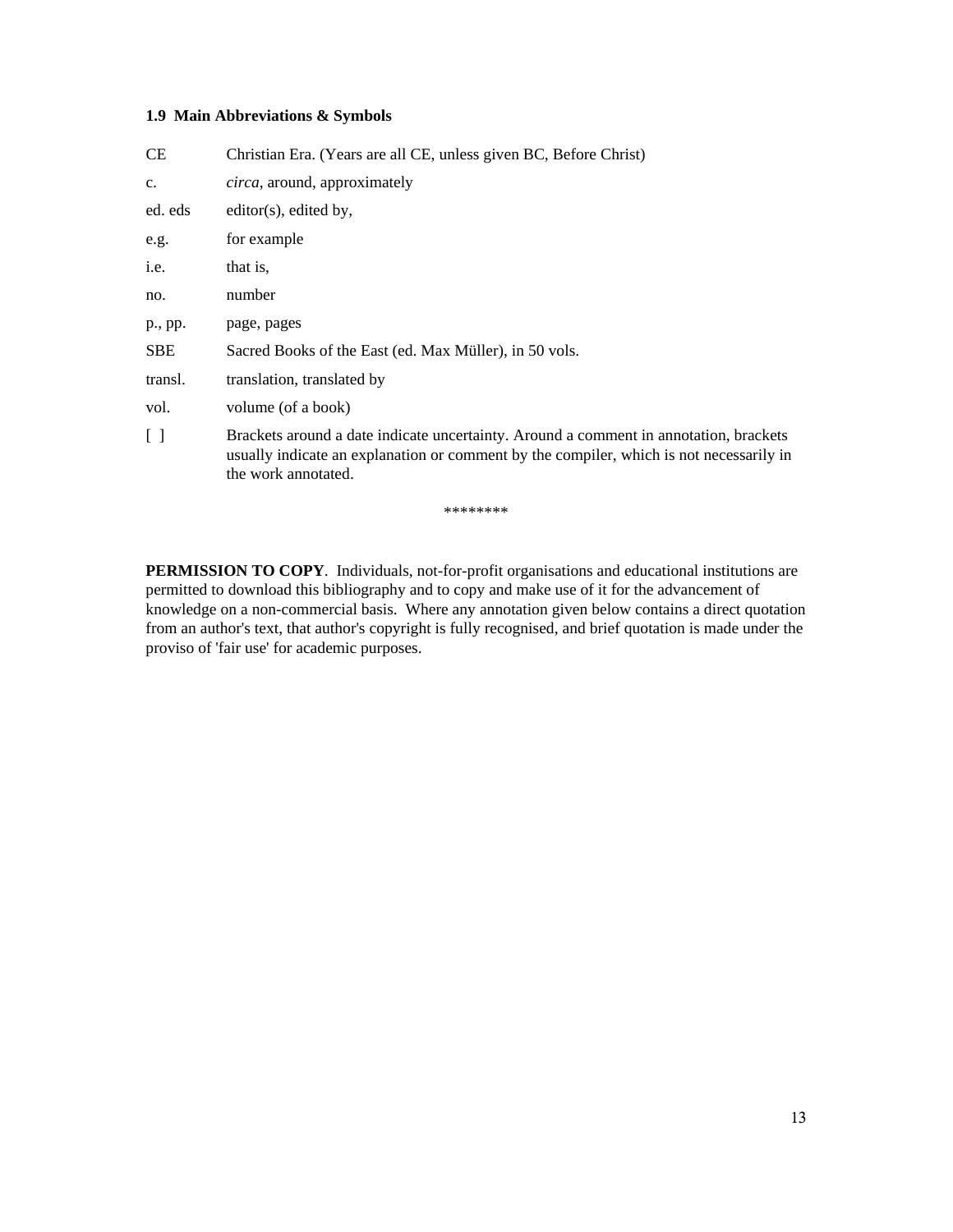# **2.0 MATERIALS CONCERNING 1949 TO 2007** [c. 355 items]

**NB For many items listed in this modern section, an abstract of contents may be found open online at the website of the journal concerned, via Google or other search engine. For most of the journal items having some medical connection, an open online abstract can be found by search at 'Pub Med' or via the 'NLM Gateway'. (These databases may also sometimes give a link to open full text of the article, as slowly increasing numbers of medical publishers are placing full text online a few weeks or months after journal publication). Book abstracts and independent reviewer comments are often available via Amazon and other sites.**

ALBAN-METCALFE J; Cheng-Lai A & Ma T (2002) Teacher and student teacher ratings of Attention-Deficit/Hyperactive Disorder in three cultural settings. *International Journal of Disability, Development and Education* 49: 281-299.

Comparative study in which teachers and student teachers in mainland China, Hong Kong, and Britain, watched a video of one white Caucasian nine-year-old boy's AD/HD-type behaviour and rated him on four diagnostic criteria for attention-deficit/hyperactivity disorder, to check predictions about their rating differences proposed on the based of an extensive literature review. Significant differences appeared in the ratings from the three country groups, and between the experienced and trainee teachers, not all of them easily explicable.

ARAKAWA, Isamu (1987) Japan. In: JV Van Cleve (ed.) *Gallaudet Encyclopedia of Deaf People and Deafness*. 3 vols, New York: McGraw-Hill.

ARIYOSHI, Sawako (1972) *The Twilight Years*, transl. M Tahara (1984) from original Japanese. New York: Kodansha International.

This novel explores issues of caring for elderly and increasingly dependent or senile people in Japan, at a time when women's aspirations were beginning to move (or at least to be thought about) beyond the traditional female obligation to put the care needs of (male) relatives before any thought of having an individual 'life trajectory' of their own.

ASHMAN, Adrian F (1995) The education of students with an intellectual disability in the People's Republic of China: some observations. *European Journal of Special Needs Education* 10: 47-57.

AXELROD, Cyril (2005) *And the Journey Begins*. Coleford, UK: Douglas McLean. iv + 228 pp. Father Cyril Axelrod was born profoundly deaf in 1942 in South Africa. With some difficulty, he was ordained as a Catholic priest in 1970, and worked with young black deaf people. In 1980 his eyesight became impaired. He moved to Hong Kong in 1988, and then to Macau. In chapter 22 (pp. 169-178, and photos pp. 179-186) Axelrod tells of twelve years' work in Macau, building the Macau Deaf Association into a self-governing organisation run by capable local deaf people. By the time he retired to England he was both deaf and blind, and continued a ministry that seems to have been enhanced, rather than diminished, by his disabilities.

BAK, Sunhi (1999) The influence of American cultural values on the education of individuals with visual impairments in South Korea, *Journal of Visual Impairment and Blindness* 93: 312-315. Attributes the start of education for blind Koreans to Sejung of the Cho-Sun Dynasty, in 1445, who gave training in fortune-telling. (Cites a modern government source).

BIGGS, Cassie (2004) *A Bilingual and Bicultural Approach to Teaching Deaf Children in China*. UNICEF. 31 pp.

http://www.unicef.org/china/Bi\_Bi\_Book\_by\_Cassie\_04\_ENG.pdf

Campaigning report, advocating the bilingual-bicultural approach to deaf education, on the basis of a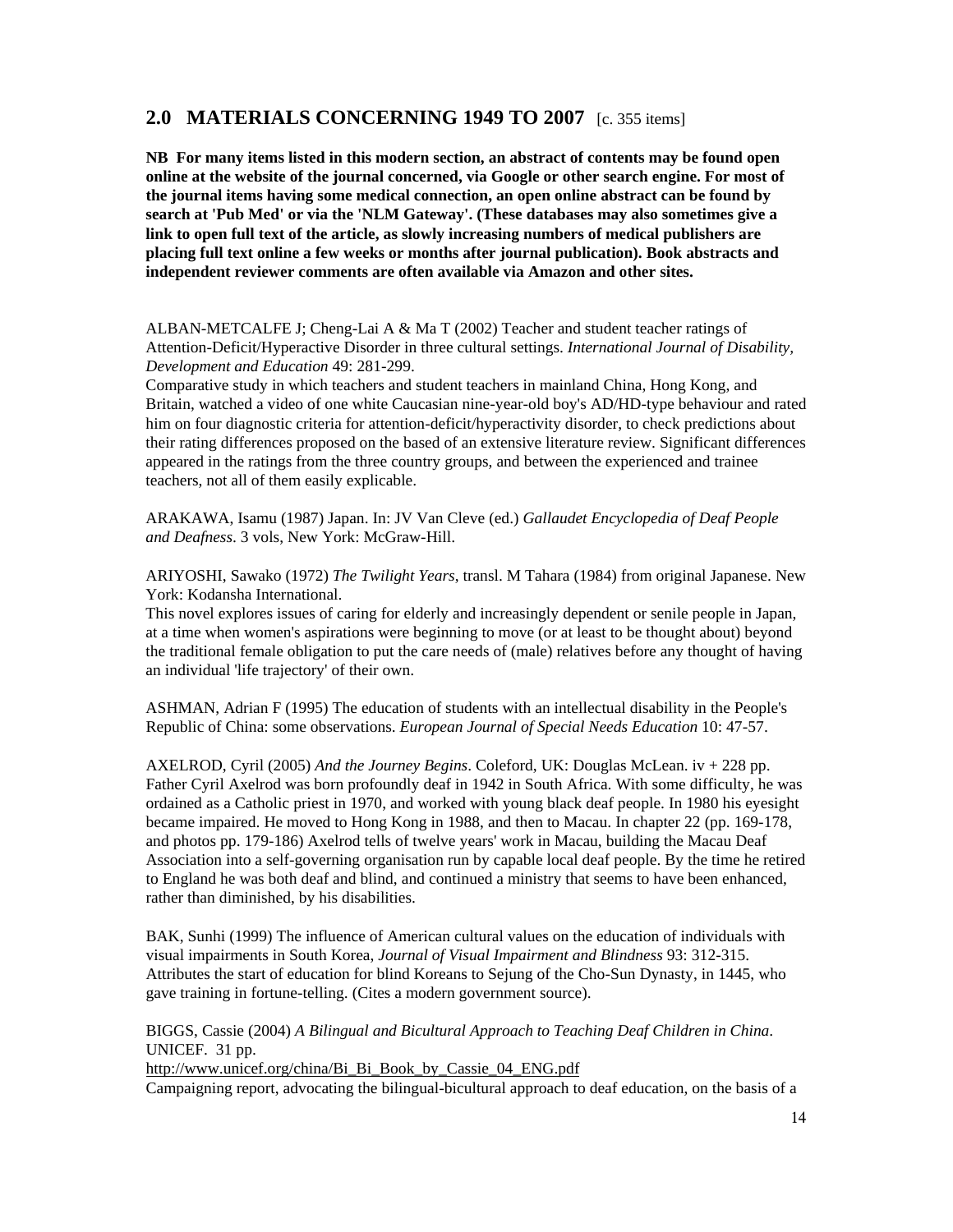pilot project at Tianjin Number One School for the Deaf, from 2001 to 2004, with educational advisors from UK and some Chinese teachers benefiting from "bi-bi" training and experience in Denmark. After initial scepticism or opposition from parents and teachers, the apparent success of profoundly deaf children in learning and communicating with sign language has brought some changes in attitude and practice, and deaf teachers are now reported to be accepted on an equal basis by hearing teachers. Further schools are now expressing an interest in the approach. The author admits that there are considerable obstacles to overcome, in that the Government policy and practice has long encouraged an oral approach, reflecting the views of parents, teachers and society at large. Passing reference is made to similar work in Nanjing and Kunming (p. 10), without mention of published reports from those two projects.

BREUER, Joseph M (1976) Comments on some facets of functional restoration in the Far East. In: *The Disabled in Developing Countries. Proceedings of a symposium on appropriate technology and delivery of health and welfare services for the disabled in developing countries held at Oriel College, Oxford, September 26-30, 1976*, pp. 9-15. London: The Commonwealth Foundation. Referring mainly to Japan and Korea, Dr Breuer underlined that "American (and European) concepts of rehabilitation predominate in the Far East", but yet "the problems encountered in the area of functional rehabilitation in the East are distinctly different from those in the West", as a result of cultural and economic differences in many of the actual activities of daily living.

CALLAWAY, Alison (1999) Translating theory into practice in a different cultural context: a bilingual approach to deaf children in China. In: E Stone (ed.) Disability and Development, 110-129. Leeds: The Disability Press.

Describes the background of education for deaf children in China with a strong aural/oral emphasis, the recent government policy of extending services to preschool deaf children, and the official 'standardisation' of sign language. In this situation, an experimental bilingual (Sign Language and spoken Chinese) class was started in a nursery for deaf children in Nanjing, the activities of which the author observed and recorded, as well as having a facilitative role in bridging between a range of Chinese perceptions in this field and recent British developments and research in deaf language and culture.

CALLAWAY A (1999) Considering sign bilingual education in cultural context: a survey of deaf schools in Jiangsu Province, China. *Deafness & Education International* 1 (1) 34-46.

CALLAWAY A (2001) Constructing deafness in a different culture: perspectives from China. In: A Callaway (ed.) *Deafness and Development. Learning from Projects with Deaf Children and Deaf Adults in Developing Countries*, 68-73. University of Bristol, Centre for Deaf Studies.

CALLAWAY A (2002) *Deaf Children in China*. Washington DC: Gallaudet University Press. x + 320 pp.

Based on several years' work in China, and a doctoral thesis at Bristol University Centre for Deaf Studies, Callaway reports in great detail on the background of deafness in China, the anguished responses of parents of deaf children (evidenced by interviews, and a series of letters written in the early 1990s to Zhou Hong, principal of the pre-school for deaf children in Nanjing, and parent of a deaf daughter) and their efforts to acquire information and help, the very modest educational services available for such children, and the government policy emphasis on speech training (following the now discredited policies of most Western deaf education from the 1890s to 1970s). Callaway took part in the experimental bilingual bicultural approach, pioneered at Nanjing Deaf School since 1995 with a deaf teacher, and advocates its extension in a culturally-sensitive way, while recognising the many obstacles and complexities.

CAMPBELL, Lawrence; Zambone AM, Anderson J, & Horton K (1990) Education of the visually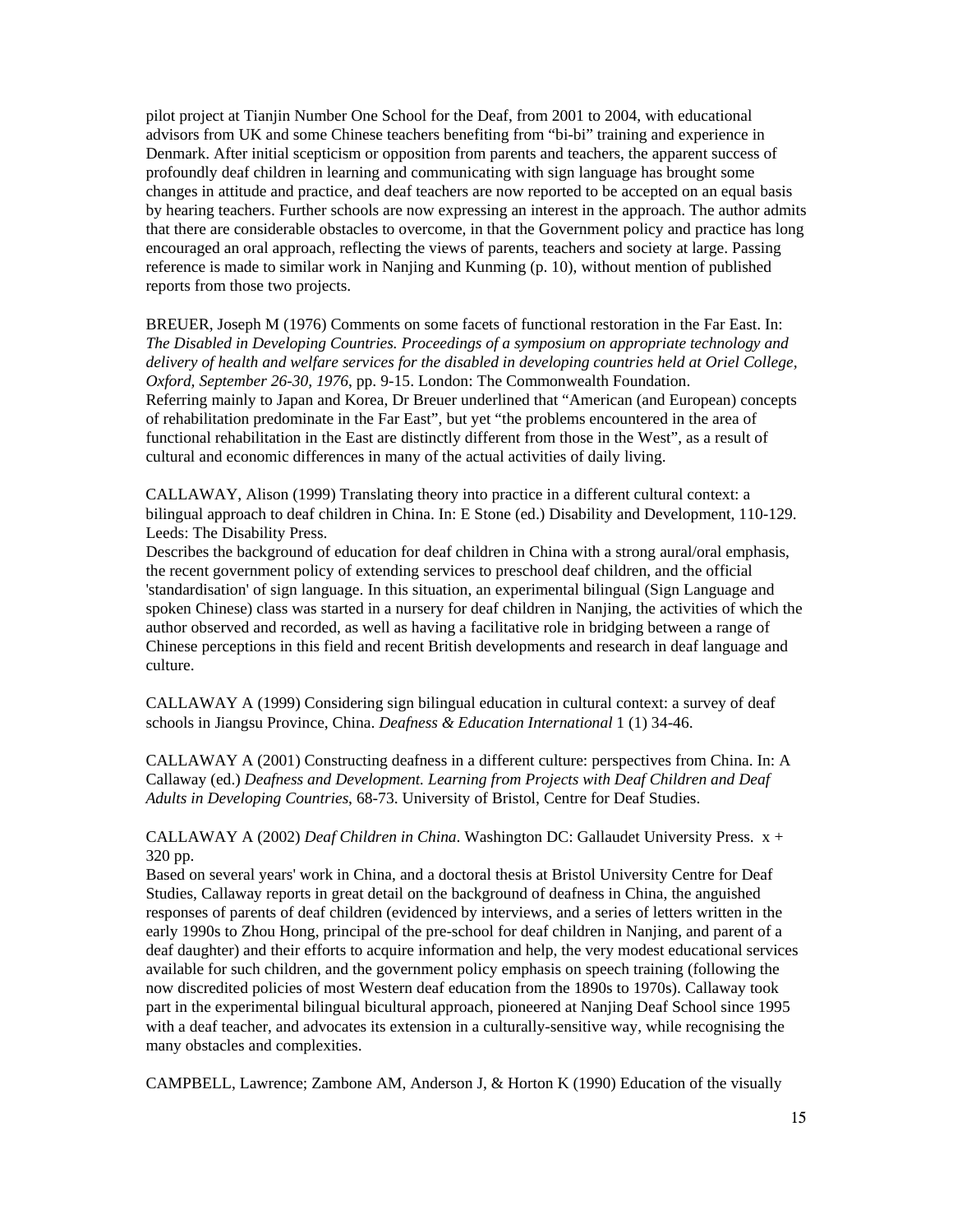impaired children in China. *Journal of Visual Impairment and Blindness* 84: 228-231.

CHAN CCH, Lee TMC, Yuen HK  $&$  Chan F (2002) Attitudes toward people with disabilities between Chinese rehabilitation and business students. *Rehabilitation Psychology* 47: 324-338.

CHAN, Grace (1996) *Hong Kong: Employment of People with Disabilities: from traditional concept of sheltered employment to creating new employment initiatives for people with disabilities.* Hong Kong Council of Social Service.

CHAN, Ka-po (2000) Cognitive profiles and subtypes of epilepsy. M.Phil. thesis, University of Hong Kong. 81 pp.

CHAN, Lik-man Peter; & Tsang, Nai-ming (1980) *A Study of the Opportunities for Post-Secondary Education of Blind Youths in Hong Kong*. Hong Kong: School of Social Work, Hong Kong Polytechnic.  $v + 100$  pp.

CHAN, Stephen SY (1992) Development of services for adults with severe mental handicap in Hong Kong. M.Phil. thesis, University of Nottingham.

CHAU, Mabel (2002) Vocational rehabilitation, re-training and employment of persons with acquired disabilities in adult lives due to injuries and illnesses. Hong Kong Society for Rehabilitation.

CHEN, Jianhua & Simeonsson, Rune J (1993) Prevention of childhood disabilities in the People's Republic of China. *Child: Care, Health and Development* 19: 71-88.

CHEN J & Simeonsson RJ (1994) Child disability and family needs in the People's Republic of China. *International Journal of Rehabilitation Research* 17 (1) 25-37.

CHEN, Shumin; Liu, Diangchang; Liu, Bing; Zhang, Lin; & Yu, Xioulu (2003) Assessment of disability, social and economic situations of people affected by leprosy in Shandong Province, People's Republic of China. *Leprosy Review* 74: 215-221.

Questionnaire responses from 4,240 leprosy-affected people were analysed, to gain a clearer idea of their self-perceived needs for help and rehabilitation.

CHEN, Shumin; Liu, Diangchang; Liu, Bing; Zhang, Lin; & Yu, Xioulu (2003) Role of leprosy villages and leprosaria in Shandong Province, People's Republic of China: past, present and future. *Leprosy Review* 74: 222-228.

Traces the rise of leprosy villages and leprosaria from the first one founded in 1918 in Tongzhou county, through the 20th century, to the present situation where "a few old and disabled ex-patients", totalling 643 people, are living in 54 leprosy villages or leprosaria. Such facilities are uneconomical to run, but could be sustained by developing new roles as resource and training centres.

CHEN, Yung-Hwa, Seitz MR, & Cheng, Li-Rong Lilly (1991) Special Education. In: DC Smith (ed.) *The Confucian Continuum. Educational Modernization in Taiwan*, 317-365. New York: Praeger. (pp. 317-327 concern historical influences on the development of special education, quoting the works of Confucius and other ancient writings; mostly within mainland China).

CHENG, Lie Yueh (1988) The influence of cultural factors and economic change on special education development and policy in Taiwan, the Republic of China, 1945-1985. Doctoral dissertation, University of Missouri. 290 pp.

CHENG YH (1997) Explaining disablement in modern times: hand-injured workers' accounts of their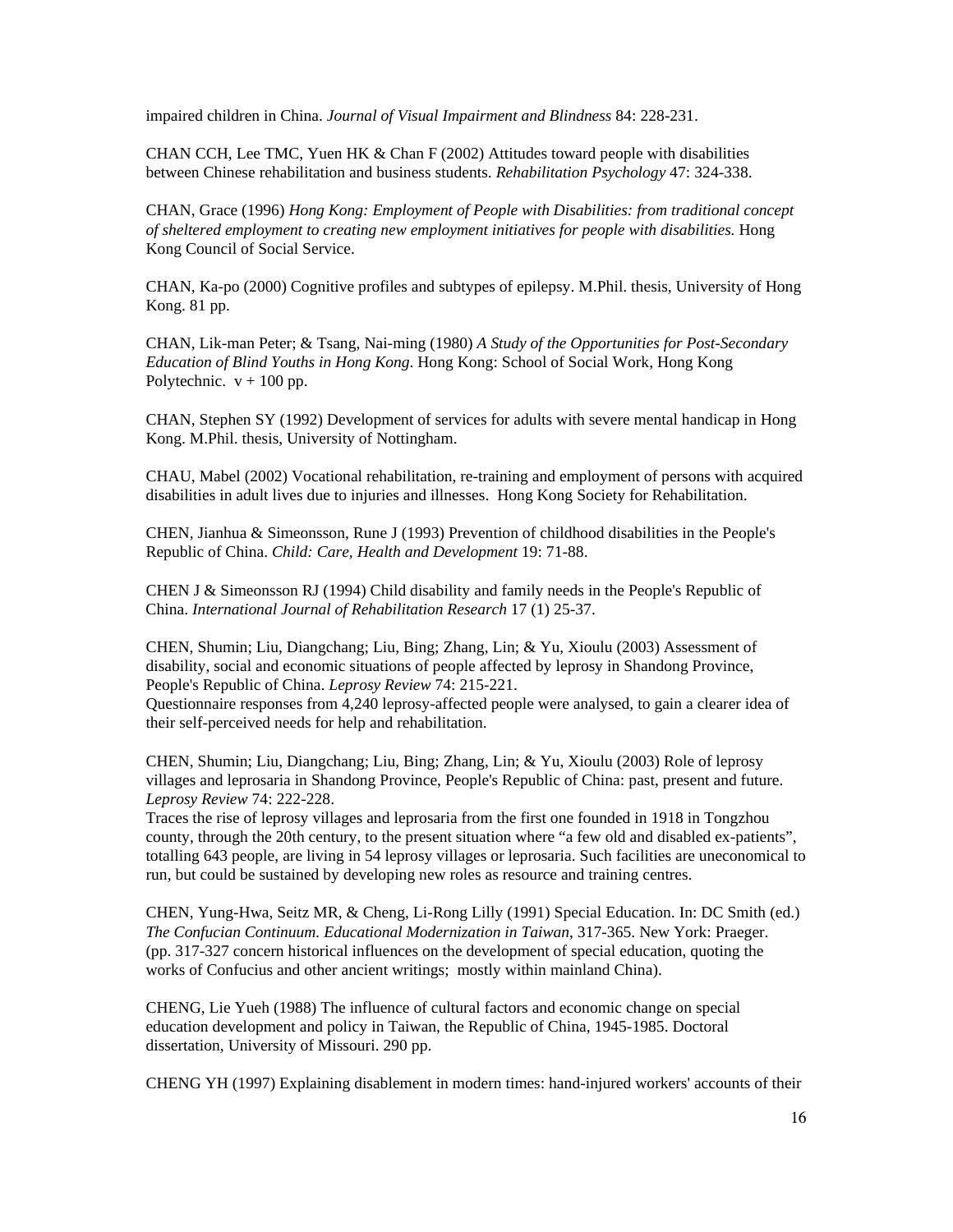injuries in Hong Kong. *Social Science & Medicine* 45 (5) 739-750.

CHIN, Chang-Sik (2004) Mental health policy making in South Korea: structural and cultural influences. PhD thesis, University of Nottingham.

CHIN, Robert & CHIN, Ai-li S (1969) *Psychological Research in Communist China: 1949-1966*. Cambridge, Mass.: MIT Press. xii + 274 pp. (The Introduction outlines some pre-1949 influences on Chinese psychology, pp. 5-9, e.g. Dewey's impact on educational thinking).

CHIN THACK SOH (1980) *Korea. A Geomedical Monograph of the Republic of Korea*. Heidelberg: Springer.  $xy + 146 + \text{maps}$ .

Includes geographical, environmental and traditional health information pertinent to histories of disabilities, e.g. pp. 3, 26-29, 35-41, 45-51, 53, 95-100, 113-121; specific data on e.g. leprosy (63- 64), polio (67), trachoma (73), syphilis (77-78) nutritional deficiency and mental disorders (92-93); and bibliography (123-127).

CHINA, People's Republic of (1988). *China's five-year work program for people with disabilities (1988-1992)*. Beijing: State Council.

CHINA, People's Republic of (1992). *China's five-year work program for people with disabilities (1992-1996)*. Beijing: State Council.

CHINA, People's Republic of (1994) *Regulations on the education of persons with disabilities*. Beijing: State Council.

CHINA, People's Republic of (1996). *China's five-year work program for people with disabilities (1996-2000)*. Beijing: State Council.

CHINA, People's Republic of. *Law of the People's Republic of China on the Protection of Disabled Persons (Adopted at the 17th Meeting of the Standing Committee of the Seventh National Peoples Congress on December 28, 1990)*. [Seen on the China Disabled Persons' Federation website.] http://www.cdpf.org.cn/english/info\_01.htm

CHINA, People's Republic of. Ministry of Education, Department of Planning (1985) *Achievement of Education in China. Statistics 1949-1983*. Special education data, pp. 235-236.

CHINA, People's Republic of. Ministry of Education, Department of Planning (1985) *Achievement of Education in China. Statistics 1980-1985*. Special education data, p. 92.

CHINA, People's Republic of. National Bureau of Statistics (2006) Communiqué on Major Statistics of the Second China National Sample Survey on Disability. [Seen on the China Disabled Persons' Federation website.] http://www.cdpf.org.cn/english/top-7.htm

Preliminary results from the second major disability sample survey, conducted in April and May 2006, suggest that there are 83 million people with disabilities in China, or 6.34 per cent of the population.

CHING, Lucy (1980) *One of the Lucky Ones*. Hong Kong: Gulliver. 293 pp. Autobiography of a blind woman, from early childhood in 1940s southern China, to training in Hong Kong and USA, and adult life and work in Hong Kong. Many 'traditional' attitudes and expectations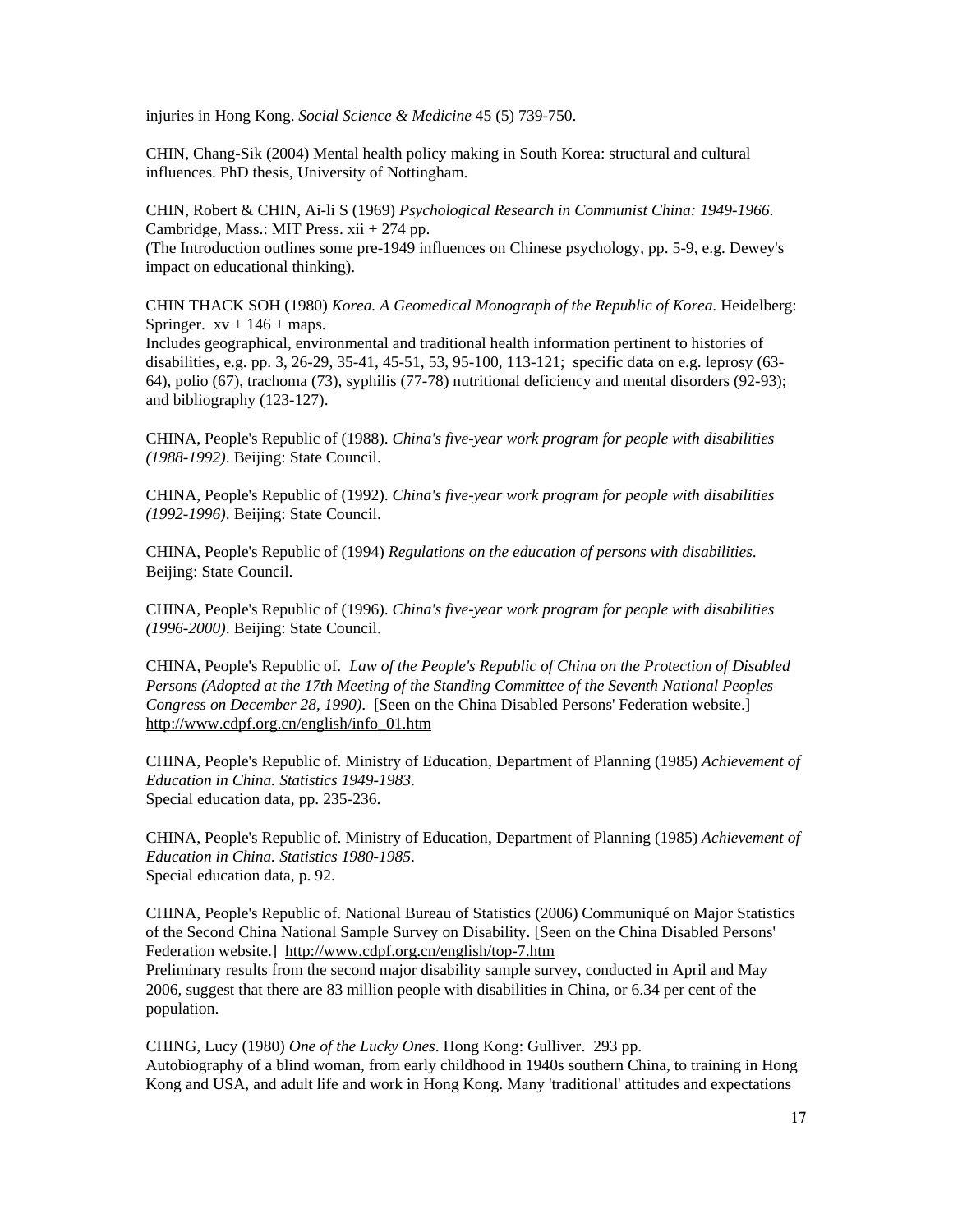from earlier centuries were experienced by Miss Ching between 1940 and 1980.

CHO SM, Kim HC, Cho H, & Shin YM (2007) Factors influencing perceptions of need for and decisions to solicit child mental health services by parents of 9-12 year old Korean children. *Child Psychiatry and Human Development* [in electronic version, June 07, ahead of printed publication].

CHOI-KWON S, Chung C, Kim H, Lee S, Yoon S, Kho H, Oh J, Lee S (2003) Factors affecting the quality of life in patients with epilepsy in Seoul, South Korea. *Acta Neurologica Scandinavica* 108: 428-434.

Based on views expressed by 154 people with epilepsy, interviewed at outpatients clinic in Seoul National Hospital.

CHOI-KWON S, Park KA, Lee HJ, Park MS, Lee CH, Cheon SE, Youn MH, Lee SK, Chung CK (2004) Familiarity with, knowledge of, and attitudes toward epilepsy in residents of Seoul, South Korea. *Acta Neurologica Scandinavica* 110: 39-45.

Based on telephone interviews with a random 1000 people living in Seoul.

CLEZY, Gillian; Stokes, Stephanie; Whitehill, Tara; & Zubrick, Ann (1996) *Communication Disorders: an introduction for community-based rehabilitation workers*. Hong Kong University Press. This book developed from teaching a course to physicians in China, as part of a one year program in CBR.

CONDON, Marilyn (1990) *Disability in Kumming: an overview of special education and rehabilitation programs*. Washington DC: World Rehabilitation Fund. 22 pp.

COOPER, John E & Sartorius, Norman (1996) *Mental Disorders in China: results of the national epidemiological survey in 12 areas*. London: Gaskell. xi + 115 pp. This is an English version of Chinese reports on a major survey of mental disorders in a sample amounting to 38,000 urban and rural people aged 15 years upward, undertaken in 1982 in collaboration with the World Health Organisation.

CRAWFORD N, HEUNG V, YIP E & YUEN C (1999) Integration in Hong Kong: where are we now and what do we need to do? *Hong Kong Special Education Forum* 2 (3) 1-13.

DAI-HUA SHEN (1993) Special education in cross-cultural perspective: People's Republic of China. In: SJ Peters (ed.) *Education and Disability in Cross-Cultural Perspective*, pp. 237-258. New York: Garland.

DAVIES DP (1995) *Hong Kong Reflections: health, illness and disability in Hong Kong children*. Hong Kong: Chinese University Press. viii + 210 pp.

*DEVELOPING Resources for Mentally Retarded Persons. Proceedings of the 5th Asian Conference on Mental Retardation, Hong Kong 1981*, edited by K Bayes (1982).

DIXON JE (1981) *The Chinese Welfare System 1949-1979*. New York: Praeger.

DIXON J (1981) The welfare of the handicapped in the People's Republic of China. *Journal of Rehabilitation in Asia* 22 (Oct.) 5-13.

DIXON J (1983) The welfare of People's Liberation Army veterans and dependants in China, 1949- 1979. *Armed Forces & Society* 9 (3) 483-94.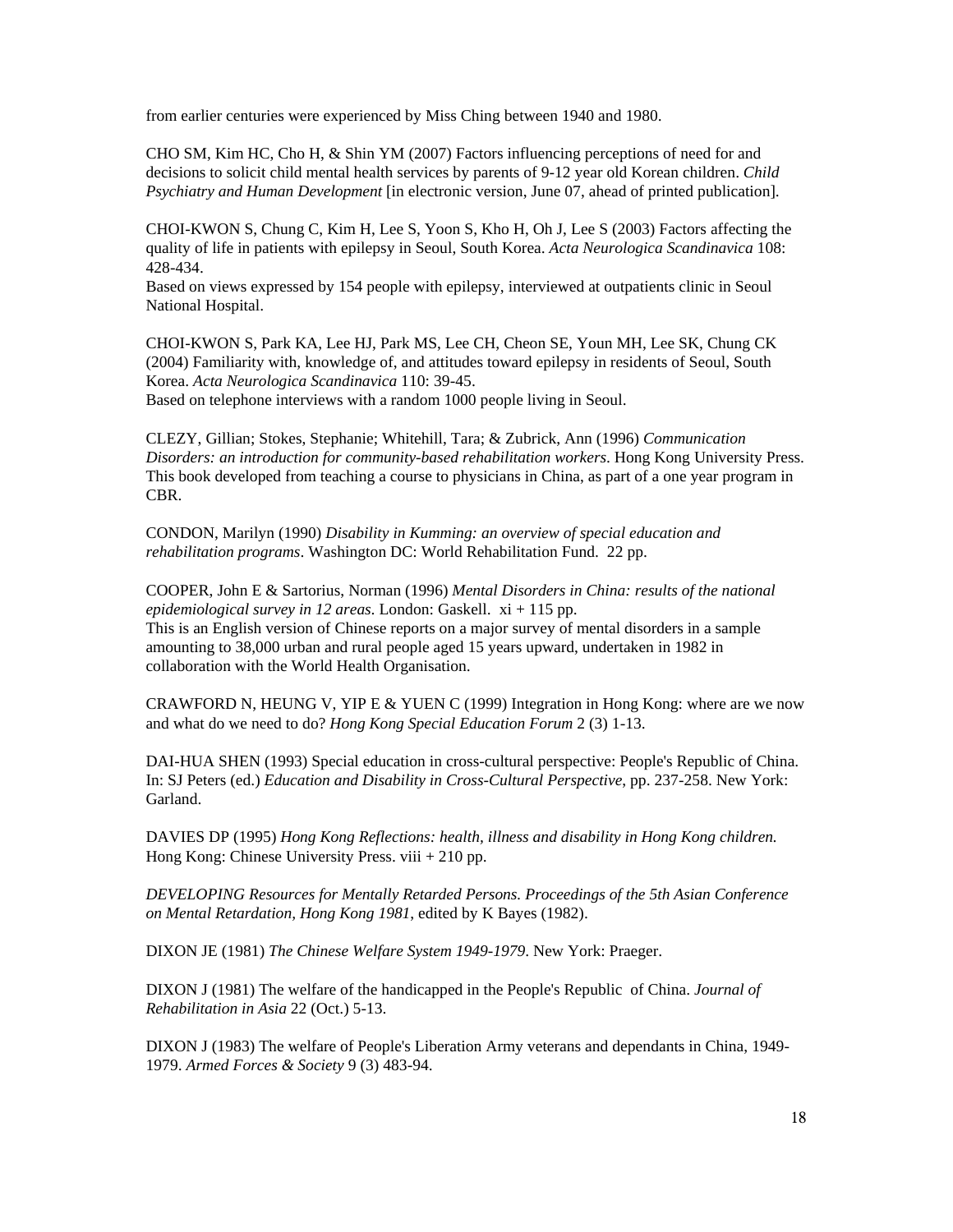DPI-JAPAN (2004) *Country Reports of DPI-Japan (Japan National Assembly of Disabled Peoples' International*, transl. Taisuke Miyamoto. http://homepage2.nifty.com/ADI/DPIJ04.html Archive of several years' reports on DPI-Japan's activities, officers, and plans.

EDITORIAL Board (2004) *Repair, Reconstruct and Rehabilitate: half a century of orthopaedics in Hong Kong*. Hong Kong Academy of Medicine Press. iii + 236 pp. With contributions from about 60 people involved in different aspects of orthopaedic services. (Full list appears in the University of Hong Kong Libraries online catalogue).

ENDO, Shusaku (1959) *Wonderful Fool*, transl. and introduction by Francis Mathy (1974). London: Penguin.

The major Japanese novelist Endo created a clumsy fool of a foreigner as the leading character of this book. Gaston, a stupid-looking Frenchman, is physically huge but timorous and afflicted with the disability of loving and trusting people. He ambles ludicrously through the neat and superficial lives of an ordinary Japanese family, then wanders off through the backstreets and low life of Yokohama. With the simpleton manners of a large, friendly dog, or a holy fool, Gaston astonishes, infuriates, attracts or disgusts people he meets. Beaten by some, cared for by others, he becomes a mirror in which people notice the moral emptiness of their souls. The author Endo is also darkly reflected here, a Japanese convert to Roman Catholicism, depicting the radical strangeness of the Christ figure amidst the 'moral swamp' of Japan in the 1950s.

EPSTEIN, Irving (1988) Special educational provision in the People's Republic of China. *Comparative Education* 24: 365-75.

FANG, Harry [Harry Fang Sinyang] (2002) *Rehabilitation: a Life's Work*. Hong Kong University Press.

[Not seen. Autobiography of a prominent Hong Kong orthopedic surgeon and activist in the Asian rehabilitation world. Warmly reviewed by Barbara Duncan at http://disabilityworld.org/04- 05\_03/resources/fang.shtml ]

FONG CYG & Hung A (2002) Public awareness, attitude, and understanding of epilepsy in Hong Kong Special Administrative Region, China. *Epilepsia* 43: 311-316.

FU GENGYAO (1995) Development of teacher training for special education in China. *International Journal of Special Education* 10 (1) 66-71.

FUKURAI, Shiro (2003) *The Blind Can Mould: a record of my 30 years blind education on moulding*. Kobe-shi, Japan: S. Fukurai. 96 pp.

GAINES, Rossalyn & PIAO YONGXIN (1985) Chinese deaf children's reading skills and signing styles. In: WC Stokoe & V Volterra (eds) *Proceedings of the Third International Symposium on Sign Language Research, Rome, June 1983*, pp. 91-100. Silver Spring: Linstock.

GOODMAN, Roger (1998) The 'Japanese-style welfare state' and the delivery of personal social services. In: G White & R Goodman (eds) *The East Asian Welfare Model. Welfare Orientalism and the state*, 139-158. London: Routledge. (Brief, useful, historical background, pp. 139-142).

GOODSTADT, Rose Yin-Chee (1970) *Speaking with Signs: a sign language manual for Hong Kong's deaf*. Hong Kong: Government Printer.

GOTTLEIB, Nanette (1998) Discriminatory language in Japan: Burakumin, the disabled and women.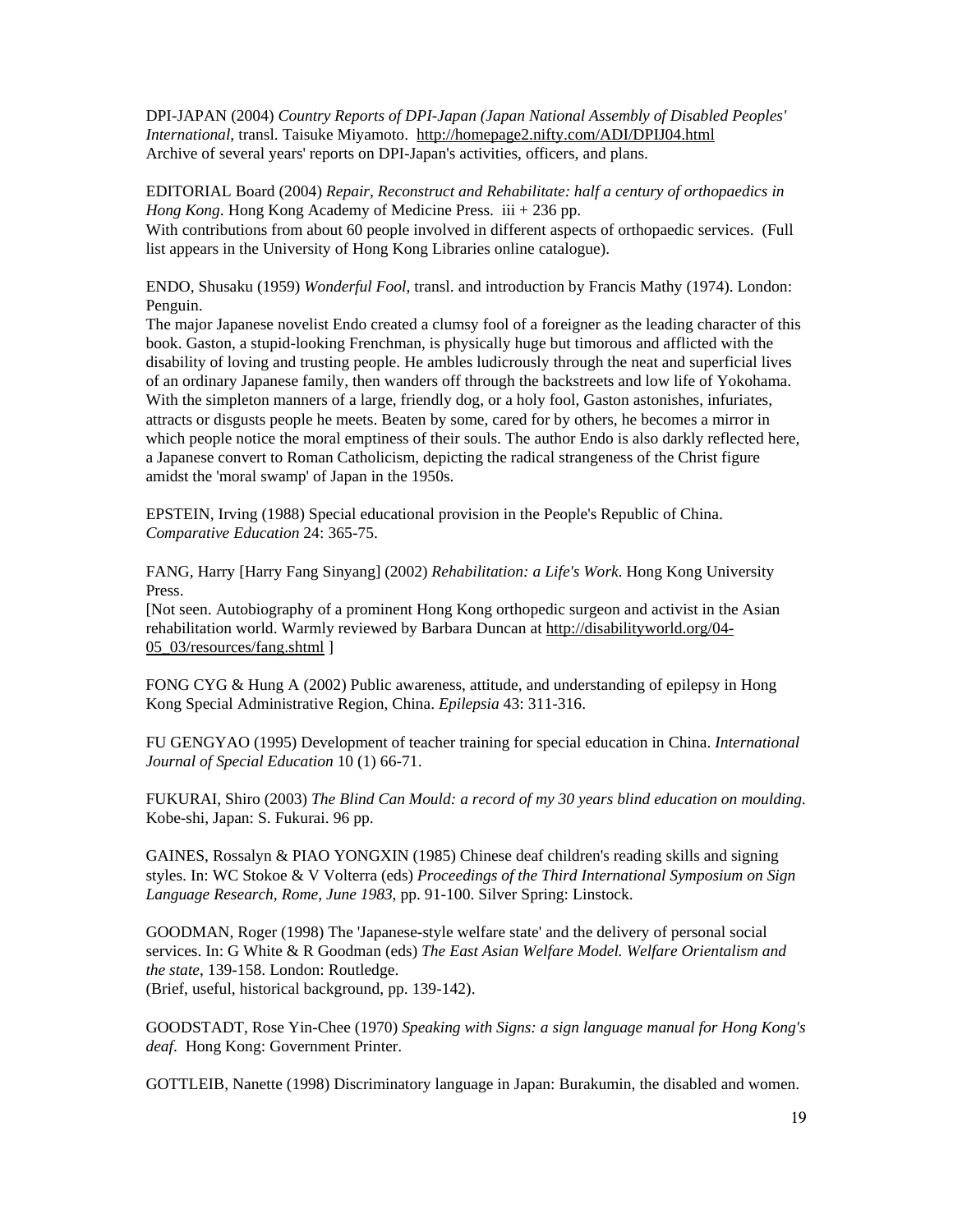*Asian Studies Review* 22 (2) 157-174.

GOTTLEIB N (2001) Language and disability in Japan. *Disability & Society* 16: 981-995. Describes some debates and trends in public awareness and attitudes toward disabled people in Japan, some changes that have occurred in the use of discriminatory terminology, and influences apparently causing changes. The mass media have played a part, and there has been some revision of terms used in laws and statutes. Discussion has taken place of political correctness in the field of literature. Increased use of the internet has added weight to campaigns by disabled people.

GREEN, Ronald M (1999) The *Mizuko Kuyo* debate: an ethical assessment. *Journal of the American Academy of Religion* 67 (4) 809-823.

As a rationalist and professor of ethics, Green reviews the positions of some principal contributors in the ongoing debate on abortion in Japan, and Buddhist responses, with some broader consideration of the status of the fetus in various religious teachings.

GROTZ, Jürgen (1991) Bericht über des Blindenwesen in der Volksrepublik China. *Horus. Marburger Beiträge zur Integration Blinder und Sehbehinderter* 53 (1) 11-15. Brief sketch of many aspects of the lives of blind people, based on two years' work in China.

GROTZ, Jürgen L (1996) Chinese writing systems for visually impaired persons: analysis and assessment. PhD thesis, University of London (SOAS). 395 pp.

Detailed study on the methods that have been used in the past 120 years for representing Chinese language in systems for blind users, and difficulties in doing so with current adaptations of Braille. The existing system serves a relatively small number of users, with fairly simple texts, at considerable cost. New approaches are needed to provide a broader and less expensive service for much greater numbers of modern Chinese people with visual impairments. [The key place of Chinese language in the historical culture, the history of difficulties in its adequate representation even in roman script for European use, and the low priority of blind people's needs in the national agenda, suggest that progress will not easily be achieved.]

HAH KEUN-CHAN (1957), transl. WS Choi, 'Ill-Fated Father and Son'. *Korea Journal* (1 August 1972), pp. 7-12.

Story of a Korean father disabled during one period of war and a son disabled during a later war.

HAIDE, Ma (1981) Leprosy control in China. *Eastern Horizon* 20 (9) 18-21. Focuses on the campaign against leprosy 1949-1981.

HARDING TW, Schneider J, Visotsky HM & Graves CL [1985] *Human Rights and Mental Patients in Japan: a report of a mission*. Geneva: for International Commission of Jurists. 94 pp.

HATASE, Minoru (1958) Current trends of play therapy in Japan, *Psychologia* 1: 242-246. Gives useful indications of the post-1950 growth of interest and publications by Japanese psychologists and psychiatrists in child and adult psychotherapy; and the use of play therapy, mainly of a non-directive nature.

HAYASHI R & Okuhira M (2001) The disability rights movement in Japan: past, present and future. *Disability & Society* 16 (6) 855-870.

HENDERSON, Norman K (1964) *The Education of Handicapped Children: recent trends and research, with implications for Hong Kong*. Hong Kong University Press, for Hong Kong Council for Educational Research. 46 pp.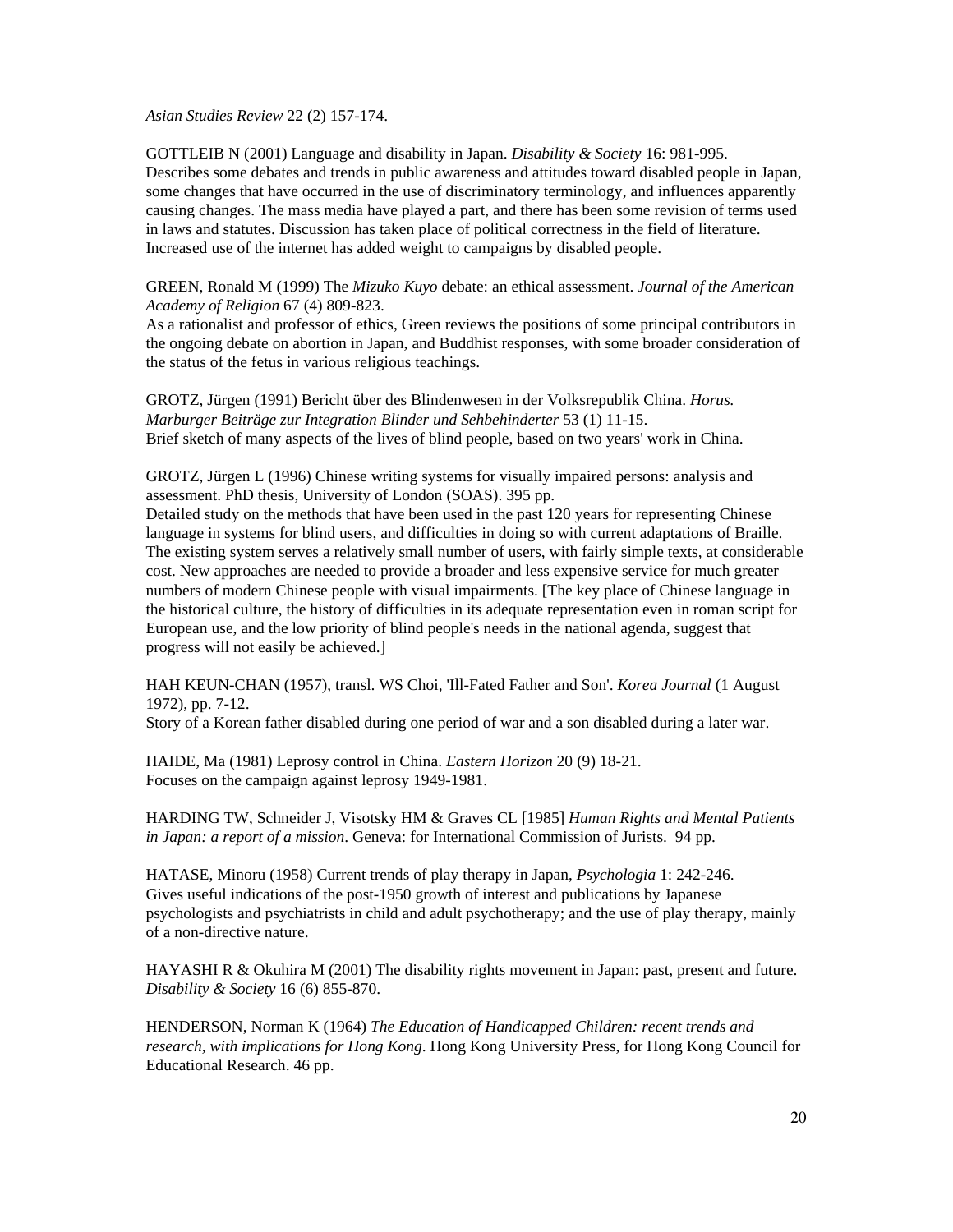HEYER, Katharina (1999) Integration von Behinderten ins Arbeitsleben. In: J Legewie & H Meyer-Ohle (eds) *Japans Wirtschaft im Umbruch*. München: Iudicium Verlag.

HEYER K (2000) From special needs to equal rights: Japanese disability law. *Asia-Pacific Law and Policy Journal* 1 (7: 1-21) http://www.hawaii.edu/aplpj/pdfs/07-heyer.pdf

HIJIKATA, Yasuyo; YASHUARA, Akihiro; YOSHIDA, Yuka; & SENTO, Seishiro (2006) Traditional Chinese Medicine treatment of epilepsy. *Journal of Alternative and Complementary Medicine* 12 (7) 673-677.

Based on responses in three adult patients, to the addition of a traditional herbal remedy to conventional medical treatment.

HOFFMANN, Karl-H (1983) Das Leben der Blinden in China. *Horus Marburger Beiträge zur Integration Sehgeschädigter* 1/1983, pp. 15-16.

HOLDSWORTH, Janet [1994] Integrated education project, Anhui Province. In: *Making It Happen. Examples of Good Practice in Special Needs Education and Community-Based Programmes*, 9-15. Paris: UNESCO.

HONDA, Hideo & Shimizu, Yasuo (2002) Early intervention system for preschool children in the community. The DISCOVERY approach in Yokohama, Japan. *Autism* 6 (3) 239-257.

HONG, Sung-Eun (2001) Empirische Erhebung zu Klassifikatoren in Koreanischer Gebärdensprache. Diploma thesis, University of Hamburg.

HONG S-E (2002) Empirische Erhebung zu Tier-Klassifikatoren in Koreanischer Gebärdensprache. *Das Zeichen* 16 (60) 236-245.

HONG S-E (2003) Empirical survey of animal classifiers in Korean Sign Language (KSL). *Sign Language and Linguistics* 6: 77-99.

HONG KONG. Central Coordinating Committee for the International Year of Disabled Persons [1982] *Report*. Hong Kong: Government Printer. 128 pp.

HONG KONG (China). Child Assessment Service, Department of Health (2006) *A Primer in Common Developmental Disabilities Experience at Child Assessment Service, Hong Kong*. Edited by Rose Hai-ling Mak *et al*. Hong Kong. xvi + 477 pp.

HONG KONG. Committee on Vocational Training, Industrial Training Advisory Committee [1970]. *Report of the Working Party on Vocational Training for the Disabled*. Hong Kong: Government Printer. iii  $+36$  pp.

HONG KONG Council of Social Service, Rehabilitation Division (1984) *The Adult Education Needs of the Visually Disabled*. Report by the Coordinating Committee on the Blind. Hong Kong. vi + 68 pp.

HONG KONG Government (1976) *Report on the Further Development of Rehabilitation Services in Hong Kong*. Government Printers.

HONG KONG Red Cross Special Education & Rehabilitation Service (2005) *The Challenge of Diversity: meeting special educational needs in the era of accountability*. *Proceedings of Hong Kong*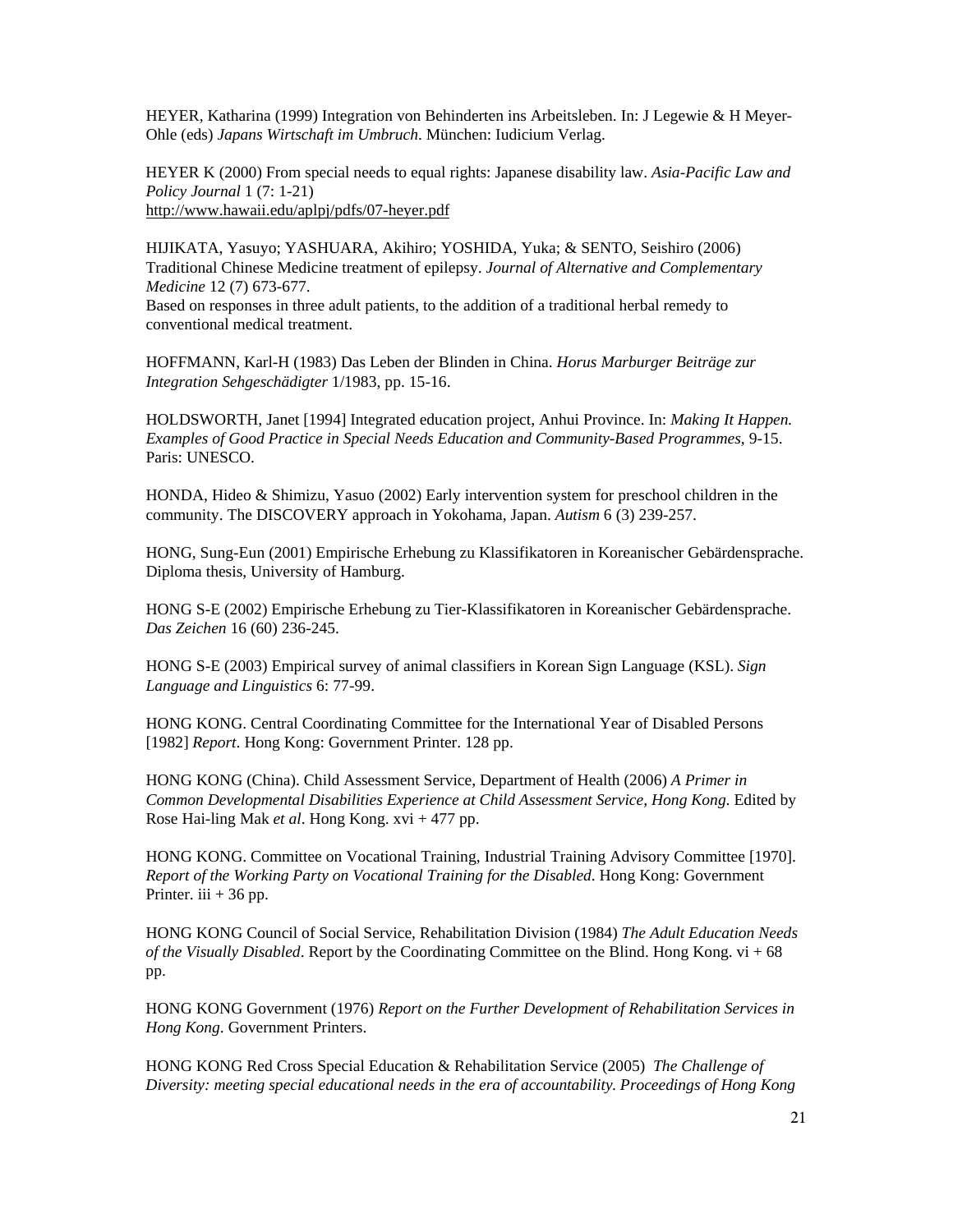*Red Cross Special Education & Rehabilitation Service 50th Anniversary International Conference 2004.* Hong Kong: Hong Kong Red Cross. 163 pp.

HONG KONG (China), Social Welfare Department, Rehabilitation and Medical Social Services Branch [2000] *Handbook on Rehabilitation Services*. Hong Kong. 83 pp.

HONG KONG Society for the Deaf (1993) *Hong Kong Society for the Deaf: silver jubilee commemorative issue* (edited by Lai, Boon Lap et al. Hong Kong. 69 pp. (In English and Chinese).

HONG KONG. Working Party on Rehabilitation Policies and Services (1992) *Green Paper on Equal Opportunities and Full Participation*. Hong Kong: Government Printer. 160 pp.

HONG KONG (China) Health and Welfare Bureau, Rehabilitation Division (1999) *Hong Kong Rehabilitation Programme Plan (1998-99 to 2002-03)*. Hong Kong. iv + 174 pp.

HONG KONG (China), Education Department (2002) *Integrated Education: helping students with autism.* Hong Kong.

HONG KONG (China), Education and Manpower Bureau, Office for Integrated Education (2003) *Instructional Strategies*. Hong Kong: EMB.

HONG KONG (China), Education and Manpower Bureau (2004) *Inclusive Education: helping students with physical disabilities*. Hong Kong: EMB.

HONG KONG (China), Labour Department [2004]. *Practical Guide to Employing People with a Disability*. Hong Kong. 34 pp.

HONNA, Nobuyuki & Kato, Mihoko (1991) The sign language situation in Japan -- problems and solutions. In: *Equality and Self-reliance. Proceedings of the XI World Congress of the World Federation of the Deaf, Tokyo, Japan, July 1991*. pp. 716-732.

HORNER-JOHNSON W, Keys C, Henry D, Yamaki K, Oi F, Watanabe K, Shimada H & Fujimura I (2002) Attitudes of Japanese students toward people with intellectual disability. *Intellectual Disability Research* 46: 365-378.

HSIAO-YU Sun (2006) Experience of disability: Taiwan. In: G Albrecht *et al* (eds) *Encyclopedia of Disability*, II: 697-699. Thousand Oaks, Ca.: Sage.

Tells mainly of a problematic side of Chinese culture in Taiwan, the historical prejudice, neglect and devaluing of disabled people, with a few outstanding modern disabled people setting examples of achievement despite the alleged continuing stigmatisation.

HSU J (1975) Counselling in the Chinese temple: psychological study of divination by *ch'ien* drawing. In: WP Lebra (ed.) *Culture-Bound Syndromes, Ethnopsychiatry, and Alternative Therapy*, Vol. IV of *Mental Health Research in Asia and the Pacific*. Honolulu: University Press of Hawaii.

HUANG HONGXU & TIAN GUISEN (1990) A sociolinguistic view of linguistic taboo in Chinese. *International Journal of Sociology of Language* 81: 63-85. Euphemistic terms for disabilities are noted on p. 79.

HUNG, Chang-tai (1993) Reeducating a blind storyteller: Han Qixiang and the Chinese Communist storytelling campaign. *Modern China* 19: 395-426.

Some traditional media were employed by the Chinese Communist Party for disseminating politically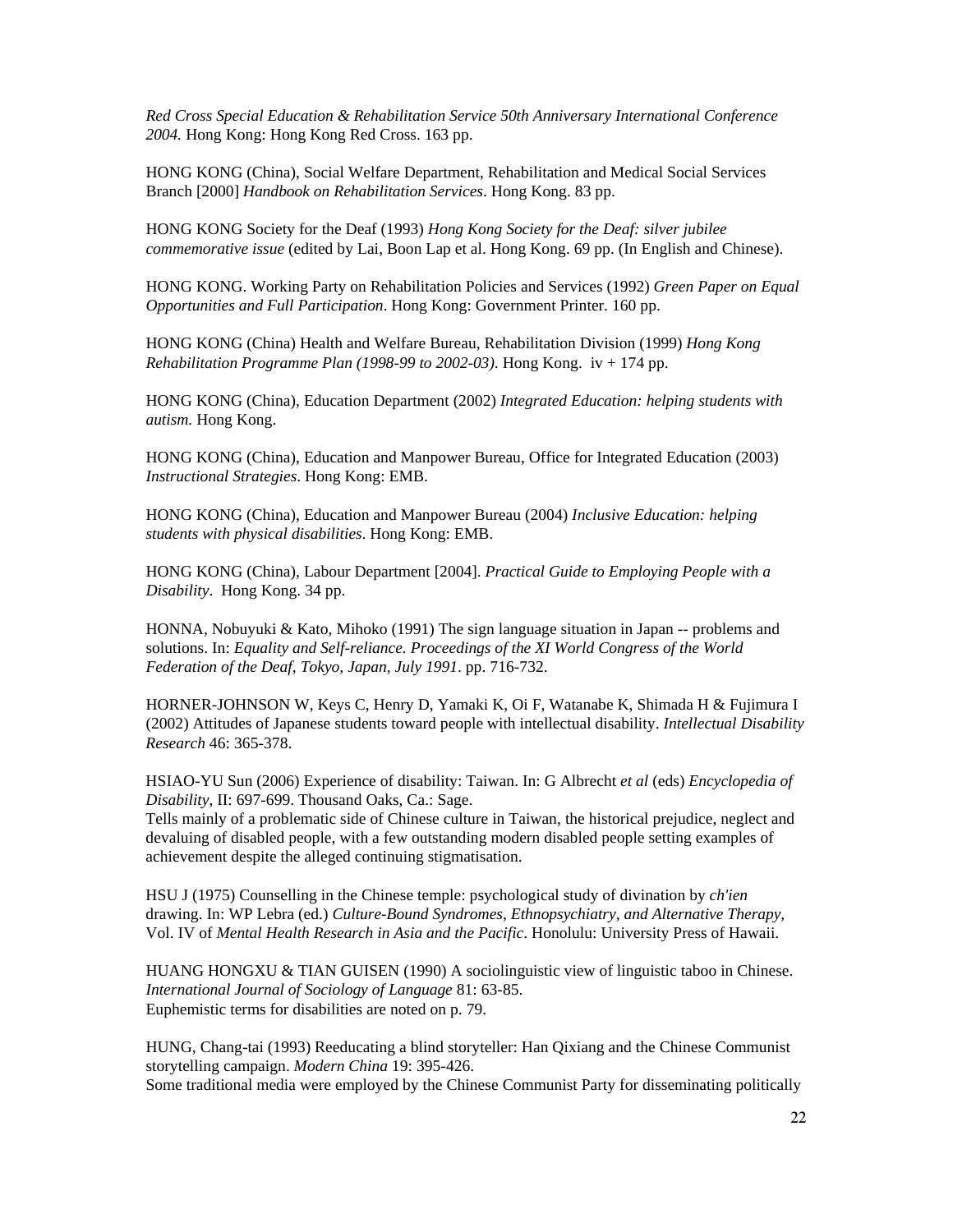correct doctrine to the masses.

IINUMA, Kazuso (1994) Use of prenatal diagnosis for subsequent pregnancies by parents of children with Down's syndrome. *Eubios Ethics Institute Newsletter* 4: 4-5. http://eubios.info/EEIN/EEIN41F.HTM

IKELS, Charlotte (1991) Ageing and disability in China. Cultural issues in measurement and interpretation. *Social Science and Medicine* 32: 649-665.

INDEPENDENT Living Institute [2006] Study and Work in Japan for People with Disabilities. http://www.independentliving.org/studyworkabroad/JP/ Compilation of useful, recent information and sources.

INDEPENDENT Living Institute [2006] Study and Work in Korea for People with Disabilities. http://www.independentliving.org/studyworkabroad/KR/ Compilation of useful, recent information and sources.

INTERNATIONAL Labour Office (2003) *China Country Profile. Employment of People with Disabilities: the Impact of Legislation (Asia and Pacific)*. Geneva: ILO. http://digitalcommons.ilr.cornell.edu/gladnetcollect/195/

A series of ILO studies examined the background of legislation and implementation, concerned with the employment of disabled people in some parts of the Asia/Pacific region, to assist countries to improve their practice and outcomes.

INTERNATIONAL Labour Office (2003) *Japan Country Profile. Employment of People with Disabilities: the Impact of Legislation (Asia and Pacific)*. Geneva: ILO. http://digitalcommons.ilr.cornell.edu/gladnetcollect/198/ (See previous annotation).

ISON, Terence G (1992) Employment quotas for disabled people: the Japanese experience. *Kobe University Law Review* 26: 1-32.

ITAGAKI, Yoko, & Toki, Kunihiko (1993) Current developments and the problems of culture and special education in Japan. In: SJ Peters (ed.) *Education and Disability in Cross-Cultural Perspective*, 127-65. New York: Garland.

Discusses 'cultural norms and attitudes to disability' (pp. 138-144), referring also to other stigmatised minorities in Japan.

IWAKUMA, Miho (2001) Ageing with disability in Japan. In: M Priestley (ed.) *Disability and the Life Course. Global perspectives*, 219-230. Cambridge University Press.

Reports interviews with "more than thirty" older Japanese people with disabilities, mostly men with spinal cord injuries, discussing a variety of topics, with some analysis. Their reflections on ageing with disability often reflect 'life stance'. A common theme was that interviewees felt they were better prepared for the problems of ageing than the non-disabled population. They had already had plenty of experience of coping with physical difficulties, of dependency on others (especially wives), and of facing uncertainty about the future. A number of interviewees had been close to death and had survived against pessimistic prediction; they no longer feared death or the future.

IWAMA, Michael K (2005) Situated meaning. An issue of culture, inclusion, and occupational therapy. In: F Kronenberg, SS Algado & N Pollard (eds) *Occupational Therapy without borders. Learning from the spirit of survivors*, pp. 127-139. Edinburgh: Elsevier, Churchill Livingstone. The Asian author, now working in Canada, examines the "individualistic, autonomous, analytic,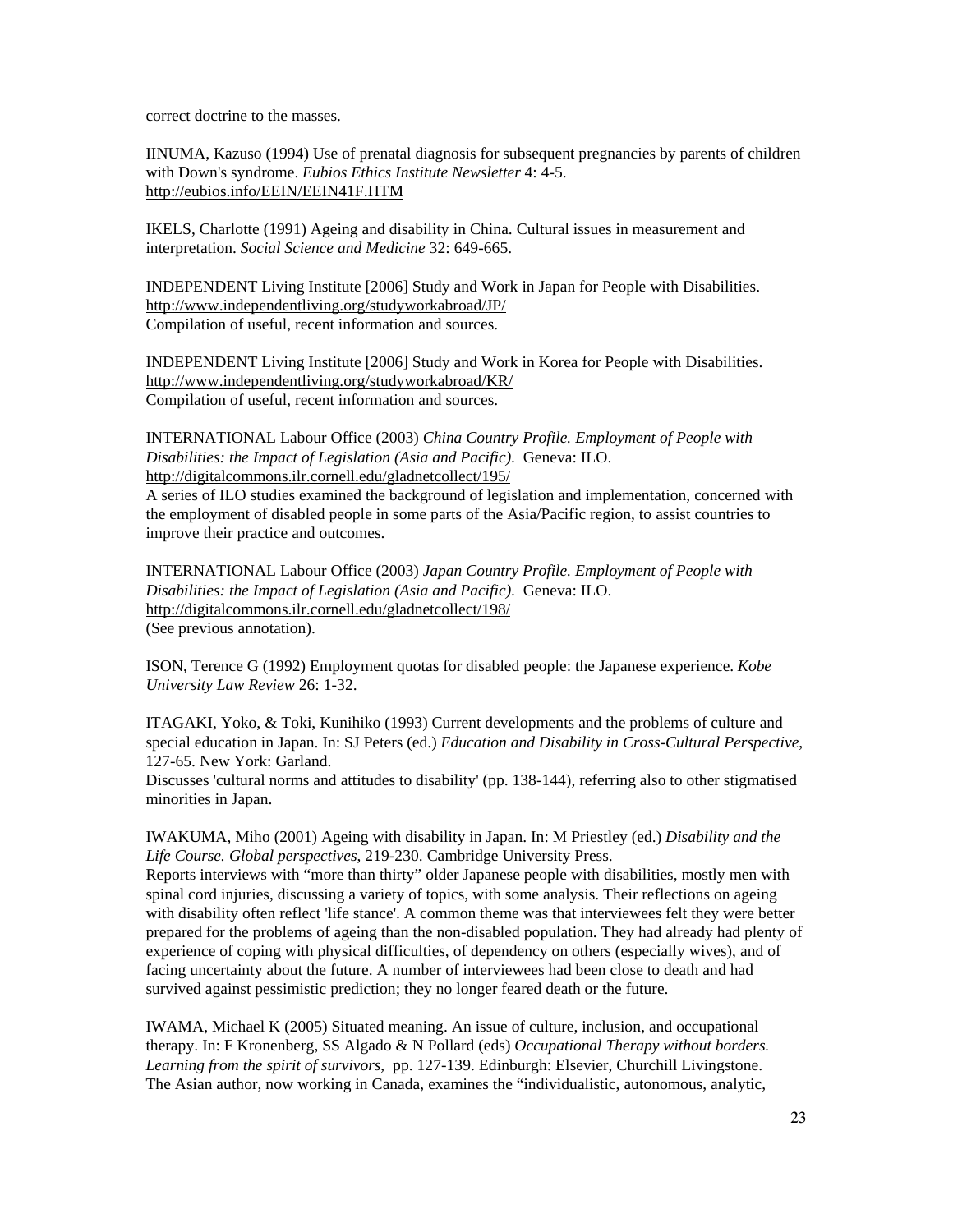monotheistic, materialistic, and rationalistic tendencies" deeply embedded in [male] Western assumptions, training, practice and measurement in Occupational Therapy, and notes a sharp conflict with the cultural and conceptual foundations of the East Asian societies, with Japan as a particular example. He shows diagrammatically the "East Asian version of the cosmological myth", in which the animal, vegetational, human and spiritual entities are a co-existent, inter-active unity. By contrast, the "Western variation of the cosmological myth", is portrayed as an hierarchy with one radically transcendent deity, separated from the individual human self, which is in turn set apart from the other humans, who collectively attempt to have dominion over the animals and natural environment. The Western version underpins a notion of 'occupation', as the activity of an independent self, busily doing, mastering, controlling, gaining victory (...over the others, the environment, the world, the universe). Such notions may appear meaningless, mad, or seriously destructive, when viewed by societies that value social dependence and interdependence, and are "oriented toward a harmonious existence with nature and its circumstances."

IZUTSU, Satoru, & Powell, Marvin E (1961) Special education of handicapped children in Japan, *Exceptional Children* 27: 252-59.

Report of six week tour around 20 special schools on three of the major islands. Shows some outcomes of various legal provisions for disabled children instituted during the American military occupation.

JAPAN. Ministry of Welfare. *Collection of Laws Under the Jurisdiction of the Ministry of Welfare, Japanese Government December 1, 1951*. Tokyo. 383 pp.

Eugenic Protection Law (No. 156 of 13 July 1948), meant to prevent the increase of "inferior descendants" by removing certain people's reproductive capacity (pp. 21-25). Mental Hygiene Law (No. 123 of 1 May 1950), for management of "psychopaths" and "feeble-minded persons" (pp. 25- 34). Law for the Masseurs, Acupuncturists, Moxa-Cauterists and Judo-Orthopaedists (No. 217 of 20 Dec. 1947), for licensing and control of these professions. Law for Welfare of Disabled Persons (Law No. 283 of 26 Dec. 1949), establishing definitions (pp. 129-32). Council for Welfare of Disabled Persons, measures for relief, welfare and rehabilitation, and some amendments (pp. 220-29). Establishment of national institutions for blind and disabled people (pp. 230-31). Child Welfare Law (No. 164 of 12 Dec. 1947) including some provisions for welfare of disabled children (pp. 260-73).

JAPAN. Prime Minister's Office, Headquarters for Promoting the Welfare of Disabled Persons. (1995) *The Government Action Plan for Persons with Disabilities. A Seven Year Normalization Strategy. (Tentative edition in English)*. Tokyo. http://www.dinf.ne.jp/doc/english/law/index.html [scroll down] Detailed and extensive plan for the period 1995-2002.

JAPAN Church World Service (1958) *Welfare Work for the Physically Handicapped in Japan*. Tokyo.  $v + 98$  pp.

JAPANESE Society for Rehabilitation of the Disabled (1989) *Realistic Approaches - Looking Ahead Towards Comprehensive Rehabilitation. 16th World Congress of Rehabilitation International, Tokyo, Japan*. Tokyo: JSRD.

http://www.dinf.ne.jp/doc/english/Us\_Eu/conf/z00007/z0000701.htm

Online proceedings, giving a great range of papers and abstracts, with participation from East Asian countries. A few items are individually listed (see e.g. Kiyoharu; Kojima; Lam; Shouhachi)

JAPANESE Society for Rehabilitation of Persons with Disabilities (2004) *Laws on Disabilities. "The 38 selected Japanese laws related to persons with disabilities."* http://www.dinf.ne.jp/doc/english/law/japan/selected38/index.html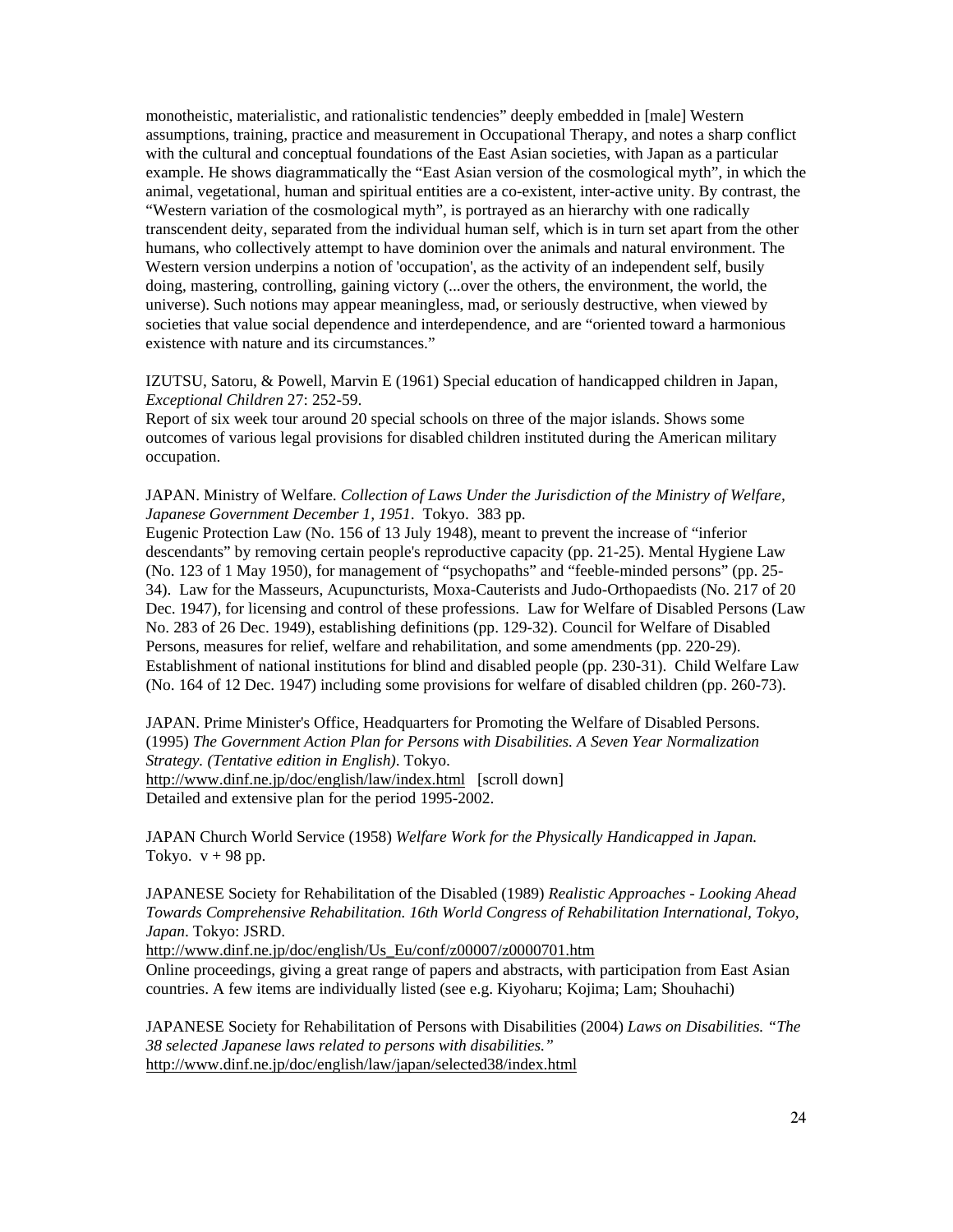JEON, Chang-Hoon; Kim, Dong-Jae; Kim, Se-Kang; Kim, Dong-Jun; Lee, Hwan-Mo; & Park, Heui-Jeon (2006) Validation in the cross-cultural adaptation of the Oswestry Disability Index. *Journal of Korean Medical Science* 21: 1092-97.

Efforts were made to obtain semantic, idiomatic, experimental, and conceptual equivalences for adaptation between the England-originating disability index and Korean cultural understanding. Testing was carried out in 116 Korean patients with chronic low back pain, and the Korean ODI was found internally consistent and reliable.

JIN D  $\&$  Li G (1994) The role of human rights and dignity in the rehabilitation of chronic psychiatric patients. A rural therapeutic community in Yanblan, Jilin. *British Journal of Psychiatry* 165 (supplement 24) 121-127.

JOHNSON, Kathryn E (2004) Deaf education in China: 2002 to 2020. Doctoral dissertation, University of Minnesota, St. Paul.

JUN ISHIKAWA (2004) Japan: the Dawning of a Society for Disability Studies. DisabilityWorld No. 23, April-may 2004. http://www.disabilityworld.org/04-05\_04/news/japansds.shtml

JUNG YOUNG LEE (1981) *Korean Shamanistic Rituals*. The Hague: Mouton. xvi + 249 pp. The *P'ansu* or male shaman, while peripheral compared with the shamaness (*Mudang*), is mentioned regularly (pp. 2-4, 9-12, 17, 26, 39, 102, 105-106, 110-111, 120, 130, 144, 153, 155, 175, 180, 211); however, "in a strict sense he is a blind man who specializes in divination and exorcism. He is also called *Kyong jaengi*" (p. 155). The further name *Ch'ambong* is given: "There is no clear distinction between *P'ansu* and *Ch'ambong*. However, the former does not have to be blind, while the latter is a blind shaman" (p. 105). Blindness appears on pp. 10, 39, 102, 114-116, 188 (ritual for combatting blind spirits, or contagious eye disease), 144, 155, 218 (plate showing the 'pole for the blind spirit'). Hogu, northern deity of smallpox [often a cause of blindness], and treatment of smallpox, are mentioned on pp. xiii, 35, 43, 67, 112, 114, 197. Insanity, psychic trauma, psychoses and neuroses, and treatment efforts, appear on pp. 8, 116-120, 181, 189.

KAIYA, Hisanobu, and Macer, Darryl (1996) Japanese muscular dystrophy families are more accepting of fetal diagnosis than patients. *Eubios Journal of Asian and International Bioethics* 6: 103- 104. http://eubios.info/EJ64/EJ64G.htm

KANG, Kyung-Sook & Kim, Yong-Wook (2005) Collaborative system to implement inclusive education in Korean schools. In: *Proceedings of Hong Kong Red Cross Special Education & Rehabilitation Service 50th Anniversary International Conference 2004*, pp. 43-50. Hong Kong.

KANG, Min-Hui (2006) The Politicisation of Disabled Women in South Korea: a case study investigation. PhD thesis, University of Leeds.  $vi$  + 288 pp.

KATO, Daisuke (1996) Education at the Japan Oral School for the Deaf (Nippon Rowa Gakko), *Early Child Development and Care* 122: 51-62.

Begins with a brief history of the school from its foundation in 1920 at Tokyo (pp. 51-52), as a result of a teacher of the deaf, Lois F Kramer, meeting Dr and Mrs Reischauer, missionaries to Japan whose daughter Felicia had lost her hearing in infancy.

KAWANO-JONES, Akiko & Jones, Eric D (1986) Japanese special education. *School Psychology International* 7 (3) 133-140.

KAY, Helen (1978) Education of Blind Children in China. *Journal of Visual Impairment and*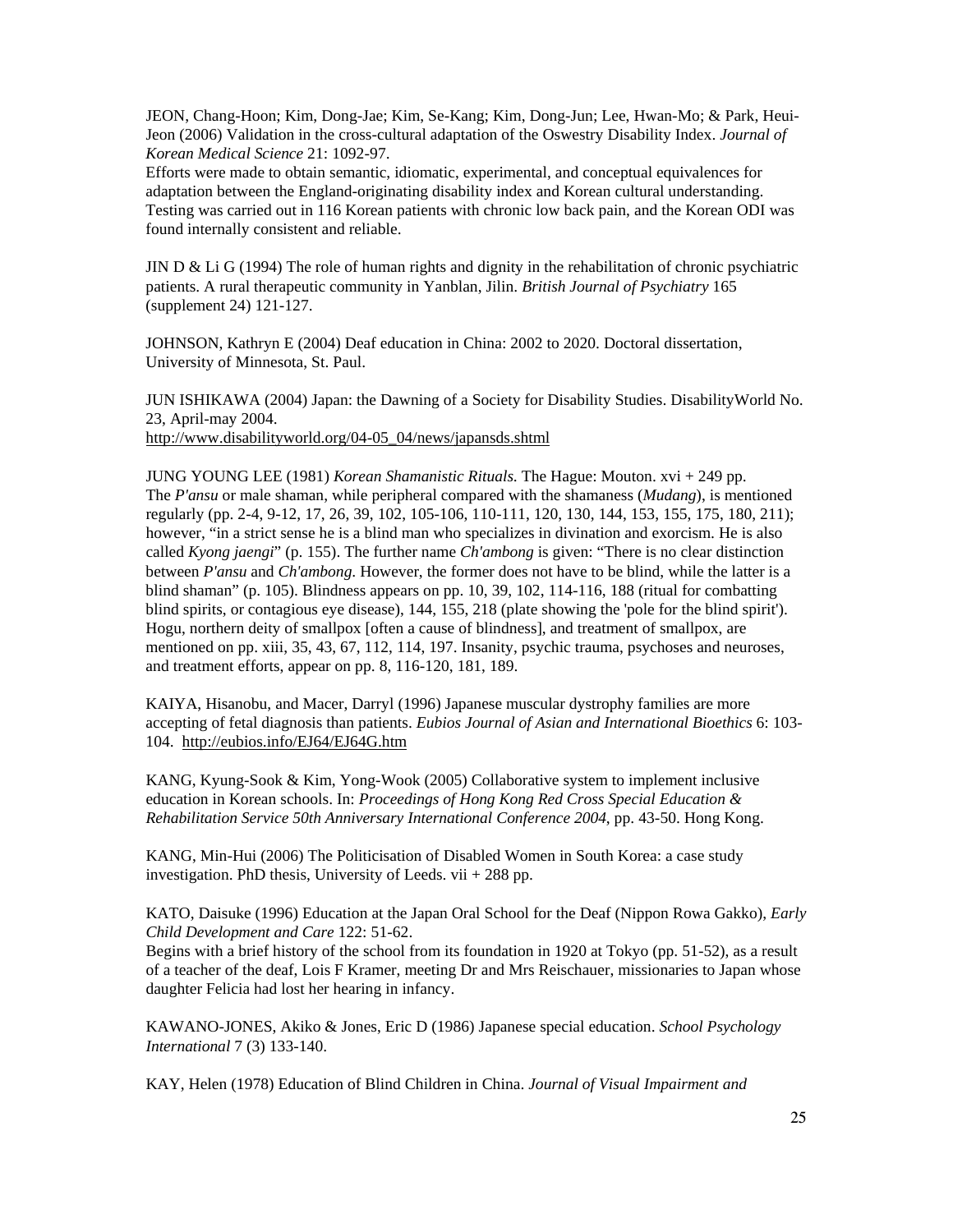*Blindness* 1/1978, pp. 99-102.

KEGEL, Thomas (1991) *Das Behindertenwesen in der Volksrepublik China. Strukturaspekte und Entwicklungen*. Frankfurt: Verlag für Interkulturelle Kommunikation.

KENJI ITAYAMA (2002) "Two Decades" for people with disabilities: achievements, future tasks and recommendation for government's policies in Japan. DisabilityWorld No. 14, June-August 2002. http://www.disabilityworld.org/06-08\_02/il/2decades.shtml

KIM, Bok-Lim C & Ryu, Eunjung (2005) Korean families. In: M McGoldrick, J Giordano & N Garcia-Preto (eds) *Ethnicity & Family Therapy* 349-362. New York: Guilford Press.

KIM, Chin (1975) Parental power under the civil code of the Republic of Korea. *Recueils de la Société Jean Bodin* 35 (Part I): 623-639.

KIM, Jong In (1999) Social rehabilitation: issues and trends in Korea. *International Rehabilitation Review* 49 (1/2) 19-21.

KIM, Joung-Kwon & Kim, Byung-ha (2002) *The History of Special Education in Korea with photographs: 1894-2002*. [English and Korean text in parallel columns]. Seoul; Special Education Publishing Company. 209 pp.

KIM JM, Stewart R, Glozier N, Prince M, Kim SW, Yang SJ, Shin IS, Yoon JS (2005) Physical health, depression and cognitive function as correlates of disability in an older Korean population. *International Journal of Geriatric Psychiatry* 20: 160-167.

KIM SJ & KANG KA (2003) Meaning of life for adolescents with a physical disability in Korea. *Journal of Advanced Nursing* 43: 145-157.

Interviews were conducted with 88 physically disabled adolescents, to learn their views, against a background of some negative public attitudes towards disability. They find their lives more meaningful when they have the space to live fairly normally.

KIM YH & Jo NK (1999) Community-based rehabilitation in South Korea. *Disability & Rehabilitation* 21: 484-489.

KIM-RUPNOW, Weol Soon (2005) *An Introduction to Korean Culture for Rehabilitation Service Providers*. In: JH Stone (ed) *Culture and Disability. Providing culturally competent services*, pp. 115- 138. Thousand Oaks, Ca.: Sage.

Designed to inform North American service providers, this chapter includes brief, relevant notes on the "sophisticated mixture of Buddhism, Confucianism, Shamanism and other religions" reflected in traditional Korean cultures and having some impact on beliefs about disability and attitudes toward disabled people.

KIMURA, Rihito (1985) Health care for the elderly in Japan. In: Z Bankowski & JH Bryant (eds) *Health Policy, Ethics and Human Values, an international dialogue. Proceedings of the XVIIIth CIOMS Round Table Conference*, 184-193. Geneva: Council for International Organizations of Medical Sciences.

Useful description and analysis of changing paradigms of health care for elderly people in Japan, in four decades after 1945, starting from a baseline of traditional filial piety and respect. In summary, "The emphasis of the policy for the elderly in Japan has shifted from family care to societal care, to free care, to individual self-care, and now finally to mixed care" (p. 191).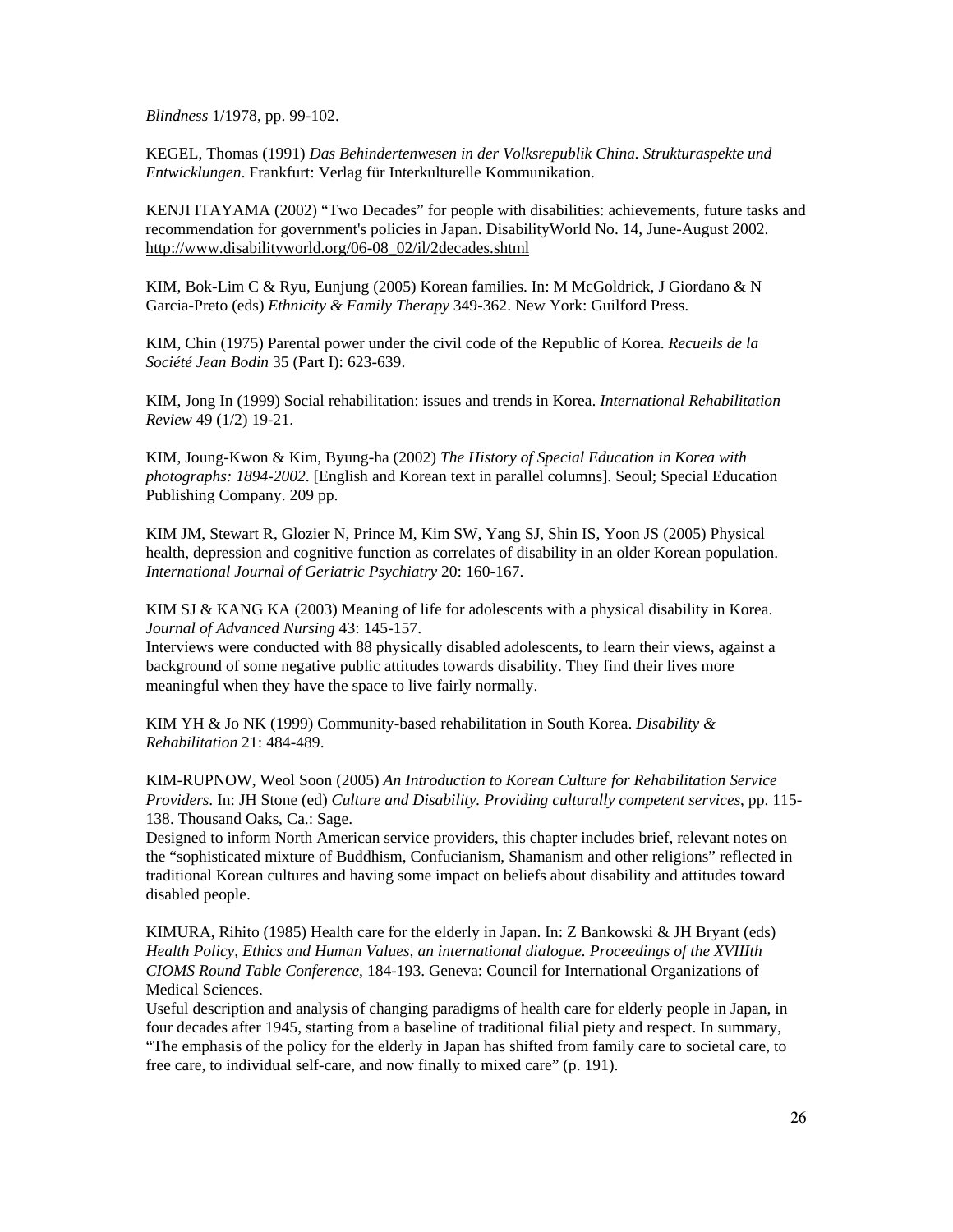KITAHARA, Hitoshi (1971) *Current Status and Problems of Special Education in Japan*. Tokyo: Ministry of Education.

KIYOHARU SHIRAISHI (1988) Independent Living movements in Japan. (Presented at the 16th World Congress of Rehabilitation International, Tokyo, September 1988). http://www.dinf.ne.jp/doc/english/Us\_Eu/conf/z00007/z0000705.htm#A-5-1

KLEINMAN A & Lin T-Y (eds) (1980) *Normal and Abnormal Behaviour in Chinese Culture*. Dordrecht: Reidel.

KLEINMAN A; Wen-Zhi Wang; Shi-Chuo Li; Xue-Ming Cheng; Xiu-Ying Dai; Kun-Tun Li & Kleinman J (1995) The social course of epilepsy: chronic illness as social experience in interior China. *Social Science & Medicine* 40 (10) 1319-30.

Detailed study of 80 people's lives with epilepsy, by experienced medical anthropologists, neurologists and other health personnel in Shanxi and Ningxia Provinces, PR China, in 1988. (The sample of 40 in Ningxia included 17 Muslims). The financial costs entailed by epilepsy often weighed heavily on families, especially in the poorer regions. "The social welfare net of communalized life is no longer available to prevent the poorest in China from falling into extreme poverty ... The economic constraints on the social course of epilepsy and other chronic illnesses often means the difference between receiving treatment and not, between remission and relapse." Families are forced into "humiliating and often unavailing negotiations with creditors, who are themselves under financial pressure." Persisting traditional notions of epilepsy may cause the family as a whole to suffer stigma and loss of status. "Ideas that attribute the cause of epilepsy to bad fate, heredity, negative geomantic forces, and the malign influences of gods, ghosts or ancestors -- all are accusations against the moral status of the family ... Over the long-term delegitimation is routinized, so that patient and family are regarded as morally bankrupt, and capable of bankrupting others."

KOBAYASHI I (2007) Web-based disability information resource in Japan. *Journal of Technology in Human Services* 25 (1/2) 199-200.

KOHRMAN, Matthew (1999) Bodies of difference: experiences of disability and institutional advocacy in modern China. Doctoral dissertation, Dept Anthropology, Harvard University.

KOHRMAN M (1999) Motorcycles for the disabled: mobility, modernity, and the transformation of experience in urban China. *Culture, Medicine and Psychiatry* 23: 133-155.

KOHRMAN M (1999) Grooming *Que zi*: marriage exclusion and identity formation among disabled men in contemporary China. *American Ethnologist* 26: 890-909.

People with perceived disability in China are considerably more likely than average to find themselves in the 4% of adult Chinese who never get married; and disabled men are less likely to get married than disabled women. Kohrman discusses the effects of this form of social exclusion, based on field work in the mid-1990s.

KOHRMAN M (2003) Authorizing a disability agency in post-Mao China: Deng Pufang's story as biomythography. *Cultural Anthropology* 18: 99-131.

KOHRMAN M (2005) *Bodies of Difference: experiences of disability and institutional advocacy in the making of modern China*. Berkeley, Ca.: University of California Press. xvii + 285 pp. Based on anthropological fieldwork in the 1990s, Kohrman examines the changing meanings, concepts and experiences of disability in the recent history of People's Republic of China. Some evolution of moral and ethical parameters can be seen in the practical details of who notices disabled people and gives help, and who ceases to notice. Kohrman notes the production of disability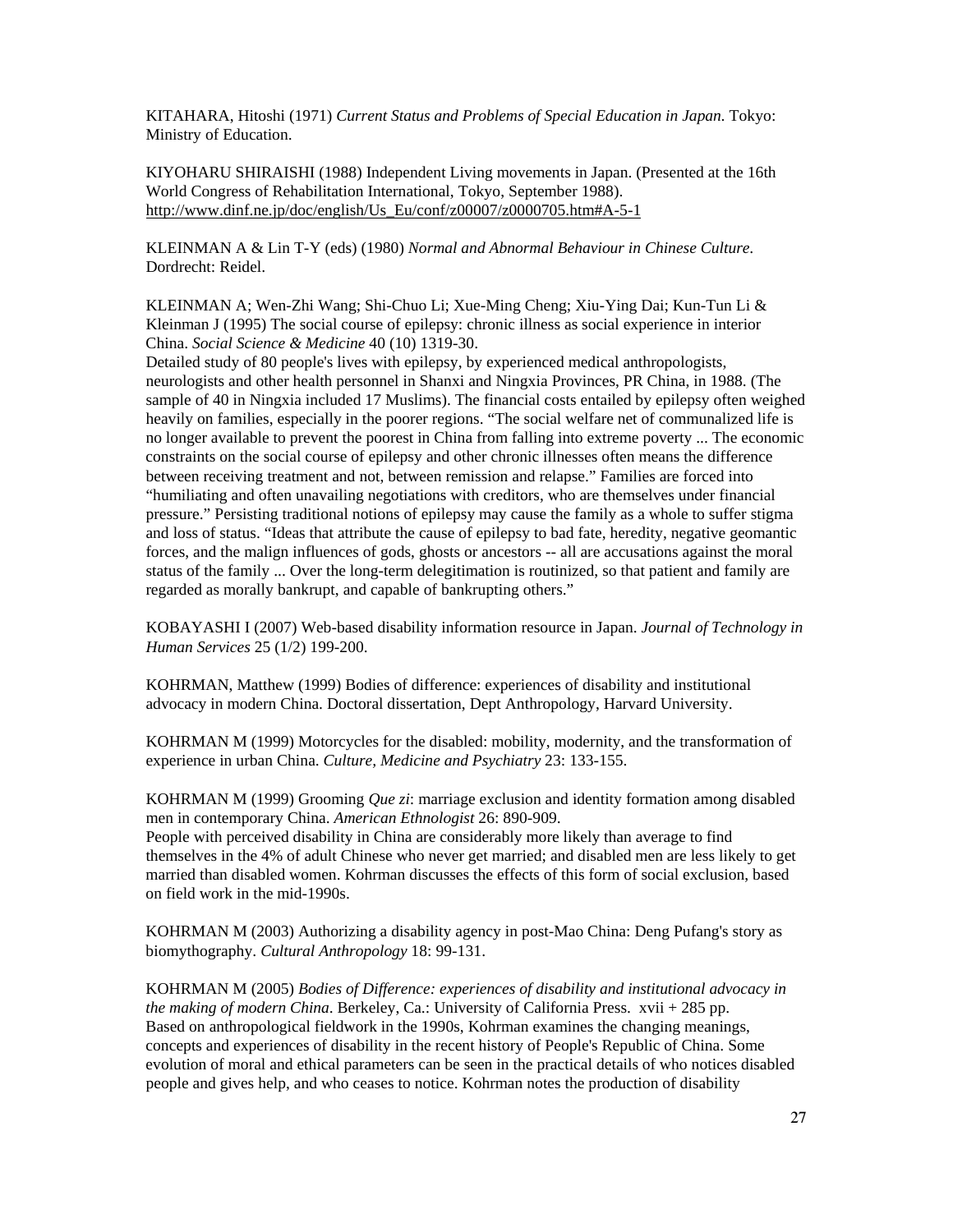hagiographies (or "biomythography", p. 36; see previous listed item), and of "speaking bitterness" narratives of suffering. In a period of rapid, almost chaotic modernisation the focus is largely urban, but Kohrman provides some ethnographic observation of disabled people living in great poverty in rural areas. Under Chairman Mao, the old kin-based mutual support system had been replaced by communal production teams, basic health clinics that provided practically free services to local populations, and official encouragement of an ethos of voluntary neighbourly service. As national economic policies changed, the free health services crumbled and the communal ethos was increasingly replaced by competitive individualism, while the old kinship obligations had practically disappeared. Urban disabled people had begun to develop 'identity' groupings to campaign for formal assistance and to benefit from informal mutual support; but this was hardly feasible for the relatively isolated rural disabled, who could find themselves stranded in serious poverty, benefitting from neither the traditional family or communal resources, nor their (temporary) ideological replacement. Kohrman perceives an uneasiness about the perceived "growing field of unmet moral responsibility", much beyond the needs of disabled people (pp. 211-212). However, he emphasises the huge complexity and variety of practice across the vast nation.

KOHRMAN M (2007) Why am I not disabled? Making state subjects, making statistics in post-Mao China. In: B Ingstad & SR Whyte (eds) *Disability in Local and Global Worlds*, 212-236. Berkeley: University of California Press. (Republished with permission, from *Medical Anthropology Quarterly* (2003) 17: 5-24).

Describes some of the background pressures and politics behind China's 1987 National Sample Survey of Disabled People, including the consternation of officials on learning that 'only' 4.9% of the sample qualified as 'disabled'. (They had been hoping for something more like the artificial figure of '10%' which some United Nations agencies had been circulating, even though it was known to be quite meaningless in practice, and merely caused a lot of countries to distort the data they reported).

KOJIMA, Yoko (1976) Discrimination of the disabled and seeking ways out. *Japan Christian Quarterly* 42: 162-168.

Points out various ways in which traditional religious teaching in Japan has underpinned negative, superstitious and discriminatory beliefs about people with disabilities, and reinforced conformity to social norms that tended to exclude those whose body or mind was made on a different design. Some possible solutions are stated briefly, such as mutual support organisations for disabled people and their family members, use of the mass media, and educating children toward a different point of view.

KOJIMA Y (1988) *Analytic Report on Socio-Vocational Integration of Disabled Women in Japan: a national research project for the ILO*. Office of Social Rehabilitation Research. 153 pp.

KOJIMA Y (1988) Strategies to improve socio-vocational integration of disabled women in Japan. http://www.dinf.ne.jp/doc/english/Us\_Eu/conf/z00007/z0000713.htm#A-13-1 (Paper derived from the previous item).

KOLUCKI, Barbara (1989) Developing Strategies for Communications about Disability: experiences in the U.S., Hong Kong, India and Pakistan. New York: World Rehabilitation Fund. viii + 67 pp. In the Hong Kong section (pp. 9-21), Kolucki describes activities in which she engaged between 1982 and 1989, using a wide variety of media and working with children, disabled people, rehabilitation and social service professionals, artists and media people, towards better communications about disability.

KOREA. Child Welfare Committee - Children's Survey Sub-Committee (1961- ) *Handicapped Children's Survey Report*, Korea. Seoul.

KUGOH T (1998) Quality of life research in adults with epilepsy in Japan. *Clinical Therapeutics* 20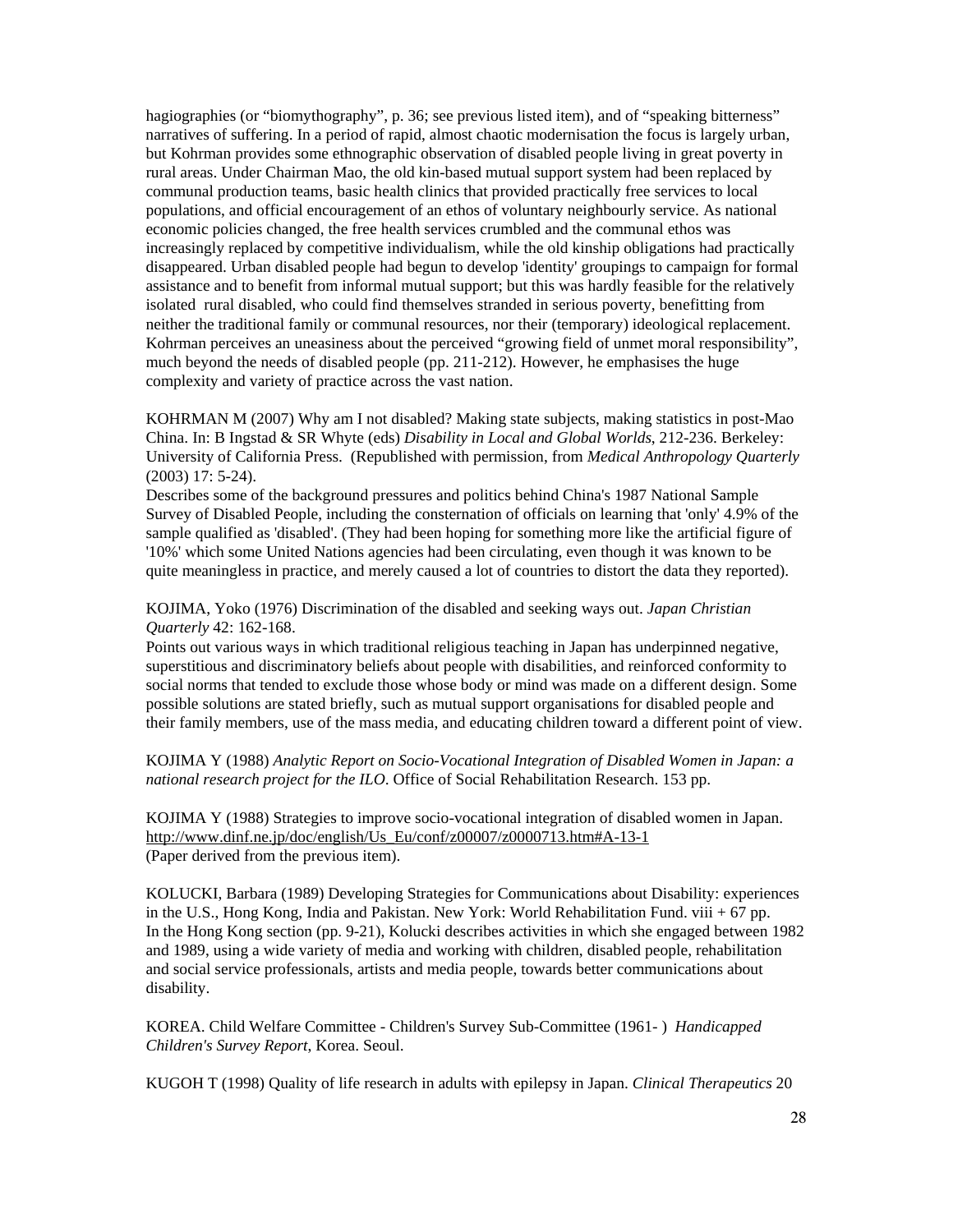(supplement A) A48-A57.

KUO, Wei-Fan and Fering, Jia-Junn (1971) *Country Report: Special Education Programme in Taiwan*. Taipei: Research Institute of Education, National Taiwan Normal University.

KWOK, Joseph KF (1992) Community based rehabilitation and people with mental retardation and their families and communities in Hong Kong. PhD thesis, University of Nottingham. xiv + 431 pp.

KWOK, Joseph (ed.) [1996] *Proceedings of the Japan-Hong Kong Conference on Employment of Persons with a Disability, December 1995*. Hong Kong: Joint Council for the Physically and Mentally Disabled. 116 pp.

KWOK JKF; Chan, Raymond KH & Chan WT (2002) *Self-Help Organizations of People With Disabilities in Asia*. Westport, CT, and London: Auburn House. xii + 191 pp. Reports and discusses a survey of the views of 300 people in leadership positions in national or provincial organisations in China, Hong Kong, Japan, the Philippines, Taiwan, Thailand and Vietnam, concerning the development, functioning, activities, policies and ambitions of those organisations, and the issues that concern them.

KWON JI-YOUNG (2005) Korea: Disabled hope for infrastructure for support. *The Korea Herald*, 2005-05-19. http://www.independentliving.org/docs7/ji-young2005019.html

LAM, Hou-hueng (1986) Planning for welfare under uncertainty: future development strategy of the Hong Kong Association for the Blind facing 1997. MSc thesis, London School of Economics and Political Science.

LAM SF (1988) Urban Community Based Rehabilitation. (Presented at the 16th World Congress of Rehabilitation International). http://www.dinf.ne.jp/doc/english/Us\_Eu/conf/z00007/z0000704.htm#A-4-3

LAU, Wai-yue, Theresa (1987) The integration of blind students in Hong Kong secondary schools. MEd thesis, University of Hong Kong.  $xiv + 257$  pp.

LEE, Evelyn & Mock, Matthew R (2005, 3rd edition) Chinese families. In: M McGoldrick, J Giordano & N Garcia-Preto (eds) *Ethnicity & Family Therapy* 302-318. New York: Guilford Press. Briefly runs through some major cultural features of Chinese immigrant families in the USA, relevant to social and psychological pressures, and appropriate responses by the therapist.

LEE S, Yoo S & Bak S (2003) Characteristics of friendships between children with and without mild disabilities. *Education and Training in Developmental Disabilities* 38 (2) 157-166. Reports and discusses a study of formally observed play and social behaviours in friendships between children with and without disabilities in regular classes of ordinary elementary schools of Seoul and Inchon, Korea. Fifteen children with mild intellectual disabilities engaged in specified activities with friends of normal ability, and a comparison group was observed comprising children in one-to-one friendships in which both parties were of normal ability. Differences were observed between the children's mutual interactions in the two groups. Among peers of normal ability there was a balance of reciprocal interaction. The interaction with disabled children involved more of a helping or tutoring role on the part of the children of normal ability, which made it harder to maintain friendship.

LEE S-A (2002) What we confront with employment of people with epilepsy in Korea. *Epilepsia* 46 (supplement 1) 57-58.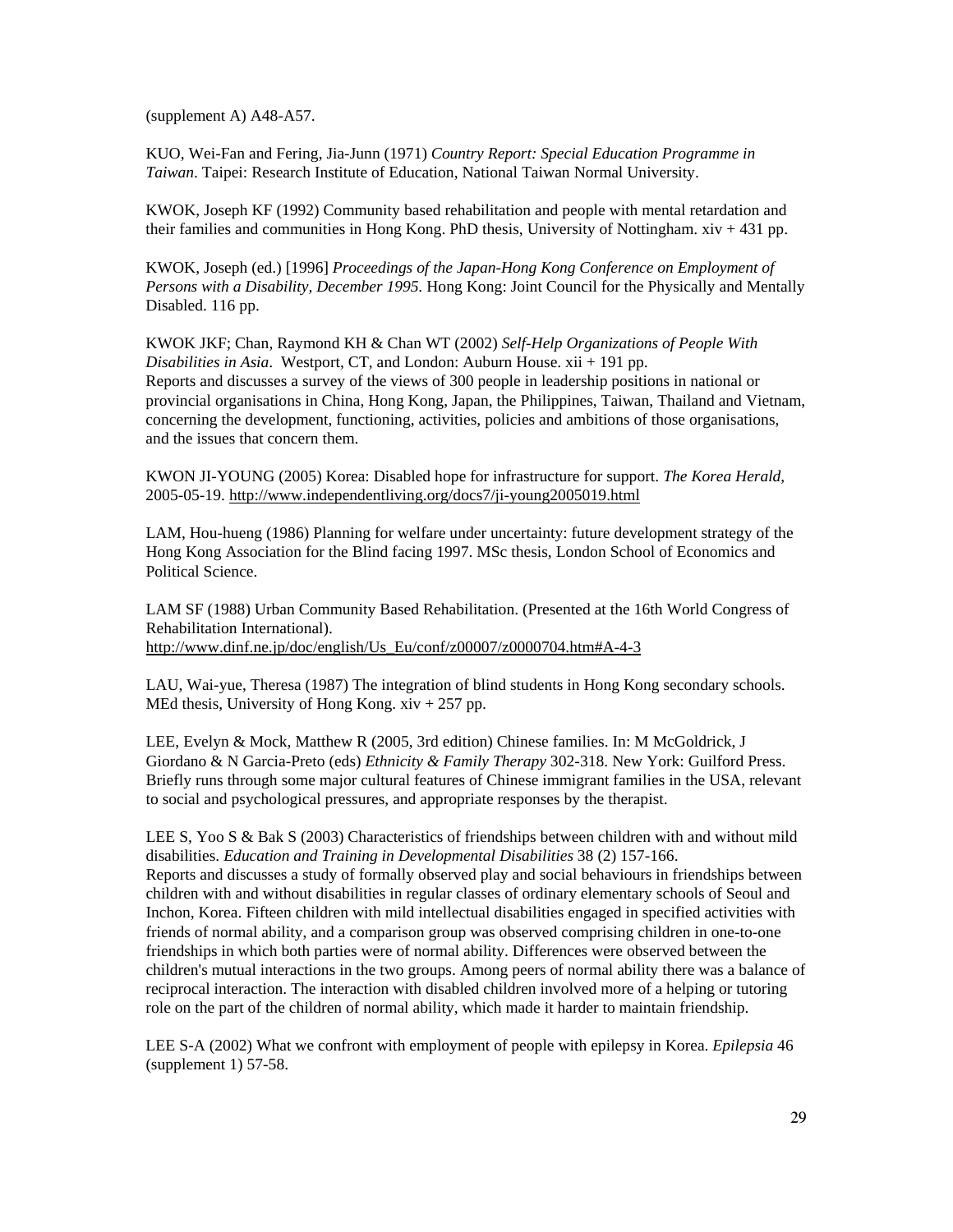LEE, Seong-Gyu (1997) Disability and employment in South Korea. PhD Thesis, University of London.

LEE, Tatia MC; Yang, Serena HC; & Ng, Philip KK (2001) Epilepsy in Chinese culture. *American Journal of Chinese Medicine* 29: 181-184. [Letter to the Editor]

LEE Y & SHINKAI S (2003) A comparison of correlates of self-rated health and functional disability in the Far East: Japan and Korea. *Archives of Gerontology and Geriatrics* 37: 63-76.

LEE, Ye-ja (2000) Korean women with disabilities and human rights. DisabilityWorld No. 4, August-September 2000. http://www.disabilityworld.org/Aug-Sept2000/Women/korea.html

LETENDRE, Gerald K & Shimizu, Hidetada (1999) Towards a healing society: perspectives from Japanese special education. In: H Daniels & P Garner (eds) *Inclusive Education. Supporting inclusion in education systems. World Yearbook of Education 1999*, 115-129. London: Kogan Page. The authors visited special education classes in ordinary Japanese schools, and reflect critically on their own responses to what they saw and how it sometimes differed from what the teachers were aiming to do. They entered a new plane of awareness of the moral and sociological currents in Japanese society, where the 'group-centred' and homogenizing cultural traditions are in tension with some strongly individual-needs-oriented practice. Citing the work of Kenzaburo Oë, they recognise the complexities in trying to describe various trends towards opening up some traditionally 'closed' and 'excluding' aspects of Japanese society so as to provide appropriate educational opportunities, while also accommodating parental wishes which may favour different routes for disabled people to live in society. Also mentioned is the remarkable educator Kobayashi Sosaku, whose school was established in 1937, welcoming "a range of differently abled students ... because of his strong belief in the goodness of *all* children".

LEUNG, Mon-on, Simon (1988) A job club in Hong Kong for persons with visual impairment: a study of the process and outcome of a client-centered approach in placement. PhD thesis, Michigan State University.  $vi + 145$  pp.

LEW J (1960) Leprosy in Korea. *Yonsei Medical Journal* 1: 77-93.

LEW, Joon (1992) Leprosy in Korea, past and present: a model for the healing of leprosy in Korea. *Korea Observer* 23 (2) 197-213.

LEWIS, John; Chong-Lau, Stella & LO, Julianne YC (1997) Disability, curriculum and integration in China. *European Journal of Special Needs Education* 12 (2) 95-106.

LI, EP (2000) The school-to-work transition of people with mental handicap in Hong Kong. *Work* 14 (3) 217-227.

Detailed interviews were conducted with young people in Hong Kong having mental retardation.

LI Hongtai & Shen Jiayin (1981) Sounds from silence. China's deaf children find a voice. *UNESCO Courier* (June 1981) p. 26.

LIAN, Ming-Gon John (2004) Inclusive education: theory and practice. *Hong Kong Special Education Forum* 7 (1) 57-74.

LIN KEH-MING (1981) Traditional Chinese medical beliefs and their relevance for mental illness and psychiatry. In: A Kleinman & TY Lin (eds) *Normal and Abnormal Behaviour in Chinese Culture*,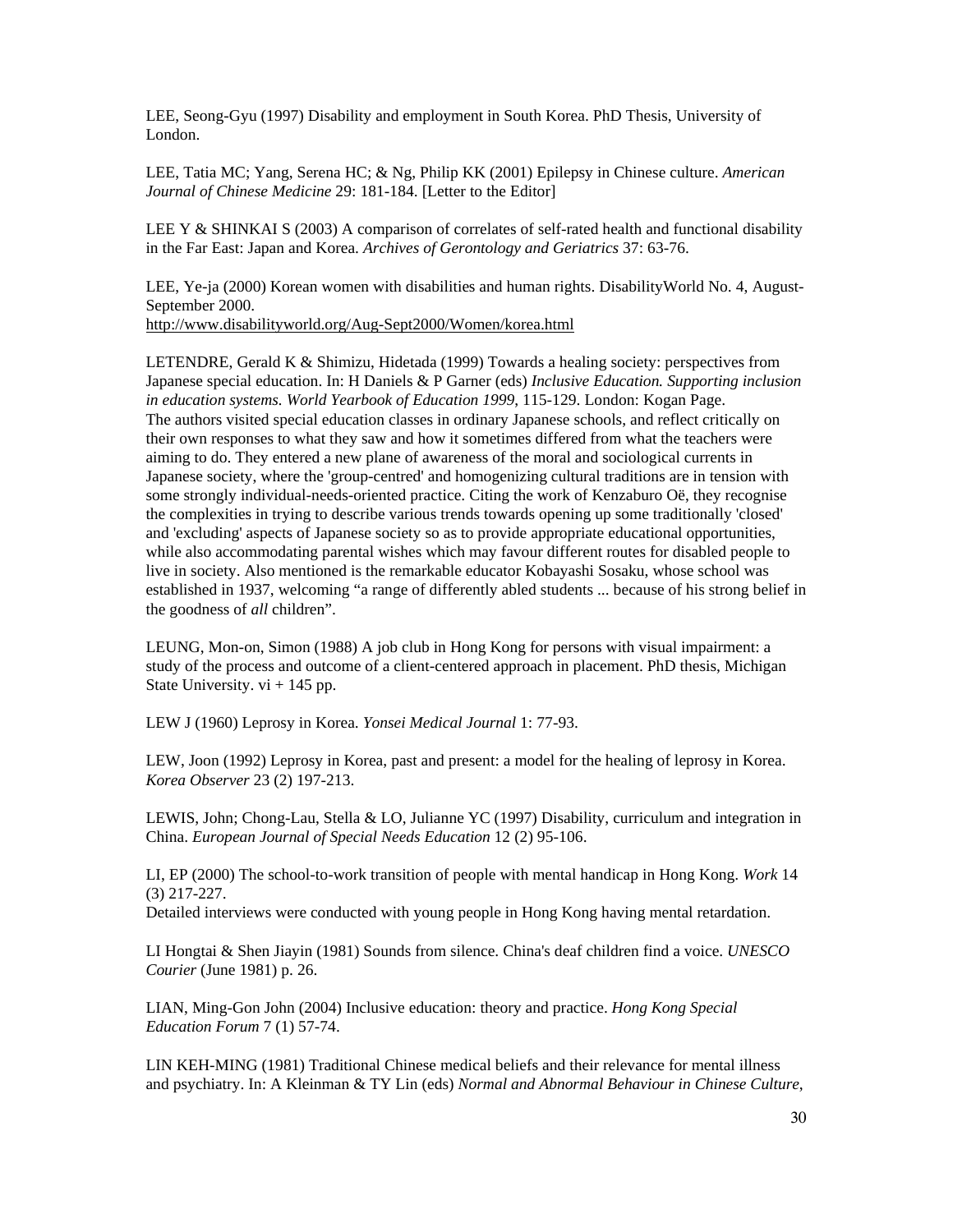95-111. Dordrecht: Reidel.

LIN T & Lin M (1981) Love, denial and rejection. Responses of Chinese families to mental illness. In: A Kleinman & T Lin (eds) *Normal and Abnormal Behavior in Chinese Culture*, 387-401. Dordrecht: Reidel.

LIN YAN (2006) Overview of preventing visual impairment by fighting against avoidable blindness in China. *Asia Pacific Disability Rehabilitation Journal* 17 (2) 34-42.

http://www.aifo.it/english/resources/online/apdrj/journal.htm

A senior advisor at the China Rehabilitation Research Centre gives data on the development of resources for eye surgery, and particularly the major drive to prevent cataract, which blinds up to 400,000 Chinese people every year, particularly in the rural areas. Preventive measures have developed slowly, often with poor results. Most rural workers must pay their own medical and surgical costs. For cataract removal, "the surgical cost alone equals two to four years of their annual income. Not surprisingly they cannot afford to access the service." The government is trying to address the situation, and needs to find low-cost strategies that are affordable to the rural people. [See annotation to Kohrman (above) and Qiu Renzong (below), for background debate on cost, access, ethical and moral responsibility.]

LIU, Gloria Zhang (2005) *Chinese Culture and Disability: information for U.S. service providers*. In: JH Stone (ed.) *Culture and Disability. Providing culturally competent services*, pp. 65-85. Thousand Oaks, Ca.: Sage.

Amidst other cultural information, the author suggests the ongoing influences of religions in mainland China, noting that Chinese people "value their own culture and religion, but they are open and pragmatic towards the religions and cultures of others" (p. 66) and detailing the "Role of Religion" (pp. 76-78) in this "multi-religious country", where Buddhism, Christianity and Taoism are practised. The continuing widespread influence of Confucianism is noted (p. 74, 77), while acknowledging that "Confucian thought and religion were banned" (p. 71) after the Communist party took power in 1949. Discussing Chinese concepts of disability (pp. 68-70), mention is made of "punishment for the disabled person's sins in a past life or the sins of the person's parents", and seeking religious rituals as a solution to disease or disability. Mental illness may, in some cases, also be attributed to "evil spirits or punishment from god(s)". No data is given for the prevalence of such views.

LU Y & Zhou D (1991) A survey of quality of life for the disabled in Guangzhou. In: *Proceedings of the Pacific Regional Leadership Seminar on Community Based Rehabilitation*, 39-44. Hong Kong: Rehabilitation International Regional Committee for Asia and the Pacific.

LU Yi-Chuang (1978) The collective approach to psychiatric practice in the People's Republic of China. *Social Problems* 26: 2-14.

LU, Yiyi (2003) *The Limitations of NGOs: a preliminary study of non-governmental social welfare organisations in China.* CCS International Working Paper no. 13, London School of Economics. 23 pp.

http://www.lse.ac.uk/collections/CCS/publications/iwp/Default.htm

The paper is mainly based on non-governmental organisations in Guangzhou, Beijing and Shanghai, that provide services to disabled children and their families. The functioning of these local NGOs tends to be hampered by the universal problems of factionalism. A major problem is that they cannot officially do anything without being registered, and the government is unwilling to register any new organisation dealing with disability, because the China Disabled Persons' Federation already exists, and supposedly caters for all non-government concerns with disability.

LYTLE, Richard R; Johnson, Kathryn E & Yang Jun Hui (2005/2006) Deaf education in China: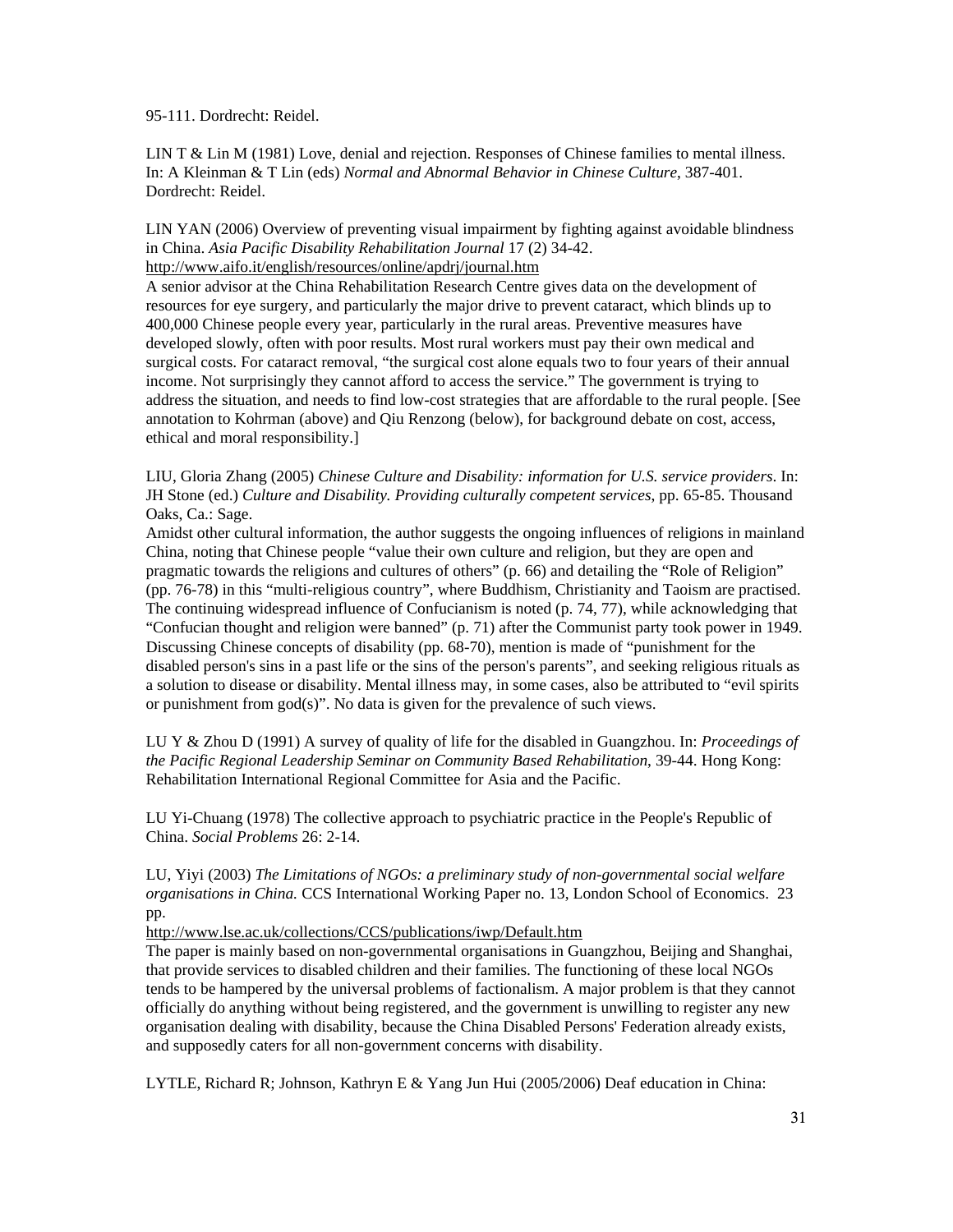history, current issues, and emerging deaf voices. *American Annals of the Deaf* 150 (5) 457-469. Useful overview of the topics listed in the title, mostly from English-language sources. [On the historical side, the authors mention early references to sign language in China in connection with a French Catholic school for the deaf at Shanghai, begun in 1897. An earlier reference appears in Syle, 1852b, below.]

MACDONALD, Laurence (2006) Curriculum Reform as a Reflection of Tradition and Change: Japanese Teachers Approaches to Dimensions of Difference via the Integrated Curriculum. PhD dissertation, University of Maryland.

https://drum.umd.edu/dspace/handle/1903/3447/

Based on 17 months' field work in Japan, with observations of integrated curriculum activities in 60 public schools, monitoring ways in which students were confronted with dimensions of human difference. Disability is one of the topics treated (pp. 56-58), with deaf or disabled people speaking to students about their lives and activities in pursuit of rights and universal design.

MARG E (1977) Sight and society in the People's Republic of China. *Social Science and Medicine* 11 (3) 145-155.

MASAO TAJIMA (1988) The present state and issues of the hard of hearing movement in Japan. (Presented at the 16th World Congress of Rehabilitation International). http://www.dinf.ne.jp/doc/english/Us\_Eu/conf/z00007/z0000713.htm#A-13-2

Describes some of the ongoing public confusion about deafness and hearing impairment, and the need to differentiate the diverse membership of the 'hard of hearing' group, so that various appropriate measures can be taken.

MATSUI, Ryosuke (1994) Employment measures for persons with disabilities in Japan: recent developments. *International Journal of Rehabilitation Research* 17: 368-372.

McCABE, Helen (2001) Early intervention for children with autism in the People's Republic of China: a focus on parent training. *Journal of International Special Needs Education* 4: 39-43.

McCABE H (2003) The beginnings of inclusion in the People's Republic of China. *Research and Practice for Persons with Severe Disabilities* 28 (1) 16-22.

McCURRY, Justin (2004) Japanese leprosy patients continue to fight social stigma. *Lancet* 363: 544.

MING, Guo (1993) Demographic features of people with disabilities in China. *Disability, Handicap and Society* 8: 211-214.

MITCHELL RA; Zhuo, Dahong & Watts GH (1989) Emerging patterns of disability distribution in developing countries. *International Disability Studies* 11: 145-48. Epidemiological study based at Jin Hua Street CBR project, Guangzhou City.

MORIOKA, Masahiro (1995) Bioethics and Japanese culture: brain death, patients' rights, and cultural factors. *Eubios Journal of Asian and International Bioethics* 5: 87-90. http://eubios.info/EJ54/EJ54E.htm

While having little specific concern with disability, Morioka argues strongly for the importance of Japanese cultural factors being understood and to some extent taken into account in bioethical decisions within Japan.

MORIOKA M (2002) Disability movement and inner eugenic thought: a philosophical aspect of Independent Living and bioethics. *Eubios Journal of Asian and International Bioethics* 12: 94-97.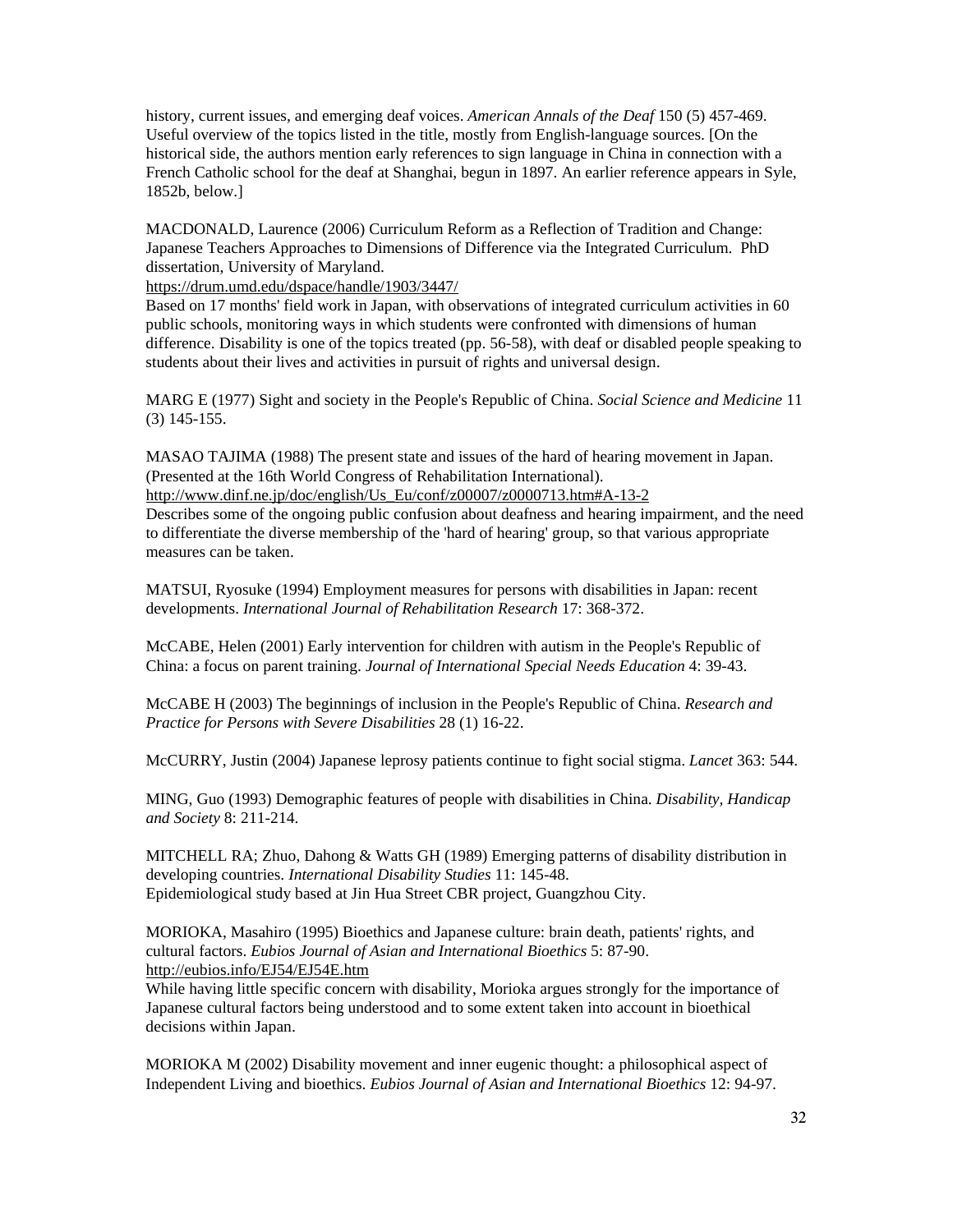#### http://eubios.info/EJ123/ej123e.htm

MORISHIMA, Akira (1974) "Another Van Gogh of Japan": the superior artwork of a retarded boy. *Exceptional Children* 41: 92-96.

Discusses the creativity of a widely known Japanese artist, Yoshihiko Yamamoto, whose childhood education was delayed by severe hearing impairment and speech impairment, and was reported to have an IQ of 40.

MORISHIMA A (1977) Weaknesses, strengths, or a dual approach? A case for capitalizing on talent. *Education and Training of the Mentally Retarded* 12: 36-41.

(See previous item). Morishima presents Shyoichiro Yamamura, another "Japanese individual famous for his artwork who was labelled mentally retarded", and shows how skilled educators built on his aptitudes as a means of developing other areas of learning.

NAGAI, Akiko (2002, February) A lesson on "seeing" from a blind priest. *Toyota Foundation Occasional Report*, No. 32, pp. 7-9.

http://www.toyotafound.or.jp/docs/docsors/OR-32.pdf

As part of her historical studies on blind people employed in religious activities in Kyushu, Japan and South Korea, Nagai arranged to interview a blind priest R<sub>nters</sub>, from the Korean Society of Divination Art of the Blind, Chonju city, Cholla Pukdo Province, during his morning walk. The 'interview' became instead a lesson in seeing and living, from dawn until late night, as Nagai was permitted to follow him through the day, the blind man striding confidently ahead along the mental map he had built during 25 years, with pauses to allow Nagai and her research assistant to catch up. The employment of all the senses to navigate and read the world has been described by people blind from birth or losing sight in infancy; but R — was 21, working in civil engineering, when he lost his sight through being beaten by a gang. He learnt to reconstruct his life and cognitive faculties as an adult. At Seongbul Temple, near Chonju, R\_\_\_ learnt the traditional religious practices in which blind people used to engage, recitation of scripture, Zhou divination, and fortune-telling, from another blind priest. He also learnt Braille, and pursued his studies of Buddhist scriptures by this means. (See also NAGAI below, pre-1750 section).

NAGASE, Osamu (2006) Experience of disability: Japan. In: G Albrecht *et al* (eds) *Encyclopedia of Disability*, II: 671-674. Thousand Oaks, Ca.: Sage.

Describes some modern 'resistance movements' of disabled or deaf people, protesting against the 'normal' belief in Japanese society that their lives are worthless.

NAKAMURA, Karen (2003) U-turns, deaf shock, and the hard of hearing: Japanese deaf identities at the borderlands. In: LF Monaghan, C Schmaling, K Nakamura & GH Turner (eds) *Many Ways to be Deaf: International Variation in Deaf Communities*, 211-229. Washington DC: Gallaudet University Press.

NAKAMURA K (2006) *Deaf in Japan: signing and politics of identity*. Ithaca, NY: Cornell University Press.

NAKAMURA K (2006) Creating and contesting signs in contemporary Japan: language ideologies, identity and community in flux. *Sign Language Studies* 7: 11-29.

NAKANISHI, Yukiko Oka (1992) Independence from spoiling parents: the struggle of women with disabilities in Japan. In: DL Driedger and S Gray (eds) *Imprinting Our Image: an international anthology by women with disabilities*, pp. 25-30. Canada: Gynergy Books.

NAKANISHI, Yukiko (1999) IL movement spreads in Asia. *Disability International; Asia-Pacific*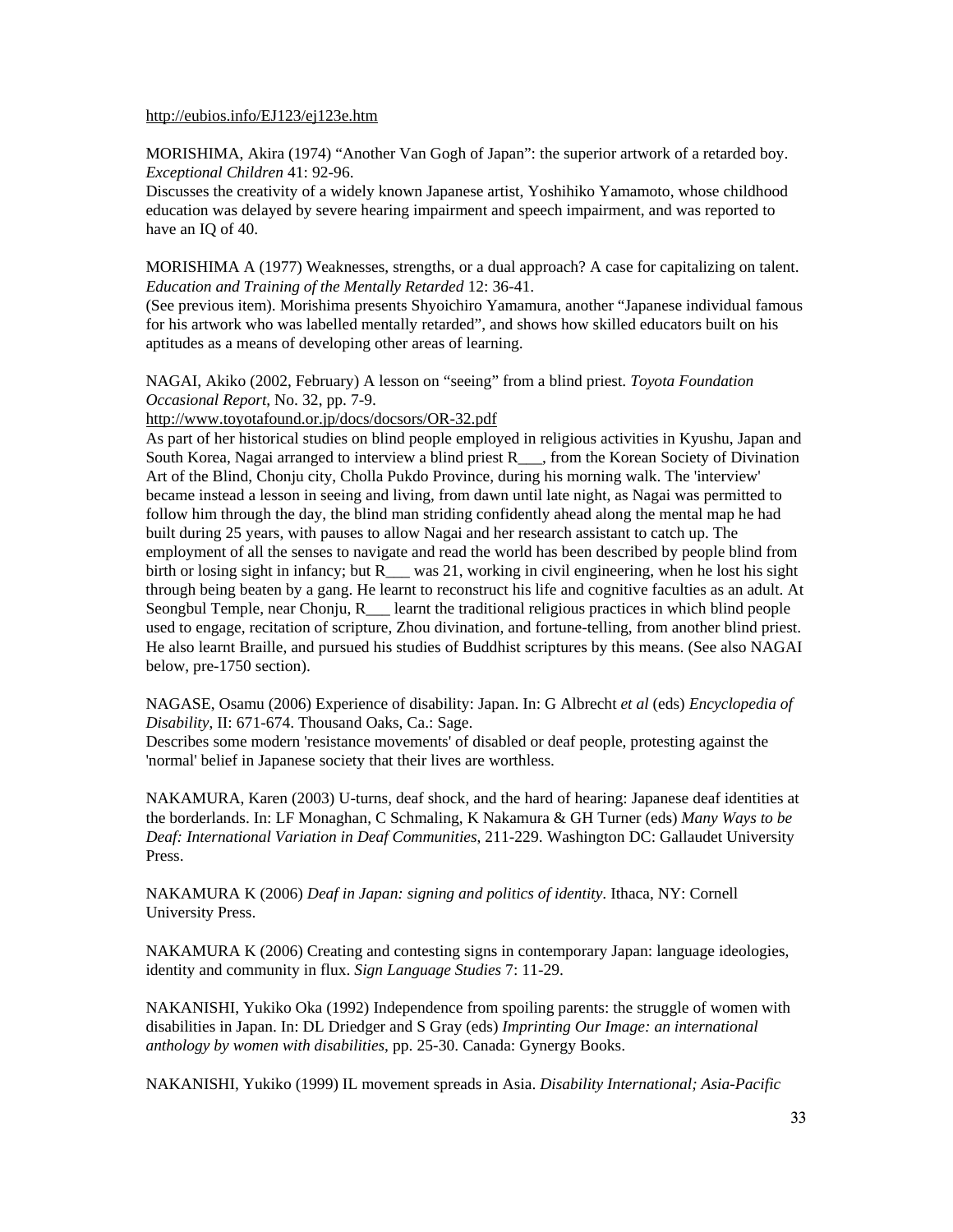*Region* 11 (2)

http://www.independentliving.org/docs1/dpidi299.html

Brief report of some developments in the Independent Living movement in Korea, Japan, Malaysia, Thailand.

NAUMANN, Nelly (1992) The *itako* of North-Eastern Japan and their chants. *Nachrichten der Gesellschaft für Natur- und Voelkerkunde ostasiens*, No. 152: 21-37. Reviews the legends and relevant historical evidence on the religious background to the roles and activities of blind Japanese women working as spirit mediums in the North East of Japan.

NEGAL, Karen (1999) Survey on women with disabilities in Hong Kong. *International Rehabilitation Review* 49 (1/2) 26.

NGAN R & KWOK J (1992) Informal caring networks among Chinese elderly with disabilities in Hong Kong. *International Journal of Rehabilitation Research* 15: 199-208. The traditional assumption of the 'caring Chinese family network' around elderly people with disabilities in Hong Kong was found to be flawed: many elderly disabled people lived alone with little support.

NISHIDA, Yoshiaki (1991) 'Reassessment of welfare services' and the trend of welfare policy for the disabled. Tokyo: Institute of Social Science, University of Tokyo. 40 pp.

OCHIAI, Toshiro (1994) History, issues and trends of Japanese special education. *International Journal of Special Education* 9 (2/3) 155-161.

Brief section (pp. 156-157) noting guilds of blind workers from 14th century, and the traditional *Terakoya* (Temple schools) in perhaps 10% of which some disabled pupils studied. Mentions survey at Edo (Tokyo) in 1823 which found 7,000 blind persons among 560,000 population. In modern Japan, the descendants of the Terakoya may be the *Juku*, "a large and diverse group of private, profit making, tutorial, enrichment or remedial preparatory, and cram schools throughout the country and which operate mostly after school hours." (p. 160) There, hundreds of thousands of children with or without special educational needs try to catch up, or to add polish. Professor Ochiai also shows that there was a sharp fall in the number of children in "special classes in ordinary schools" between 1972 and 1992, accompanied by a sharp rise in the number who were enrolled in ordinary schools but were actually attending for less than 50 days per year. One of the main reasons for the absences was "unmet educational needs". This appears to have been an outcome of the trend toward integrating children with special needs into ordinary schools, without providing any special resources or teacher training, during a period of increasing pressure on schools to raise the attainment levels of their students.

OË, Kenzaburo (1969) *A Personal Matter*, transl. J Nathan. New York: Grove: Weidenfeld. This novel describes the moral and ethical dilemmas confronting an immature young Japanese man who learns that his newborn son has a severe impairment. The fictional experiences parallel those of the Nobel prize recipient Oë, as told in later works (see next, p. 107). The 'tragedy' of the baby is also viewed against the ongoing disaster for survivors of the Hiroshima bombing.

OË, Kenzaburo (2001) *A Healing Family*, transl. S Snyder. Tokyo: Kodansha International. See previous item. The writer makes clear that he is "not someone who believes in any faith" (p.11); yet in the same sentence, and at intervals through the book, refers to aspects of spirituality in the world's faiths and relates them with his observations and experiences of his disabled son Hikari. For example, he sees how, in the difficult moment of making the morally right decision about the brain operation that allowed Hikari to live, he himself had been reborn as a moral being (p.18). He relates the common question, when a series of life's coincidences seem perfectly engineered to change one's life, whether these are really coincidences (which he believes), or evidence of a cosmic designer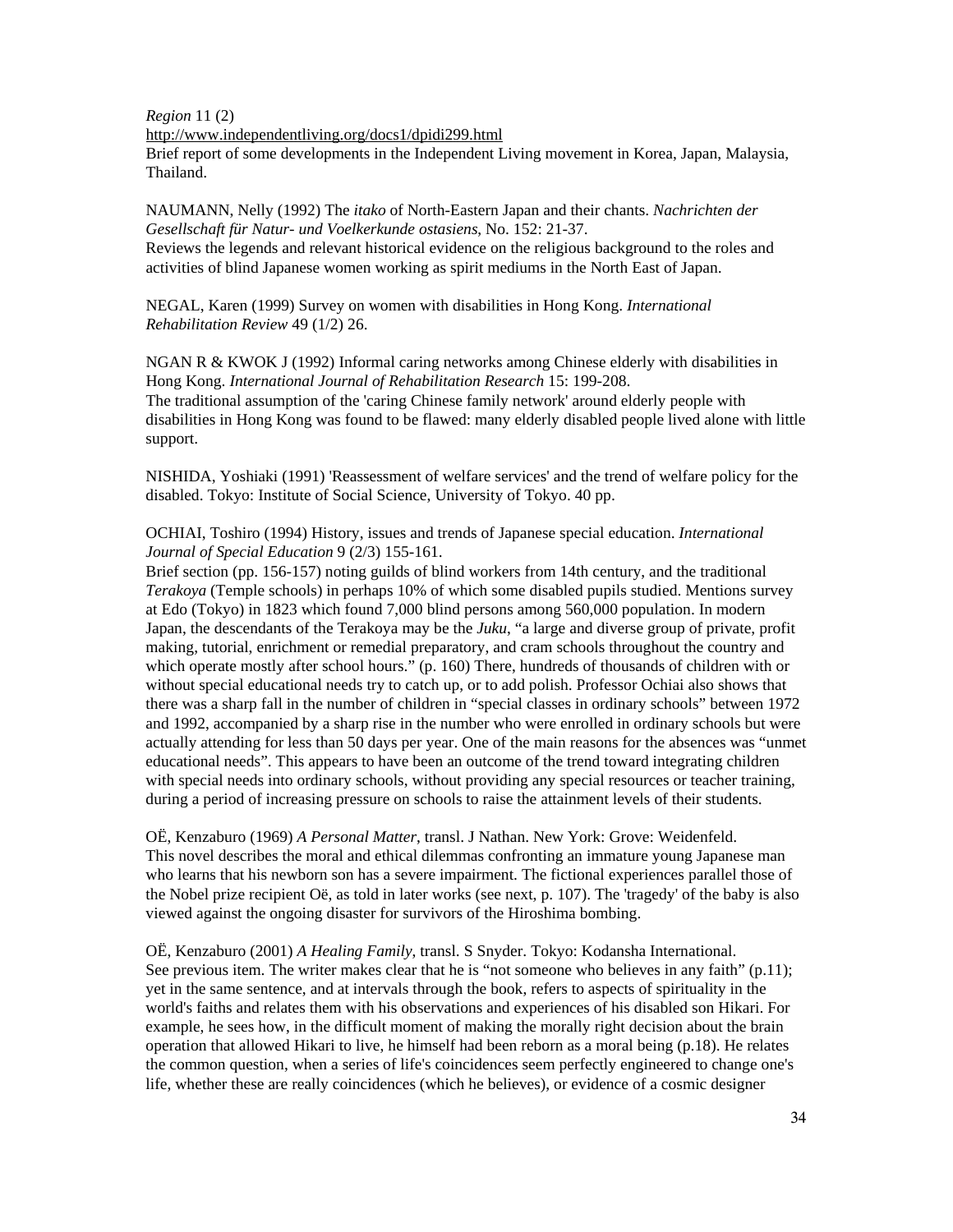smiling behind the curtain (p.26). He compares Hikari's unexpected ability to focus intensively on the act of composing music, with Simone Weil's description of prayer as "the directing of all the attention of which the soul is capable toward god" (p.142).

OKA, Yukiko (1988) Self-reliance in interdependent communities: independent living of disabled persons in the Asia-Pacific region.

http://www.independentliving.org/docs4/oka.html

Reviews emergence of the Independent Living movement in Japan, Australia and New Zealand, and the comparative difficulties of disabled people in Asia-Pacific countries with less developed economies.

OKUBO, Akinori (1961) On the treatment for the feeble-minded people in Japan. *Tenri Journal of Religion*, June 1961 No.3: 75-87. [Oyasato Research Institute, Tenri University, Tenri.] Background detail of educational services and Parents Associations. Activities at Omigakuen, a prominent research and service centre for mentally retarded persons at Otsu-city, since its start in 1946. Some detail of studies on neonatal causation, early detection, effects of medicines, and social adjustment, etc. (No historical material before 1946).

OSGUTHORPE, Russel T; Birch J, Cochran M, Harrison D, Zhou Lian, Maddux M, & Marrin Y (1988) Introducing computers in special education programs in the People's Republic of China. *International Journal of Special Education* 3 (2) 177-184.

Technical assistance project in 1986-1987, introducing American computers and software to special education projects in Beijing. (Three of the six team members spoke fluent Chinese).

OTHELIA LEE, Eun-Kyoung; & Oh H (2005) A wise wife and good mother: reproductive health and maternity among women with disability in South Korea. *Sexuality and Disability* 23: 121-144.

OZAWA A & Yaeda J (2007) Employer attitudes toward employing persons with psychiatric disability in Japan. *Journal of Vocational Rehabilitation* 26: 105-113.

PAO, Kuo-yi (1966) Child birth and child training in a Khorchin Mongol village. *Monumenta Serica* 25: 406-439.

PARK SK, Yoon JY & Henderson T (2007) Factors affecting employment among people with mobility disabilities in South Korea. *International Journal of Rehabilitation Research* 30: 19-25.

PARKER, Franklin (1986) Special education: gifted handicapped (blind) in the People's Republic of China: annotated bibliography. *Disability, Handicap and Society* 1: 301-302.

PARSONS, Frances M, with DL Chitwood (1988) *I Didn't Hear The Dragon Roar*. Washington DC: Gallaudet University Press.  $xy + 259$  pp.

Parsons, deaf from infancy, became a teacher of English and later of Art History, and travelled widely. The book is based on a lengthy trip across China in 1986, visiting many schools for the deaf between Guangzhou and Urumqi, and discovering the ordinary life of Chinese people.

PEARSON, Veronica (1992) Community and culture: a Chinese model of community care for the mentally ill. *International Journal of Social Psychiatry* 38: 163-178.

PEARSON V (1992) Law, rights and psychiatry in the People's Republic of China. *International Journal of Law and Psychiatry* 15: 409-423.

PEARSON V (1993) Families in China: an undervalued resource in mental health. *Journal of Family*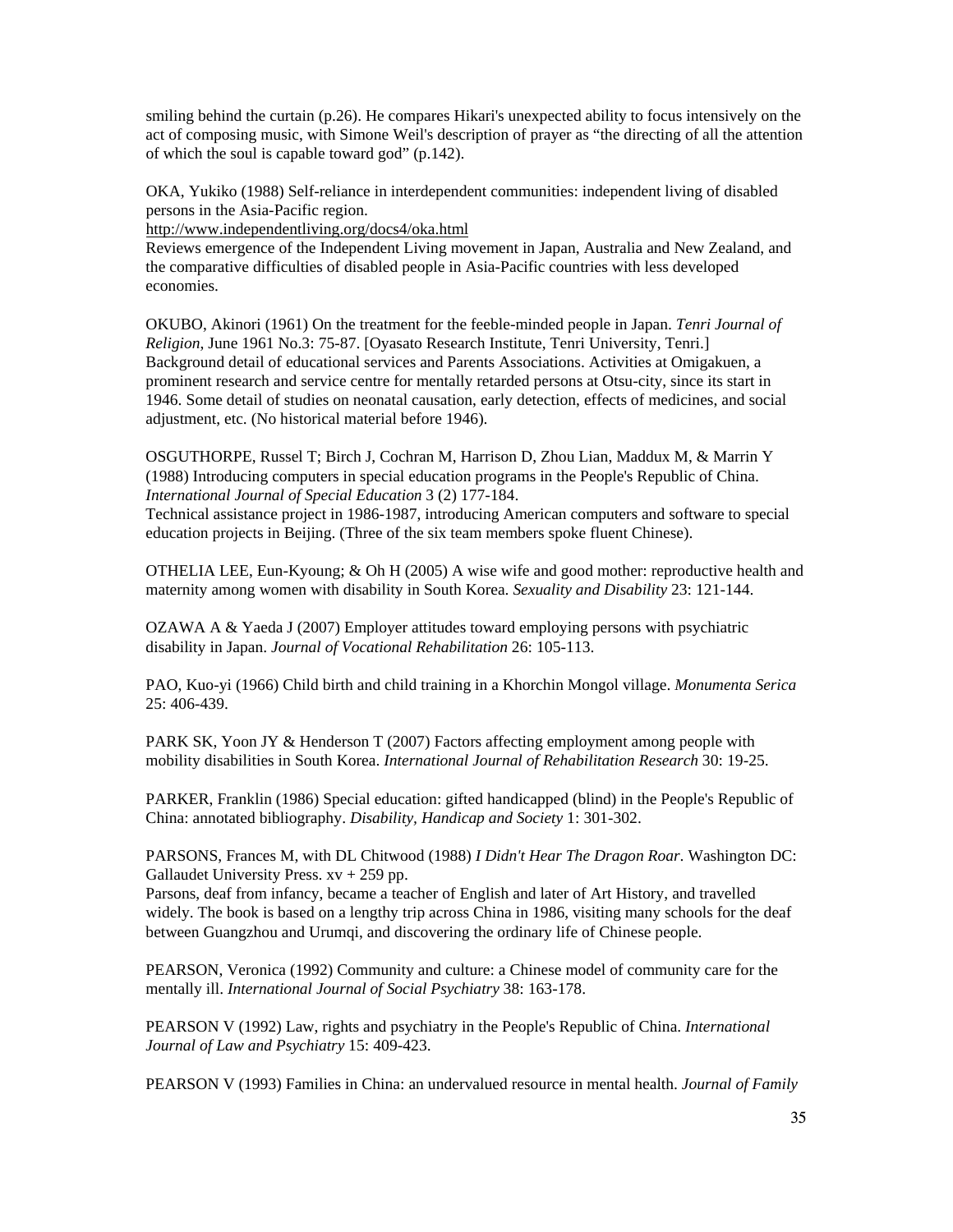*Therapy* 15: 163-168.

PEARSON V (1995) *Mental Health Care in China: state policies, professional services and family responsibilities*. London: Gaskell.

PEARSON V (1996) The Chinese equation in mental health policy and practice: order plus control equal stability. *International Journal of Law and Psychiatry* 19: 437-458.

PEARSON V & Chan, Tim WL (1993) The relationship between parenting stress and social support in mothers of children with learning disabilities: a Chinese experience. *Social Science & Medicine* 37: 267-74.

PEARSON V & Phillips MR (1994) The social context of psychiatric rehabilitation in China. *British Journal of Psychiatry* 165 (supplement 24) 11-18.

PEARSON V, Wong YC, & Pierini, Jane (2000) The structure and content of social inclusion: voices of young adults with a learning disability in Guangzhou. *Disability & Society* 17: 365-382. Interview study with ten young people having learning difficulties, and ten parents or family carers, in Guangzhou, China. The young people expressed their views and feelings about work and other situations of social contact. Some were being paid for 'phantom employment', which enabled the employer to gain tax concessions. Several had little actual work to do. Others had no formal employment, and stayed at home. Social contacts outside the home were not common. The authors, in Hong Kong, interpret the findings according to their beliefs about what community attitudes should be, and the evident gap between official policy and actual practice.

PENG FCC (1974) Kinship signs in Japanese Sign Language. *Sign Language Studies* 5: 31-47.

PHILLIPS, Michael R (1993) Strategies used by Chinese families coping with schizophrenia. In: D Davis & S Harrell (eds) *Chinese Families in the Post-Mao Era*, 277-306. Berkeley: University of California Press.

PHILLIPS MR (1998) The transformation of China's mental health services. *The China Journal* 39: 1- 36.

Substantial overview of the psychiatric needs in modern China and how the mental health services worked in the 1980s, along with the many ways in which policies and services were changing in the 1990s, by a psychiatrist and clinical researcher having twelve years' practical experience in China. The period of economic reforms saw a reduction in government support for health and welfare services, the rise of non-government provisions on a fee paying basis, and increasing disparities of service accessibility. Serious psychiatric illnesses continue to be highly stigmatised. Families, who are the major national care resource, use various strategies to manage stigma and to sample a variety of treatments (traditional, modern, hybrid) at affordable cost or involving heavy indebtedness. When the China Disabled Persons Federation was established in 1988, senior psychiatrists successfully lobbied to situate chronic mental illnesses among the main categories of 'disability', calculating that the CDPF would become an influential player in policy formation and development activities. [Cf Kohrman, 2005, p. 77. Strong persuasion was required, as the CDPF leadership was in no hurry to embrace a group that was both stigmatised among the general public and regarded by the state as a threat to public order.] However, the prospects for psychiatric care in the future, as foreseen by Phillips in 1997, were unpromising. It was already clear that the "headlong rush towards a market economy [was] resulting in the destruction of the social welfare net which China had painstakingly constructed during its socialist era" (p. 35); yet there was little sign that national or provincial government would find ways to make up the deficit. The burden and the costs of care were likely to rise, the demands for treatment would diversify, while the availability and deployment of skills, and of skill training, would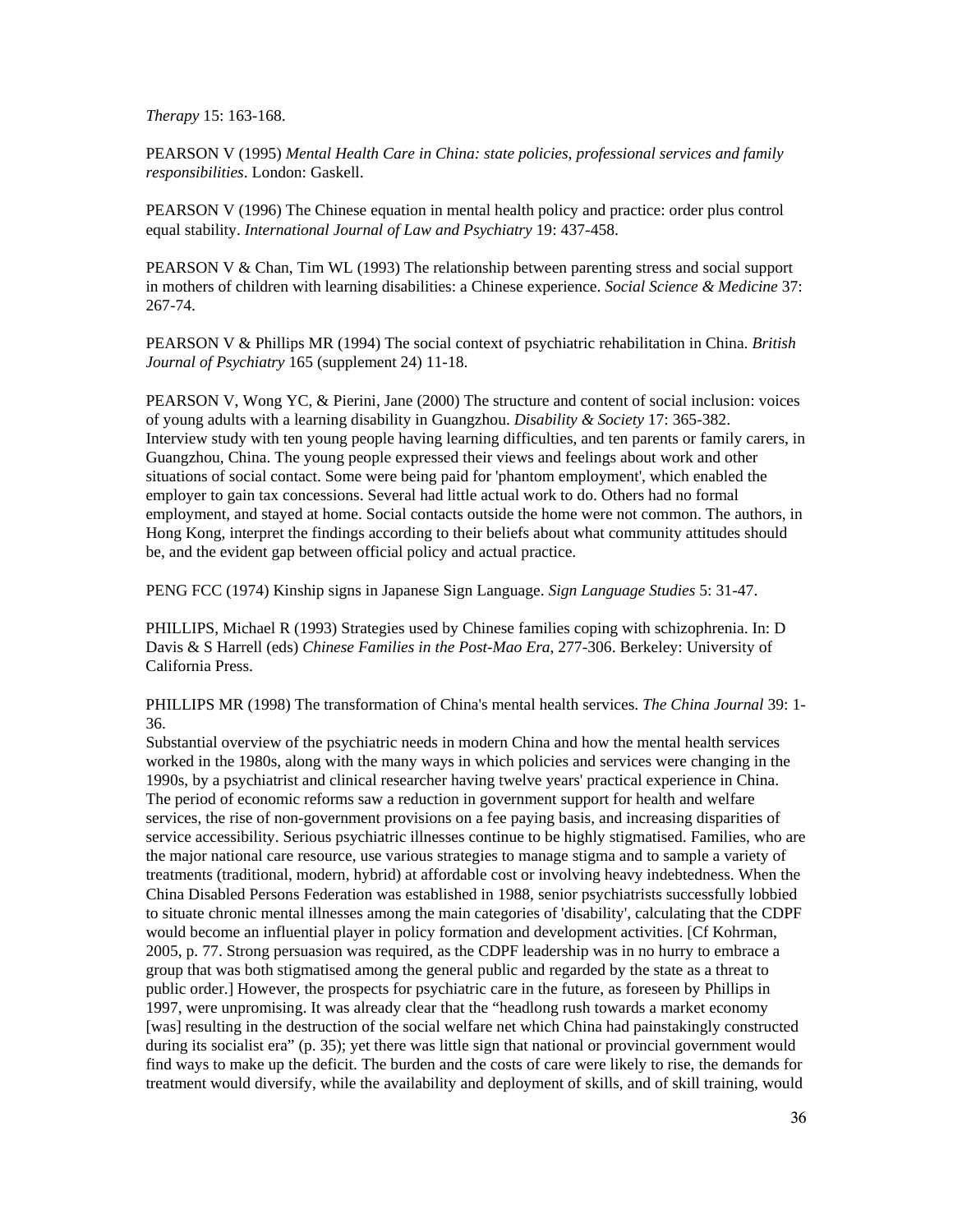fall behind. Model programs did exist, plus some depth of human and cultural resources in the community for accommodating psychiatric disabilities; yet there was little evidence of administrative ability to harness the resources in viable and effective ways.

PHILLIPS MR & Pearson V (1994) Future opportunities and challenges for the development of psychiatric rehabilitation in China. *British Journal of Psychiatry* 165 (supplement 24) 128-142.

PHILLIPS MR, Pearson V & Wang, Ruiwen (eds) (1994) Psychiatric Rehabilitation in China. *British Journal of Psychiatry* 165 (supplement 24).

PIAO YONG-XIN (1987) China, People's Republic of. In: JV Van Cleve (ed.) *Gallaudet Encyclopedia of Deaf People and Deafness*, 3 vols, New York: McGraw-Hill. Very brief historical notes precede an article on deaf children and adults from 1949 onward.

PIAO YONGXIN, Gargiulo RM & Xu Yun (1995) Special education in the People's Republic of China: characteristics and practices. *International Journal of Special Education* 10 (1) 52-65.

POON-McBRAYER, Kim Fong (2004) To integrate of not to integrate: systemic dilemmas. *Journal of Special Education* 37; 249-256.

POON-McBRAYER KF (2005) Full inclusion for children with severe learning difficulties: ideology and reality. *Journal of International Special Needs Education* 8: 19-26.

POON-McBRAYER K & Lian M-GJ (2002) *Special Needs Education: Children with Exceptionalities*. Hong Kong: The Chinese University Press.

POSNER, Bernard (1983) By wheelchair through mainland China. *Disabled U.S.A.*, 1983/3, pp. 17- 22.

POTTS, Patricia (1999) Human rights and inclusive education in China: a Western perspective. In: F Armstrong & L Barton (eds) *Disability, Human Rights and Education. Cross-Cultural Perspectives*, 54-66. Buckingham: Open University Press.

PURVES, Sheila (2000) Community based rehabilitation in China: a commentary. *Asia Pacific Disability Rehabilitation Journal. Selected Readings in Community Based Rehabilitation. Series 1. CBR in Transition*. 136-148. Bangalore: APDRJ.

Overview of disabled people and disability services in China, and development of community based rehabilitation during 15 years. Central features of CBR philosophy and strategy have fitted well with China's earlier political movements and ideologies. However, there has also been a tendency for topdown development, control by rehabilitation professionals, and heavy expenditures on institutional services, which conflict with the development of CBR.

PYON, Bo-Ki (1994) Rehabilitation in Südkorea und in der Bundesrepublik Deutschland. Eine vergleichende Betrachtung und eine zukünftige Perspektive der Rehabilitation. Dissertation, University of Köln.

QIU F & Lu S (1994) Guardianship networks for rural psychiatric patients: a non-professional support system in Jinshan Country, Shanghai. *British Journal of Psychiatry* 165 (supplement 24) 114-120.

QIU RENZONG (1985) The intersection of human values and public policy  $-$  a Chinese view. In: Z Bankowski & JH Bryant (eds) *Health Policy, Ethics and Human Values, an international dialogue. Proceedings of the XVIIIth CIOMS Round Table Conference, Athens, Greece, 29 October - 2*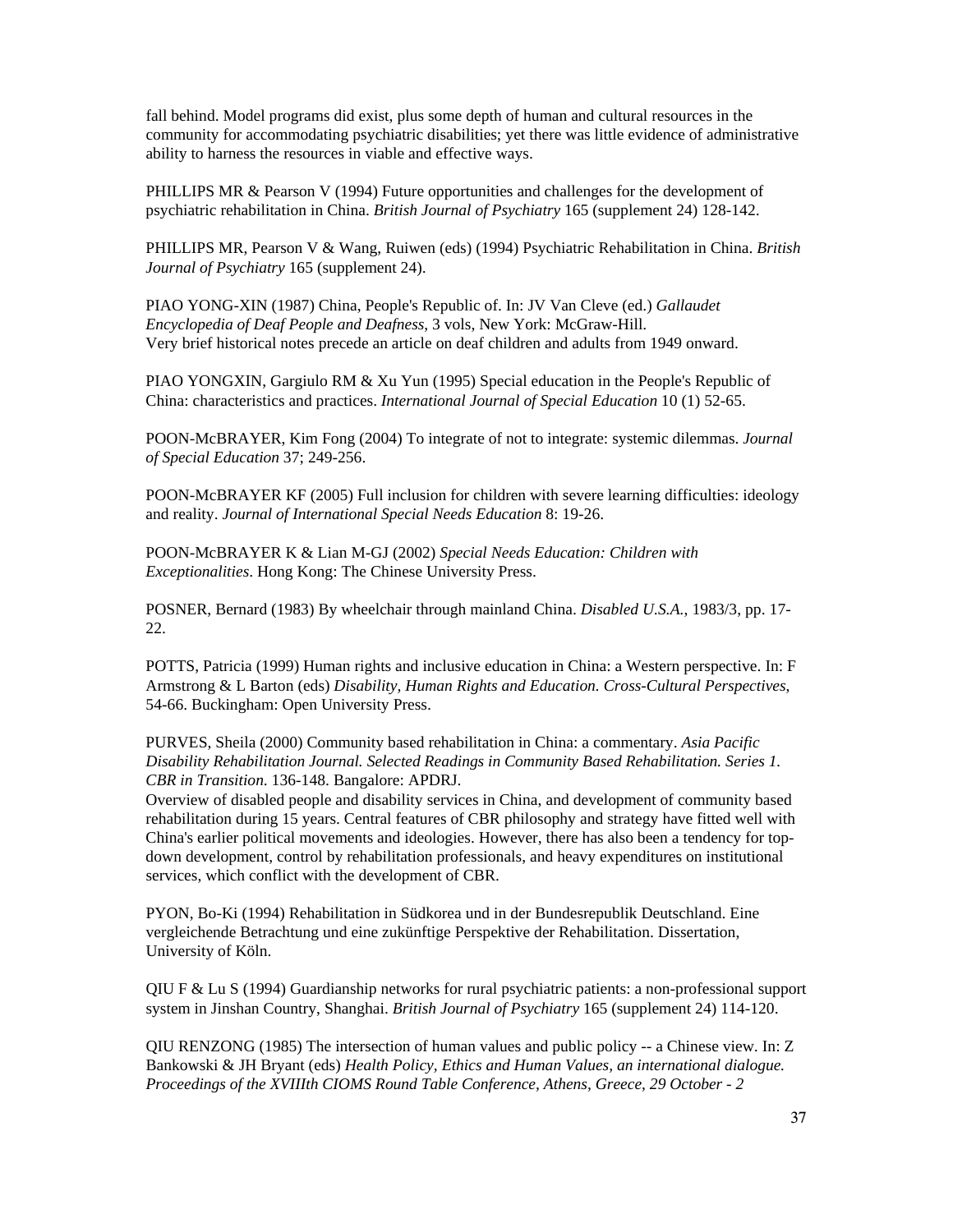*November 1984*, pp. 296-300. Geneva: Council for International Organizations of Medical Sciences. (See annotation of next item).

QIU RENZONG (1985) Low birth weight and the one-child family in China. In: Z Bankowski & JH Bryant (eds) *Health Policy, Ethics and Human Values*, 173-177. Geneva: CIOMS. In this and the previous item, Qiu Renzong analyses different approaches to therapeutic medicine ("the art of benevolence", in Confucian thought) giving a lucid overview of the human values and moral philosophy underpinning health care policies over long periods of Chinese history, and some of the conflicts within or between policies, e.g. privileging particular economic groups, or having an 'equal treatment' policy (which might disadvantage those with greater needs). He notes some contrast of values between the "non-invasive therapy" of traditional, holistic, Chinese medicine, and the recent "mechanistic or reductionistic" Western approach, which "regards the patient as a machine to be mended and has successfully applied modern science and technology to developing many effective therapies" (p. 298). The philosophy behind Chinese government health policy in the 1980s, a curious amalgam of Marxism and traditional notions of human value, was pressurised by economic forces, as efforts to provide free medical and rehabilitative care on a state-run basis, or on a local cooperative basis, had run into difficulties. A new economic policy was being implemented, which should find a way between individual and state responsibilities. However, in the actual situation of economic constraints, and of the one-child family policy, the traditional impulse to have a healthy male heir was greatly enhanced, and the perceived value of low-birth weight infants, those with some impairment, or females, was significantly reduced. The author mentions the perception of an infant growing up "useless to society or a severely handicapped person, a burden to family and society, but this is not the infant's fault" (p. 175). Rather than blaming the infant, society should make better efforts for prevention of impairment. Nevertheless, Qiu Renzong notes that the apparent increase in the number of people surviving with severe disabilities "will become an intolerable burden" to a society lacking resources to provide adequate health care even to many people of normal capacity.

RACE DG (1981) Normalisation in an abnormal city: problems of applying western concepts to Hong Kong. *Proceedings of the 6th Asian Conference on Mental Retardation.*

RAN, Chen; Wen, Shen; Yonghe, Wang & Honglu, Ma (1992) Rehabilitation in practice: a glimpse of community based rehabilitation in China. *Disability and Rehabilitation* 14 (2) 103-107.

RHEE, Tae Yung (1987) Special Education and Welfare Activities for the Handicapped in Korea Spearheaded by Taegu University and its Affiliated Institutions. ERIC microfiche ED291212. 32 pp. Conference paper. Includes some historical background to the special education and special teacher training activities of the Young Kwang Educational Foundation.

RHEE TY & An Tae Lun (1971) *Special Education in the Republic of Korea*. Taeger: Hankuk Social Work College.

RHIE, Suk-Jeong (2001) Behinderung im Licht fernöstlicher Kultur-Lebensrealität von Menschen mit geistiger Behinderung in Süd-Korea. *Zeitschrift Behinderung und Dritte Welt*, 12: 44-48.

ROBERTS, Elvire (2001) Sign language interpreting services in China. In: A Callaway (ed.) *Deafness and Development*, 55-64. University of Bristol, Centre for Deaf Studies. Based on interpreting work in China in 1995 and 1999, the paper gives a detailed background on government and social responses and attitudes towards deaf people, Chinese Sign Language and Sign Supported Chinese. Sign language interpreting took place in a variety of ways by people with varying levels of competence and with differing concepts of their function. The interpreters were either teachers of the deaf, relatives of deaf people or individuals who work with deaf people. No formally trained or full-time sign language interpreters were known. The author recommends measures for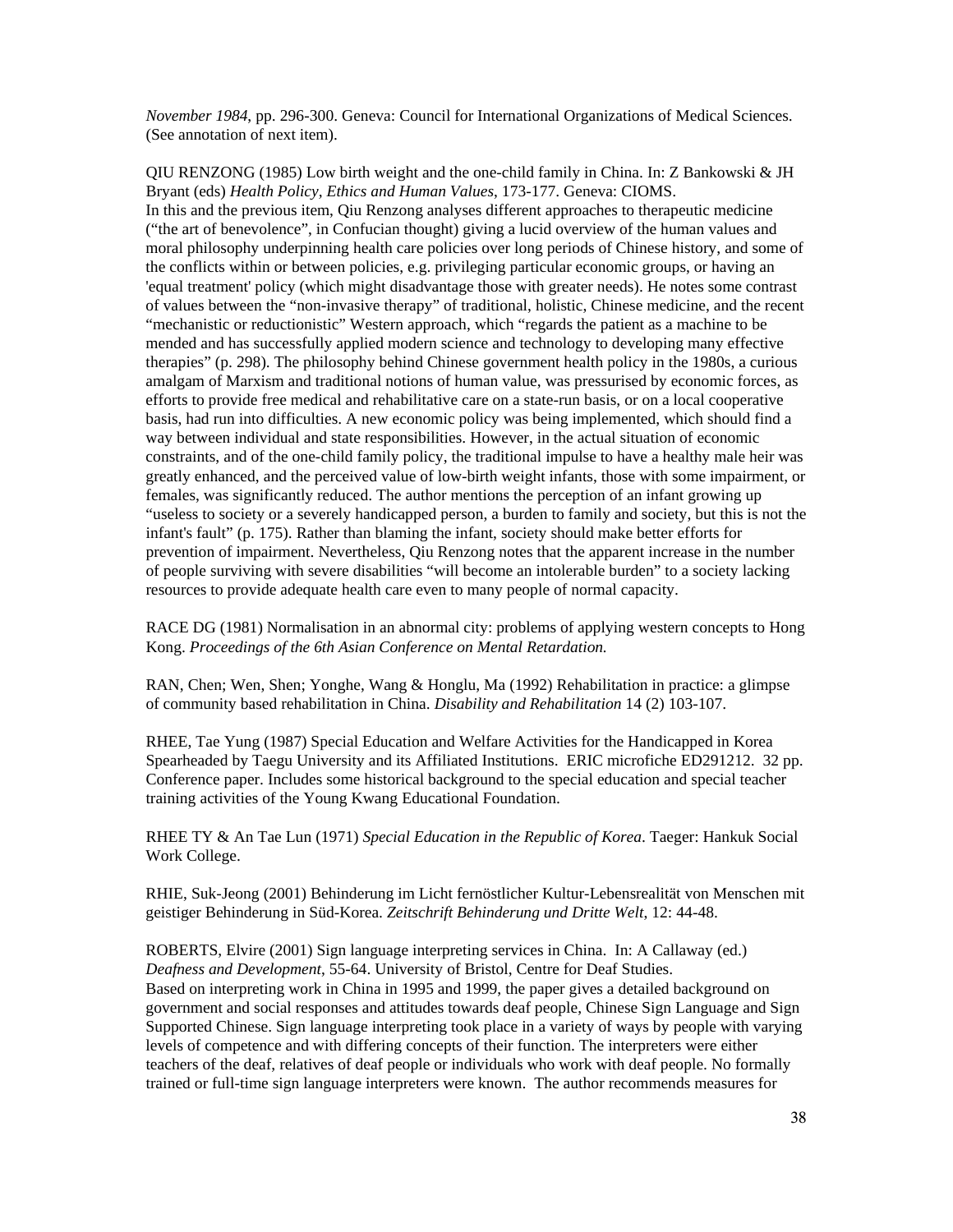improving the extent and quality of services.

ROBINSON, Nancy M (1978) Mild mental retardation: does it exist in the People's Republic of China? *Mental Retardation* 16: 295-98.

ROEDER, Maike (2001) *Behinderte Menschen in Japan: eine Studie zur schulischen Bildung und beruflichen Integration*. Bonn: Bier'sche Verl.-Anst. xii + 296 pp.

ROWE, Elizabeth (1971) Report on Hongkong at the First Pan-Pacific Conference on Exceptional Children and Youth. Honolulu.

SALILI F (1999) Special education in Hong Kong. In: NA Pryde & MM Tsoi (eds) *Hong Kong's Children: our past, their future*, 369-412. University of Hong Kong.

SASE, Eriko (2005) Illness experiences of Korean former leprosy patients in Japan's leprosarium: a comparative qualitative study with South Korea. PhD dissertation, University of Tokyo, Graduate School of Medicine.

SASE E, Jimbe M & Wakai S (2004) Scar of Japan's leprosy isolation policy in Korea. *Lancet* 363: 1396-97.

SCHARPF, Cordelia (1996) Education of the blind in the People's Republic of China: attending classes in seven schools for the blind and meeting Chinese women. *The Educator* 9 (2) 24-26.

SCHOENI RF, Liang J, Bennett J, Sugisawa H, Fukaya T & Kobayashi E (2006) Trends in old-age functioning and disability in Japan, 1993-2002. *Population Studies* 60 (1) 39-53.

SCHULZE, Hans-Eugen (1989) Educational and professional opportunities for blind persons in China: a European perspective. *Journal of Visual Impairment and Blindness* 83: 60-63.

SEINO M & Yeh EA (1997) Patterns of epilepsy care in Japan. *Neurology* 48 (6) (Supplement 8. Patterns in Epilepsy care: worldwide perspectives) S8-S15.

SEO, Gyeong-hee; Oakland, Thomas; Han, Hong-Seok, & Hu, Sherman (1992) Special education in South Korea, *Exceptional Children* 58: 213-218. Modern paper, includes brief reference to missionaries teaching blind children from the 1880s onward, and a school for the deaf in 1909 (p. 213).

SEMMEL, Melvyn I & Gao, Xiaohong (1992) Teacher perceptions of the classroom behaviors of nominated handicapped and nonhandicapped students in China. *Journal of Special Education* 25: 415- 30.

SHANG XY (2000) Bridging the gap between planned and market economics: employment policies for people with disabilities in two Chinese cities. *Disability and Society* 15: 135-156.

SHANG YINGCHUN (2005) Policies and initiatives for poverty alleviation for persons with disability in China. A country paper, for the Workshop on Community-Based Rehabilitation (CBR) and Poverty Alleviation of Persons with Disabilities, UNESCAP, Bangkok July 2005. At: http://www.worldenable.net/cbr2005/paperchina.htm [Nov. 05]

China is said to have "60 million persons with disabilities" (a little below 5% of the population), "80% of whom live in the rural areas"; and 10 million "now can provide for their own basic necessities". This brief paper states that poverty alleviation for PWD has been targetted since 1992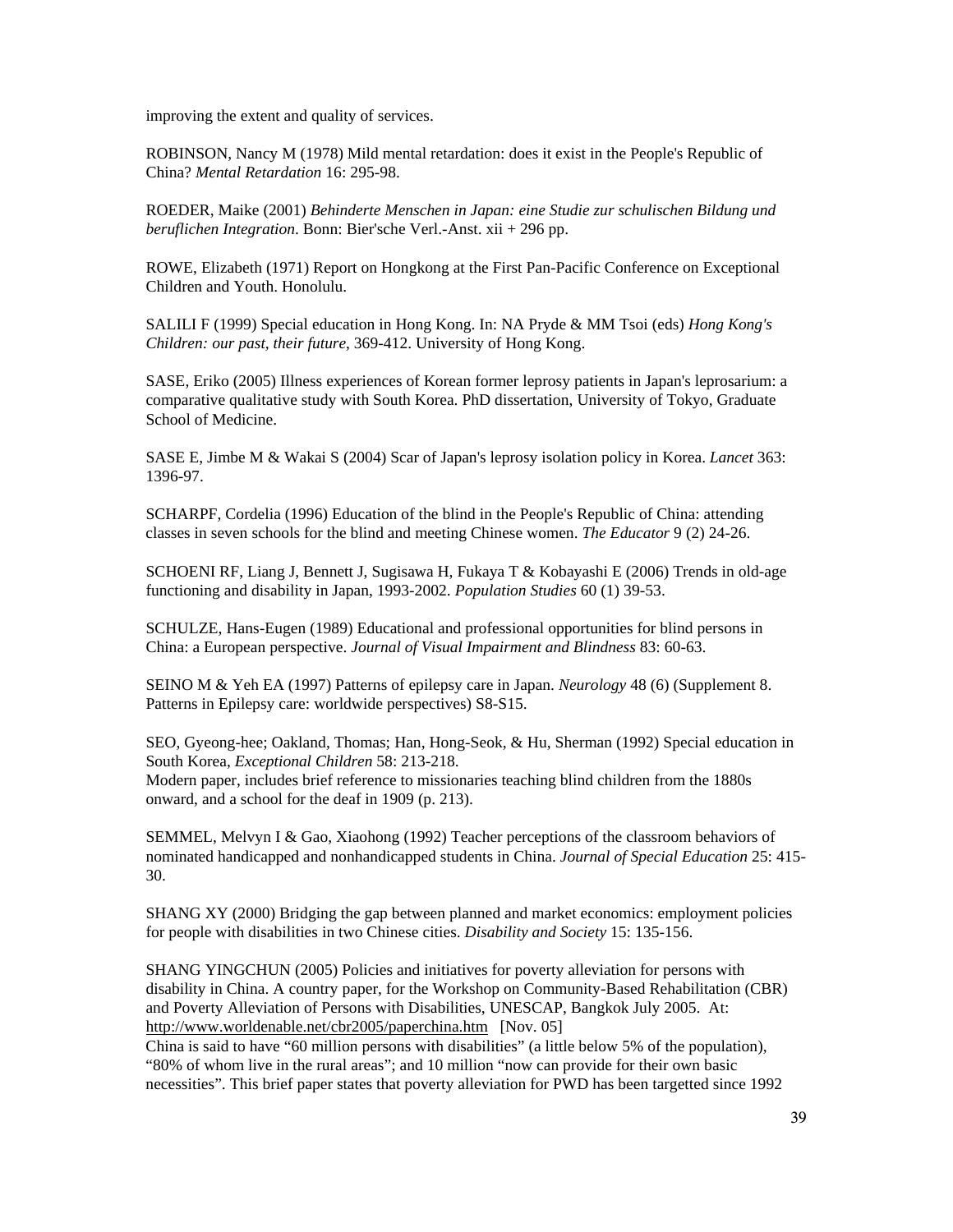when 20 million were "under the poverty line". That number had been reduced to 10.65 million by the end of 2004. A nationwide household survey in 1997 had tried to make the data more accurate, and the planning more specific. Government funds were distributed for employment skills training, loans to disabled people's associations, housing improvements, and other services. Much remains to be done.

SHEN Y-C, Wang Y-F & Yang XL (1985) An epidemiological investigation of minimal brain dysfunction in six elementary schools in Beijing. *Journal of Child Psychology and Psychiatry* 26: 777-788.

SHENGXIAN, Li & Phillips MR (1990) Witchdoctors and mental illness in mainland China. *American Journal of Psychiatry* 147, pp. 221-224.

SHIBUSAWA, Tazuko (2005) Japanese families. In: M McGoldrick, J Giordano & N Garcia-Preto (eds) *Ethnicity & Family Therapy* 339-348. New York: Guilford Press. Brief description of historical emigration from Japan to America, and features of Japanese families, highlighting some significant differences in the assumptions Japanese families may make about problems and how they may be managed, as compared with typical American therapy approaches.

SHIH CHUNG (1979) Helping mentally handicapped children to learn. *International Child Welfare Review* 42: 31-4.

SHOUHACHI TANZAWA (1988) Oriental medicine has a definite significance in rehabilitation medicine. (Presented at the 16th World Congress of Rehabilitation International). http://www.dinf.ne.jp/doc/english/Us\_Eu/conf/z00007/z0000706.htm#A-6-4

SHUE, Vivienne (1998) State power and the philanthropic impulse in China today. In: WF Ilchman, SN Katz & EL Queen (eds) *Philanthropy in the World's Traditions*, 332-354. Bloomington: Indiana University Press.

Between 1993 and 1995, Shue interviewed nearly 200 people, mainly in six Chinese coastal cities of large or moderate size, who were involved in charity and welfare work. One aim was to find the balance between earlier notions of comradely service, and "colourful reports confirming the postsocialist transfigurations of social values" (p. 332). Amid many kinds of work reviewed, some served disabled people. The 'deserving poor' or 'honest poor' (pp. 335, 337) clearly embrace various categories of needy people who lack family members able and willing to care for them, including "mentally and physically disabled people, many of whom may be expected never to succeed in finding a mate, and whose impaired earning abilities and afflictions place an unsustainable burden on their families" (337-38). Activities of the All-China Association of Handicapped People are noted (339). Other voices name "the elderly, orphaned children, sick children, the disabled..." (340), or "the poor, the disabled, and so on" (341), for whom China's new, competitive, market economy may find little room or compassion; or who might receive a handout merely to create a better image for a business company or kudos-seeking individual. Some sceptical views are described (346-48), but also a few exceptional people, with little access to funds, who take the difficult path of personally setting up a service, usually for "mentally handicapped children, orphans, or the elderly on a non-profit basis", and succeed against the odds (p. 349). Shue finds some continuities of concept, motivation and action, between China's historical heritage of philanthropy and the current reported activities, whether by the state, non-governmental organisations or individuals.

SIN KF & To SW (eds) (2001) *Making Integration Successful*. Hong kong Institute of Education.

SONG SANG-YONG (1996) Bioethics in Korea. Eubios Journal of Asian and International Bioethics 6: 131. http://eubios.info/EJ65/EJ65G.htm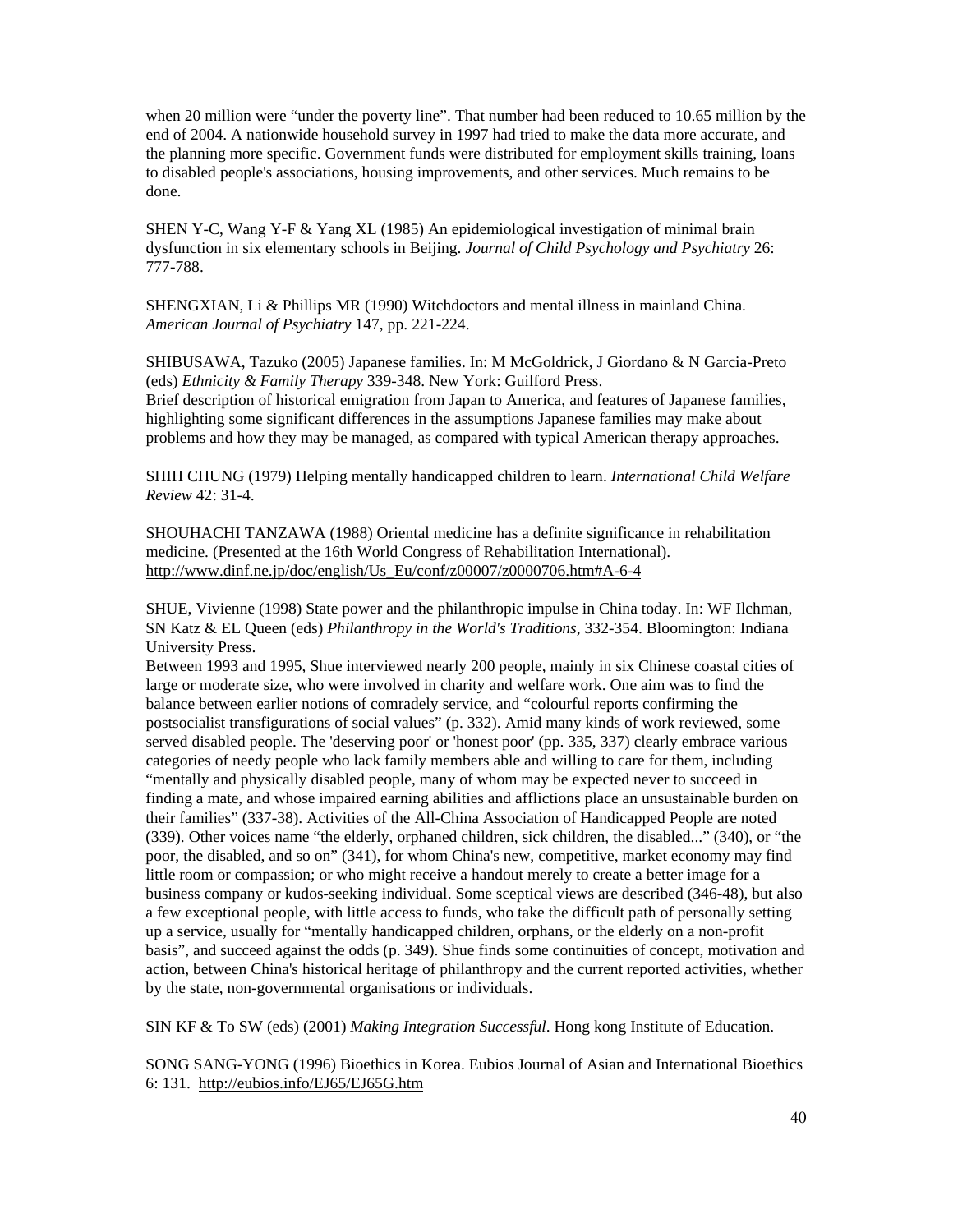Brief history of the development of studies in bioethics in Korea, since the 1970s.

SONNANDER K & Claeson M (1997) Classification, prevalence, prevention and rehabilitation of intellectual disability: an overview of research in the suburbs of Beijing, China. *Journal of Intellectual Disability Research* 14: 29-34.

SORIANO, Liceria Brillantes (1973) Integrated education of school-going blind children in Asia - different patterns of development and targets for the Seventies. (Edited by DR Bridges). In: *Fourth Asian Conference on Work for the Blind, Bombay, December 1973*, pp. 60-94. [Proceedings] [Committee on Asian Affairs, World Council for the Welfare of the Blind] Compilation, introducing and reviewing in some detail papers from Japan, Taiwan, Korea, Hong Kong, Thailand, Singapore, Indonesia, Malaysia, Sri Lanka, India, The Philippines; and noting some emergent patterns, and proposed actions.

STEVENS, Renee; Bowen, Jean; Dila, Kay; & O'Shaughnessy, Rosemary (1990) Chinese priorities in special education. *International Journal of Special Education* 5 (3) 324-34. Report of a visit by Canadian educational psychologists, with a particular interest in how 'problem learners' are managed by classroom teachers.

STIBBE, Arran (2004) Disability, gender and power in Japanese television drama. *Japan Forum* 16: 21-36.

The 1990s saw a significant increase in popular prime-time television portrayal of disabled people. Some issues are discussed of the kinds of image and their possible effects on viewers.

STONE, Emma (1996) A law to protect, a law to prevent: contextualising disability legislation in China. *Disability & Society* 11: 469-484.

STONE E (1997) From the research notes of a foreign devil: disability research in China. In: C Barnes & G Mercer (eds) *Doing Disability Research*, 207-227. Leeds: Disability Press. Description of doing research on disability in the 1990s, adjusting western research theories to the realities of fieldwork in China as a young single foreign woman having the handicap of a British passport (at a time when Sino-British relations were quite uneasy) and the more useful qualification of a distant Chinese blood relative.

STONE EV (1998) Reforming disability in China: a study in disability and development. Unpublished PhD thesis, University of Leeds.

STONE E (1999) Making connections: using stories from China as an example. In: E Stone (ed.) *Disability and Development. Learning from action and research on disability in the majority world*, 171-192. Leeds: Disability Press.

Tells some disability-focused stories and significant moments during research fieldwork in rural China, and some newspaper items from the mid-1990s, to illustrate larger trends and issues in the changing perceptions and attitudes toward disability in the vast nation.

STONE E (1999) Modern slogan, ancient script: impairment and disability in the Chinese language. In: M Corker & S French (eds) *Disability Discourse*, 136-147. Buckingham: Open University Press. Discusses the historical development of pejorative terms customarily used for Chinese disabled people, and modern efforts to replace them with politically less incorrect words.

STONE E (2001) Disability, sport and the body in China. *Sociology of Sport Journal* 18: 51-68.

STONE E (2006) (a) Disability in Contemporary China; (b) Experience of disability: China. In: G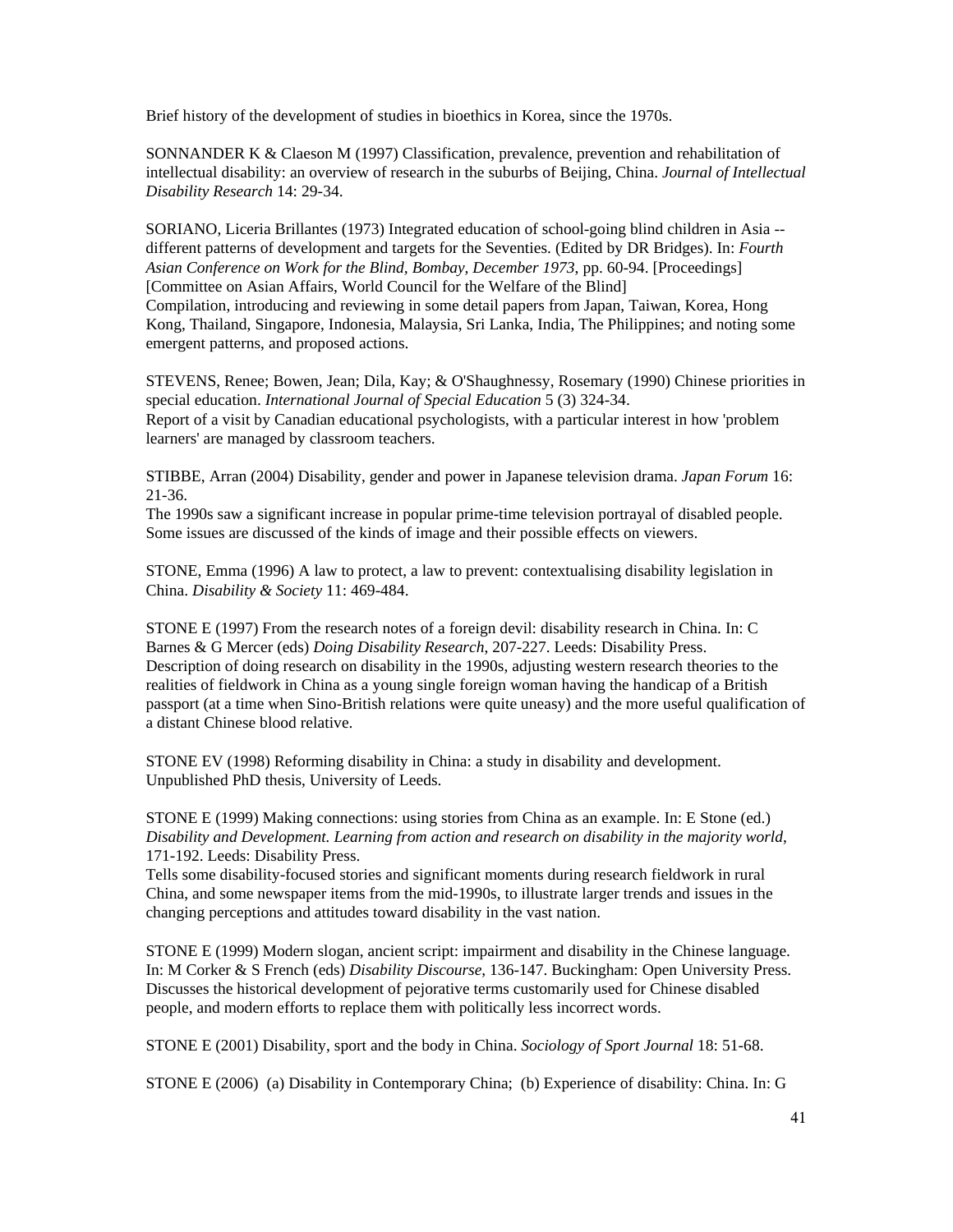Albrecht *et al* (eds) *Encyclopedia of Disability*, I: 433-437; II: 657-660. Thousand Oaks, Ca.: Sage.

STONE E  $\&$  Priestley M (1996) Parasites, pawns and partners: disability research and the role of nondisabled partners. *British Journal of Sociology* 47: 699-716.

STRATFORD, Brian & Ng, Hannah (2000) People with disabilities in China: changing outlook - new solutions - growing problems. *International Journal of Disability, Development and Education*, 47: 7- 14.

Gives some estimates of the number of people with disabilities in China, the nature, severity and distribution of impairment categories, education and employment of disabled children and adults, and prospects for development.

SUGAI, Katsuo & Takuma [S] (1990) The current state of computer assisted education for the handicapped children in Japan. *International Journal of Special Education* 5 (2) 132-144.

SUGINO, Akihiro (1997) Work and the blind identity in Japan with reference to the British experience. PhD thesis, London School of Economics and Political Science. 308 pp.

SUN, Bao-chen (1989) A study of regular education for low vision children in a Chinese blind school. *Journal of Visual Impairment and Blindness* 83: 66-68.

TAKADA E (2001) Solidarity and movements of the deaf and hard of hearing in Asia. *Asia and Pacific Journal on Disability*, 4 (2) 6-19.

Relates how the Japanese Federation of the Deaf (JFD) gathered strength from the 1970s onward and provided training opportunities and encouragement to deaf organisations in other Asian countries, in particular Thailand and Nepal, with financial aid from the Japan International Cooperation Agency. The JFD emphasises the need for deaf Asian people to make use of their cultural solidarity and common use of sign language, in developing strong, autonomous national organisations.

TAM, Pui-ying & Tsui, Ingrid [2000] *Hearing disabilities: much more should be done: a review of the status of the deaf and hearing-impaired in Hong Kong*. Hong Kong: Civic Exchange. 18 pp.

TAN AIQING & Yang Hengsheng (1984) New Welfare Fund for the Handicapped. *China Reconstructs*, November 1984, pp. 58-61. Early interview with Deng Pufang.

TANAKA, Mitsuo (1958) Historic Japanese attitudes toward blindness. *New Outlook for the Blind* 52: 191-192.

Edited speech by the Japanese Consul General in New York, when accepting a literary award from the Jewish Braille Institute of America, on behalf of Ryuhei Kimura, a blinded Japanese war veteran. Mr Tanaka touched briefly on notable blind people in Japanese history, such as Ganjin, Hokiichi Hanawa, Michio Miyagi, and Kuriji Ishikawa (who adapted the Braille system to the Japanese language).

TANG, Gladys (2007) *Hong Kong Sign Language.* The Chinese University Press. Introduction to Hong Kong Sign Language, its nature, research and analysis, followed by a dictionary of the signs in common use, with an English and Chinese equivalent, and further appended material

TANG G; Lam, Scholastica; Lee, Jafi; & Chan, Denise (2005) Effective learning: a Deaf Sign Language perspective. In: *Proceedings of Hong Kong Red Cross Special Education & Rehabilitation Service 50th Anniversary International Conference 2004*, pp. 81-92. Hong Kong.

TANIGUCHI A (1997) Actual condition and problem on independent living of persons with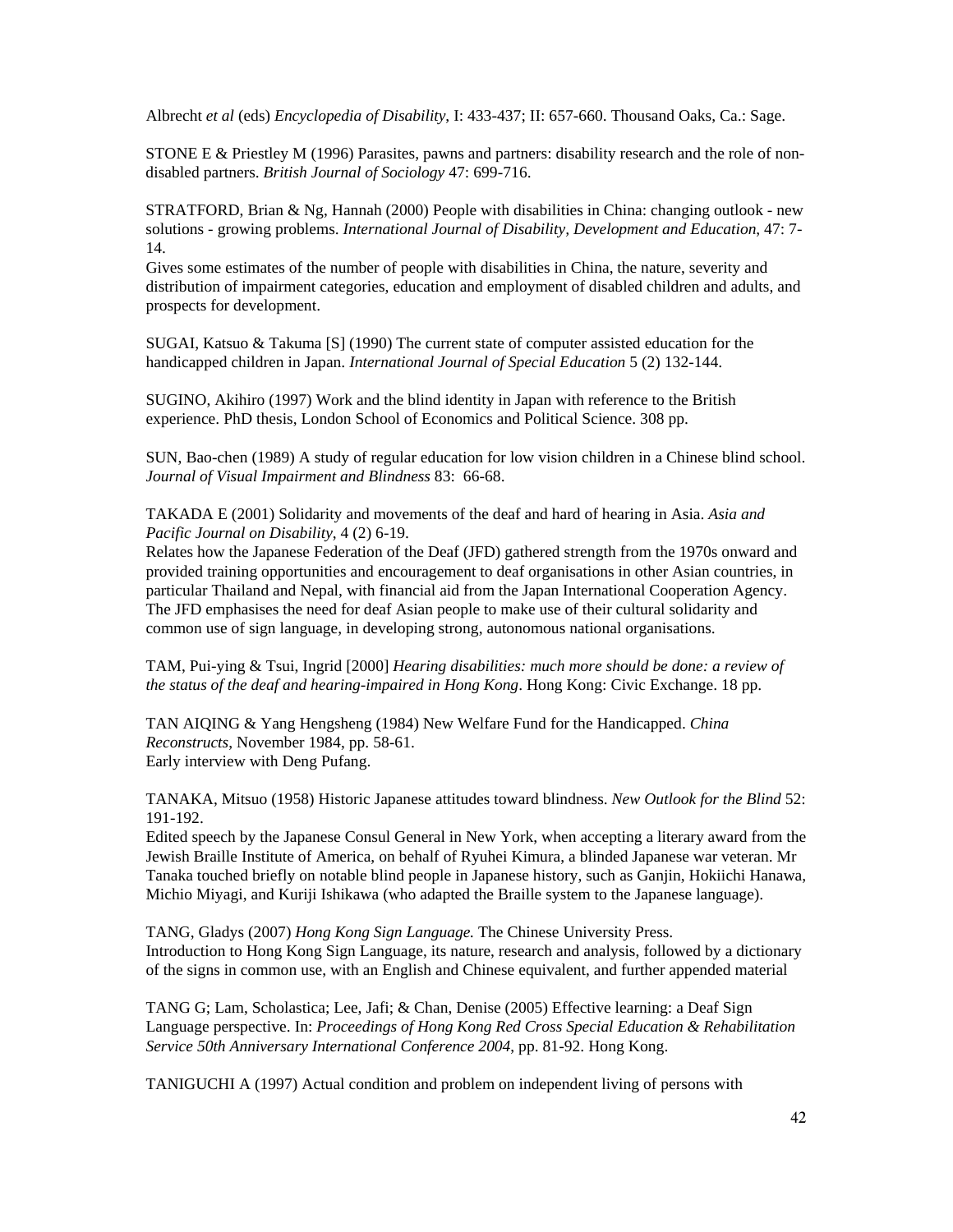disability in Japan. In: S Ueda, R Nakamura & S Ishigami (eds) *Across the Bridge Toward 21st Century. Proceedings of the 8th World Congress of the International Rehabilitation Medicine Association* vol. I: 25-32. Monduzzi.

TAO KUO-TAI (1988) Mentally retarded persons in the People's Republic of China: review of epidemiological studies and services. *American Journal of Mental Retardation* 93: 193-199.

TAO KT (1992) Hyperactivity and attention deficit disorder syndromes in China. *Journal of the American Academy of Child and Adolescent Psychiatry* 31: 165-166.

TAZAKI M & Nakane Y (2001) Japan. [Culture-specific findings from the CAR study.] In: TB Ustun, S Chatterji, JE Bickenbach *et al* (eds) *Disability and Culture. Universalism and Diversity*, pp. 141-156. Bern: Hogrefe & Huber.

Report on the conduct and findings in Japan of the Cross-cultural Applicability Research study for revision and development of the ICIDH-2 (the International Classification of Impairments, Disabilities and Handicaps, revised). This involved gathering data in 1997, mainly in Nagasaki and Tokyo, mostly with focus groups, linguistic analysis, and key informant interviews, concerned with concepts and understanding of disability among Japanese people, and comparative levels of social stigma toward disabling conditions and associated behaviours. Background information on disability services and attitudes in Japan is presented.

THORNTON P (2000) Disability employment policies and practices in other countries (Part I). *Employment in the Mainstream* 25 (1) 15-24.

Reviews and compares disability employment policies and practices in Japan and Germany.

THORNTON P (2000) Disability employment policies and practices in other countries (Part II). *Employment in the Mainstream* 25 (2) 14-27.

Surveys and discusses disability employment and vocational rehabilitation legislation, funding and obligations in Austria, China, Hungary and Poland.

TRAPHAGAN, John W (2007) Moral discourse and old age disability in Japan. In: B Ingstad & SR Whyte (eds) (2007) *Disability in Local and Global Worlds*, 259-286. Berkeley: University of California Press.

The increase of elderly and very old people in Japan, as in many other countries, has generated a growing need for care related to disabilities, ageing and senility, while concurrent social trends have altered traditional assumptions about women's roles in such care, and state participation in care funding. Based on fieldwork in the 1990s, Traphagan analyses and discusses this complex and evolving field, the concepts of disability, moral discourses, and discontinuities of thought and practice, in modern Japan.

TSAI DF-C (2005) Human embryonic stem cell research debates: a Confucian argument. *J Medical Ethics* 31: 635-640.

Suggests that, between two sharply opposed Western positions on the moral status of human embryos, a middle contribution can be made from Confucian moral principles, acknowledging the 'gradualist nature' of ethical decision during the course of the growing embryonic life.

TSANG, Chiu-chun, Leo (1997) Urban planning for equal opportunity for the blind in Hong Kong; a case study of transportation facilities planning in public mass transits. MSc thesis, University of Hong Kong. xii + 202.

TSE, John WL (1995) Community-based social services for people with learning difficulties in the People's Republic of China. *British Journal of Learning Disabilities* 23: 28-32.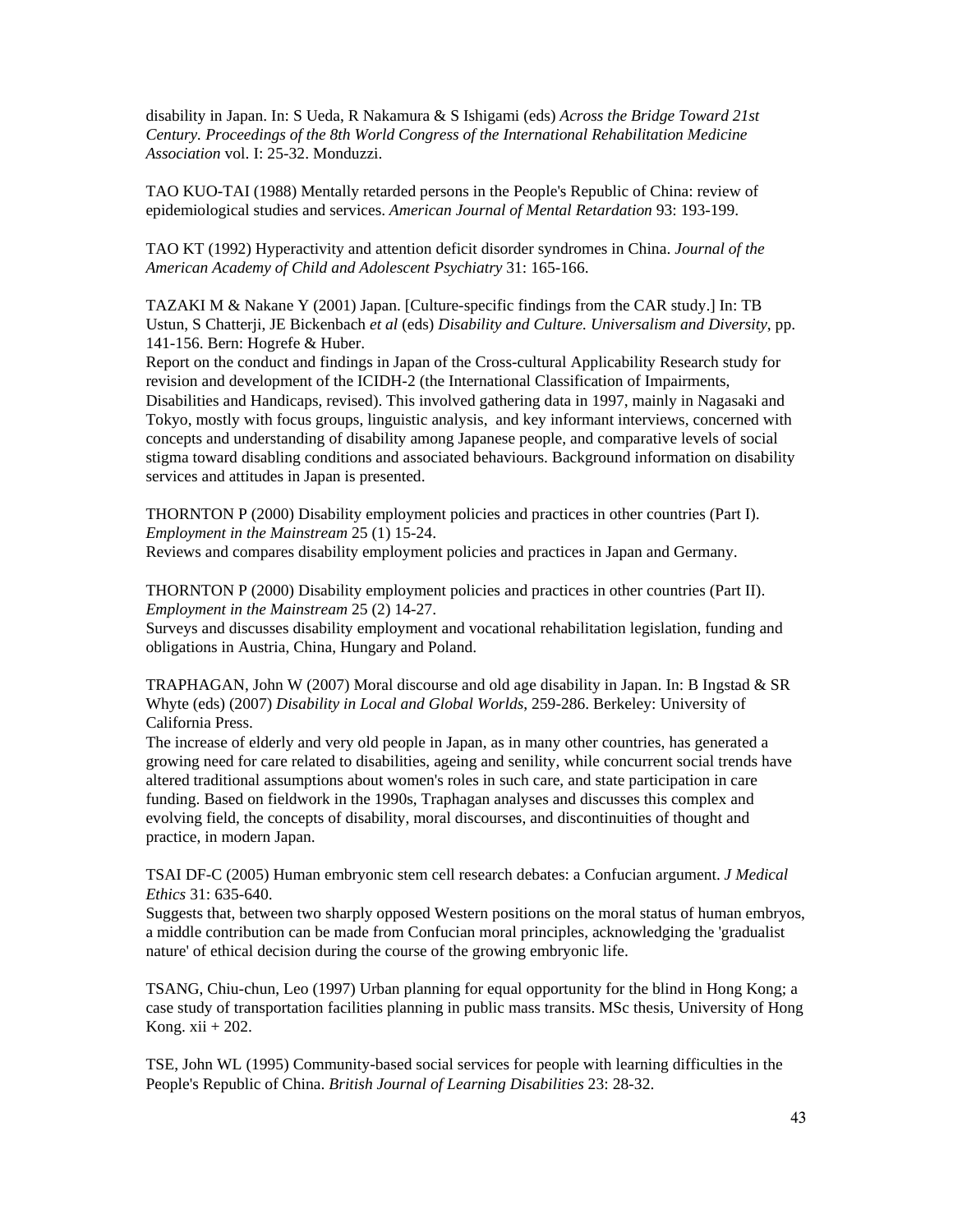TSIEN Tche-hao (1975) L'enfant et la famille en Chine. *Recueils de la Société Jean Bodin* 35 (Part I): 601-622.

TSUCHIYA, Michiko (1999) Education of the deaf in Japan: its development and current issues. In: HW Brelje (ed.) *Global Perspectives on the Education of the Deaf in Selected Countries*, 205-217. Hillsboro, Oregon: Butte. Includes brief historical review, pp. 206-207.

TSUNG-YI LIN & L Eisenberg (1986) *Mental Health Care for a Billion Chinese*. Vancouver: University of British Columbia Press.

TSUNG-YI LIN; Wen-Shing Tseng & Eng-Kung Yeh (eds) (1995) *Chinese Societies and Mental Health*. Hong Kong: Oxford University Press. xxiii + 379 pp.

VALENTINE, James (2001) Disabled discourse: hearing accounts of deafness constructed through Japanese television and film. *Disability & Society* 61: 707-721.

VAUGHN E (1992) Educational achievement of disabled individuals in the People's Republic of China. *Journal of Visual Impairment and Blindness* 86: 189-190.

UNESCO (1996) *Legislation Pertaining to Special Needs Education*. ED-96/WS.3. Paris. 183 pp. Summarised information from 52 countries is presented, including China (pp. 77-78), and Japan (122- 123), with an overall analytical review (pp. 11-45).

UNESCO (1995) *Review of the Present Situation in Special Needs Education*. ED-95/WS-7. Paris. 249 pp.

Summarised information was provided by 63 countries, including China (pp. 75-77) and the Republic of Korea (183-185). An introductory global review is given (pp. 9-30).

WAKAMOTO H, Nagao H, Hayashi M & Morimoto T (2000) Long-term medical, educational, and social prognoses of childhood onset epilepsy: a population-based study in a rural district of Japan. *Brain and Development - International edition* 22 (4) 246-255.

WANG, Hong Bo & Rule, Sarah (1992 [1994]) Mainstreaming: increasing services in China to young children with disabilities. *International Journal of Special Education* 7 (2/3) 219-227. [Published in 1992, this paper was again printed in the same journal, 1994, vol. 9 (2/3) 287-295.]

WANG, Jie; Harris, Mary; Amos, Bernard; Li, Mu; Wang, Xin; Zhang, Jinglin; and Chen, Jixiang (1997) A ten year review of the Iodine Deficiency Disorders Program of the People's Republic of China. *Journal of Public Health Policy* 18: 219-241.

Over 700 million people live in iodine deficient regions of China, and there are serious disability implications of Iodine Deficiency Disorders. The efforts to prevent and eliminate IDD are reviewed, with reference to the international IDD program.

WANG Q, Gong Y & Niu K (1994) The Yantai model of community care for rural psychiatric patients. *British Journal of Psychiatry* 165 (supplement 24) 107-113.

WANG WZ; Wu DS; Dai XY; Yang B *et al* (2003) The prevalence and treatment gap in epilepsy in China: an ILAE / IBE / WHO study. *Neurology* 60: 1544-1545

WANG X (1994) An integrated system of community service for the rehabilitation of chronic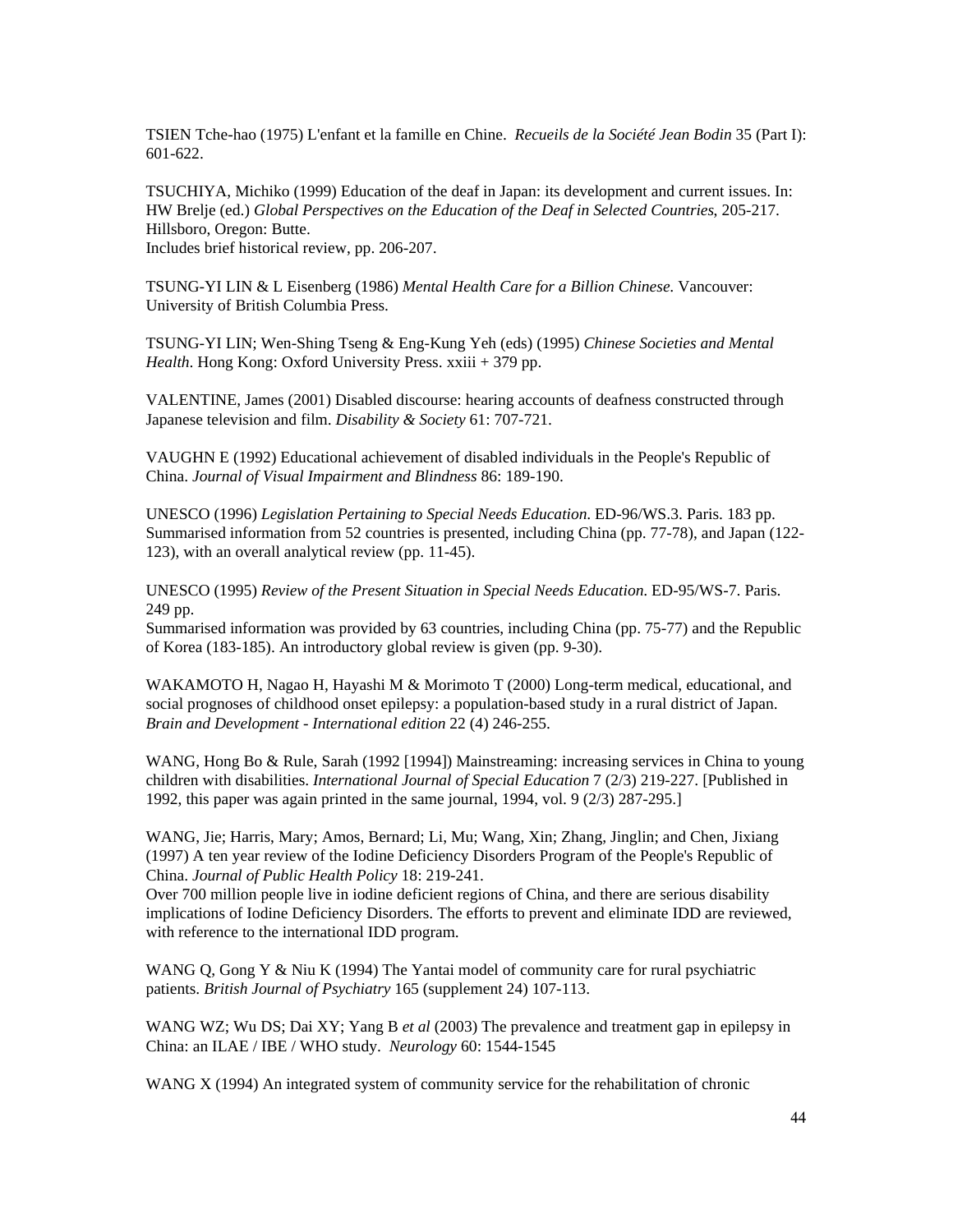psychiatric patients in Shenyang. *British Journal of Psychiatry* 165 (supplement 24) 80-88.

WANG Y; Shen Y; Gu B; Jia M-X & Zhang AL (1989) An epidemiological study of behaviour problems in school children in urban areas of Beijing. *Journal of Child Psychology and Psychiatry* 30: 907-912.

WANG, Zhendong (1995) The exploration of curriculum: contents of courses and teaching methods for Grade 1-3 students with mental retardation. *International Journal of Special Education* 10 (1) 42- 51.

Results of a year's study developing more appropriate curriculum and pedagogy for a group of children with moderate mental retardation, at Sha Wan Primary School, measured against a control group in special classes in Le Shan City, in Sichuan, China.

WATSON, Jean (2003) Rehabilitation of leprosy-affected persons. *Indian Journal of Leprosy* 75 (2) 169-182.

Discusses rehabilitation and changing service strategies for people disabled with leprosy in the People's Republic of China, responding to symposium questions posed in this journal issue. The author favours steady progress towards integrated, community based rehabilitation (CBR). Vertical leprosy schemes should not be dismantled too hastily in areas where CBR is weak. The passing of skills and resources from one structure to the other needs careful planning, as many people with leprosy continue to be dependent on the availability of these assets.

WEI WI, Wong R, Hui Y, Au DK, Wong BY, Ho WK, Tsang A, Kung P, Chung E (2000) Chinese tonal language rehabilitation following cochlear implant in children. *Acta Otolaryngologica* 120 (2) 218-221.

WEN-SHING TSENG & David YH Wu (eds) (1985) *Chinese Culture and Mental Health*. Orlando, Florida: Academic Press. xxiii + 412 pp.

Collected chapters almost entirely by highly knowledgeable Chinese professionals, across a wide range of mental health topics.

WENZEL, Hermann (1989) Soziale Versorgung und Behindertenarbeit in der Volksrepublik China. *Zeitschrift für Heilpädagogik* 40 (3) 193-216.

WINFIELD, Pamela D (2005) Curing with *Kaji*. Healing and esoteric empowerment in Japan. *Japanese Journal of Religious Studies* 32 (1) 107-130.

http://www.nanzan-u.ac.jp/SHUBUNKEN/publications/jjrs/pdf/709.pdf

Reviews the history and practice of a healing technique that is claimed to apply the Buddha's universal energy, to "heal everything from nearsightedness to terminal cancer". A modern Shingon master is quoted, who includes epilepsy, and polio "in its early state", among conditions that he believes have been greatly benefited during his own practice. Winfield "makes no attempt to substantiate the medical validity of such claims", but aims to retrieve the neglected history of this hands-on technique.

WONG D, Pearson V, Ip F & Lo E (1999) A slippery road to equality: Hong Kong's experience of unplanned integrated education. *Disability & Society* 14: 771-789.

Gives educational and social background to the efforts by some parents to enrol their disabled children in ordinary schools, against some practical and attitudinal difficulties and a strong prevailing emphasis on traditional pedagogy, a competitive ethos, an academic curriculum, and exam success as the main criterion of a good school. The official 'integration policy' apparently requires disabled children to fit into the existing patterns, with some resources being made available but little training or attempt to modify the standard practices. Interviews with active parents, and with some teachers,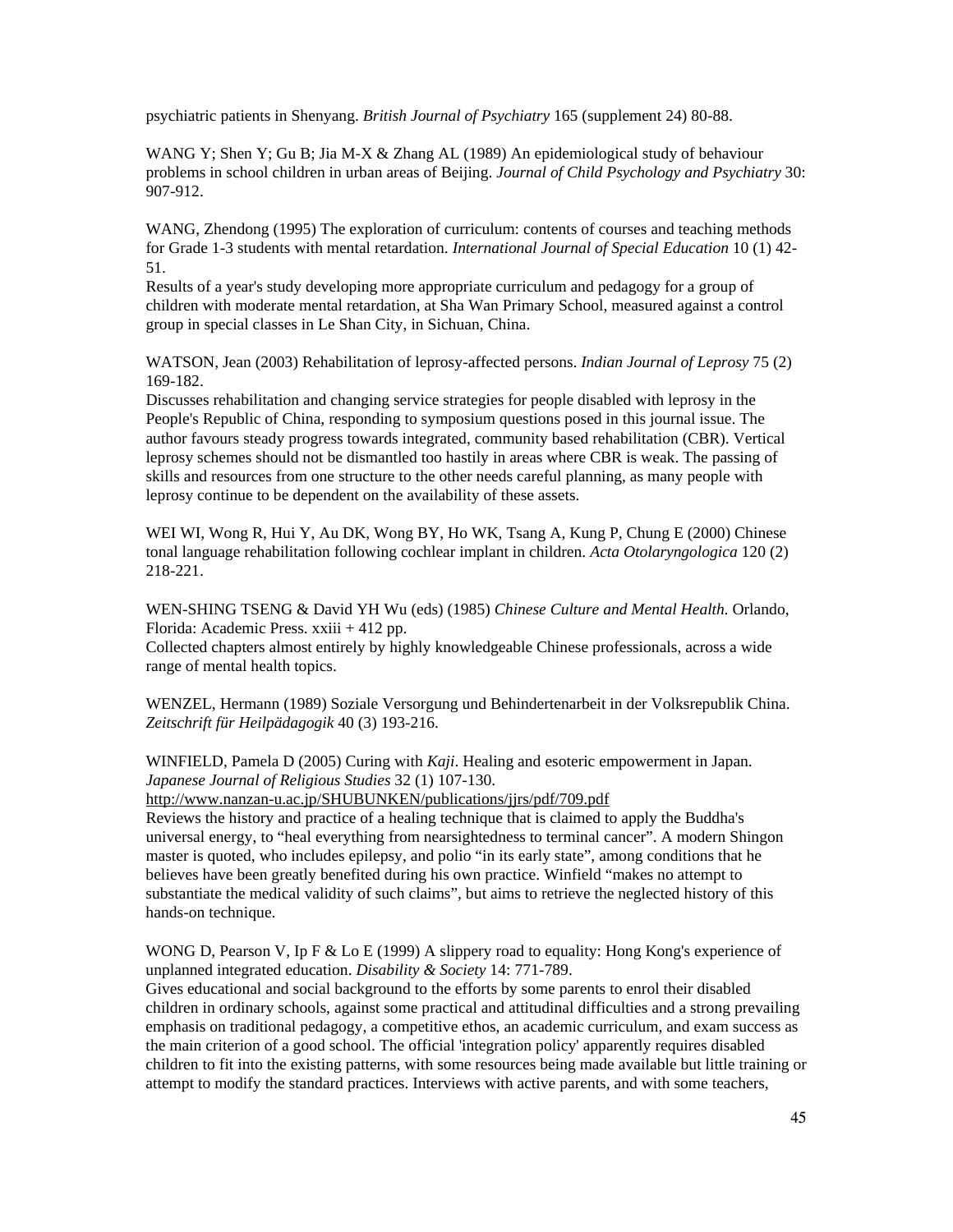tended to confirm the difficulties of promoting locational 'integration' without a strong commitment to change the social philosophy underlying educational practice.

WONG DKP (2002) Struggling in the mainstream: the case of Hong Kong. *International Journal of Disability, Development and Education* 49: 79-94.

Outlines some international trends in inclusive education, and the actual situation in Hong Kong's highly competitive schools where academic achievement is emphasized and the ambience is hardly conducive to the spirit of integration. Data was collected by structured questionnaire, from parents of children with special needs (51% 'slow learners', 25% 'learning disabilities', 11% 'hearing impairments', 10% 'intellectually impaired or autistic'). A detailed and critical discussion of the results appears.

WOO, Sik-yang (1978) *Social Survey on the Blind; a small scale pilot study with special interest in leisure needs*. Hong Kong: School of Social Work, Hong Kong Polytechnic. 36 pp.

WU A, Callaway A & Makey P (1999) Developing Bilingual Education for Deaf Children in China. Nanjing: Save the Children.

WU S-M (1999) *Handbook for Teaching in the Preschool Inclusive Classroom*. Taipei: Psychological Publishing Co.

WU L-Y (1993) Suggestions for reforming the Chinese Braille system. *Journal of Visual Impairment and Blindness* 87: 289-294.

YAEDA J (1998) Vocational rehabilitation services in Japan: trends and future perspectives. *Journal of Vocational Rehabilitation* 11 (1) 39-51.

YANG H & WANG H (1994) Special education in China. *The Journal of Special Education* 28: 93- 105.

YANG, Jun Hui (2002) An introduction to CSL/Chinese bilingual education for deaf children in China. *Chinese Journal of Special Education* 2 (1) 33-37.

YANG JH (2006) Deaf Teachers in China: their perceptions regarding their roles and the barriers they face. PhD Thesis, Gallaudet University. 180 pp.

YANG JH & Fisher SD (2002) Expressing negation in Chinese Sign Language. *Sign Language and Linguistics* 5: 167-202.

YAU SHUN-CHIU (1977) *The Chinese Signs: lexicon of the standard sign language for the deaf in China*. 122 pp. Hong Kong: Chiu Ming Publishing Co.

YAU SHUN-CHIU (1991) La langue des signes chinoise. *Cahiers de linguistique Asie orientale* 20 (1) 138-142.

YAU SHUN-CHIU (1994) Sign languages in Asia. In: RE Asher & JMY Simpson (eds) *The Encyclopedia of Language and Linguistics*, 7: 3921-3922.

YAU SHUN-CHIU (1996) The weight of tradition in the formation of the name signs of the deaf in China. *Diogenes* 44 (175) 55-65.

YAU SHUN-CHIU & Jinxian HE (1989) How deaf children in a Chinese school get their name signs.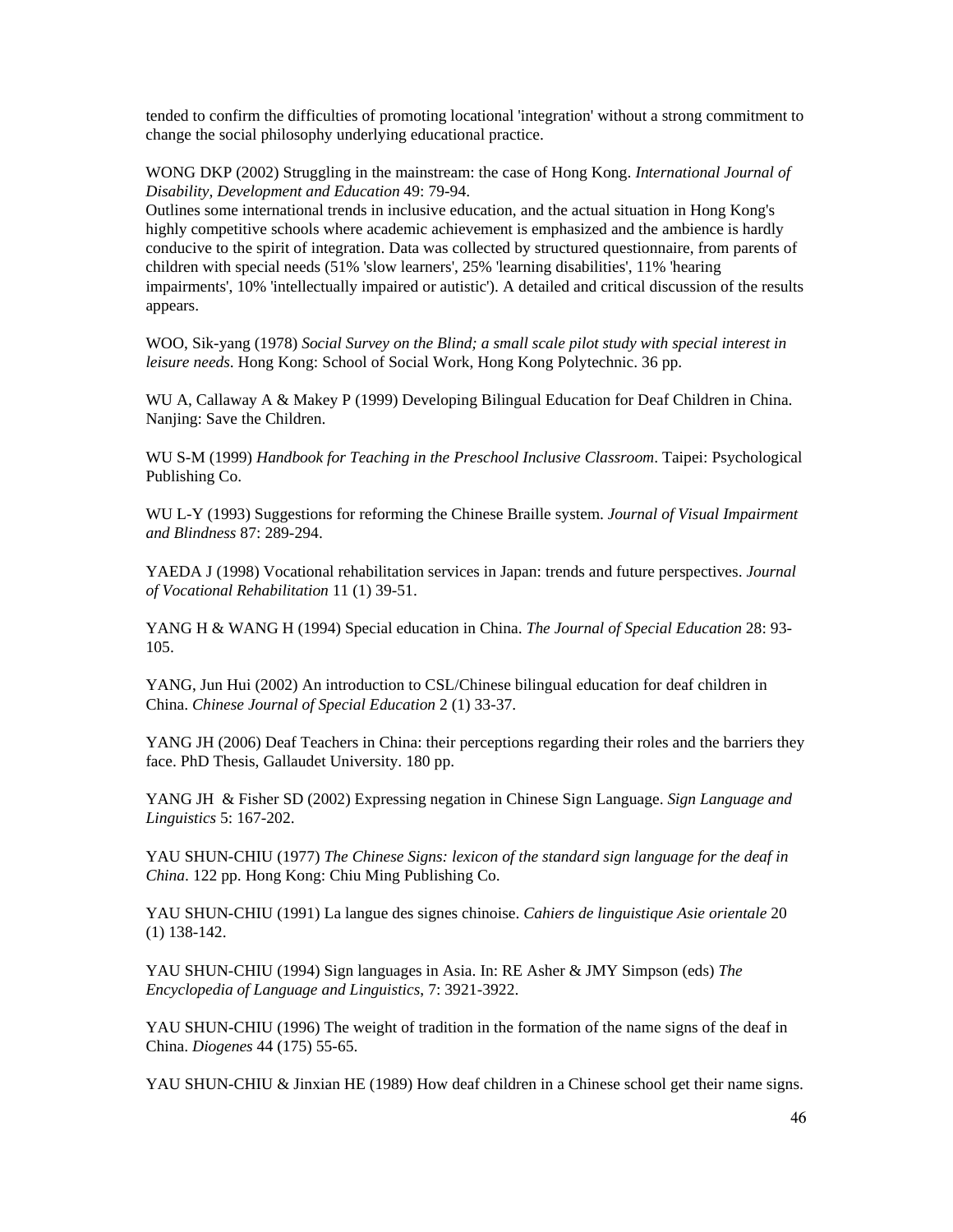*Sign Language Studies* 65: 305-322.

YI DING, Gerken KC, VanDyke DC, & Fei Xiao (2006) Parents' and special education teachers' perspectives of implementing individualized instruction in P.R. China - an empirical and sociocultural approach. *International Journal of Special Education* 21 (3) 138-150.

YONG L, Chengye J & Jiong Q (2006) Factors affecting the quality of life in childhood epilepsy in China. *Acta Neurologica Scandinavica* 113: 167-173.

YOSUKE KAWAI (1988) Welfare of hearing impaired persons in Japan. (Presented at the 16th World Congress of Rehabilitation International).

http://www.dinf.ne.jp/doc/english/Us\_Eu/conf/z00007/z0000713.htm#A-13-2

The paper gives a brief history of slowly developing services for deaf people in Japan from 1878, and also the development of deaf people's organisations, from the Japanese Society for the Deaf in 1915, through the Union of the Deaf in 1948, the League of the Deaf, and now the Japanese Federation of the Deaf, to which the author belongs. Official recognition of Sign Language was delayed; but in 1970, after pressure from deaf organisations, the government inaugurated a Training Program for Sign Interpreters.

YOUNGHAK, Hyun (1985) The cripple's dance and Minjung theology. *Ching Feng* 28 (1) 30-35. The Korean Christian theologian Younghak notes his changing perception of crippled beggars. He first saw them as a boy, and enjoyed watching their begging song and dance, which was also an event for mimicking and teasing. He tells the story of a talented dancer, Ms Kong Ok-Jin, who performed a 'cripple's dance'. She grew up in a very poor family, her brother was deaf, and she had learnt to communicate with gesture and mime. She worked as a maid for a Korean dancer, and later worked in a troupe of singers and dancers. Her speciality was to depict "both the pain and the joy of the poor, powerless, estranged and uneducated people as she experienced in her personal life and observed in others." Once, going home after a performance, she was beaten by a group of crippled beggars, who felt that her art made fun of their plight. Later, she ran a small restaurant, and used to invite crippled beggars, give them food and drink, and "dance with them in order to learn the minutest details of their body movements." By close attention, entering into the beggars' world, Ok-Jin finally learnt how to make an audience feel the reality of pain and misery in the dance of the crippled beggars or lepers, and also the spark of joy with which they claimed their common humanity and challenged 'normal' people. Her performance finally became acceptable to the beggars.

YU JIAN (1995) Education of deaf children in regular class in China: achievements, problems, and measures. *International Journal of Special Education* 10 (1) 1-6.

YUEN, Mantak & Westwood, Peter (2001) Integrating students with special needs in Hong Kong secondary schools: teachers' attitudes and their possible relationship to guidance training. *International Journal of Special Education* 16 (2) 69-83.

YUHUA BI; Card, Jaclyn A & Cole, Shu T (2007) Accessibility and attitudinal barriers encountered by Chinese travellers with physical disabilities. *International Journal of Tourism Research* 9: 205- 216.

Studies four sectors of China's tourism industry: transport, accommodation, food and drink, attractions, in terms of accessibility and ambient attitudes; and also various features of sector users having different levels of functioning and disability.

YUN, Xu (1992) Current status of special education in China. *International Journal of Special Education* 7 (2) 115-122.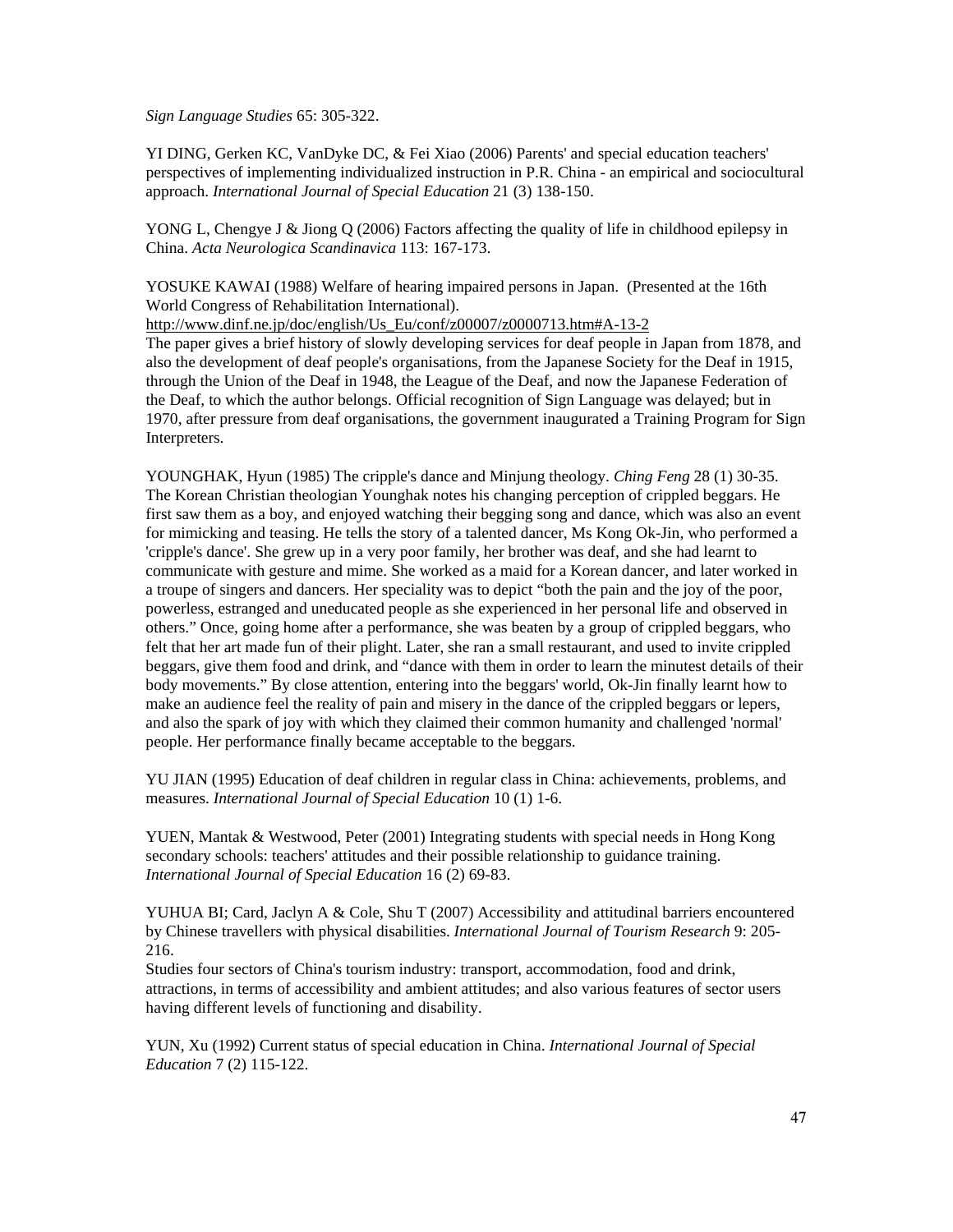YUN, Xu (1994) China. In: K Mazurek & M Winzer (eds) *Comparative Studies in Special Education*, 163-178. Washington DC: Gallaudet University Press.

ZHANG, Everett (2006) Disability and biogovernance in modern China. *Radical History Review* 94: 249-52.

Review of M Kohrman, 2005, *Bodies of Difference* (see above).

ZHANG, Jinming (2007) A survey of needs and services for persons with physical disability in China. *Asia Pacific Disability Rehabilitation Journal* 18 (2) 49-85.

ZHANG MINGUAN, Yan Heqing & Phillips MR (1994) Community-based psychiatric rehabilitation in Shanghai: facilities, services, outcome and culture-specific characteristics. *British Journal of Psychiatry* 165 (supplement 24) 70-79.

ZHANG Ning-Shen, Ma Jun, & Yu Jian (1995) Overview of vocational education experiments in an urban school for the deaf in China. *International Journal of Special Education* 10 (1) 7-11. Describes efforts to develop an appropriate curriculum at Haicheng School for the Deaf, in Liaoning Province, so that deaf young people will leave with useful knowledge and skills for their life and productive work.

ZHANG Ning-Sheng, Zhouy Ren Lai and Xu Bai Lun (1995) The implementation of mainstreaming education for blind children in China: achievements, problems and counter measures. *International Journal of Special Education* 10 (1) 12-20.

Describes the "Golden Key Blind Children Education Project", which began in 1987 with distribution of some Brailled textbooks for blind children and their teachers. Some general background is given of education for blind children in China.

ZHAO TIZUN (1998) Socio-economic status of women with disabilities in an urban community in China. *Asia Pacific Disability Rehabilitation Journal* 9 (2) 60-62.

ZHU YANHUI (1995) Teacher education for the disabled at Nanjing Normal School for Special Education in China. *International Journal of Special Education* 10 (1) 37-41. Brief sketch of special education provision, and of the first institution, set up in 1982, for the training of special education teachers, at Nanjing.

ZHUO, Dahong (1986) Acupuncture and other Chinese traditional methods of treatment in rehabilitation. *Western Pacific Rehabilitation Bulletin* 1 (1) 11-12.

ZHUO D (1988) Traditional Chinese rehabilitative therapy in the process of modernization. *International Disability Studies* 10: 140-2.

ZHUO D (1989) An urban model of community-based rehabilitation in China. *African Rehabilitation Journal* 2 (12) 11-13.

ZHOU D (1993) Rehabilitation manpower development: the Chinese approach. In: *Proceedings of the Seoul Conference on Rehabilitation Manpower Development and Networking in the Asia and Pacific Decade of Disabled Persons*, 69-74. Seoul: Korean Society for Rehabilitation of Persons with Disabilities.

ZHOU XUN (2002) The discourse of disability in modern China. *Patterns of Prejudice* 36 (1) 104- 112.

The paper mentions a few disability moments in antiquity, with Confucian reference, then broadly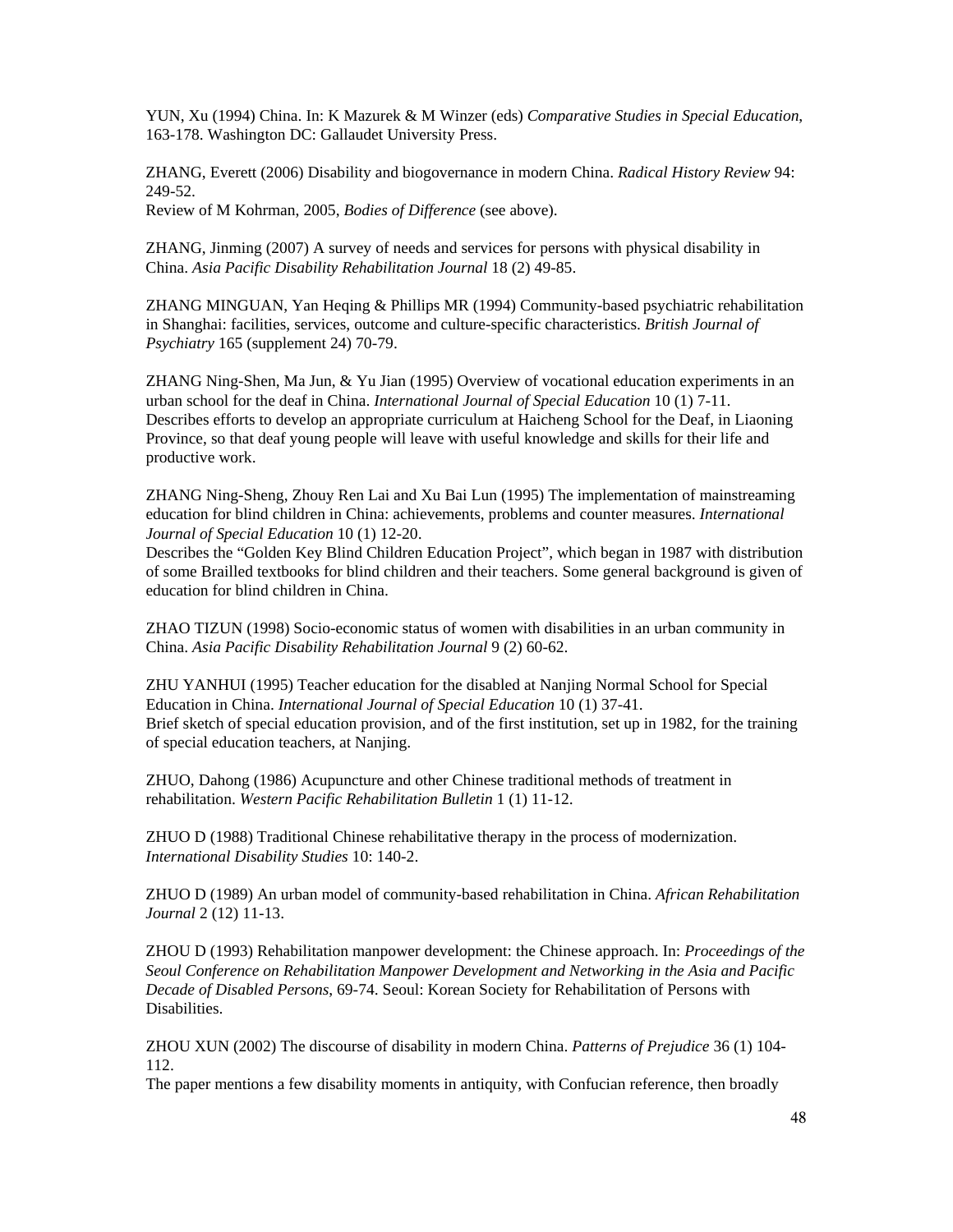sketches movements in public thinking in 20th century China. After 1911, "Confucian knowledge rapidly lost its authority", and Republican China (or at least, some educated elements in that period) was "characterized by an intense faith in the power of 'science', regarded as a holistic, unified, ultimate and universal truth" (p. 106). Eugenic thinking increasingly appealed to politicians and intellectuals from the 1920s onward, with condemnation of the poorer classes who supposedly were weakening the nation by generating defective, deviant and inferior children. This "class-biased eugenics" was formally rejected under Chairman Mao. By the late 1970s, the government was making some efforts to address "the issue of scarce economic resources for families with disabled individuals", and to improve conditions for disabled people. Nevertheless, in 1995 "a eugenics law was officially adopted in China", apparently with the aim of controlling impairments attributable to genetic defects. The rhetoric of "financial burden on the nation" is also current. [Other sources, e.g. Kohrman, above, suggest that a much wider range and balance of viewpoints can be found across the vast nation.]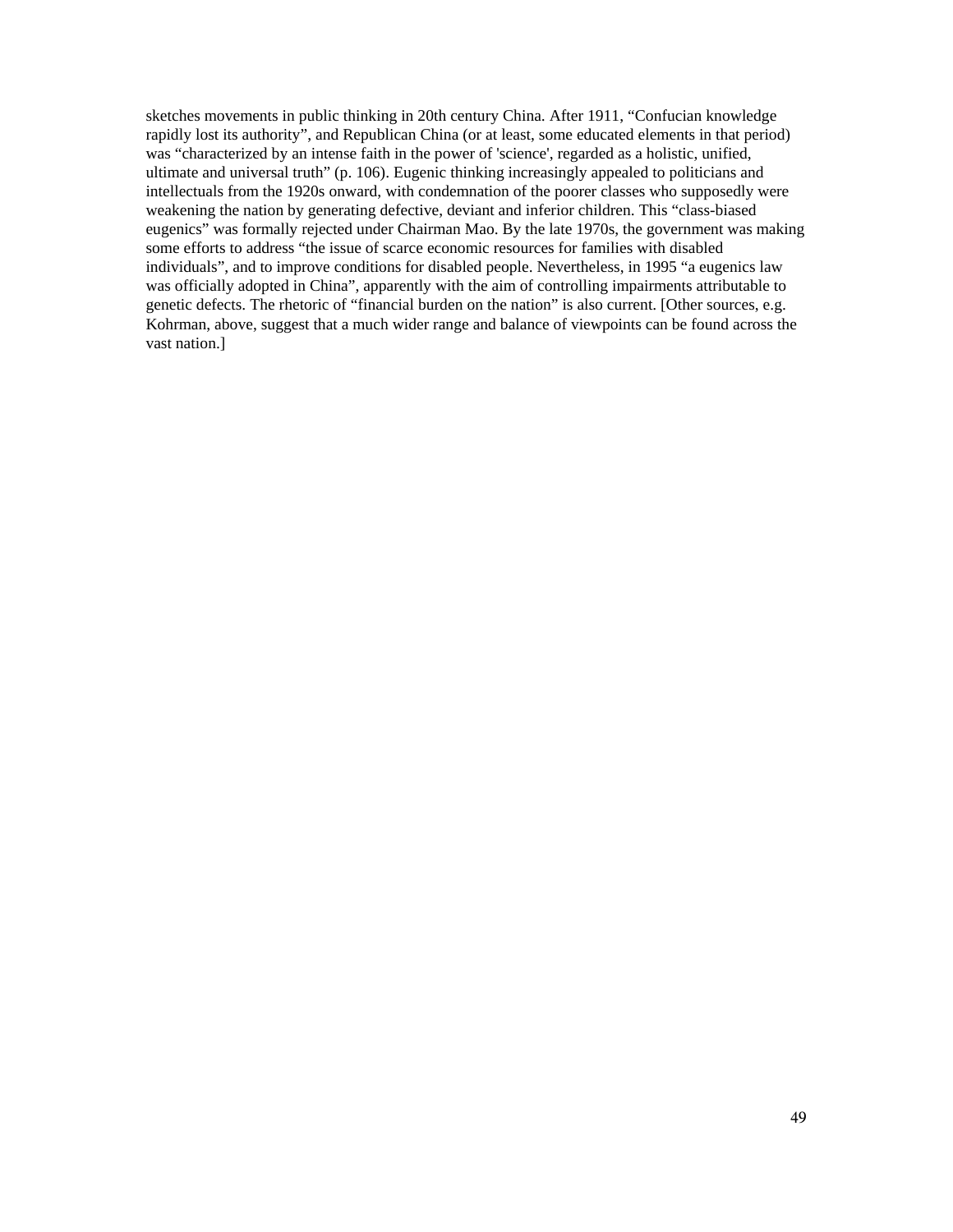# **3.0 MATERIALS CONCERNING 1750 TO 1948 (non-missionary)**

[c. 250 items]

ADAMS, Edward B (1981) *Blindman's Daughter*. Seoul: International Publishing House. 32 pp. Popular Korean legend of Shim Chung, devoted daughter who sacrifices herself so that her blind father may regain his sight.

AKIBA, Umaji (1931) Work for the blind in Japan. *Proceedings of the World Conference on Work for the Blind, New York, April 1931*, 254-263.

Director of the Tokyo School for the Blind provides more detail than usual (pp. 254-258) on historical practices of welfare and employment of blind people before 1870, as well as the subsequent 50 years.

AN YT (1969) A study of traditional Korean thought toward the handicapped. Unpublished master's thesis. Taegu: Korean Social Work College. [Not seen. Unclear whether it is in Korean or in English]

ANDERSON, Adelaide M (1925) The recommendations of the Shanghai Child Labour Commission. *International Labour Review* 11: 665-81.

ANDERSON, Ronald S (1959) *Japan. Three epochs of modern education*, Bulletin 1959, No.11, U.S. Department of Health, Education & Welfare.

Brief review (pp. 179-184) of special educational provision from 1878 to 1950s, with tabulated data from 1941 onward.

ASYLUM for the Blind. *Chinese Repository* (1832) I (No. 7): 295.

Notes on a government asylum. "The Pwanyu magistrate has issued a proclamation ... requiring all the blind to appear in person, and show their tickets, and be examined. According to his account, there are 2394 blind people, both men and women, who receive a monthly allowance ... insufficient for food, and they are allowed to beg, to sing, &c., for the additional means of subsistence. There is no useful work, such as basket-making ... The magistrate suspects that tickets are handed to those to whom they were not originally given, and that people only 'half-blind' impose on the government."

AVISON OR (1897) Disease in Korea. *Korean Repository* 4: 90-94, 207-211. Includes notes on harelip, and diseases producing blindness or deafness.

AYRTON, M Chaplin (1879) *Child Life in Japan, and Japanese Child-stories*. London: Griffith & Farran.  $xiv + 215$  pp.

Written for "young folks who in England see and handle so often Japanese objects", to give them some ideas and many pictures of Japanese children and their activities and games.

BIOT, Edouard C (1838) Détails sur l'état de l'instruction primaire en Chine. *Journal des Savants* 2 (May) 273-87.

BIOT EC (1849) Memoir on the condition of slaves and hired servants in China. *Chinese Repository* 18: 347-63.

Legal background, description and some social comment.

BLACKER, Carmen (1975) *The Catalpa Bow. A study of shamanistic practices in Japan*. London: Allen & Unwin.

Includes an account of blind Japanese female mediums known as *itako*, and their painful initiation, training and practice, from earlier 20th century up to  $1960s$  (pp.  $140-163$ ;  $+337-339$  + plate 7). Blacker considered that what she witnessed was far from the original shamanistic practice: "A girl is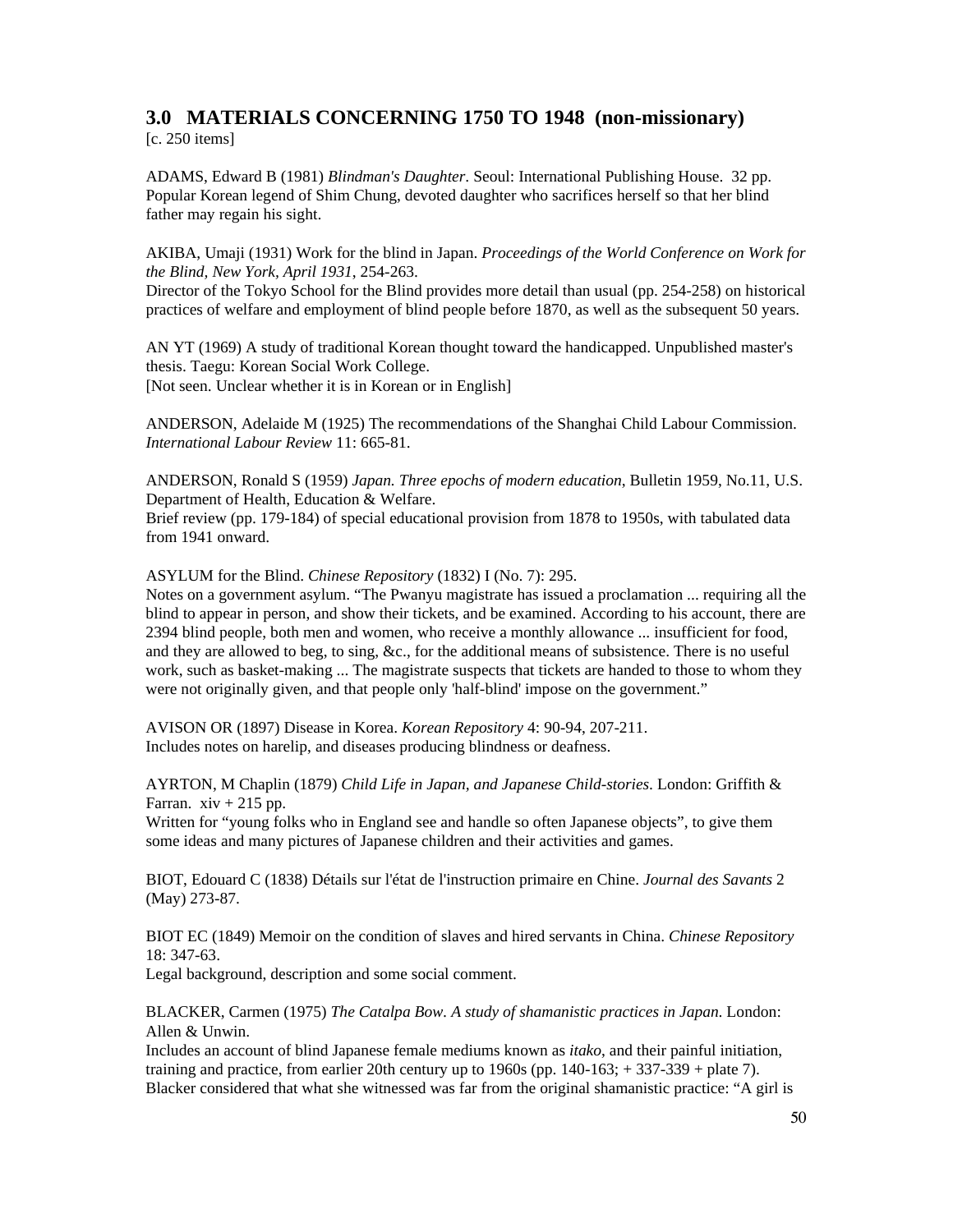impelled to become an *itako* purely and simply because she is blind. ... By becoming a medium she will become a viable member of her community rather than a burden." (p. 141) What these mediums performed for their clients seemed all too clearly a stilted act rather than a genuine trance. Yet the aura of 'otherness' attached to their blindness seemed sufficient for rural participants to suspend any disbelief and to be greatly moved by what they took to be evidence of communication with the dead.

*THE BOOK on Korean Studies* (1986). Seoul: Yekyong. 429 pp.

Annotated bibliography of modern books (mostly 1970s and 1980s) on many aspects of Korean life, in both English and Korean languages (but all titles are shown in English). Lists collections of folk stories, some involving disabilities, pp. 398-401. Educational history is represented by 20 books in Korean, pp. 134-142.

BROWN, Colin C (1909) *Children of China*. Edinburgh: Oliphant. 96 pp.

BURGESS, John Stewart (1928) *The Guilds of Peking*. New York: Columbia University Press. Extended study in which the Guild of the Blind appears on pp. 66, 117-18, 124, 131, 137, 159-60, 164, 193, 201-202. Members worked as singers and fortune-tellers, and boys were apprenticed to learn the skills. Mutual help was given, and discipline exercised by the blind guild court.

BURTON WK (1893) Hot and medicinal baths and the treatment of leprosy in Japan. *China Medical Missionary Journal* 7: 166-171.

CADBURY, William W (1935) *At the Point of a Lancet. One Hundred Years of the Canton Hospital 1835-1935*. Shanghai: Kelly and Walsh.

Includes brief description of start of Ming Sam School for blind by Dr Niles, 1889, (pp. 149-150). A blind teacher "educated at the Berlin foundling house" taught Braille and knitting.

CAMPBELL, Cameron & Lee, James (2003) *Disability, Disease and Mortality in Northeast China, 1749-1909*. California Center for Population Research On-line Working Paper Series, CCPR-038-03. 35 pp.

http://www.ccpr.ucla.edu/ccprwpseries/ccpr\_038\_03.pdf

Study of 84,973 adult men who lived in North East China, based on detailed household and population registers from the Qing Dynasty. The records give continuing information, over time, on adolescent and adult disease and disability for several million males, mainly by individual in household and village, so it is possible to track particular features, and family or community characteristics, contributions and correlations to health or disability status. Adult males were registered for disease or disability status, in the attempt by the state to assess the population liable (or not) for military or other service. The data analysed is taken from four hundred largely rural communities in what is now Liaoning Province, over 150 years. Among 19,722 males aged 21-60 with disabilities reported, from 1749 to 1786, the categories in diminishing order of frequency were: Respiratory, Eye/vision, Brain, Leg, Arm, Lame, Deformity, Back, Paralysis, Sores, Internal, Deaf, Mute, Dwarf, Injury. (Percentage of total are given, and examples of the Chinese term used, e.g. Lame: Que2 zi5, 1.4%; Deformity: Can2 ji2, 1.3%; Deaf: Er3 long2, 0.3%). Tabulation is shown of various possible correlations, and there is discussion of the analysis of different features and possible effects on, or of, disability, in an admittedly highly complex, moving picture.

CARPENTER, Frances (1947) *Tales of a Korean Grandmother*. Seoul: Royal Asiatic Society Korea Branch. Reprint 1977, Tokyo: Tuttle, 287 pp.

The Blind Man's Daughter, self-sacrifice of daughter Chung to save the sight of her blind beggar father Sim (pp. 79-86). The Beggars' Friend, a story of benevolence rewarded (163-172). The King's Seventh Daughter: involved the dreaded Great Spirit of Smallpox, who visited families and blinded their children (pp. 203-210).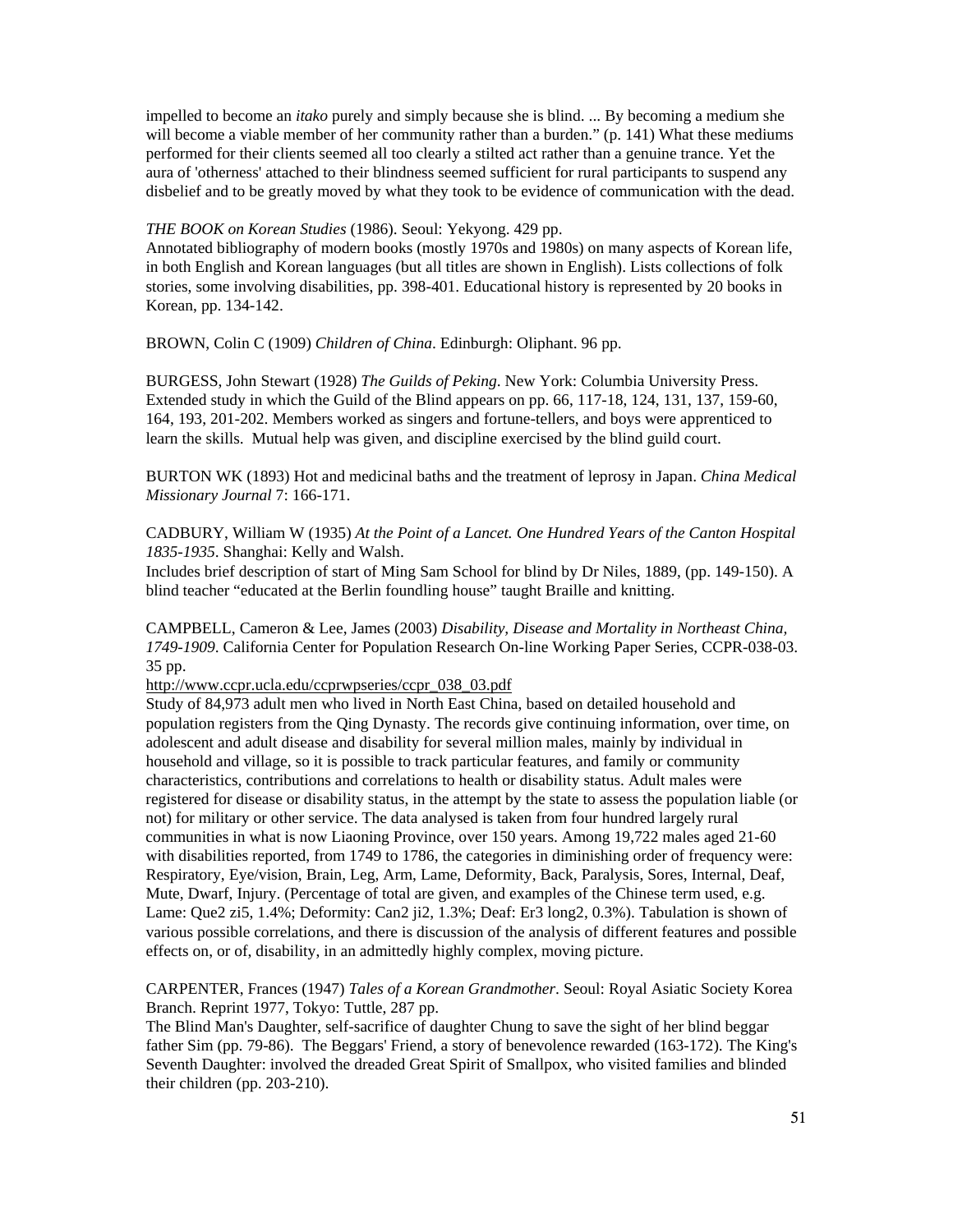CHANDLER AR (1949) The traditional Chinese attitude towards old age. *Journal of Gerontology* 4: 239-44.

Somewhat idealised picture, quoting traditional literature and anecdote.

CHANG, Duk-Soon; Suh, Dai-suk, & Cho, Heui-Woong (1970) *The Folk Treasury of Korea. Sources in Myth, Legend and Folktale*. Transl. Tae-sung Kim. Seoul: Society of Korean Oral Literature (Seoul National University).

Folk tales suggest traditional attitudes towards people with disabilities or differences. 'The Old Man with a Wen' had a goitre which "swung like a gourd on its vine", so that people mocked him. He tricked some goblins into buying it (pp. 254-257). 'The Half Man' was "born deformed. He was only half in all the parts of his body, except in his two legs", and his brother and father thought he should die. Nevertheless he grew up very strong, and won a wife from a wealthy family (258-65).

CHANG, Teh-Shiu (1948, Aug.21) Child Guidance in China. *School and Society* 68 (No. 1756): 124- 126.

Observations at the Chialin Home, an asylum of the Ministry of Social Affairs, where many disabled children lived. Describes play therapy with mentally and emotionally disturbed children.

CHEN YH (1981) Special education. In: WF Kuo (ed.) *Seventy Years' Education Since the Beginning of the Republic of China*. Taipei: Kuang-Wen Book Co.

CHENG, Jay CC (1970) Psychiatry in traditional Chinese medicine. *Canadian Psychiatric Association Journal* 15: 399-401.

CHIANG, Yee (1940) *A Chinese Childhood*. London: Methuen. xii + 304 pp.

CHILD Relief and Welfare in China. *International Labour Review* 52 (1945): 91-92. Brief report. Some organisational data, and notes on emergency relief, orphanages and a school health service.

CHINA Welfare Institute [1953] *Children's Tears*. Shanghai. 76 pp. Government publication on orphanages, abuse of children etc

CLARK, Paul Franklin (1959) Hideyo Noguchi, 1876-1928. *Bulletin of the History of Medicine* 33: 1- 20.

The story of one of Japan's best known earlier scientists, told by one of many American colleagues who became fond of the little man with the penetrating scientific mind. Noguchi overcame a childhood of extreme poverty in a tiny Japanese village, where his badly crippled hand was a cause of lifelong shame. Against the odds, he joined the western scientific world, worked internationally, and made his contribution to research on health and disabling diseases.

COHEN, Paul A (1978) Christian missions and their impact to 1900. In: JK Fairbank (ed.) *The Cambridge History of China*. Vol. 10, *Late Ch'ing, 1800-1911*, Part I pp. 543-590, 611-614. Cambridge University Press.

Special education appears fleetingly in a list of missionary 'good works', the impact of which is largely dismissed by the author.

CONFERENCE on Child Welfare in China. *International Labour Review* 51 (1945): 74-75. Brief report. Minister of Education Mr Chen Li-fu urged that promotion of child welfare was not a form of philanthropy but a priority for nation-building.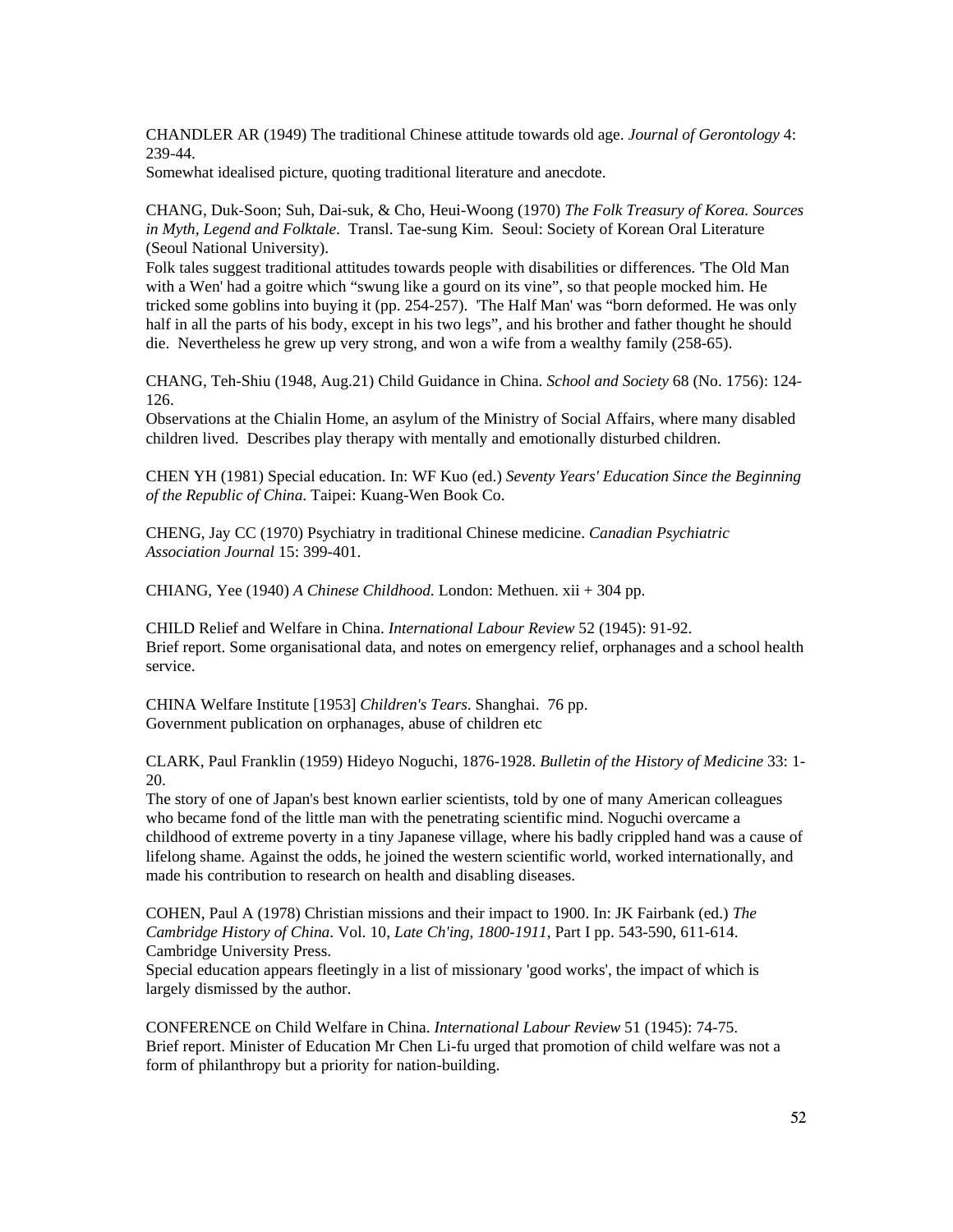DE FERRANTI, Hugh (1996) Text and Music in *Biwa* narrative: the *Zato Biwa* tradition of Kyushu. PhD dissertation, University of Sydney.

De Ferranti made great efforts to obtain the views and detailed histories of surviving blind performers and views of elderly people who could remember the traditional musicians performing. From both sides the low, or decidedly ambivalent, social status of the musicians became apparent, as many respondents viewed them practically as 'blind beggars', and the men themselves knew this and had ways of coping with it.

DE FERRANTI, H (1996) Licence to laugh: humour in the practice of *biwa* recitation in rural Kyushu. *Musicology Australia* 19: 3-15.

As a student performer, the author had some privileged access to the few surviving traditional practitioners; yet the rough humour and repartee used in their 'warm-up' talk (which had practical reasons, such as clearing their throat, and assessing the acoustics) was an aspect the old men were reluctant to talk about. While piecing together the story, many other aspects of *biwa* recitation are detailed.

## DE SOUZA-ARAUJO, HC (1929) *Leprosy Survey Made in Fourty Countries (1924-1927)*. Rio de Janiero: Oswald Cruz institute. 400 pp. ('Fourty' *sic*)

Extensive report of a voyage around the leprosy world, with observations and references from most of the countries visited. See Japan (pp. 100-118); Korea (118-124); China (125-133); Philippines (134- 210); Federated Malay States (211-214); Malacca Straits Settlement (214-218); Siam (218-219); Dutch East Indies (219-227). Most of the material is medical, but some useful social and historical data appears, dating back to the 16th century (e.g. 139-140).

DIAMANT, Niel (1993) China's "Great Confinement"? Missionaries, municipal elites and police in the establishment of Chinese mental hospitals. *Republican China* 19: 3-50.

#### DIKÖTTER, Frank (1992) The limits of benevolence: Wang Shiduo (1802-1889) and population control, *Bulletin of the School of Oriental & African Studies* 55: 110-115.

Official alarm at population growth in the first half of the 19th century generated many individual responses. Leading scholar Wang Shiduo proposed draconian controls, among which "All female children born to poor parents should be drowned; sons that were physically abnormal, or did not have handsome features, should also be drowned."

#### DIKÖTTER F (1992) *The Discourse of Race in Modern China*. London: Hurst. Chapter on the growth of Eugenics thinking 1915-1949 (pp. 164-190), quotes many sources with

highly prejudicial views about people with mental retardation, and other disabilities, especially pp. 185-188.

# DIKÖTTER F (1998) *Imperfect Conceptions. Medical knowledge, birth defects and eugenics in China*. London: Hurst.

Tracks various strands of belief, attitude, thought and practice concerned with conception and birth defects in China since about 1500, leading to eugenics as constructed by Chinese writers in the 20th century. Views on people with disabilities or deformities seem predominantly negative (e.g. pp. 33, 54, 59, 62, 66-69, 82, 107-108, 112-13). The author notes parallels in Europe and elsewhere. [The negative attitudes must be seen against a continuous background of moral teaching about the social duty to relief suffering, and family duty to care for disabled members].

# DIXON JM (1891) The habits of the blind in Japan. *Transactions of the Asiatic Society of Japan* 19 (iii) 578-582.

Recounts the tradition of prince Amago-no-mikoto, blind son of emperor Kokan Tenno (regn. 885- ). Blind men became his companions and accompanied the prince when he became ruler of three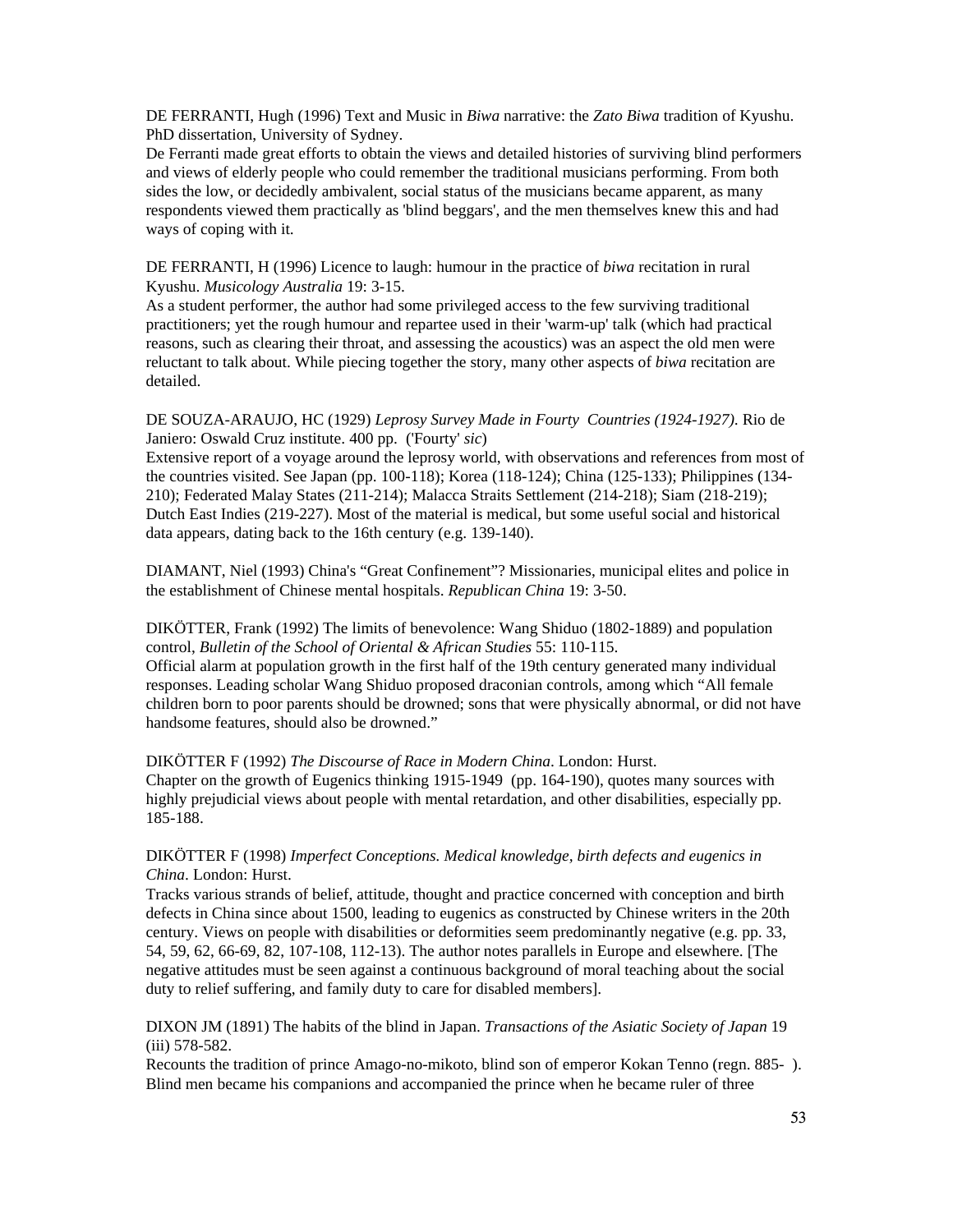provinces. The custom of blind governors continued for two centuries in those places. By the late 13th century all privileges were lost and blind people returned to a wretched state, from which a slight uplift was given in the Tokugawa era. Details appear of the status and training of blind musicians and therapists. (No references given).

DJANG TK (1945) Social policy in China. *International Labour Review* 52: 465-78. Major trends in government social policy from 1923-1945. Disability hardly appears.

DOHI, Keizo (1919/1920) The lepers of Japan. *The Japan Magazine* 10: 335-338.

DOLS, Joseph (1908) L'enfance chez les Chinois de la province de Kan-Sou. *Anthropos* 3: 761-770. Brief, rather naive description of some aspects of birth and education.

DOOLITTLE, Justus (1868) *Social Life of the Chinese*, edited by P Hood. London: Sampson Low, Son & Marston.  $xxxii + 633$  pp.

Detailed descriptions of everyday life, mostly at Fuhchau, with many illustrations. Note on blind beggars (pp. 11-12). Official dole for destitute disabled people (40-41). Children and youths (81- 103). Tü Kék Sai, the deaf god of swine (213-14). I Kuang Tai Uong, partially deaf god of surgery (216). Information on education (303-362); Ugly and deformed scholar Sang Wi Hang (Sung dynasty) (362). Care of foundlings, widows 472-78. Empress Tak-ki with club-feet[?] (489). Leprosy camps in Tientsin, and other beggars (524-29). Popular farce about priest deceiving blind man (548). Vignette of the blind fortune-teller, with picture (574-75).

DUDGEON J (1877) On leprosy in China. *Glasgow Medical Journal* (4th series) 9: 451-466.

DUNLAP AM (1930) The field of otolaryngology in China. *National Medical Journal of China* 16: 387-394.

Dates modern otolaryngology in China from 1911, when a special clinic opened in Shanghai.

EBENEZER School and Home for the Visually Impaired [1998] *Ebenezer 100 Anniversary Book*. Hong Kong. 88 pp. [English & Chinese].

EBERHARD, Wolfram (1968) On some Chinese terms of abuse. *Asian Folklore Studies* 27 (1) 25-40. Among unwanted traits, stupidity is most frequently the object of verbal abuse (pp. 36-37). (Compare number of pages with disability terms in MacGillivray's lexicon, below).

*ENCYCLOPEDIA of Disability* ed. G Albrecht *et al* (2006). Thousand Oaks: Sage. 5 vols. Some entries concern disability, deafness, religion and belief directly or indirectly, in East Asia, e.g. Cosmologies of Morality and Origin (KB Selim); Disability in Contemporary China (Emma Stone); Experience of disability: China (E Stone); Experience of disability: Japan (Osamu Nagase); Experience of disability: Taiwan (Hsiao-yu Sun); History of disability: Korea (Eunjung Kim); and some biographies, e.g. Confucius; Agnes Gutzlaff; Edward Syle. Volume 5 comprises source texts (in English translation), some being from historical literature and the scriptures of the major religions. See e.g. Zeami, *Semimaru*, vol. 5, pp. 130-134; Stories from the 'Ebisu Mandara', 5: 160-168; 'Sim Chung Jeon' (The Dutiful Daughter), Korean folktale, 5: 291-293; a version of 'The Bride Who Would Not Speak', 5: 384; Kye Yong Muk, from "Adada the Idiot", 5: 404-406; Japanese schools for the physically and mentally handicapped, 5: 408-409; Hah Keun-Chan, excerpt from 'Ill-fated Father and Son', 5: 426-428; Sherwood Hall, based on Rosetta S Hall's diary, on work with blind children in Pyong Yang, 5: 452-453.

FAIRBANK, John K (1992) *China: a new history*, paperback edition 1994, Harvard University Press. Illustration no. 15, after p.76, is a picture of two ragged, woeful, blind beggars holding long staves, by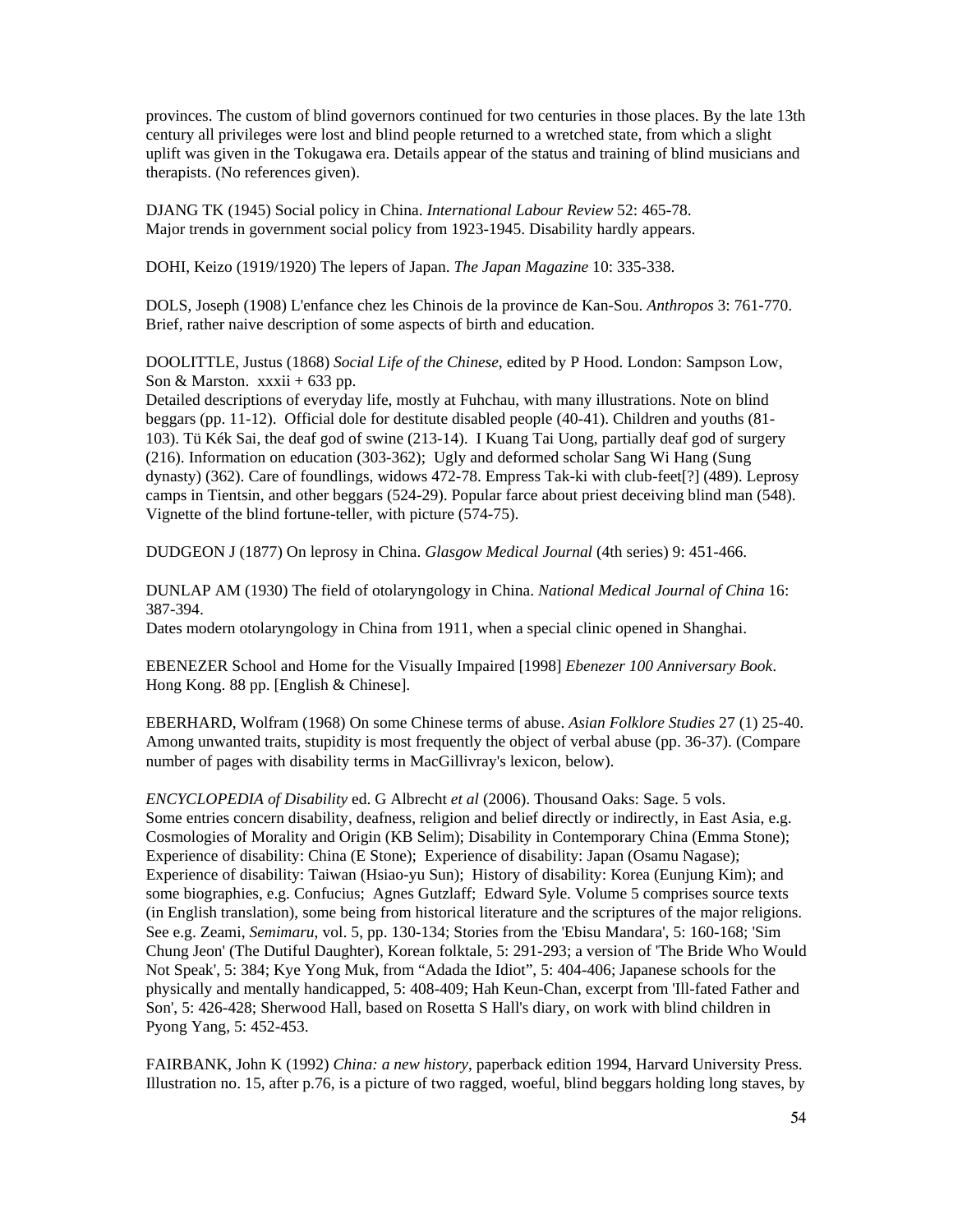16th century artist Zhou Chen. One has a dog on a leash, the other a goat. The animals might be further guidance aids (though Fairbank does not suggest it).

FARRELL, Gabriel (1958) *The Blind in Asia*. New York: American Foundation for Overseas Blind. 35 pp.

Farrell had access to library resources at the Perkins School, Watertown, Mass., and also travelled widely in Asia. He tells some interesting tales of the earlier days of formal services for blind people in Japan (pp. 1-12), China (12-14), Formosa/Taiwan (15-16), India (16-19), Burma (19-22), and briefer notes on Thailand, Ceylon (Sri Lanka), the Philippines, Korea, Vietnam, Singapore, Hong Kong, Malaya (Malaysia), Indonesia, Pakistan (23-35)). [Historically it is not reliable, being based almost entirely on secondary sources (and even these are not shown), yet some points may be gleaned to support stronger historical sources.]

FRANCIS, Sing-Chen Lydia (2002) "What Confucius wouldn't talk about:" The grotesque body and literati identities in Yuan Mei's *Zi buyu*. *Chinese Literature: Essays, Articles, Reviews* 24: 129-160. Late in life, Yuan Mei (1716-1798), wrote this work and a sequel, about 'shocking' and censordispleasing topics that Confucius (and Philosophically Correct people ever since) avoided, though the disability side had been fair game for the Daoist Zhuangzi. Prominent among the transgressive 'anomalies' were physically grotesque or deformed people. Fictive examples given are a beggar with elephantiasis of the scrotum, crawling along the side of the road, inadvertently dividing passers-by into those who felt disgust, and those who had learnt to be (or to simulate being) dispassionate observers; also of "Professor Crooked Mouth", a village teacher who (supposedly) acquired his nickname after officiously arguing with a foul-mouthed ghost who had not read the right legal tomes; and further, a moral tale (or early magical realism) of a younger scholar assuming the burden of getting an elderly scholar's unpublished work into print and settling his debts, which deteriorates into another creepy ghost story. A final ghost tale is more amusing than scary. [The second half of the article wallows in the "sexed body as grotesque", soft porn and literary responses on such topics, of which Confucius would also have taken a dim view.]

FRITSCH, Ingrid (1992) Blind female musicians on the road. The social organisation of 'Goze' in Japan. *CHIME* No.5, 58-64.

FUESS, Harald (1997) A golden age of fatherhood? Parent-child relations in Japanese historiography. *Monumenta Nipponica* 52: 381-397.

Notes the growth of fatherhood studies and reviews in detail some Japanese-language historical work on parent-child relations, child-rearing, division of labour within families etc. Suggests that some recent studies are biased by "the desire to influence the attitudes and practices of today's fathers".

FUJIKAWA, Yu (1899) Die massage in Japan im Anschluss an die Geschichte der Massage. *Centralblatt für die Grenzgebiete der Medizin und Chirurgie* 2: 601-605; 651-654.

GAMBLE, Sidney D & Burgess, John S (1921) *Peking. A social survey*. London: Oxford University Press. 538 pp.

Includes comment on the 'Insane Asylum' (pp. 125-127); the first public blind school was begun in 1917 by E.G. Hillier, a blind bank manager, with Chinese and foreign friends (p. 146); the guilds, including that of blind musicians, story-tellers etc (pp. 166-174), with activities of the Blind Guild in more detail (171-174; a Christian home for crippled children, begun in 1918 (p. 294). No efforts seemed to be made to label people with mild to moderate mental retardation, though they are frequently seen in the street. In a rather sweeping judgement, the authors considered that in some villages "largely because of close inter-marriage, as many as 75 per cent of the population are low grade morons or worse" (p. 126).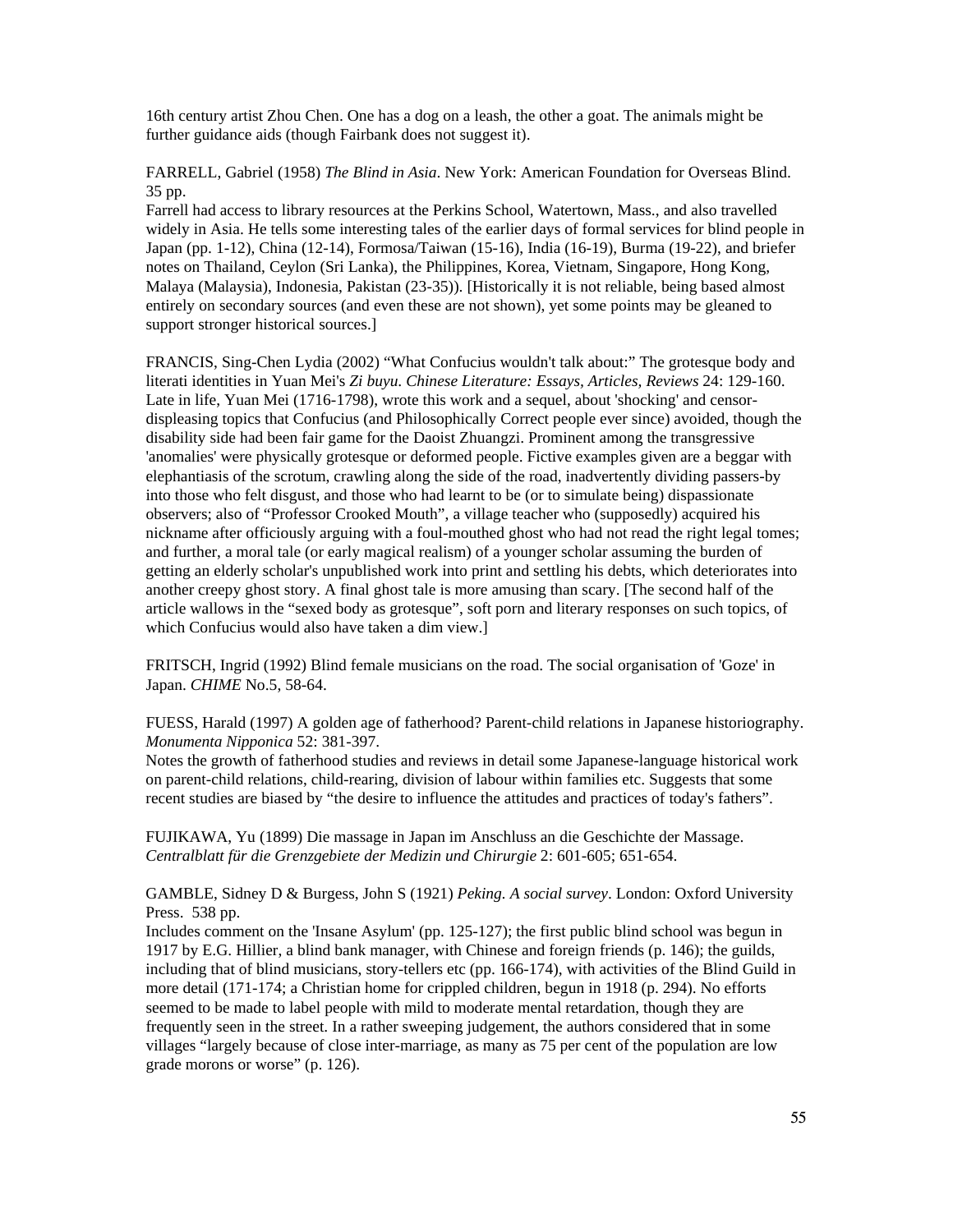GAMBLE SD (1933) *How Chinese Families Live in Peiping*. New York: Funk & Wagnalls. xvii + 348 pp.

GAMEWELL, Mary N (1916) *The Gateway to China. Pictures of Shanghai*. New York: Revell. 252 pp.

On 'Foreign Philanthropies' and 'Chinese Successes in Social Service' (pp. 185-216), both chapters including work with disabled people.

GIFFORD, Daniel L (1896) Education in the capital of Korea. *Korean Repository* 3: 281-287. Review of various schools and activities at Seoul.

GIFFORD DL (1898) *Every-day Life in Korea: a collection of studies and stories*. Chicago: Revell. 229 pp.

GILES, Herbert (1898) *A Chinese Biographical Dictionary*. London: Quaritch. xii + 1022 pp. Some of the listed people in this dictionary had disabilities or abnormalities. Speech impairment is mentioned in entries for Chiao Sui (8th century CE), Han Fei (died 233 BC), Ko Hung (4th century CE), and Yang Hsiung (53 BC - 18 CE). Chu Ju was a "dwarf of the Chou dynasty"; Huang K'ang (10th century CE) was a poet, of dwarfish stature and blunt manners. Hsü Chi (11th century CE), was Superintendent of Education at Shanyang in Kiangsu, very deaf and also eccentric in his behaviour. Under Huang Pa, Governor of Ying-ch'uan, Anhui (1st century BC), there was a deaf servant, Hsü Ch'eng, in danger of being dismissed from service; but Huang Pa found him sufficiently useful: "this man can kneel down and get up; he can show visitors in and escort them to the door; besides, a little deafness is rather an advantage." Huang Yüeh (18th and 19th centuries CE) was a famous artist who became blind in his old age but continued to draw. K'ung Meng-p'i is listed as the half-brother of Confucius, and was "a cripple, and could not enter upon an official career."

GOH, Daigoro (1895) The family relations in Japan. *Transactions & Proceedings of the Japan Society, London* 2: 117-155. With some discussion of parent-child relations.

HARICH-SCHNEIDER, Eta (1958) Die letzten Goze. *Sociologus* 8 (1) 57-72.

HARICH-SCHNEIDER, E (1959) The last remnants of a mendicant musicians' guild: the *Goze* in Northern Honshu (Japan). *International Folk Music Journal* 11: 56-59. Based on interviews in 1954 with the "last three members of the guild in Takada", this paper sketches the conjectural history of the blind singing women, and something of the lives they have led.

HASLEWOOD, Hugh L (1930) *Child Slavery in Hong Kong: the mui tsai system*. London: Sheldon.  $ix + 130$  pp.

HEADLAND, Isaac T (1901) *The Chinese Boy and Girl*. New York: Revell. 176 pp.

HEADLAND IT (1906) Chinese children's games. *Journal of the Royal Asiatic Society (North China Branch)* 37: 150-84.

The games mostly sound universal, including Blind Man's Buff, and a Lame Man game where one player's feet are hobbled.

HEADLAND IT (1914) *Home Life in China*. New York: MacMillan. xii + 319 pp. Describes childhood, schooling, humour, games, with some historical material (pp. 9-68, 269-275 et passim), with illustrations. Brief note on disabilities (238-239).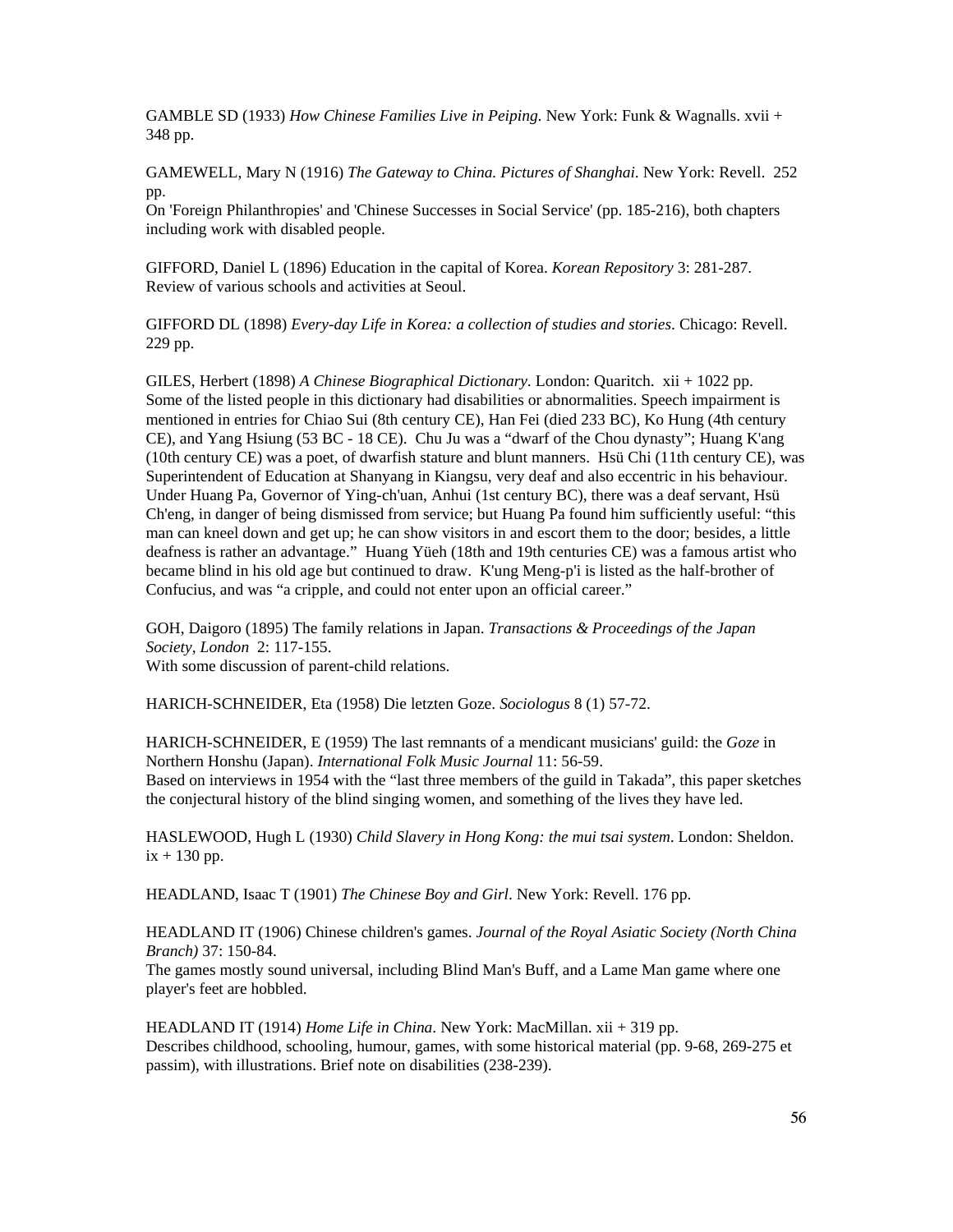HENDERSON, Edward (1876-77) Notes on surgical practice among the natives in Shanghai. *Edinburgh Medical Journal* 22: 405-414, 679-689; & 23: 118-127.

Includes much background material, and useful comments on impairments of hearing and eyesight, drawn from Henderson's own extensive practice and that of his colleagues.

HINDER, Eleanor M (1942) *Social and Industrial Problems of Shanghai*. New York: Institute of Pacific Relations.

See 'Child Protection' (particularly of 'girl slaves'), and 'Special Social Problems' including those of disabled beggars, pp. 60-70.

HIRUTA, Genshiro [1982] Folk concepts of mental illness in early modern Japan. In: *History of Psychiatry: mental illness and its treatment. Proceedings of the 4th International Symposium on the Comparative History of Medicine - East and West, October 21-27, 1979, Susono-shi, shizuoka, Japan Tokyo, Japan*, pp. 93-107. Taniguchi Foundation. Saikon.

HIRUTA G [1997] The recognition of madness and its classification in early modern Japan. In: Yosio Kawakita, Shizu Sakai & Yasuo Otsuka (eds) *History of psychiatric diagnoses: proceedings of the 16th International Symposium on the Comparative History of Medicine - East and West, September 1- 8, 1991, Susono-shi, Shiuoka, Japan*, pp. 253-274. Tokyo: Ishiyaku EuroAmerica.

HIRUTA G (2002) Japanese psychiatry in the Edo period (1600-1868). *History of Psychiatry* 13 (2) 131-151.

HOBSON, Benjamin (1858) *A Medical Vocabulary in English and Chinese*. Shanghae Mission Press. Includes terms for disability and deformity. See also MacGillivray.

HOE, Susanna (1991) *The Private Life of Old Hong Kong. Western women in the British Colony 1841-1941*. Hong Kong: Oxford University Press.

Includes mention of some early work with blind and needy children (e.g. pp. 27-29, 108-110, 169- 177, 289). [Shows some tendency to dramatise events, beyond the historical evidence].

HRDLICKOVA, Vena (1965) The professional training and Chinese storytellers and the storytellers' guilds. *Archiv Orientalni* 33: 225-248.

Detailed paper, with brief mention of blind reciters (p. 229), who, along with those who were nonliterate, learnt large amounts of literature by oral transmission and memorisation.

HSU KL & CHU FT (1930) Statistics concerning births and deaths in the children of 2,168 Chinese families. *National Medical Journal of China* 16: 744-55.

Totals data from 903 families reported in a previous study (1927) and a fresh 1265 families seen at Peiping Union Med. College Hospital, recording miscarriages, births and deaths, infant mortality, and causes of death, with discussion. Death cause was categorised as "Congenital debility, malformation, and injuries at birth (including undiagnosed deaths under 1 month)" in 155 cases, i.e. 11.9% among 1733 deaths.

HULBERT, Homer B (1903) The Korean Mudang and P'ansu. *Korea Review*, vol. 3, (serialised, April-September) pp. 145-149; 203-208; 257-260; 301-305; 342-346; 385-389. [Not seen. See Grayson, above; Jung Young Lee.]

HSU, Kang-Liang & LIANG, I-Wen (1930) A study of the growth development of school children in Peiping. *National Medical Journal of China* 16: 195-214.

Study of height, weight and teeth in 972 schoolchildren. Some comparison with American standards. Cites earlier Chinese growth studies back to 1910.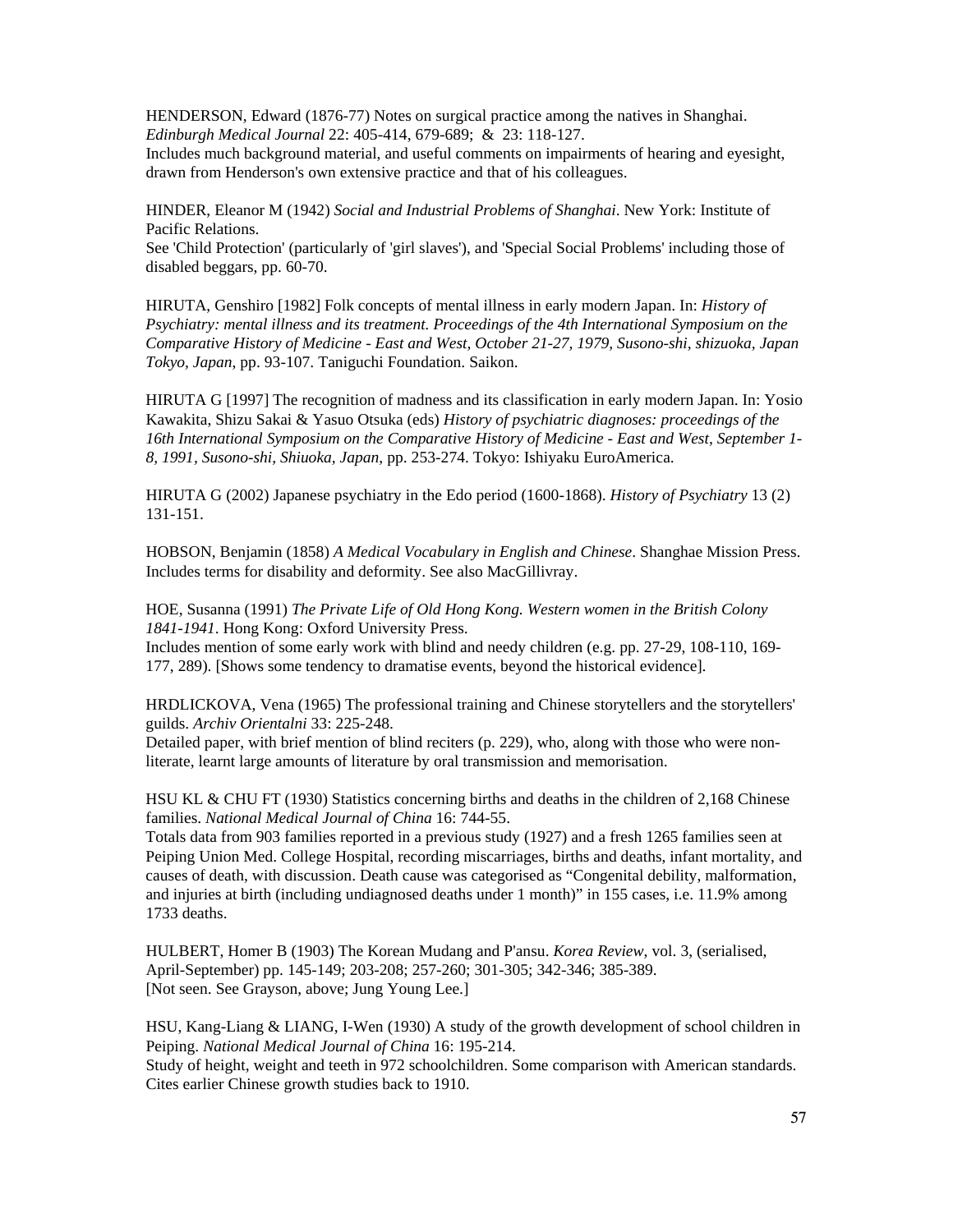HUARD, Pierre and WONG, Ming (1968) *Chinese Medicine*, transl. by Bernard Fielding. London: Weidenfeld & Nicolson. 256 pp.

Therapeutic massage (pp. 52-53, 221-223). Relations between Chinese, Japanese and Korean medical practice (pp. 72-88).

HUISH, Marcus B (1906) A collection of toys. *Transactions and Proceedings of the Japan Society, London* 6: 90-96.

Describes Japanese children's toys, used at the Girls Festival, collected by Mrs Chalmers, c. 1870.

HUIZENGA, Lee S (1927) *Unclean! Unclean! or, Glimpses of the land where leprosy thrives*. Grand Rapids: Smitter. 172 pp.

Huizenga was a missionary doctor who arrived in Shanghai in 1920, and became interested in the medical cultures and histories of China, as well as those of leprosy. He believed that China contained about half of all the people with leprosy in the world.

HUIZENGA LS (1934) History of leprosy in China. *Reports of the National Quarantine Service* (series 5) 89-108.

HUIZENGA LS (1934) *Leprosy in Legend and History*. Shanghai.

HUIZENGA LS (1936) Development of leprosy clinics in the control of leprosy. *American Journal of Public Health* 26: 883-887.

Historical glimpses of the development of leprosy clinics across the world, and in China and Japan in the 1930s.

HUME, Edward H (1940) *The Chinese Way in Medicine*. Baltimore: John Hopkins. Includes therapeutic massage (pp. 168-172).

HUMMEL, Arthur (ed.) (1943-1944) *Eminent Chinese of the Ch'ing Period (1644-1912)*. Washington: US Government Printing Office, reprinted (1964), Taipei: Literature House. The index shows a few eminent people with physical or sensory impairments. For example, the calligrapher CH'IEN Tien (1735-1790), paralysed after a stroke, learnt to write with his left hand. SHEN Ch'in-han (1775-1832) was a prolific critic and editor of classical literature, "handicapped by a difficulty in speech and by a very ungainly appearance ... But his mind was very penetrating and his annotations are thoroughly critical, consistent and dependable." The classical scholar YÜ Hsaio-k'o (1729-1777) ruined his eyes with excessive reading. On becoming blind he retired to Soochow as a teacher. He was known as the Blind Master, as he lectured from memory.

 Some men became disabled in later life and were obliged to retire from their posts: CHAO I (1727-1814), education official, in old age called himself "The Old Man with Three Halves", i.e. only half seeing, half hearing, half audible voice. CHIANG Shih-ch'üan (1725-1785), a literary expert who had begun work in 1781 at the National Historiographic Bureau, "was afflicted with paralysis and retired"; CH'IEN Tsai (1708-1793) became vice-president of the Board of Ceremonies in 1780, but in 1783 "was ordered to retire on account of old age and deafness". The senior military governor CH'UNG Ch'i (1829-1900) retired following a paralytic stroke, and later his request was granted that "his dukedom and other posts should be taken from him". Others were not allowed to leave their duties on grounds of disability. TING Pao-chên (1820-1886) was a reforming governor, who in 1885 "was stricken with paralysis, but despite his repeated requests, was not allowed to retire." Finally he got some sick leave, but died soon afterwards. Similar miseries afflicted LI Hsing-yüan (1797-1851), an administrator and military commander, whose son Li Huan (1827-1891) also suffered paralysis in 1863 and retired. Li Huan then developed a literary career and edited a large collection of classified biographies, but lost his eyesight shortly before this work was printed. Undaunted, he continued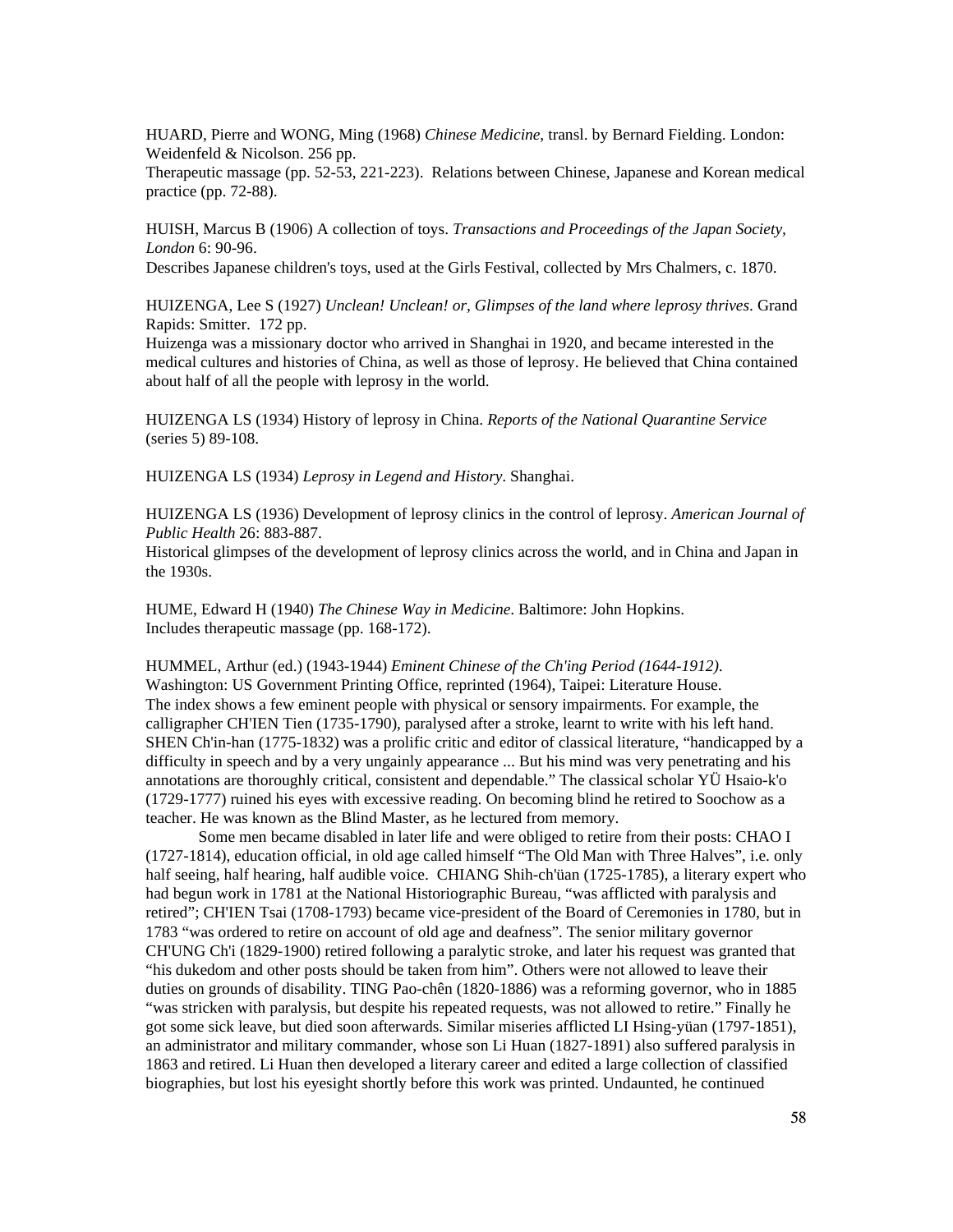"making alterations and additions while the printing was going on, and finally brought the work to completion in 1890". Finally, a man to inspire later historical bibliographers was WANG Hui-tsu (1731-1807), an administrator who took up scholarly pursuits. He was "a practical historian -- one of the first to realise the importance of indexes and other tools to facilitate historical research." Becoming paralysed in 1795, Wang Hui-tsu began to write his autobiography, and continued updating this until 1806.

IMANISHI T (1985) Origin and growth. In: IG Taylor (ed.) *The Education of the Deaf. Current Perspectives*, vol. 4, pp. 2018-2019. Brief notes on development of deaf education in Japan since 1900.

IRITANI, Toshio (1967) A note on Piagetian studies in Japan. *Psychologia* 10: 93-96. Piaget's early work began to be studied in Japan in the 1920s, and influenced child development research.

ISAWA, Shinji [1902 ?] *Visible Speech, the first attempt in Japan to adopt Professor A. Melville Bell's system in teaching the Japanese language*. Tokyo. [This work by a distinguished Japanese educationist is reviewed in *Association Review* 5 (1903): 395- 397.]

JAPAN. Bureau of Social Affairs (1922) *An Outline of Social Work in Japan*. Tokyo. 105 pp.

JAPAN. Bureau of Social Affairs (1925-26) *Review of Social Work in Japan*. Tokyo.

JAPAN. Bureau of Social Affairs (1930) *Laws Relating to Social Work in Japan*. Tokyo. 74 pp.

JAPAN. Bureau of Social Affairs (1934) *Social Work in Japan*. Tokyo. iv + 139 pp.

JAPAN. Department of Education (1881) *Japanese Code of Education.* Tokyo.

JAPAN. Department of Education (1887) *Description of the Various Schools in Japan*. Tokyo. 31 pp.

JAPAN. Department of Education (1930) *A General Survey of Education in Japan*. Tokyo. 65 pp.

JAPAN. Department of Education. Annual Reports of the Minister of State for Education. Tokyo.

JAPAN. Home Department, Bureau for Social Work (1920) *Present Conditions of the Child Welfare Work*. Tokyo. 34 pp.

JAPAN. Ministry of Health & Welfare [1954] *Social Work in Japan*. Tokyo. 76 pp.

*JAPAN: An Illustrated Encyclopedia* (1993) 2 vols. Tokyo: Kodansha.

See also *Kodansha Encyclopedia of Japan* (1983) 9 vols, which gives a little more detail on many items. Glimpses of educational, social and disability history, especially of blind people, appear in some articles. See in both encyclopedias (indexed by first word) e.g. acupuncture; amma; biwa, biwa hoshi; daruma; Ebisu; Ganjin; goze; gunki monogatari; Gunsho ruiju, Hanawa Hokiichi; heikyoku; hiden'in; koto; medicine, medicine traditional; miko; Miyagi Michio; Physically Handicapped Welfare; physiognomy; Semimaru; seyakuin; shamanism; shamisen; shiatsu; social problems; social welfare; special education; terakoya; Yashiro Hirokata; zato; (and many more).

*JAPAN Biographical Encyclopedia & Who's Who* (1960, 2nd edition). Tokyo: Rengo. Biographical notes. Some mention or imply disability or serious illness, or service to disabled people,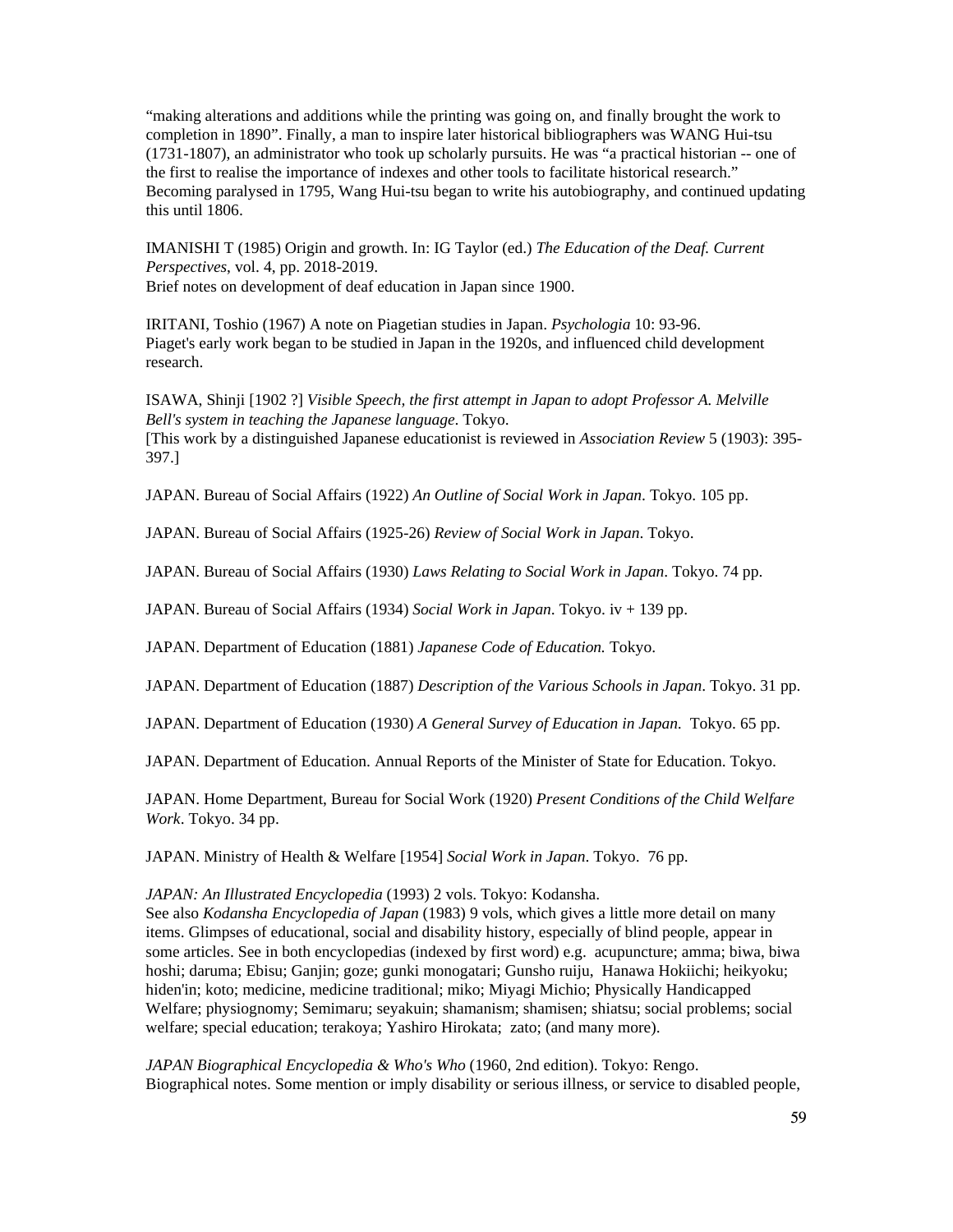e.g. (indexed by first word) Akashi Kengyo; Domo-no-Matahei; Hanawa Hokiichi; Hojo Tamio, Ikuta Kengyo, Ishihara Masaaki; Ishii Juji; Ishimura Kengyo; Iwahashi Takeo; Kitajima Kengyo; Kuzuhara Koto; Maeda Kengyo; Masaoka Shiki; Miki Yasumasa; Mitsusaki Kengyo; Murakami Kijo; Ninsho; Semimaru; Shiraki Shizuko; Sugiyama Waichi; Takayama Kengyo; Takizawa Bakin; Tomita Moppo; Yamada Kengyo; Yamamoto Kansuke; Yatsuhashi Kengyo; (and many more).

JEFFERYS, William H & Maxwell JL (1910) *The Diseases of China, Including Formosa and Korea*. Philadelphia: Blakiston. Has one chapter on "freaks" and deformities (pp. 303-315).

KADONO, Chokuru (1906) The bringing-up of Japanese girls. *Transactions and Proceedings of the Japan Society, London* 6: 308-322.

KANAYAGA T (1950) *Outline of the Education for the Blind in Japan*. Tokyo: National School for Education of the Blind. 24 pp.

KANG, Younghill (1933) *The Happy Grove*. New York: Scribner. vii + 326 pp. The author's rural early childhood in Korea c. 1905-1910; and under Japanese occupation, his lone trek across country to Seoul, selling his poems to feed himself. Mentions the difficulty for a matchmaker of arranging a marriage for a village boy who was almost blind (pp. 130-131).

KAWAMOTO, Unosuke (1933) The development of education for the deaf in Japan. *Proceedings of the International Congress on the Education of the Deaf, New Jersey School for the Deaf, June 18 to 23, 1933*, 594-600.

Begins in 1876 when Mr Tashiro Furukawa started teaching deaf children in the municipal school in Kyoto of which he was head. By the 1930s there were 60 schools and about 5,000 deaf pupils. The oral method, strongly advocated by the author, had replaced the earlier signing approach.

KECK, David (2001) Leprosy work. In: SW Sunquist (ed.) *A Dictionary of Asian Christianity*, 482- 484. Grand Rapids, Mich.: Eerdmans.

Brief description of many types of Christian leprosy work in Asian countries, from the 16th century onward.

KEENE, Donald (1984) *Dawn to the West. Japanese literature of the modern era*. New York: Henry Holt.

Gives some detail (pp. 765-767) of a novel in Japanese (*Momoku Monogatari = The Blind Man's Tale)* by Tanizaki Jun'ichiro, concerning a blind masseur and musician, set in the late 16th century.

KELLY FC & Sneddon WW (1960) Prevalence and geographical distribution of endemic goitre. In: *Endemic Goitre*, 27-233. Geneva: World Health Organisation.

Amidst their global, country-by-country survey, Kelly & Sneddon review the evidence over the previous 60 years (but mostly from the 1950s) for goitre and iodine deficiency disorders in China (by major regions), Korea, Taiwan and Japan (pp. 174-184, map on p. 149, references No.s 1176-1292 on pp. 229-231), with implications for mental disabilities and deafness. In that period, East Asia contained regions with some of the highest goitre rates in the world (e.g. in Yunnan on the borders with Burma, and in mountain villages of Taiwan) and some of the lowest (i.e. coastal Japan), the latter ascribed to the widespread consumption of iodine-rich seaweed. (See Wang *et al*, 1997, above, for a recent China survey of Iodine Deficiency Disorders and preventive measures).

KIANG, Sally CF (1949) General work for the blind by the National Blind Welfare Association. *Outlook for the Blind* 43: 98-101.

Sketch of the origin in 1942, and current activities, of China's National Blind Welfare Association,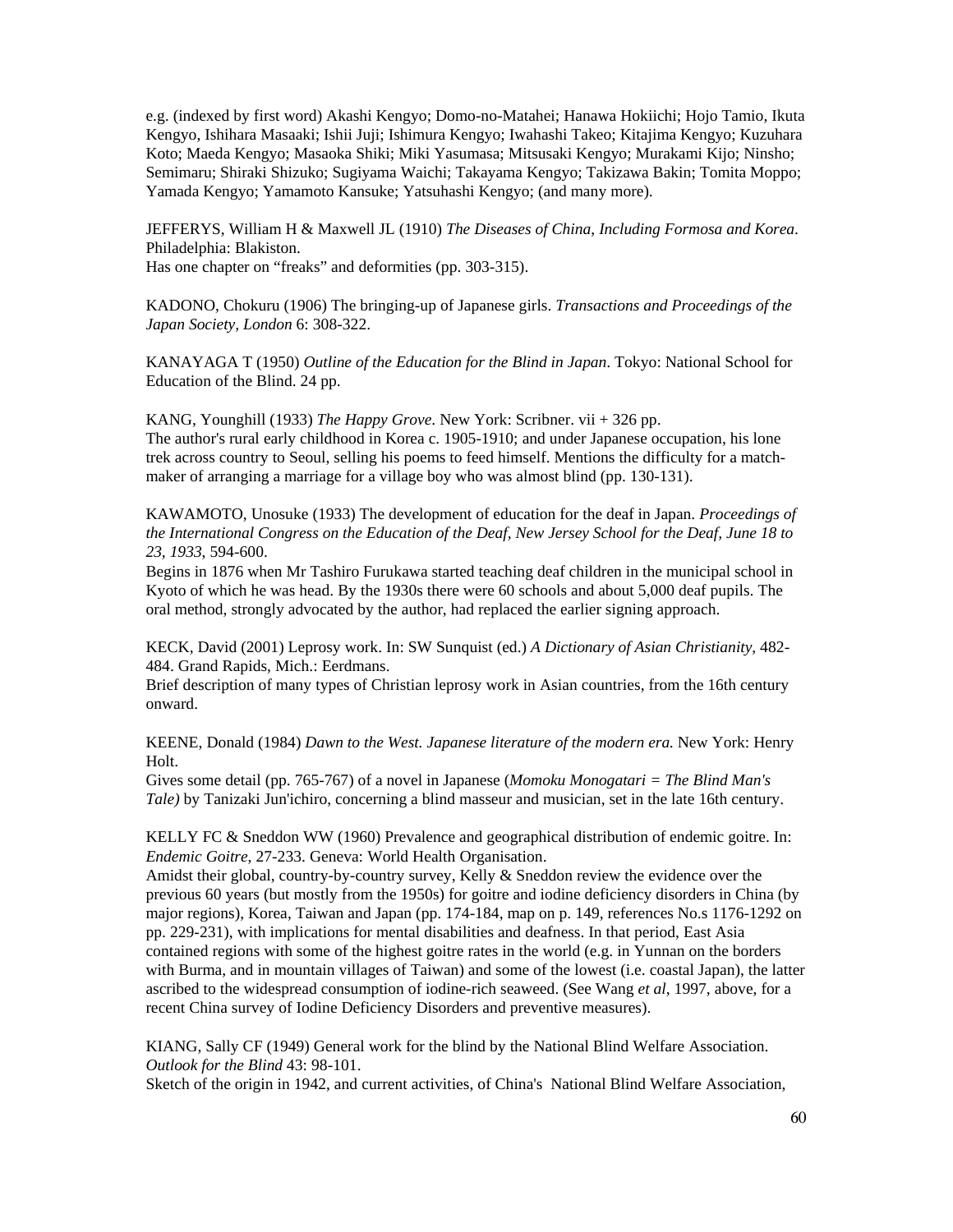and of four blind schools in different locations.

## KIKUCHI, Dairoku (1909) *Japanese Education. Lectures delivered in the University of London*. London: John Murray.  $xvi + 397$  pp.

Overview of Japanese education by a former Minister of Education, who admitted that "We have been so busy with providing education for normal children that the education of defectives, physical and mental, has been rather neglected so far." (p. 373) After a few details of schools for blind and deaf children, Kikuchi noted that "There is at present no special school or asylum for the mentally defective; their education in separate classes is being carried on experimentally by some educationalists in a few schools." (p. 374) The author comments on childhood and child-rearing (pp. 382-86).

KIM, Eunjung (2007) Cultural rehabilitation: Hansen's disease, gender and disability in Korea. *Wagadu. A journal of transnational women's and gender studies* vol. 4 (Summer 2007). http://web.cortland.edu/wagadu/Volume%204/Articles%20Volume%204/Chapter8.htm Detailed analysis of the way in which leprosy and its management have been depicted in some Korean non-medical literature from the 1930s onward, and in a recent film, with background of missionary and colonial responses to leprosy (based on secondary sources). Court cases in 21st century Japan and Korea have brought into public focus the human rights of leprosy-disabled people, and their neglect during the past century, with some apparent reconstruction of the earlier medical and management history and policy debates to fit current politically correct sentiments. Kim briefly mentions references from the 15th and 16th centuries, in the *Annals of the Choson Dynasty*, to prejudicial beliefs and practices in those times about Korean people having leprosy.

KIM, Tongni (transl. 1975) The Rock. [transl. K O'Rourke] *Korea Journal* 15 (11) 52-56. [Not seen. Short story, first published in Korean in 1936, concerned with homeless people such as 'cripples, beggars and lepers', the fears of some that they are liable to be eliminated by the colonial 'hygiene police', the hopes of others that this cannot happen, against a background of discriminatory public attitudes and family efforts to conceal their members having leprosy. Discussed in previous item: Kim, Eunjung, 2007.]

KIM, Young-Key & Sich, Dorothea (1977) A study on traditional healing techniques and illness behavior in a rural Korean township. *Anthropological Study* (Seoul) 3 (June): 75-108.

KITASATO S (1908) Lepra in Japan. *Zeitschrift für Hygiene und Infektions-krankheiten* 63: 507-516.

KNECHT, Peter (1979) Book Reviews. *Asian Folklore Studies* 38 (1) 139-142. Knecht reviews (in English) two books, by Oyama Mahito, and by Saito Shinichi, in Japanese, on different aspects of the Goze, the itinerant blind women minstrels. Being largely descriptive, the review is very informative.

*KODANSHA Encyclopedia of Japan* (1983) 9 vols, Tokyo: Kodansha. See above annotation to *Japan: An Illustrated Encyclopedia* (1993).

KONAGAYA T (1951) The education of the blind in Japan. *Outlook for the Blind* 45: 33-38. Historical section (pp. 33-35) contains useful details, though some early dates may be questioned.

KONISHI, Shimpachi (1910) Education of the blind and dumb. In: *Education in Japan; prepared for the Japan-Britain Exhibition, 1910*, Part 9: 1-13. Tokyo: Department of Education. Starting with the Kyoto Mo-a-in (Institute for Blind and Dumb) founded in 1878, after 30 years there were 38 special schools in existence. Gives details of the curriculum of studies. Shows K. Ishikawa's adaptation of Braille for the Japanese syllabary. Various tables on aetiology of disabilities,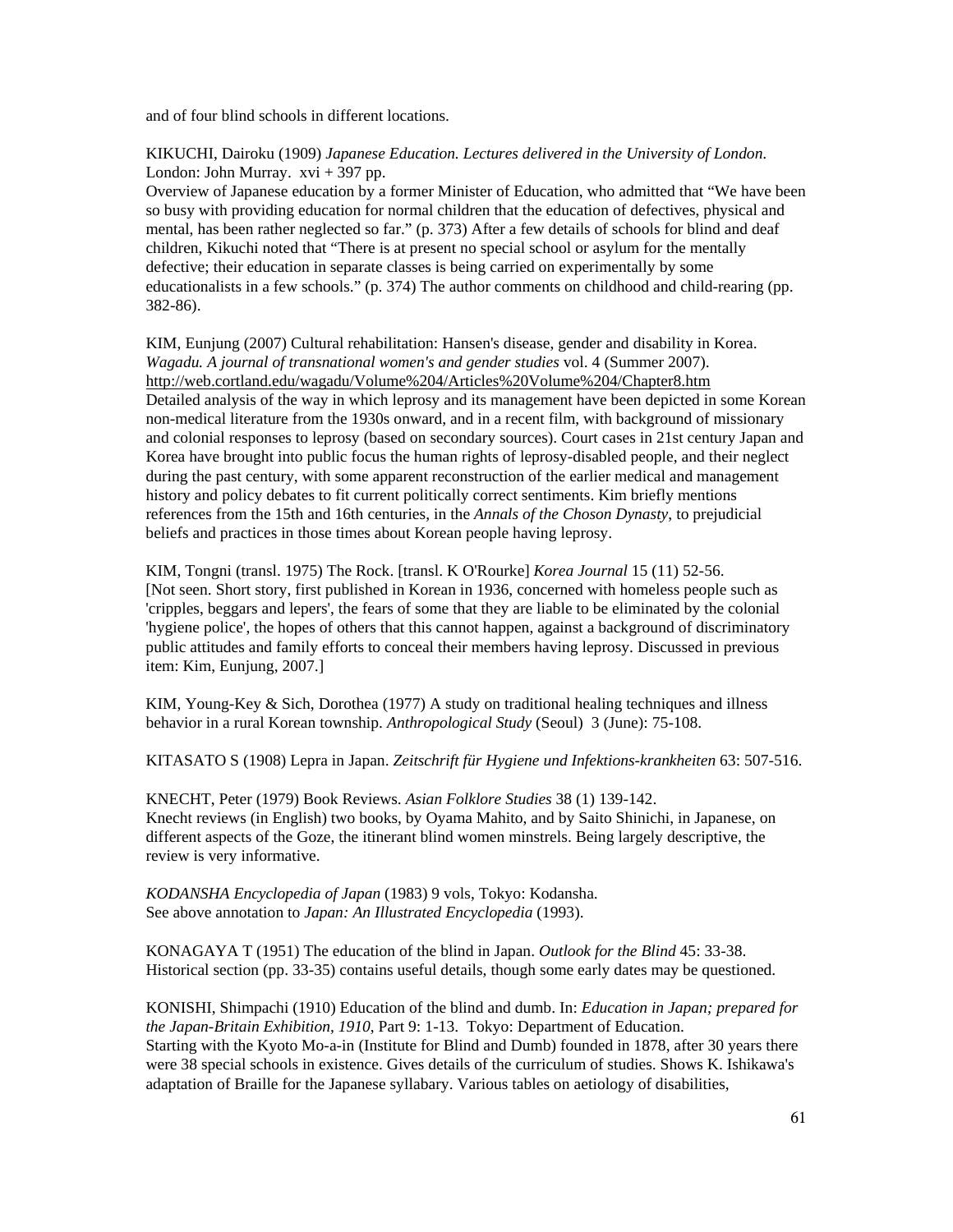occupations of blind graduates, etc.

KUNIYA, Yoriko (1969) Development of language in early childhood. *Psychologia* 12: 166-174. Comparison of a current detailed observation study on an infant's language development with that conducted and reported by Ryoei Kubo in 1923/1924.

KURE, Shuzo (1903) Geschichte der Psychiatrie in Japan. *Jahrbuch für Psychiatrie und Neurologie* 23: 1-17.

KYE YONG MUK (1935) transl. ME Clippinger (1975) Adada the Idiot. *Korea Journal* (April) 45- 53, 67.

Short, moral tale of the difficult life of a mute woman. Reviled by her own family, Adada's dedicated work as a wife and daughter-in-law regenerated the family into which she had been married. Yet with growing prosperity, her husband turned against her, and finally Adada was replaced by a more 'suitable' wife, and was driven out. The pattern, i.e. of material greed and ambition defeating the humble and devoted efforts of the 'idiot', threatened to repeat itself later.

KYEONG-HEE Choi (2001) Impaired body as colonial trope: Kang Kyong'ae's "Underground Village". *Public Culture* 13 (3) 431-458.

Modern Korean literature is "conspicuously populated by physically anomalous characters", some of which are reviewed briefly (pp. 431-432). The author discusses in greater detail a literary picture of the casual violence and humiliations practised on disabled people, in parallel with the humiliations of the Korean nation under Japanese colonial rule, exploring some of the moral and ethical challenges to humanity.

LAFLEUR, William R (1993) *Liquid Life: abortion and Buddhism in Japan*. Princeton University Press. xviii + 257 pp.

Detailed study of historical and current practices, from infanticide through abortion, and some ways in which these raw events have (to some extent) been domesticated within a context of Japanese Buddhist belief. Disability appears briefly, in the 'origins' story of the 'leech-child' (23-25), and cited remarks on common beliefs associating disability with karma (162). As an American and a professor of Japanese, Lafleur is impressed by the ways in which Japanese society and religious understanding manages to contain and resolve a seriously bitter and divisive issue, and to maintain a strongly cohesive, successful and remarkably healthy society, in contrast to the strongly adversarial American approach of legal battle and campaigns of partisan hatred, with one side winning, the other side losing, and no reconciliation or mutual recognition (pp. 210-217).

LAMSON, Herbert D (1935) *Social Pathology in China. A source book for the study of problems of livelihood, health, and the family*. Shanghai: Commercial Press. xviii + 607 pp.

Professor of sociology, University of Shanghai, discussing leprosy (pp. 297-325); 'mental deficiency' in China with some case histories, but with European / American conceptualisation (pp. 379-397); mental disease, pp. 408-441.

LANHAM, Betty B (1962) Aspects of Child Rearing in Kainan, Japan. Unpublished doctoral dissertation, Syracuse University.

This and the next item were based on field surveys of parents' own childhood and on their children, together with observation of kindergarten children.

LANHAM BB (1966) The psychological orientation of the mother-child relationship in Japan. *Monumenta Nipponica* 21: 322-333.

Ongoing analysis of data gathered for previous item. Several reported conversations and analysis, suggesting ways in which Japanese mothers shape their children's personalities.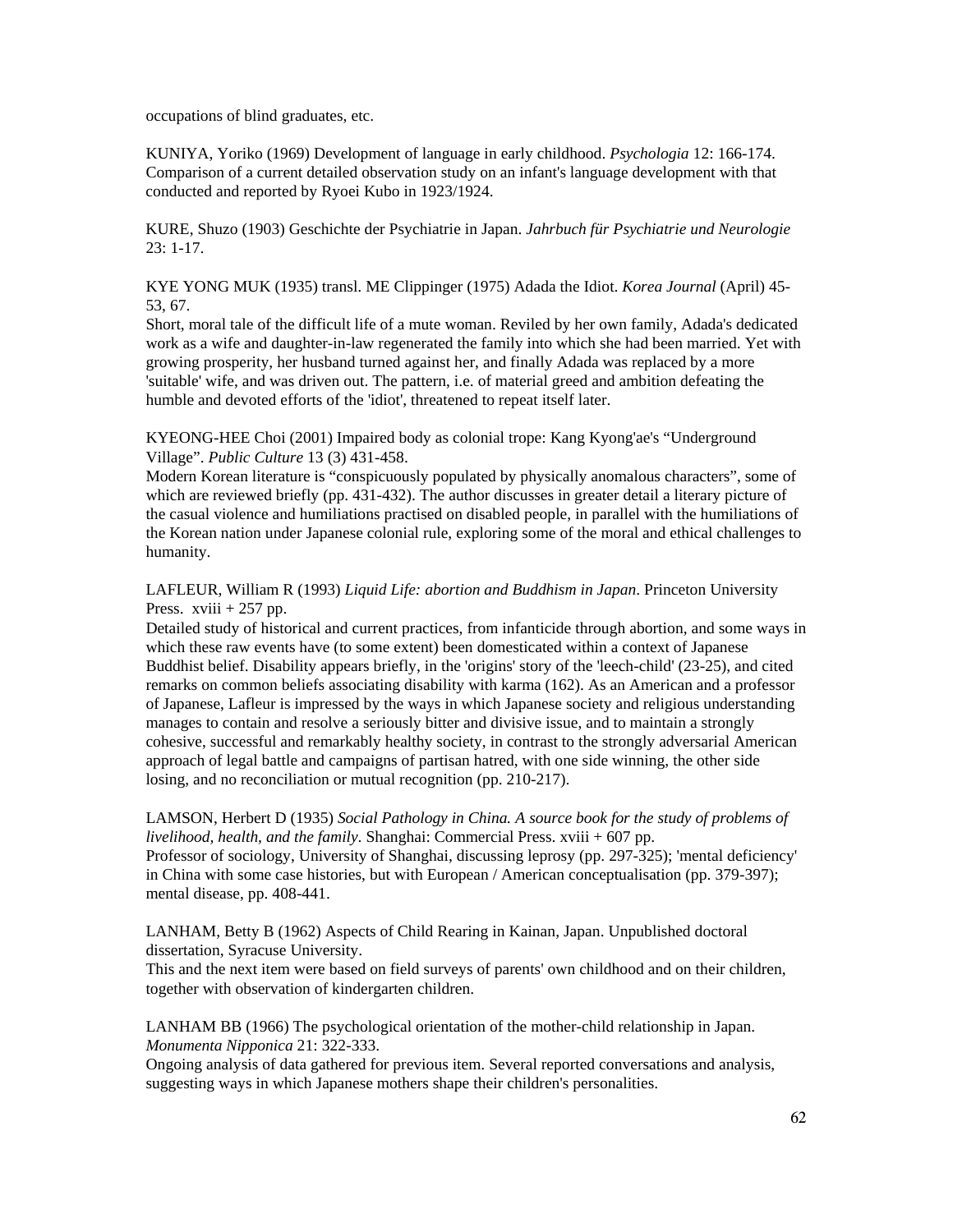LARGENT, [Augustin ?] (1885) *L'infanticide en Chine*. Paris: Société de Sainte-Enfance. 72 pp.

LEAGUE OF NATIONS. Health Organisation (1929) *Report on the Welfare of the Blind in Various Countries based on replies furnished to a questionnaire sent out by the Health Organisation of the League*. No. C.H.818. Geneva.

Japan was one of 26 countries responding. Some data and criteria of blindness in Japan appear, pp. 88, 92, 104. Some Braille printing was undertaken at the CMS Mission school for the blind at Gifu (p. 129). Brief details are given on education, welfare and employment (pp. 154, 189-190). In 1926 some 36,000 blind men and women were qualified to work as acupuncturists, moxa-cauterists and masseurs (sometime combining these professions), among whom c. 24,000 were masseurs. There were also some 30,000 sighted practitioners of these three professions. Other crafts practised by blind people were straw and bamboo work, and umbrella making (206). Some state and private aid was said to be available for destitute blind people (229).

LEE, Cyrus (1983) Qi Gong (breath exercise) and its major dodels [= models]. *Chinese Culture* 24 (3) 71-79.

Gives a brief historical background, and some advocacy.

religious institutions, when they came of age." (pp. 265, 267)

LEE, Yan Phou (1887) *When I Was a Boy in China*. London: Blackie. 111 pp. Born in 1861, the author competed for a scholarship to be educated in the USA. He describes his childhood, home, games, schooldays in China.

LEUNG AK (1996) Relief institutions for children in Nineteenth-Century China. In: AB Kinney (ed.) *Chinese Views of Childhood*, 251-278. Honolulu: University Hawaii Press. Following earlier services (see Leung, 1985), the 19th century efforts made greater provision for foundlings' and orphans' health, adoption or sponsorship, education and well-being. "Merely collecting sick or moribund infants for institutional treatment was no longer enough." (p. 264) The needy child began to emerge as "a more complex but real social being", as part of a response to the increasing pressures for change in late Qing society. More thought was given to equipping children for the future, by vocational training, with special consideration for those with greater disadvantage, e.g. female or disabled. "Blind boys would usually be taught fortune-telling. Those who were too handicapped to learn anything or to get married would be transferred to hospices for adults, or to

LEVY, Howard S (1966) *Chinese Footbinding: the history of a curious erotic custom*. New York: Walton Rawls. 352 pp.

LI, Mirok (1954) *The Yalu Flows: a Korean Childhood*, transl. HA Hammelmann. London: Harvill. 185 pp.

LI CHIU, Martha (1980) Insanity in imperial China: a legal case study. In: A Kleinman & T-Y Lin (eds) *Normal and Abnormal Behaviour in Chinese Culture*, 75-94. Dordrecht: Reidel. Discusses penalty reductions for idiots, imbeciles etc.

LILJESTRAND SH (1933-34) A survey of endemic goitre with special reference to the Gold Rivers district in the Chino-Tibetan border marches. *Journal of the West China Border Research Society* 6: 197-207.

Some villages had 100% goitrous populations in Shansi Hills, and the goitre belt through to the Himalayas, with implications of cretinism. Various maps and tables of data are shown from the survey area, where standard diets were very poor.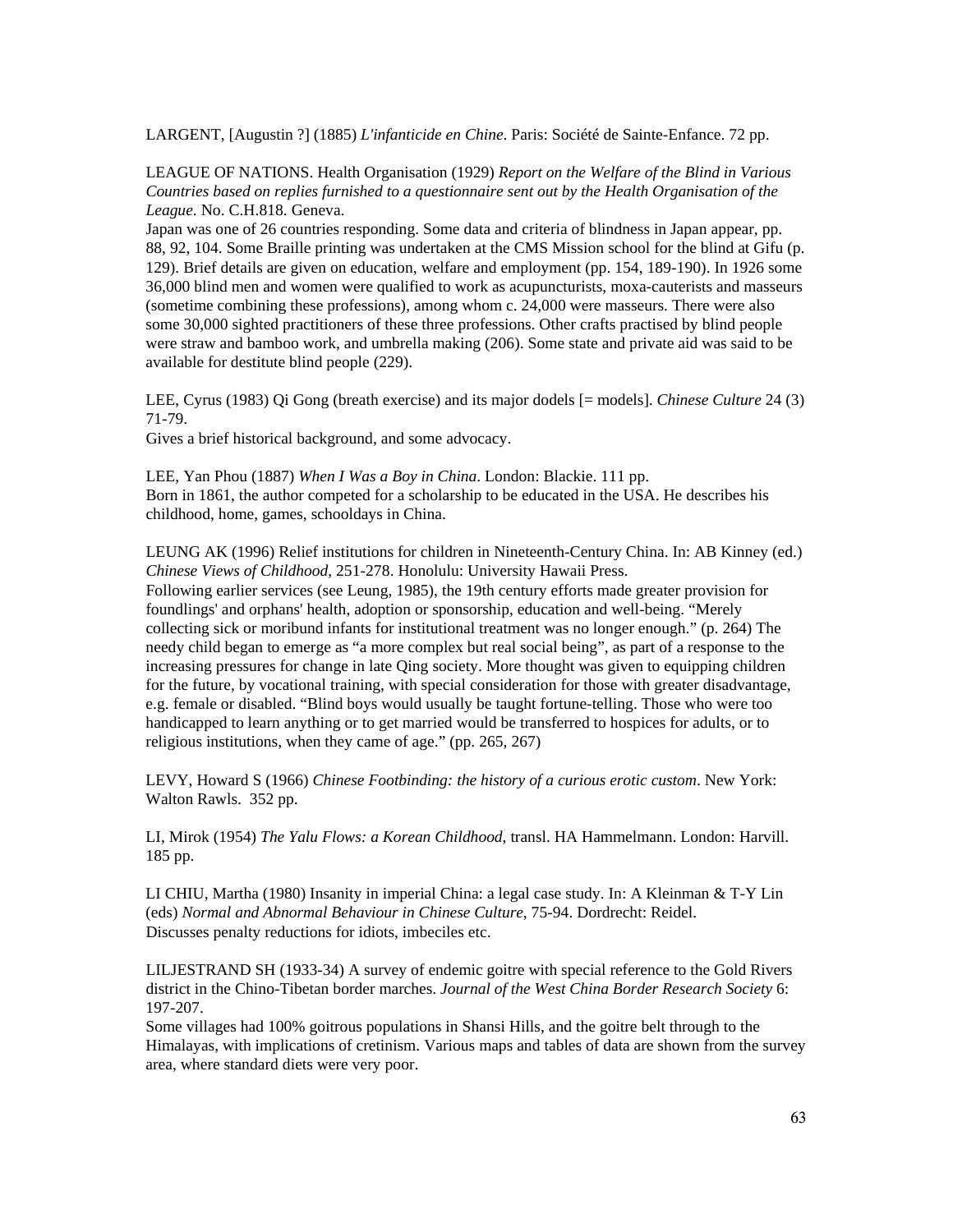LIN KA (1999) *Confucian Welfare Cluster. A cultural interpretation of social welfare*. Tampere: University of Tampere.

Focuses on the social norms and values within the cultural-historical codes of Confucian welfare ideas and practices, in some contrast with those of the Nordic environment in which the author was living and studying.

LIN T (1953) A study of the incidence of mental disorder in Chinese and other cultures. *Psychiatry* 16: 313-336.

LINCK, Gudula (1989) *Den Körper sein Elend vergessen lassen. Ethische und kulturelle Aspekte von Behinderung in der Volksrepublik China*. Medizinethische Materialien Nr. 38, Bochum (Zentrum für Medizinethische).

LINCK G (1995) *Befähigung anderer Art? Zur Lebenswelt körperlich Behinderten in China*. Pfaffenweiler: Centaurus-Verlagsgesellschaft. (Chapter summaries in English, pp. 190-199) Historical section discusses patterns of Chinese social responses to disability, with some acceptance and tolerance by the educated classes and rather more aversion and ridicule among the masses. Notes the paucity of Chinese historical materials dedicated to disability topics. Nevertheless, in the second section, on disabled people in China c. 1989, respondents did recall some historical figures with disabilities.

LITTLE, Mrs Archibald [Alicia Helen N] (1899) *Intimate China. The Chinese as I have seen them*. London: Hutchinson.  $xy + 615$  pp + 120 illustrations

Mrs Little described footbinding and consequent deaths, deformities and disabilities, and some psychological effects of young girls being thus tortured by older women, based on personal observation and enquiries among medical and orphanage staff; followed by actions, people and organisations active against footbinding (pp. 134-163).

LUM, Raymond D (1985) Philanthropy and public welfare in late Imperial China. Unpublished PhD thesis. Harvard University.

MACCORMACK, Geoffrey (1992) The legal treatment of insane persons in late imperial China. *Journal of Legal History* 13: 251-269.

MACGILLIVRAY, Donald (1930) *A Mandarin-Romanized Dictionary of Chinese*, 8th edition. Shanghai. [First published in 1905.]

A wide range of disability terms is given, some apparently descriptive, some abusive. Page numbers on which one or more appear under the following broad categories are: *Fool, Blockhead, Weakminded*, etc (1, 22, 83, 103, 117, 127, 130, 163, 193, 201, 233, 235, 277, 320, 365-6, 387, 390, 458, 485, 494, 501, 509, 529, 546, 566, 568, 571, 575, 591, 594, 596, 608, 611, 617, 633, 639, 643, 662-3, 688, 749, 825, 849, 854, 942, 982, 1024, 1026, 1041, 1076); *Epilepsy, Fit, etc* (168, 327, 896, 1036); *Disabled* (96, 234, 259, 916, 1143); *Lame, Crippled etc* (226, 251, 378, 560, 562-3, 638, 710, 860, 898, 934, 1014); *Deaf, Stammer, Dumb* (98, 193, 231, 463, 469, 574, 648, 663, 909, 983, 1035); *Goitre (cretinism?)* (70, 277, 956, 1064); *Dwarf* (3, 950, 1021); *Hunchback* (214, 506, 917, 1003); *Blind* (306, 326, 358, 427, 476, 584, 610, 744, 777, 811, 856). [Though now outdated, the dictionary gives an opportunity in roman script to notice the meanings of the clusters of symbols in which many of these terms occur, which also give some clue to the semantic range and ways in which they may have been used.]

MACGOWAN, Daniel J (1893) The artificial making of wild men in China. *China Medical Missionary Journal* 7 (2) 79-81. [Republished from *The Celestial Empire*.] Describes various methods of mutilation, artificial deformation and grafting of animal fur, to produce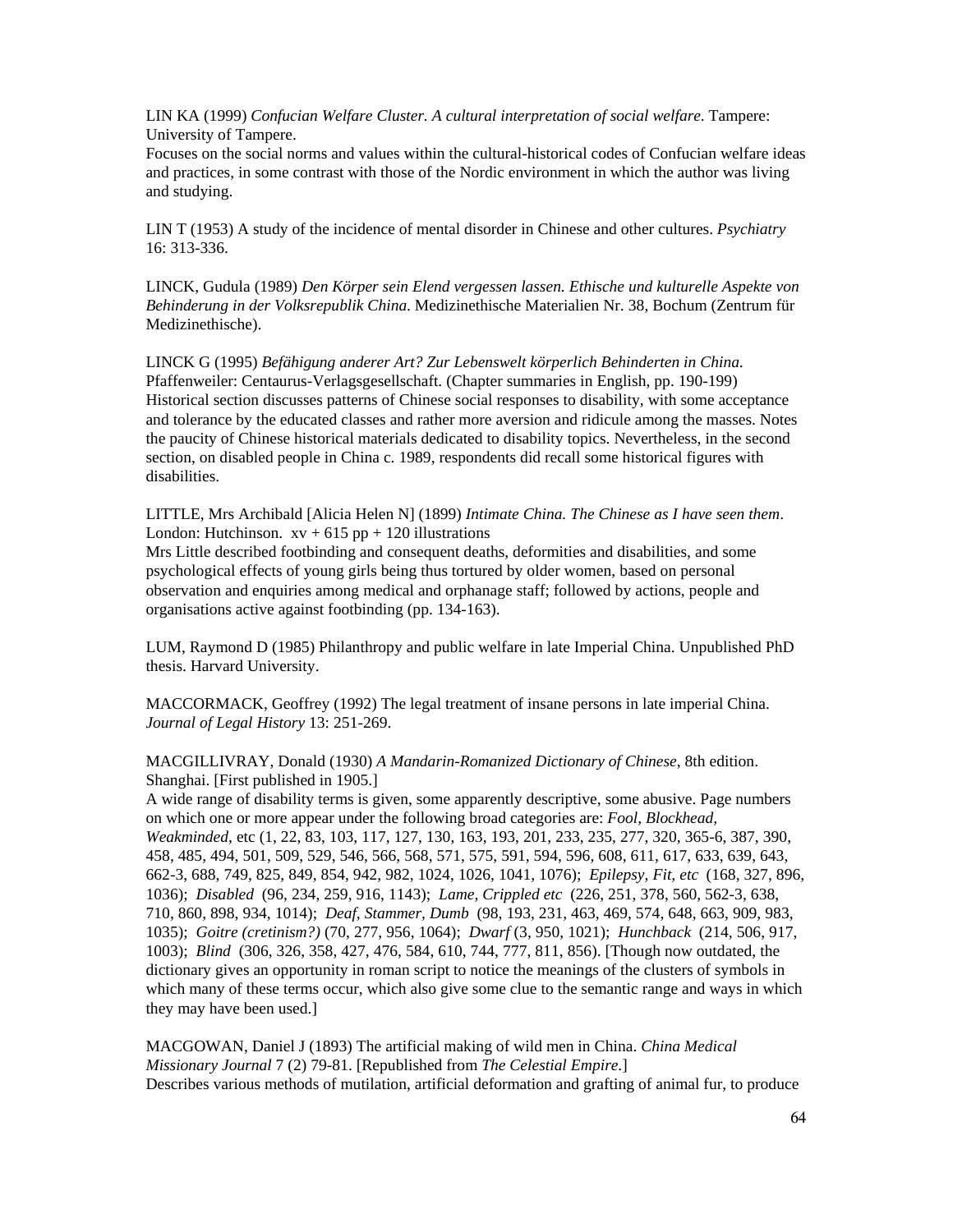freaks for begging purposes.

MACKENZIE, Sir Clutha & Flowers WS [1947] *Blindness in China. Report to the Government of China*. [Nanking?]: British Red Cross, for Ministry of Social Affairs. 140 pp. Extensive review by an experience blind consultant and his colleague. Includes a brief note on antiquity (pp. 11-12). Extensive notes on blind people's jobs, activities and situations (20-35). History of services from c.1850 (pp. 62-65). Lists data of institutions (134-39).

MACKENZIE JN (1936) A note on leprosy work in Korea. *International Journal of Leprosy* 4: 215- 218.

MATSUMURA, Janice (2004) Mental health as public peace: Kaneko Junji and the promotion of psychiatry in modern Japan. *Modern Asian Studies* 38: 899-930.

Study of Kaneko Junji (1890-1979) sheds light on the development of psychiatric services, and the reluctance of the government to commit resources or power into the hands of the psychiatrists.

MATSUMURA J (2004) State propaganda and mental disorders: the issue of psychiatric casualties among Japanese soldiers during the Asia-Pacific war. *Bulletin of the History of Medicine* 78: 804-835.

MENPES, Mortimer [1902] *Japan. A record in colour*. London: Black. xiv + 206 pp. With colour plates, describes children: dress, play, activities (pp. 137-150).

MESERVE, Ruth I (1997) Henry Walter Bellew's medical observations on the Kalmyks in Kashgar. *Mongolian Studies* 20: 65-84.

MIKI, Yasumasa (1961) [Symposium: The Slow Learner - Segregation or Integration? 11. - Special classes in Japan. *International Journal of Disability, Development and Education* 7 (3) 139-141.

MIKI Y (1963) Measures for helping the mentally retarded in Japan. *Psychologia* 6: 165-170. Informative account of historical development of formal services, from Takinogawa School founded by Ryoichi Ishii in 1891, and subsequent schools opened in 1916, 1919 and 1933; while special classes date from 1890. Various tables show the growth of different services. Some review of family and social attitudes. Notes the start of an institutional staff association in 1934, of the association of teachers of mentally retarded children c.1948, and of the Parents Association in 1952.

MIKI Y (1963) The slow learner -- segregation or integration. *Educational Research* 5 (2) 146-150.

MILES M (1998) *Blind and Sighted Pioneer Teachers in 19th Century China and India*. ERIC ED414701. 43 pp.

Describes how Mary Gutzlaff began the education of blind Chinese girls in 1837 at Macau. Several later went to schools in London and America. One known as 'Agnes Gutzlaff' returned in the 1850s and became a teacher of blind and sighted people at Ningpo and Shanghai. An industrial workshop begun by Edward Syle in 1856 gave employment to some blind adults at Shanghai. Over 30 years of work with and by blind people is documented, before William Murray began teaching blind boys and men in 1878-1879. (Similar developments in India are described).

MILES M (1999) Blindness in South & East Asia: using history to inform development. In: B Holzer, A Vreede & G Weigt (eds) *Local Beliefs and Concepts about Disability in Different Cultures*, 88-101. Bielefeld: Transcript.

MILLER, Alan L (1993) Myth and gender in Japanese shamanism: the *itako* of Tohoku. *History of Religions* 32: 343-367.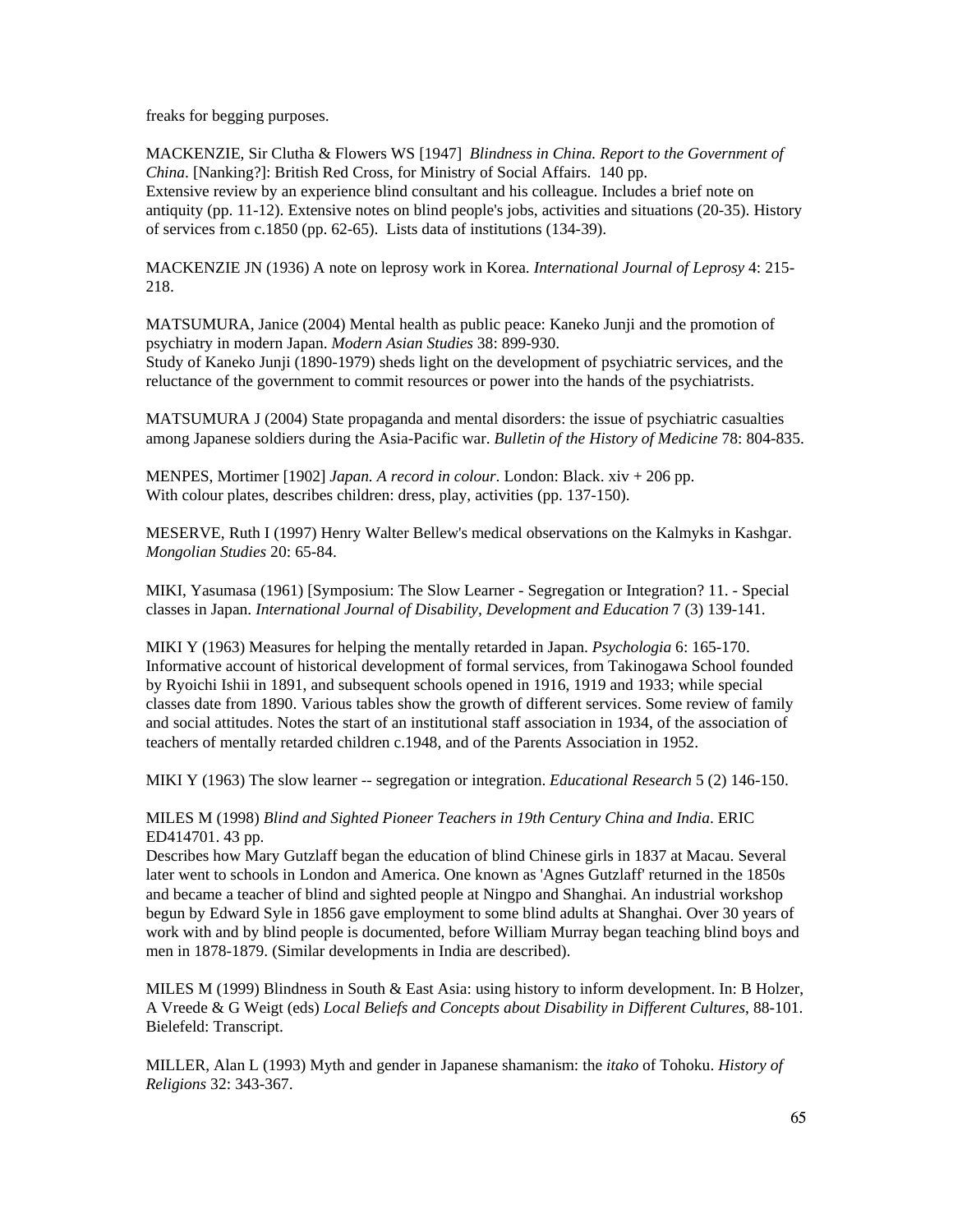Examines in detail how the socially marginal position of blind women in rural Japan has been perceived as fitting them for certain religious functions, as a bridge to the spirit world.

MILNE, William C (1847) Notice of seven month's residence in the city of Ningpo. *Chinese Recorder* 16: 14-30.

Discusses Chinese almshouses and benevolent societies, set up to provide a minimum of care for elderly or incapacitated adults or children (pp. 21-30). (Earlier parts of this paper are in Vol. 13: 14, 74, 127, 337).

MILNE WC (1857) *Life in China*. London: Routledge.

Detailed description and commentary (pp. 47-72) on foundling hospitals, leper and blind asylums, almsgiving and benevolent societies, under Chinese government or private auspices. Milne wrote partly to dispel the false notion, common in Britain, that the Chinese people lacked compassionate concern for poor and needy people (pp. 46-47).

MIYAKAWA S (1906) Child life in Japan. *Transaction of the Childhood Society for the scientific study of the mental and physical conditions of children* (London) 3: 74-85.

Carefully drawn traditional picture detailing the roots of cultural practices, with emphasis on women's role as mothers, home-makers and child-trainers within a three-generation household. Strong informal behaviour modification was practised, with all adults presenting a consistent front and suitable modelling of desired behaviour.

MIYASITA, Saburo (1980) An historical analysis of Chinese drugs in the treatment of hormonal diseases, goitre and diabetes mellitus. *American Journal of Chinese Medicine* 8 (1) 17-25.

MIZUNO, Tsunekichi (1917) *The Kindergarten in Japan: its effects upon the physical, mental and moral traits of Japanese school children*. Boston: Stratford. 64 pp.

MONOGRAPHS on the Education of the Blind and Deaf in the Kyoto, Japan, Institution. *Association Review* 5 (1903): 397.

Book review of material by Professors Nakamura and Watanabe.

NARITA, Yoshio [1997] The diagnosis of psychiatric symptoms in Japanese traditional medicine. In: In: Yosio Kawakita, Shizu Sakai & Yasuo Otsuka (eds) *History of psychiatric diagnoses: proceedings of the 16th International Symposium on the Comparative History of Medicine - East and West, September 1-8, 1991, Susono-shi, Shiuoka, Japan*, pp. 275-297. Tokyo: Ishiyaku EuroAmerica.

NEVEU-LEMAIRE M (1900) Notes de tératologie sino-japonaise. *Bulletin de la Société Zoologique de France* pp. 136-153. Paris.

NEW WS (1934) Acute anterior poliomyelitis in China. A brief note on epidemiology. *Chinese Medical Journal* 48: 142-43.

Author traces sporadic cases back to 1882, but notes epidemics from 1926, with an apparently rapid extension.

NG, Vivien W (1980) Ch'ing laws governing the insane: an historical survey. *Ch'ing-shih Wen-t'i* 4 (4) 55-89.

NINOMIYA, Akiie Henry (1986) Japanese attitudes towards disabled people - religious aspect. *Japan Christian Quarterly* 52 (4) 202-206.

Notes myth of the divine but disabled child Hiruko ('Leech'[?]), abandoned to the sea on a small craft (see Nihongi). Mentions 20th century cerebral palsied persons acting as Miko (spirit mediums) at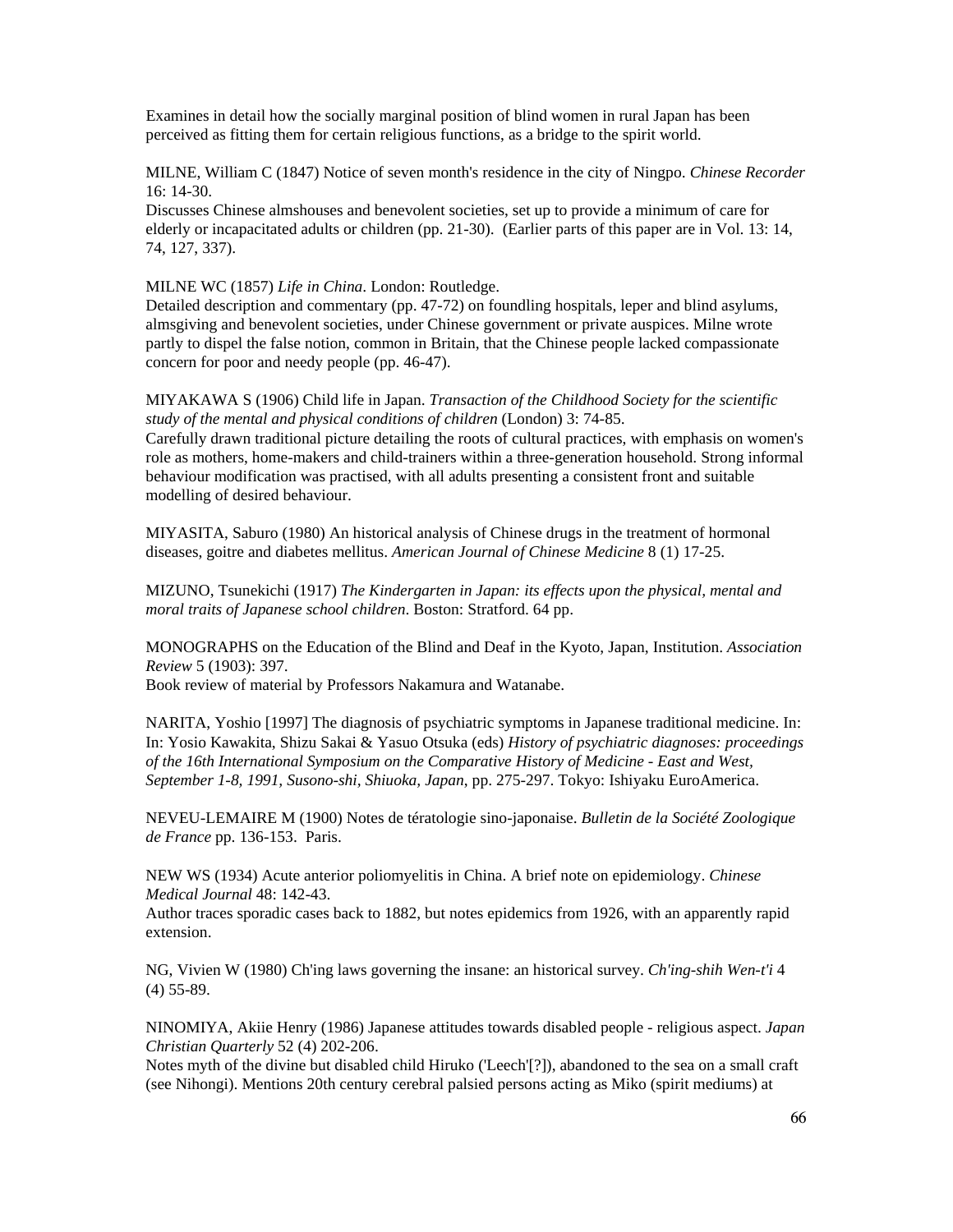Mount Osore. Links Buddhist belief in soul transmigration with negative attitudes towards disabled people, i.e. association with sins of ancestors. Admits that Japanese Christian churches have also had negative attitudes and practices.

NITOBE, Inazo (1934) *Reminiscences of Childhood in the Early Days of Modern Japan*. Tokyo: Maruzen. 71 pp.

NOMURA, Akira (1960) Fox possession: the functioning of social prejudice originating from primitive belief. *Psychologia* 3: 234-242.

Discusses historical, anthropological and sociological background to the traditional belief that certain groups have 'powers of bewitchment' associated with the fox.

NORBECK E & Norbeck M (1956) Child training in a Japanese fishing community. In: DG Haring (ed.) *Personal Character and Cultural Milieu*, 651-673. 3rd edition. Syracuse.

OKADA, Yasuo [1982] 110 years of psychiatric care in Japan. In: *History of Psychiatry: mental illness and its treatment. Proceedings of the 4th International Symposium on the Comparative History of Medicine - East and West, October 21-27, 1979, Susono-shi, shizuoka, Japan Tokyo, Japan*, pp. 108-128. Taniguchi Foundation. Saikon.

OKUMA, Shigénobu (ed.) (1909) *Fifty Years of New Japan (Kaikoku Gojunen Shi)*. (English version, ed. MB Huish). London: Smith, Elder. 2 vols.

Vol. II has substantial overviews, with a historical basis, by distinguished writers on Philanthropy (see Miyoshi), National Education in the Meiji Era (see Saionji) and various other educational, cultural and social topics.

OSAKA, Ryoji (1961) Intelligence test in Japan. *Psychologia* 4: 218-234. Detailed account of the development of mental testing, starting with the introduction to Japan in 1908 of the Binet-Simon test. Lists 93 references from Japanese psychology journals, with titles translated into English, of which 21 precede 1930.

OSGOOD, Cornelius (1963) *Village Life in Old China. A community study of Kao Yao, Yünnan*. New York: Ronald Press.  $xii + 401$  pp.

Late write-up of rural fieldwork from 1938, just before this kind of village life would change significantly. Includes detailed description of village teacher and schooling (pp. 77-96); music and instruments, with a paragraph on an itinerant blind singer (240-245); health notes, birth and childhood (256-268); shamanistic healers (301-317).

PANG, Yanhui & Richey, Dean (2006) The development of special education in China. *International Journal of Special Education* 21 (1) 77-86.

The historical section (pp. 78-80) is unusual (in European-language articles) in having two paragraphs on early Chinese historical mention of disabilities, and exhortations to treat disabled people with benevolence; while noting that superstition and prejudice against disabled people were common. There are also two more detailed paragraphs covering the period from the late 19th century to 1949. [However, those paragraphs are based on late, secondary sources, and omit the special and integrated educational developments from the 1830s to 1870s, as referenced in the present bibliography.]

PASSIN, Herbert (1970) *Japanese Education: a bibliography of materials in the English language*. New York: Teachers College, Columbia University. xii + 135 pp. Over 1,600 items, including a listing of journals. Historical section lists 248 items, though none directly concern special education.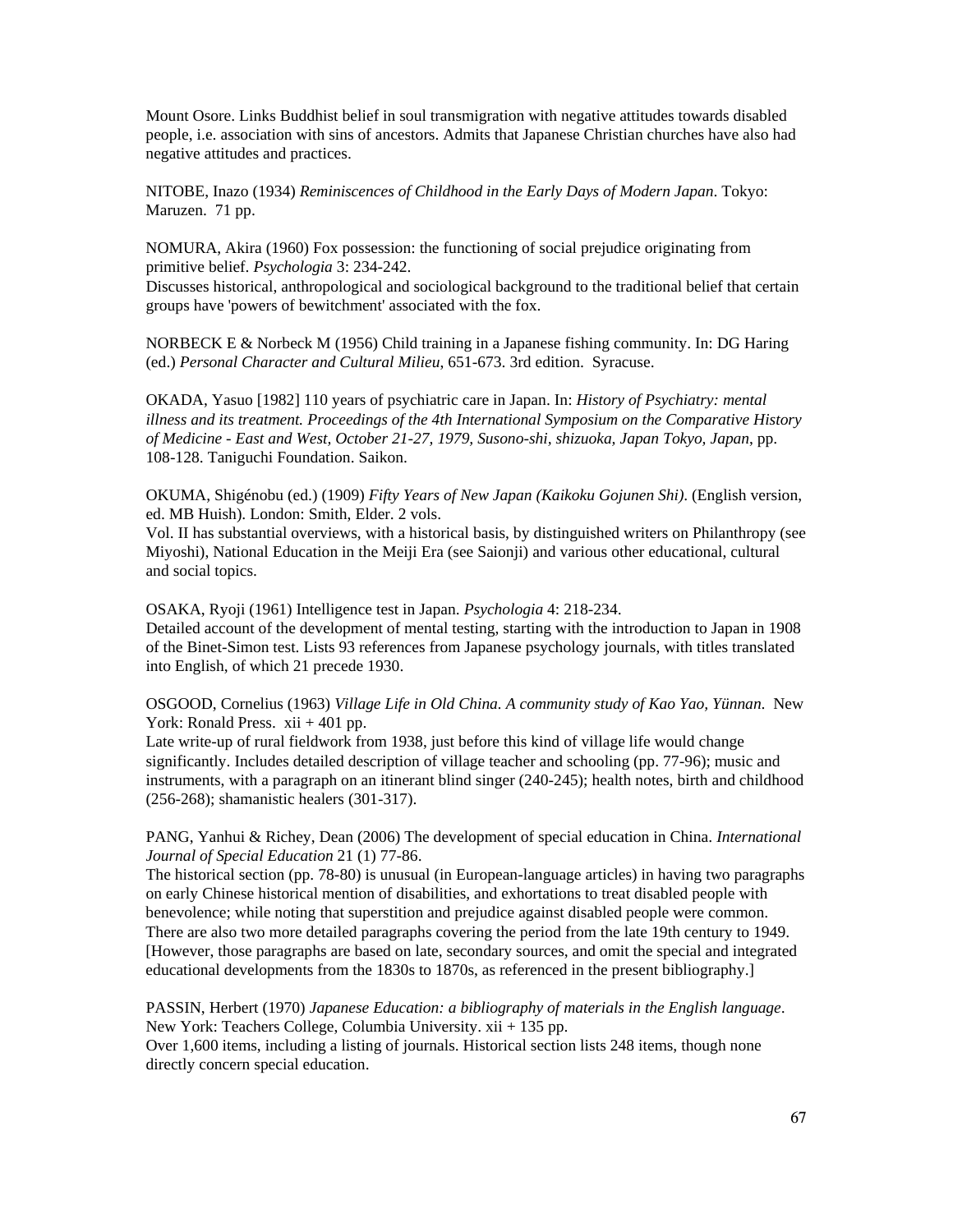PEARSON A (1826) Some notices illustrative of Chinese medical opinion and practice in paralysis. *Transactions of the Medical & Physical Society, Calcutta* 2: 137-150.

PEARSON, Veronica (1991) The development of modern psychiatric services in China 1891-1949. *History of Psychiatry* 2: 133-147.

PI, HT (1928) History of spectacles in China. *China Medical Journal* 42: 742-47.

PILLAT, Arnold (1929) Injuries of the eye caused by the operative treatment of Chinese quacks. *National Medical Journal of China* 15: 525-535.

PILLAT A (1929) Some injuries of the eye caused by non-operative and operative treatment of Chinese quacks. *National Medical Journal of China* 15: 536-554.

Pillat strongly recommends Western practitioners to learn something of traditional Chinese medical practice, so as to understand how clients view their own ailments and to improve physician-client relations.

*POLICIES for the Mentally Retarded in Japan, Past and Present*. Tokyo: Japan League for the Mentally Retarded.  $iv + 158$  pp. (in English); 171 pp. (in Japanese). Produced for the 2nd Asian Conference on Mental Retardation, and contains historical conference address by Tsujimura (q.v.) Mostly concerns post-1947 policies, but gives some details of services founded earlier (pp. 24-26, 42, 117-118, 142-144, 157-158).

PORKERT, Manfred (1974) *Theoretical Foundations of Chinese Medicine*. MIT East Asian Science Series vol. 3. Massachusetts Institute of Technology. xvi + 368 pp. Rare example of Western study that takes seriously the conceptual world of Chinese medicine. Massage: pp. 197-199; 334.

"PREVENTION of infanticide in China." (1885) *Journal of the North China Branch, Royal Asiatic Society* 20: 25-50.

*RAPPORT sommaire sur l'Ecole des Aveugles et des Sourds-Muets de Tokyo* (1899) Tokyo. This report was favourably reviewed in *The Association Review, an educational magazine*, 2 (1900): 189-191, under the heading 'Report on the School for the Blind and Deaf at Tokyo'.

RAWSKI, Evelyn S (1985) Elementary education in the mission enterprise. In: SW Barnett & JK Fairbank (eds) *Christianity in China. Early Protestant missionary writings*, 135-151. Cambridge, Mass.: Harvard University.

The traditional pattern of Chinese elementary schools, and missionaries' efforts to open schools that would attract pupils while serving their own evangelistic aims.

RAYMOND, Joseph (1951) Current Korean proverbs. *Western Folklore* 10: 237-244. Gives one familiar type of proverb about blind people: "The sight-seeing blind man in the midst of beautiful architecture." Less familiar, but equally contemptuous, is the proverb "When offered a mat on which to do his fit, the epileptic has no spasm." (A further note by Raymond in the same journal, 1952, vol. 11: 219-200, adds, "The blind man stole his own hen and ate it.")

READER, Ian (1993) *Japanese Religions: past and present*. Sandgate, Kent: Japan Library. Brief mention of blind women acting as diviners and spirit mediums at Mount Osore (p. 57).

"REHABILITATION of Disabled Soldiers in China." *International Labour Review* 44 (1941): 222- 223.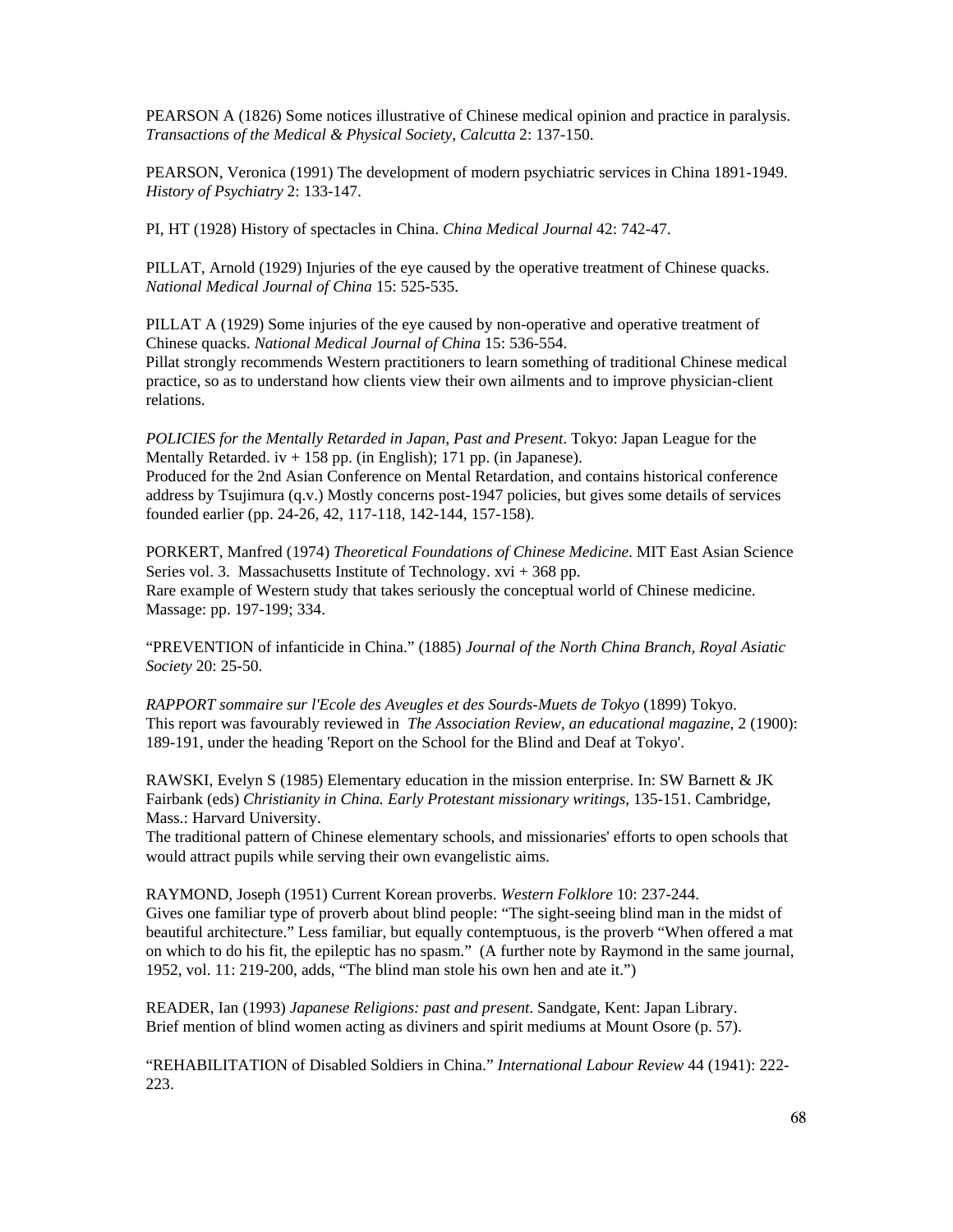Brief note about cottage industries and self-help activities at a training institute established by the Disabled Soldiers' Vocational Association.

"REHABILITATION of the Disabled in China." *International Labour Review* 57 (1948): 503. Note from Social Affairs Ministry on a rehabilitation institute opened at Nanking for disabled men.

RHI, Bou-Yong [1997] Modes of psychiatric diagnosis in historical perspective. In: Yosio Kawakita, Shizu Sakai & Yasuo Otsuka (eds) *History of psychiatric diagnoses: proceedings of the 16th International Symposium on the Comparative History of Medicine - East and West, September 1-8, 1991, Susono-shi, Shiuoka, Japan*, pp. 27-54. Tokyo: Ishiyaku EuroAmerica.

RIKHYE, Catherine Hall (1987) Special education in Japan. In: CR Reynolds & L Mann (eds) *Encyclopedia of Special Education*, II: 871-873. 3 vols. New York: John Wiley. Gives brief history of formal services from 1878, including notes on education for mentally retarded children, said to have begun in a special class at Matsumoto Elementary School, Nagano Prefecture in 1890. After experiments with special classes, and with mainstreaming, the Shisei Elementary School began at Osaka, "dealing exclusively with mentally retarded youngsters", c.1940. (Cf Yasumasa MIKI, 1963, above)

ROSNER, Erhard (1991) Zur straffreiheit geistgestorter im Chinesischen recht der Ch'ing-zeit. *Oriens Extremus* 34 (1/2) 37-55.

SAARI, Jon L (1990) *Legacies of Childhood: growing up Chinese in a time of crisis, 1890-1920*. Cambridge, Mass.: Harvard University Press. xix + 379 pp.

SAIONJI, Kimmochi (1909) National education in the Meiji era. In: S Okuma (ed.) *Fifty Years of New Japan (Kaikoku Gojunen Shi)*, 161-174. (English version, ed. MB Huish). London: Smith, Elder. By the late Prime Minister and Minister of Education. Includes table (p. 172) for 1907 showing 38 "Blind and Dumb" schools, with 4,034 pupils and 208 teachers.

SAUNDERS, Joel R (1929) *China's Children: a close-up view of China's boys and girls, prepared for the boys and girls of the West*. New York: Revell. 93 pp.

SCHULZE, Hans-Eugen (1988) Über Bildungs- und Berufschancen Blinder in der Volksrepublik China. In: *Horus. Marburger Beiträge zur Integration Blinder und Sehbehinderter* 2/1988, pp. 55-62.

SELDEN CC (1905) Work among the Chinese insane and some of its results. *Chinese Medical Missionary Journal* 19: 1-17.

The first six years' work at the asylum founded by Dr. John Kerr, and reflections on the situation of mentally disordered people in China.

SELDEN CC (1937) The story of the John G. Kerr Hospital for the Insane. *Chinese Medical Journal* 52: 707-714.

SHAPIRO, Hugh (1995) The view from a Chinese asylum: defining madness in 1930s Peking. PhD dissertation, Harvard University. 417 pp.

SHEARER, George (1875) Notes in regard to the prevalence of insanity and other nervous diseases in China. *Journal of Mental Science* 21: 31-40. Compiled from reports of Mission Hospitals and the Chinese Customs' Service Health.

SHIRAKAWA, Yoko (1996) Culture and the Japanese kindergarten curriculum: a historical view.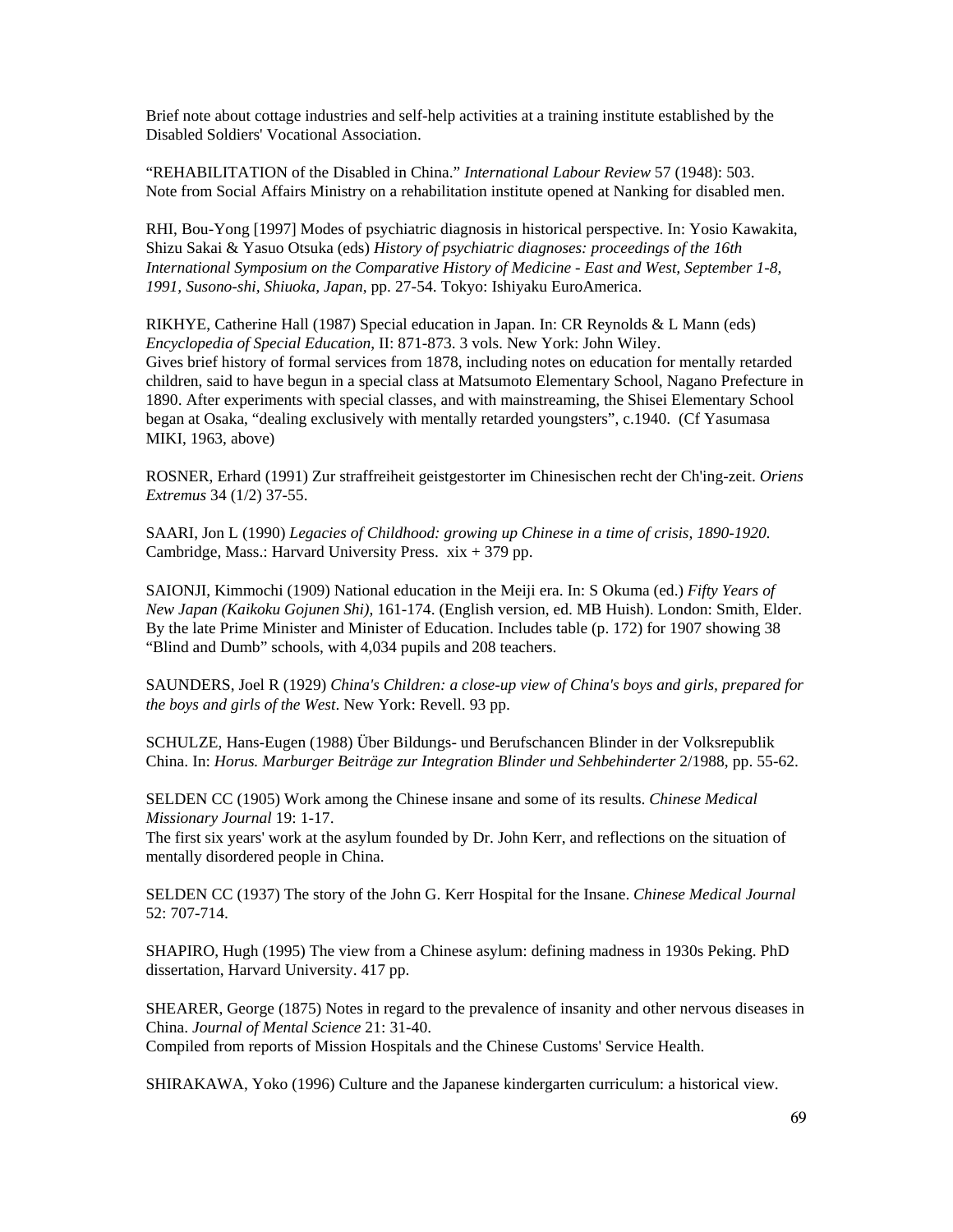*Early Child Development and Care* 123: 183-192.

*SHORT account of the Tokyo Blind and Dumb school*. (1903) Tokyo: Tokyo Blind and Dumb School [Moa-Gakko]. 71 pp. + illustrations.

*SHORT account of the Tokyo Ro-a Gakko.* (1915) Tokyo: Tokyo Ro-a Gakko.

SIAO, King-fang (1940) La situation actuelle des enfants réfugiés en Chine. In: *Report of the 1st International Congress for the Education of Exceptional Children, Geneva, 24-26 July 1939*, 133-136. Zurich: Leeman.

SICH, Dorothea & Kim, Young-Key (1978) A study on the childbearing behaviour of rural Korean women and their families. *Transactions of the Korea Branch Royal Asiatic Society* 53: 27-55.

SIMMONS AL (1912) The deaf in Japan. *The Teacher of the Deaf* 10: 79-82.

SIVIN, Nathan (1989) A cornucopia of reference works for the history of Chinese medicine. *Chinese Science* 9: 29-52.

Pre-electronic guidelines to sources for Chinese and Japanese medicine, and suggestions of how the field has developed.

SKINNER GW, with Honig DB & Winckler EA (1973) *Modern Chinese Society. An Analytical Bibliography. 1. Publications in Western Languages 1644-1972*. Stanford University Press. See entries under e.g. Infancy & Childhood; Elementary & Vocational Education; Adolescence & Youth; Socialization; Local Welfare; Organized Philanthropy and Mutual-Aid Societies.

SMITH, Nicol (1940) *Burma Road*. London: Gollancz. 319 pp + photos.

Travel across south western China into Burma. Sentimental account of School for Blind Girls at Kunming, run by German Sisters of Charity (pp. 183-200). Also head-flattening (35); leprosy colony near Pakhoi (52-59); severely abused and disabled children working in mines of Kochiu (158-162); severe goitre (246).

SMITH, Richard J (1991) *Fortune-tellers and Philosophers. Divination in traditional Chinese Society*. Boulder: Westview.

Includes information on involvement of blind people in fortune-telling, divination and shamanistic practices, e.g. pp. 138, 200, 205-206, 230, 317, 331, 347. Underlines influence of physiognomic lore in the Ming and Qing, e.g. pp. 188-200, 213, which reflected adversely on disabled people: "wherever a deformity exists, trouble will strike" (192).

SMITH, Wayne H (1987) China, Republic of. In: JV Van Cleve (ed.) *Gallaudet Encyclopedia of Deaf People and Deafness*, 3 vols, New York: McGraw-Hill.

Some notes on the Chefoo [Yantai] school staff and work (see also Entrican, and Mills, in section below) followed by details of more recent work in Taiwan.

SOFUE, Takao (1965) Childhood ceremonies in Japan: regional and local variation. *Ethnology* 4: 148-164.

Some useful summaries of ceremonies from birth to puberty. Mostly Japanese bibliography (with titles translated).

STREIT, Robert *et al*. (eds) (1916-1974) *Bibliotheca Missionum*. Munster, Aachen, Freiburg. 30 vols.

Exhaustive European-language bibliographical collection with extensive annotation in German, on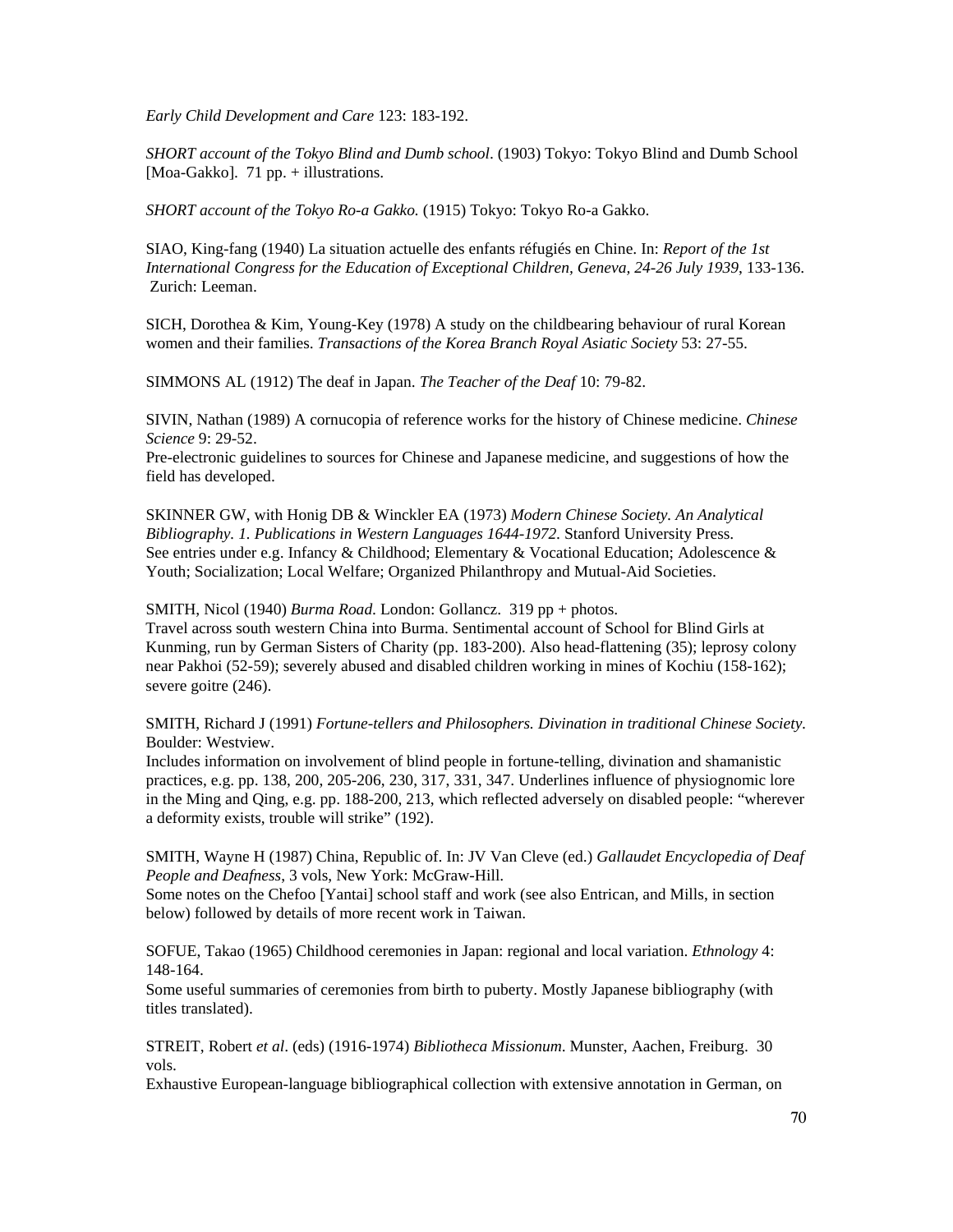Catholic and other mission work and socio-historical background. Vols 5-7, 10, 12-14, 30, concern China, Japan and Korea during 1600-1950.

"STUDY of the treatment of physically handicapped school children in Japan." *Japanese School Hygiene* 13 (3).

SUZUKI, Daisetz Teitaro (1938) *Zen Buddhism and its Influence on Japanese Culture*. Kyoto: Eastern Buddhist Society, Otani Buddhist College. Includes the history of Ryokwan (1758-1831) or Ryokan, a monk and poet who was a kind of saintfool and eternal child (pp. 238-251), or perhaps a profound teacher.

SWAN JM (1902) Treatment of leprosy as conducted by Adolph Razlag, in Canton. *China Medical Missionary Journal* 16: 159-162.

SWEET, Lennig (1943/44) Child Care in China. *Journal of Educational Sociology* 17: 209-215. Notes on changing attitudes towards children from 1916 to 1934 within families, in the apprentice system, and in the slowly developing welfare measures. Mentions apprentices disabled by unhealthy factory conditions.

SZTO, Peter P (2002) The accommodation of insanity in Canton, China: 1857-1935. Doctoral dissertation, University of Pennsylvania.

TAKAHASHI, Chikuzan (1991) *The Autobiography of Takahashi Chikusan: adventures of a tsugarajamisen musician*. Transl. & edited by G Groemer. Warren, Mich.: Harmonie Park. xxiii + 111 pp.

TAKECHI H (1992) History of prostheses and orthoses in Japan. *Prosthetics & Orthotics International* 16 (2) 98-103.

T'AO HSING-CHIH (1928, transl. 1974/5) How is kindergarten education to be made available to all? (Transl. Lucy Harris). *Chinese Education* 7: 77-80.

Advocating the spread of kindergarten education to the masses, the author was saddened that "kindergartens have been monopolized by the rich and the false intelligentsia".

"TEACHING the Deaf in China, Japan, and Korea." (1915) *Volta Review* 17: 314. Brief review of Report on the First Annual Convention on the Education of the Blind and the Deaf of the Far East, Pyong Yang, 11-14 August, 1914.

TIETZE-CONRAT, Erica (1957) *Dwarfs and Jesters in Art*. London: Phaidon. 111 pp., 90 illustrations.

Includes brief notes and illustration (pp. 10, 86) on dwarfs acting as court jesters at various periods of Chinese history.

TSU YY (1912) *The spirit of Chinese philanthropy: a study in mutual aid*. New York: Columbia University. 122 pp.

TSU YY (1917) Native charities of Shanghai. In: EC Lobenstine (ed.) *The China Mission Year Book 1917*, 503-519. Shanghai: Christian Literature Society of China. The legal basis, origins, location, funds, administration and functioning of a variety of Chinese charitable organisations, the earliest founded c. 1710.

TSUCHIYA, Michiko (1989) The deaf Japanese and their self-identity. In: CJ Erting, RC Johnson, DL Smith & BD Snider (eds) *The Deaf Way. Perspectives from the International Conference on Deaf*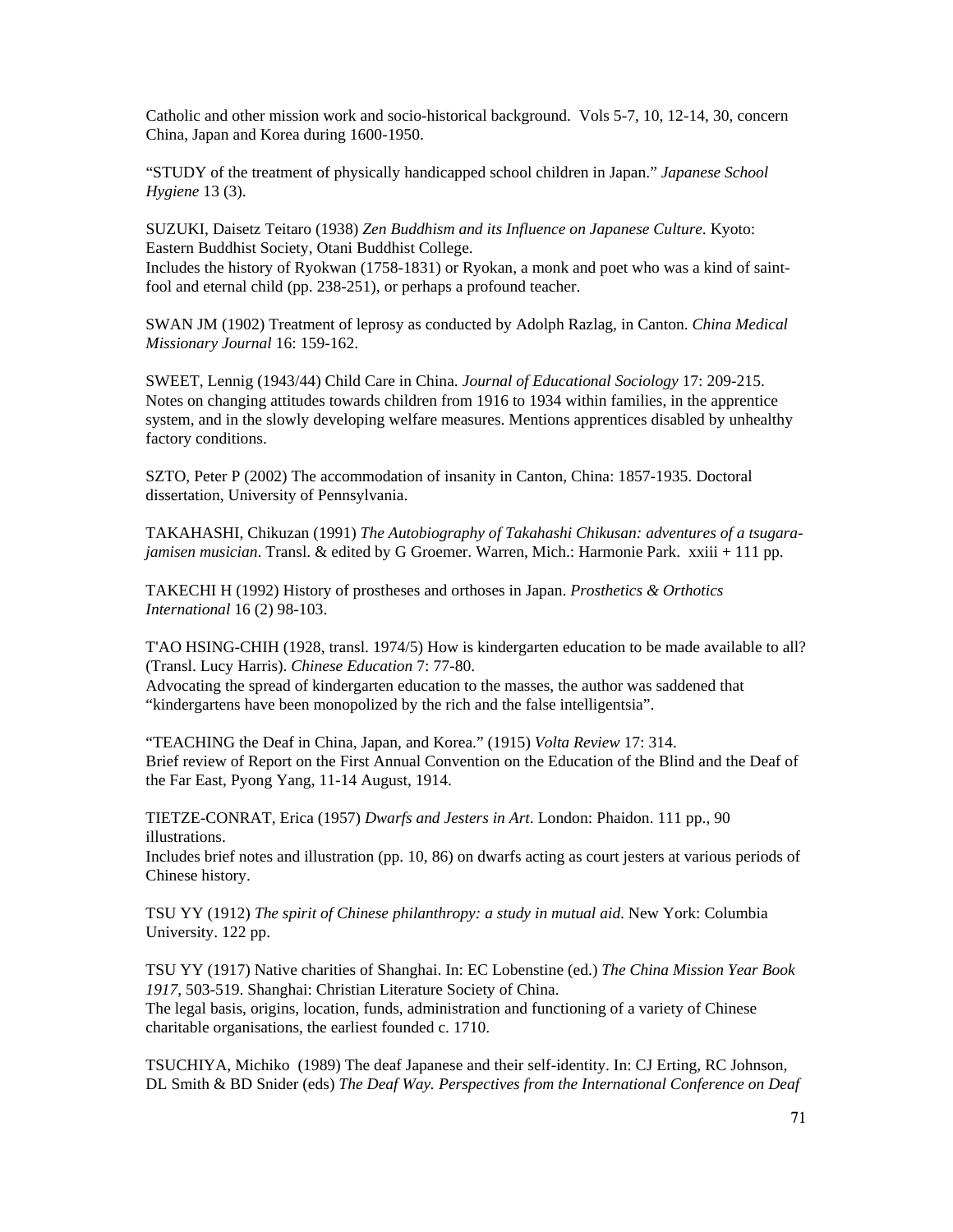*Culture*, 65-68. Washington DC: Gallaudet University Press.

Brief historical sketch of deaf Japanese people since antiquity. Records that a government official, Yozo Yamao, went to Britain in 1863 to study the shipbuilding industry, and noticed deaf workers in a Glasgow ship yard (p. 66]. Impressed by the fact that deaf people could carry out such work, Yamao returned to Japan and in 1871 proposed that the government should start education for deaf and blind children. However, he did not succeed. [The Glasgow shipbuilders might have lost their hearing through industrial hazard, rather than growing up deaf and being accepted as ship workers.]

TSUI K (1997) Changes in the situation of blind persons in the colony of Hong Kong, 1842-1997. *Journal of Visual Impairment and Blindness* 91: 410-413.

TSUIN-CHEN, Ou (1983) Dewey's sojourn in China: his lectures and his influence on Chinese thought and education. *Chinese Culture* 24 (2) 41-68.

Suggests that, as a result of John Dewey's two year visit starting in 1919, for several years "Dewey's philosophy represented the mainstream of thought", at least in Chinese educational innovation, instancing the child-centred educational trends of curriculum revision, proliferation of experimental schools, and simplification of textbooks.

TSUJIMURA, Yasuo (1975) The history and present status of services for the mentally retarded in Japan. In: *Report. 2nd Asian Conference on Mental Retardation. Equal Rights for the Retarded. 1975, Tokyo, Japan*, 18-34. Tokyo: Japan League for the Mentally Retarded. Brief comment on attitudes of earlier centuries. More detailed history of service development from 1890. Published also in: *Policies for the Mentally Retarded in Japan* (q.v.)

UICHOL KIM & Soo-Hyang Choi (1994) Individualism, collectivism, and child development: a Korean perspective. In: PM Greenfield & RR Cocking (eds) *Cross-Cultural Roots of Minority Child Development*, 227-57. Hillsdale NJ: Lawrence Erlbaum.

After outlining some dimensions of socialisation, the authors discuss traditional Korean approaches (pp. 237-40), with emphasis on prenatal care (*t'aekyo*) and "maternal dews: the psychological nutrient" in the mother-infant bond. (The traditional material is based on work published in Korean by AC Yu, EH Lee, KW Lee and others).

UNITED CHINA RELIEF SERIES. (Pamphlet series, 1941- .) Chunking: China Publishing Co. Pamphlets supporting China's welfare and relief efforts in wartime. Some disability and childhood contents, e.g. No.5 (3) Helping the blind soldiers!; No.12 (3) Child welfare work lacks funds; No.18 (4) Anchorage for refugee children.

UNSCHULD, Paul U (1986) Lepra in China. In: *Aussatz, Lepra, Hansen-Krankheit, ein Menschheitsproblem im Wandel*, pp. 163-184; Part 2: Aufsätze, ed. Jörn H Wolf. Würzburg (Deutsches Aussätzigen-Hilfswerk)

UNSCHULD PU (1991) Health and Medicine. In: B Hook, D Twitchett *et al*. (eds) *The Cambridge Encyclopedia of China*, 2nd edition, pp. 120-131. Cambridge University Press. Short, authoritative tour of the background of the main strands of traditional healing, medicine, body care and therapies in China from antiquity to the late 20th century, and current efforts to blend that heritage with western health care and medical practices.

WALTNER, Ann (1986) The Moral Status of the Child in Late Imperial China: Childhood in Ritual and Law. *Social Research* 53:4 (Winter) 667-687.

Traces from antiquity some family rituals concerned with transition from child to adult status, and some laws making different provisions for children, elderly or disabled people.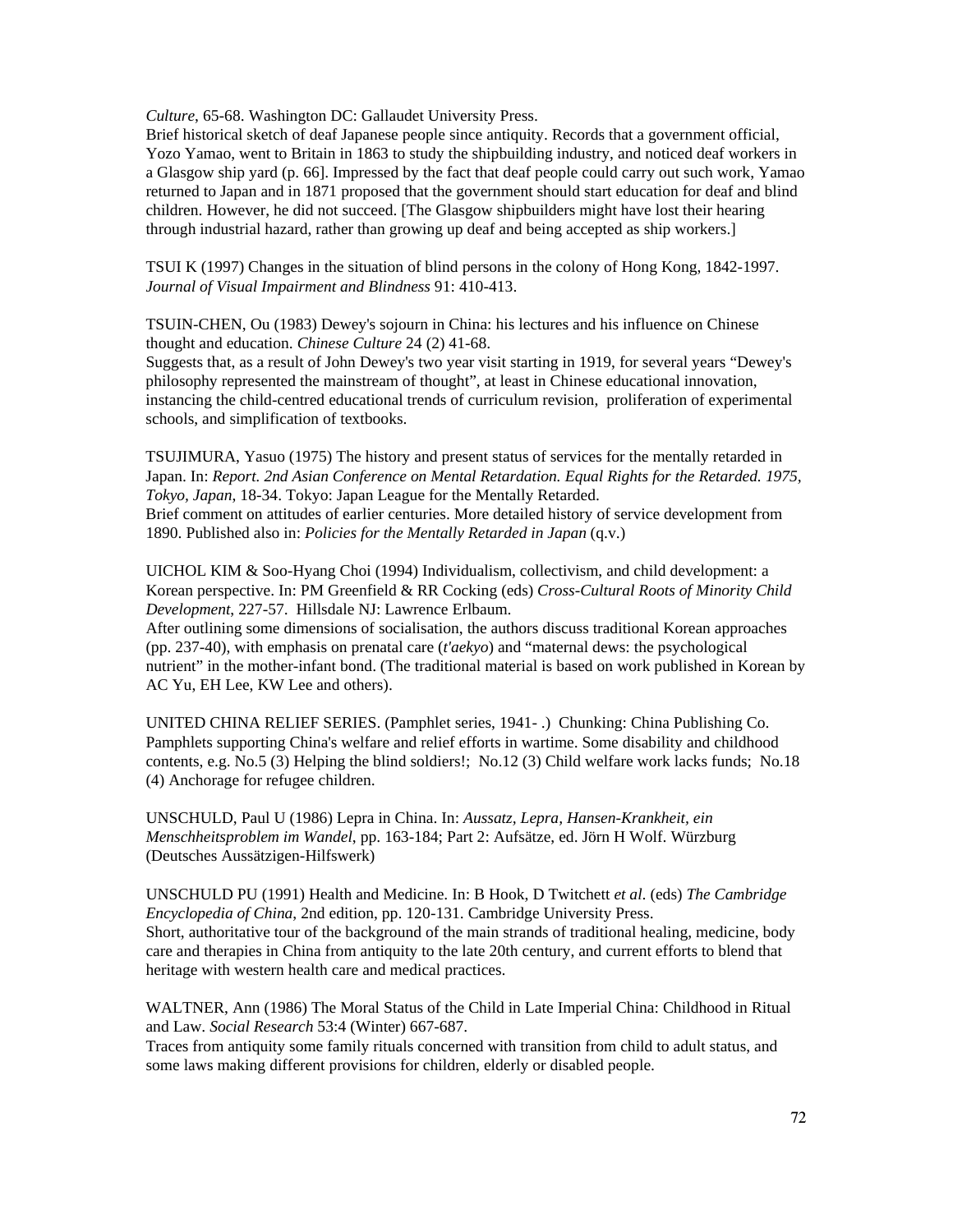WESTECKER, Matthias (1991) *Sozialpolitik für Behinderte in der VR China in den 80er Jahren*. Hamburg. Unpublished thesis.

WHYTE, Martin K (1977) Child socialization in the Soviet Union and China. *Studies in Comparative Communism* 10: 235-259.

Concerning China, see pp. 235-237, 245-259. Evidence if discussed of possible conflict between traditional child-rearing practices and values, and the post-1949 values that the Communist authorities wished to inculcate.

WOLLONS, Roberta (1993) The Black Forest in a bamboo garden: missionary kindergartens in Japan, 1868-1912. *History of Education Quarterly* 33: 1-35.

Identifies and discusses in detail the cultural and conceptual shifts that needed to take place for the successful integration of kindergarten practice into Japanese educational policy and implementation.

WONG, K Chimin (1950) A short history of psychiatry and mental hygiene in China. *Chinese Medical Journal* 68: 44-48.

Starting with Dr John Kerr's proposal in 1872 to open an asylum, and eventual implementation during the 1890s, from his own resources and patients' fees. Slowly, further work began, and specialised training spread.

WONG, Linda (1998) *Marginalization and Social Welfare in China*. London: LSE/Routledge. Chapter 2 (pp. 24-42) discusses "The culture of welfare - the pre-revolutionary legacy", noting traditional values, mutual obligations and institutional provisions, with some mention of disabled people among those needing assistance. Useful bibliography of works in English (pp. 215-230).

WOODS, Andrew H (1923) A memorandum to Chinese medical students on the medico-legal aspects of insanity. *National Medical Journal*, Sept. 1923, 203-212.

WOODS AH (1926) Fostering psychoneuroses in infancy. *China Medical Journal* 40: 420-28.

WOODS AH (1926) The incidence of nervous diseases in China. *China Medical Journal* 40: 1070-82.

WOODS AH (1929) The nervous diseases of the Chinese. *Archives of Neurology and Psychiatry* 21: 542-70.

Reports that "Mental defectives of all grades" were frequently seen (p. 570). Hypothyroidism, as in other countries. No "mongolian" (Down's syndrome) idiots could be distinguished.

YEN CHING-YUEH (1929) *A Study of Crime in Peiping*. Yenching University. pp. 18-20, on mental handicap; cited by Lamson, 1935.

YIP KS (1998) A historical review of mental health services in Hong Kong (1841-1995). *International Journal of Social Psychiatry* 44: 46-55.

YONEKAWA A (1982) Silent communication in the middle of the Meiji period. *Proceedings of the Japanese Society of Sign Language Studies* 4: 26-39.

YONEKAWA A (1984) The history of the Japanese word shuwa (sign language). *Proceedings of the Japanese Society of Sign Language Studies* 6: 11-16.

YOSHIMOTO, Tadasu (1908) Past, present, and future of the blind in Japan. In: *Report of the Second Triennial International Conference on the Blind and Exhibition, held at the Central Hall, Manchester July 24th - Aug. 1st, 1908*, pp. 174-181. Manchester.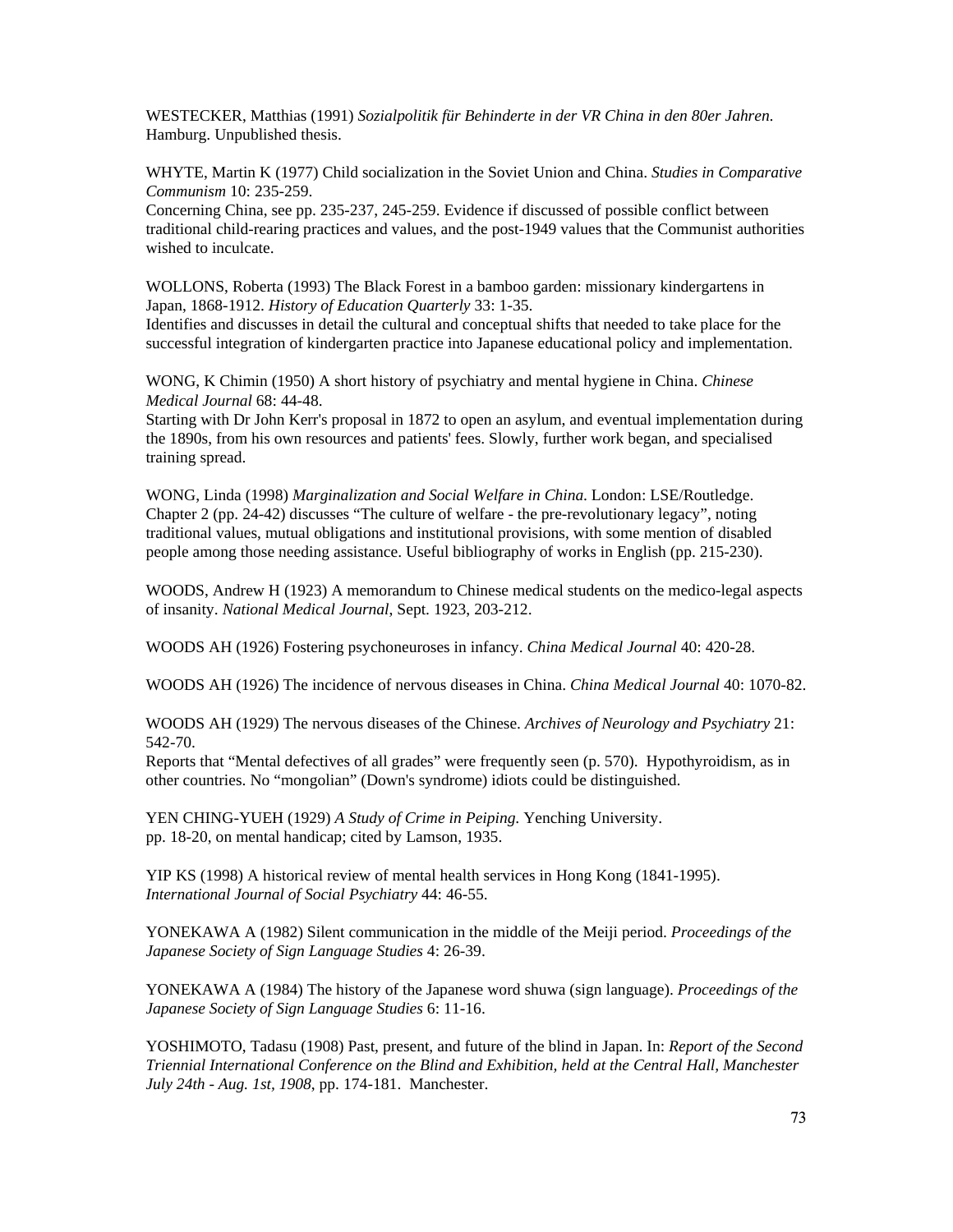Brief reference (pp. 174-176) to the Emperor's son, Prince Hitoyasu, who became blind in 858 CE, and consequent official attention and welfare activities for blind people; also legal protections at the start of the 17th century. pp. 180-81 summarises the life of Hanawa Hokiichi (c. 1745-1821), blind since early childhood, who became a notable professor of Japanese literature. "In his 15th year" he went to Yedo, and "entered a private school for the blind", where he failed to learn music or acupuncture. Turning to books, he "learned by heart all the Japanese classics", then spent his life making a classification and encyclopedia of some 3,000 works of Japanese literature.

YÜ KY & Taylor HWY (1931) Notes on leprosy in three eastern provinces. *Reports of the National Quarantine Service of China* 45: 855-867.

YUQIN, Liao [1997] The history of psychiatric diagnosis in traditional Chinese medicine. In: Yosio Kawakita, Shizu Sakai & Yasuo Otsuka (eds) *History of psychiatric diagnoses: proceedings of the 16th International Symposium on the Comparative History of Medicine - East and West, September 1- 8, 1991, Susono-shi, Shiuoka, Japan*, pp. 239-251. Tokyo: Ishiyaku EuroAmerica.

YUNG WING (1909) *My Life in China and America*. New York: Henry Holt. 286 pp. Early pages recount Yung Wing's childhood in China in the 1830s, and attendance at Mrs Gutzlaff's school, where he assisted in teaching several small blind girls.

ZIA SH (1930) The occurrence of acute poliomyelitis in North China. *National Medical Journal of China* 16: 135-44.

Polio was still comparatively rare, but would become less so. See New (1934).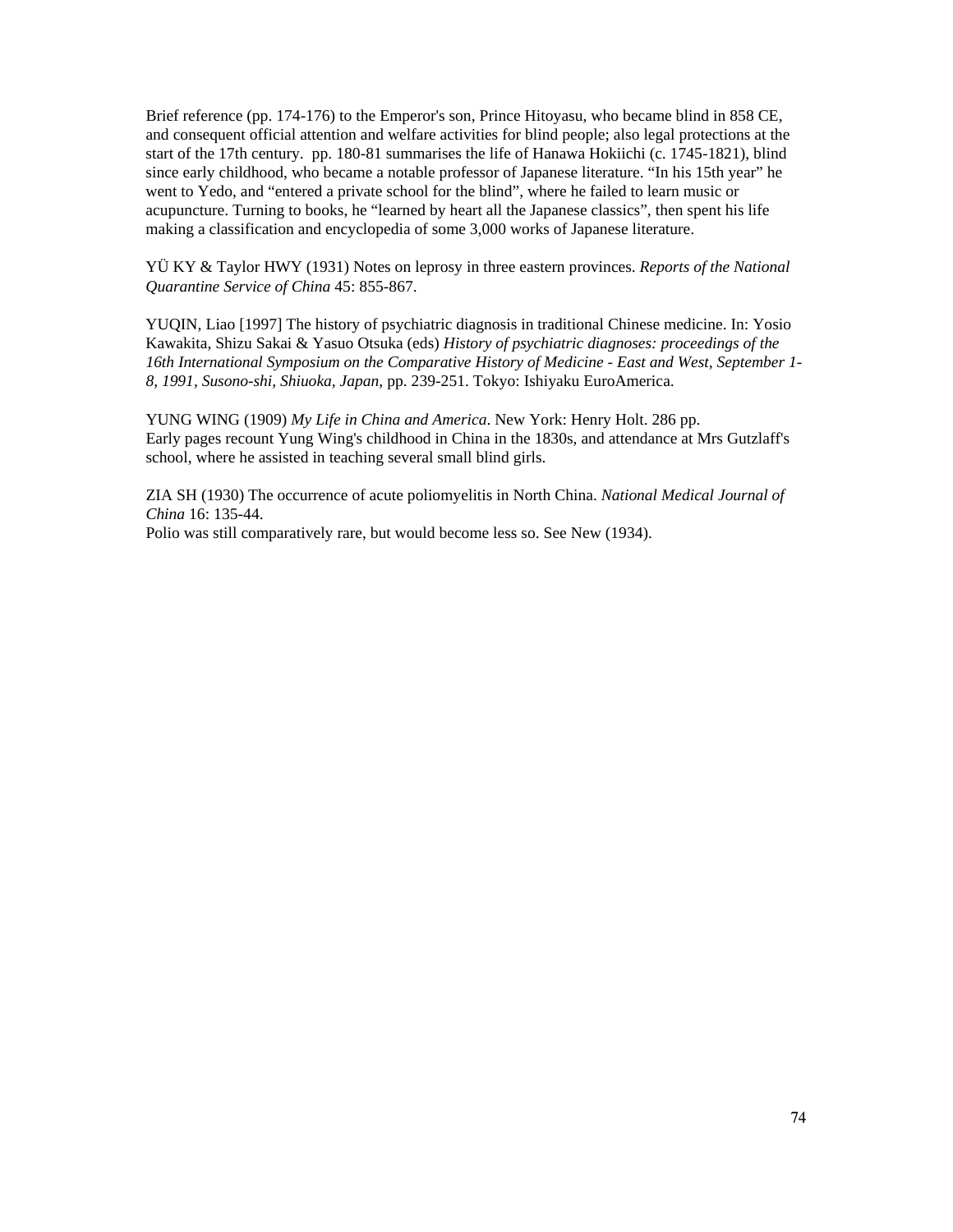# **4.0 MISSIONARY & ASSOCIATED WRITING (1830s-1950)** [c. 150 items]

ALDERSEY, Mary Ann (1857-1860) Extracts from Miss Aldersey's Journal. *Female Missionary Intelligencer*, 4 (1857) 41-42, 102; new series 1 (1858): 108-111, 124-25; 2 (1959) 40, 64-65, 189- 90; 3 (1860) 211-12.

Miss Aldersey (1897-1868) reported from Ningpo (Ningbo) the arrival in June 1856 and subsequent teaching work of 'Agnes Gutzlaff', a blind Chinese woman. Agnes was originally adopted as a young child by Karl and Mary Gutzlaff and sent to England in 1841 for education by the London Society for Teaching the Blind to Read. Agnes taught several blind girls in Miss Aldersey's school, then in a workshop for blind people, which was opened in 1858.

AMBLER JC (1912) Kumata Ryotoku, or how a blind man came to see. *Japan Evangelist* 19: 18-, 76-, 129-, 174-, 233-, 271-, 286-, 338-339, 391-392, 455-, 498-500. Serialised in short parts (not all seen, pagination not certain). Kumata Ryotoku, blind since youth, was a teacher of literature at Nihonmatsu, Japan. Embraced Christianity in 1889 (and thus "came to see"). Died in 1895.

ANDERSON GA (1932) The Braille Literature Association. *Chinese Recorder* 63: 493-97. Brief history and current activities for Braille literature production.

ANDERSON, William HP (1932) Christian missions to lepers. *International Review of Mission* 21: 264-71.

Notes on leprosy care in China, Japan, Korea, pp. 267-268.

ANON (1933) What would you have done? *Korea Mission Field* 29: 131-132. A blind woman beggar, whose baby son was admitted seriously ill and was nursed back to life, very reluctantly agreed to the hospital manager's suggestion to let the boy be adopted by a Korean family willing to care for him.

BEMIS, Luna May (1915) Yours for the Deaf in China. *Volta Review* 17: 18. Brief notes on the School for Deaf Children, Chefoo. Mentions Teng Ying, a deaf-blind pupil.

BERG, Alwine (1931) *Das Heim der Ausgestossenen in China*. Hildesheimer China-Blinden-Mission.

*The BLIND and their Books: with some account of Laura Gutzlaff, a native of China* [1859]. London: Wertheim, Macintosh & Hunt.

It is reported that 'Laura', was brought to the Gutzlaffs by her father, after she had been blinded by her step-mother while he was away from home, with the idea that she should earn her bread by begging. [See annotation below, under E.M.I., 1842.]

BODEN F (1893) Work for the blind in China. *Work & Workers in the Mission Field* 2: 471-475. Brief, derivative overview. Describes Mr Crossette's simplification, for the Hankow dialect, of Murray's numeral coding of Braille.

BOSANQUET AC (1917) Caring for the children of the very poor. *Japan Evangelist* 24: 454-456. The work of the Futaba Kindergarten under Miss Noguchi, with some details of children's living conditions in the poorest quarters.

BRIDGMAN, Eliza J (1853) *Daughters of China; or, Sketches of domestic life in the Celestial Empire*. New York: Carter. 234 pp.

Events from Mrs Bridgman's diary of her first years in China. Some children are described. After some time, Mrs Bridgman opened a small school for girls (pp. 178-194; 198-200, 217-218). Mentions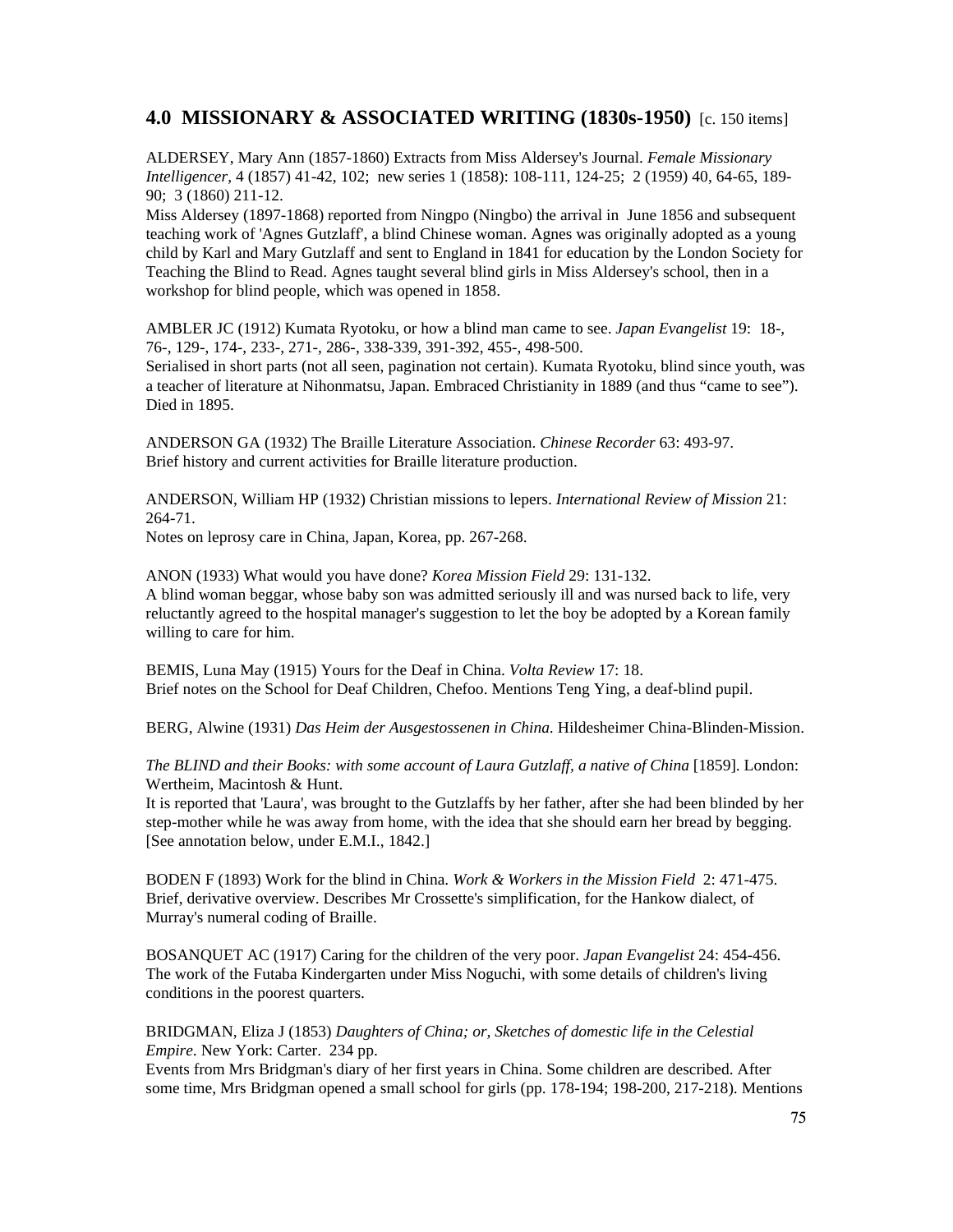a class of blind men at church in Shanghai (p. 202). [This author seems to have imagined that an experience of local encounters with a few hundred urban Chinese was sufficient to pronounce judgment on the lives of several hundred millions of Chinese people.]

BRUEN, Henry M (1938) Blind Whang and his tin-type, *Korea Mission Field* 34: 148-149 (+ photos in front of issue 34).

Mr Whang, a blind Korean of Taiku, devised his own method of taking embossed notes using a homemade set of printing types fashioned from old kerosene tins. The missionary Rev. Bruen sent Whang to the Government special school at Seoul c. 1914, where he soon learnt to read Braille. On his return, a class was begun in which Mr Whang taught several other blind students to read.

BRYSON, Mary I (1886) *Home Life in China*. N.Y. American Tract Society. 314 pp.

BRYSON MI (1885) *Child Life in Chinese Homes*. London: R.T.S. 208 pp.

CAMPBELL, William (1889) *An Account of Missionary Success in the Island of Formosa*. 2 vols. London: Trübner.

Vol. 2, pp. 651-667, Campbell's work teaching blind people since 1884 in Formosa/Taiwan. Discusses various materials for blind reading.

CAMPBELL W (1897) *The Blind in China: a criticism of Miss Gordon-Cumming's Advocacy of the Murray Method*. London, Sampson, Low, Marston.

Some irritation was aroused among the special education community by Gordon-Cumming's extensive publicity and championing of one method at the expense of others.

CANTLIE, James (1890) *Leprosy in Hong Kong*. Hong Kong: Kelley & Walsh. 99 pp.

CANTLIE J (1897) Report on the conditions under which leprosy occurs in China, Indo-China, Malaya, the Archipelago and Oceania, compiled chiefly during 1894. In: JA Thompson and J Cantlie, *Prize Essays on Leprosy*, 239-413. London: New Sydenham Society, Vol. 162. Based on 75 replies from 383 western physicians (40/86 in China, 4/23 in Korea) to a questionnaire survey sent from Hong Kong. Where leprosy was familiar, populations mostly did not consider it contagious. "Few Chinese exclude their relatives from their homes unless leprosy has advanced so far that the leper becomes objectionable, either from the smell emanating from his sores, or from the unsightly appearance of his face or limbs." (p. 255). (China, Hong Kong, Macau, Formosa and Korea occupy pp. 239-322).

*CANTON. Light giving school for blind girls. Sketch of the ... school ... opened 1891*. Shanghai: American Presbyterian Mission Press.

CARPENTER, Dudley N (1907) A visit to the Chefoo, China, School for the Deaf, *Association Review* 9: 359-362.

Complimentary report by a visiting physician.

CARTER, Anita E (1912) Origin of the Girls' Department in the School for Chinese Deaf, Chefoo, China, *Volta Review* 14: 199.

Brief notes from the start in 1907 when little Ying Tswen was left at the school by her father Li, to join her deaf brother. The girls' department opened under Anita Carter and Mrs Wang. By 1912 there were 13 girls, from 7 provinces.

CARTER AE (1914) *Letter from Chefoo School for the Deaf.* [No publisher shown]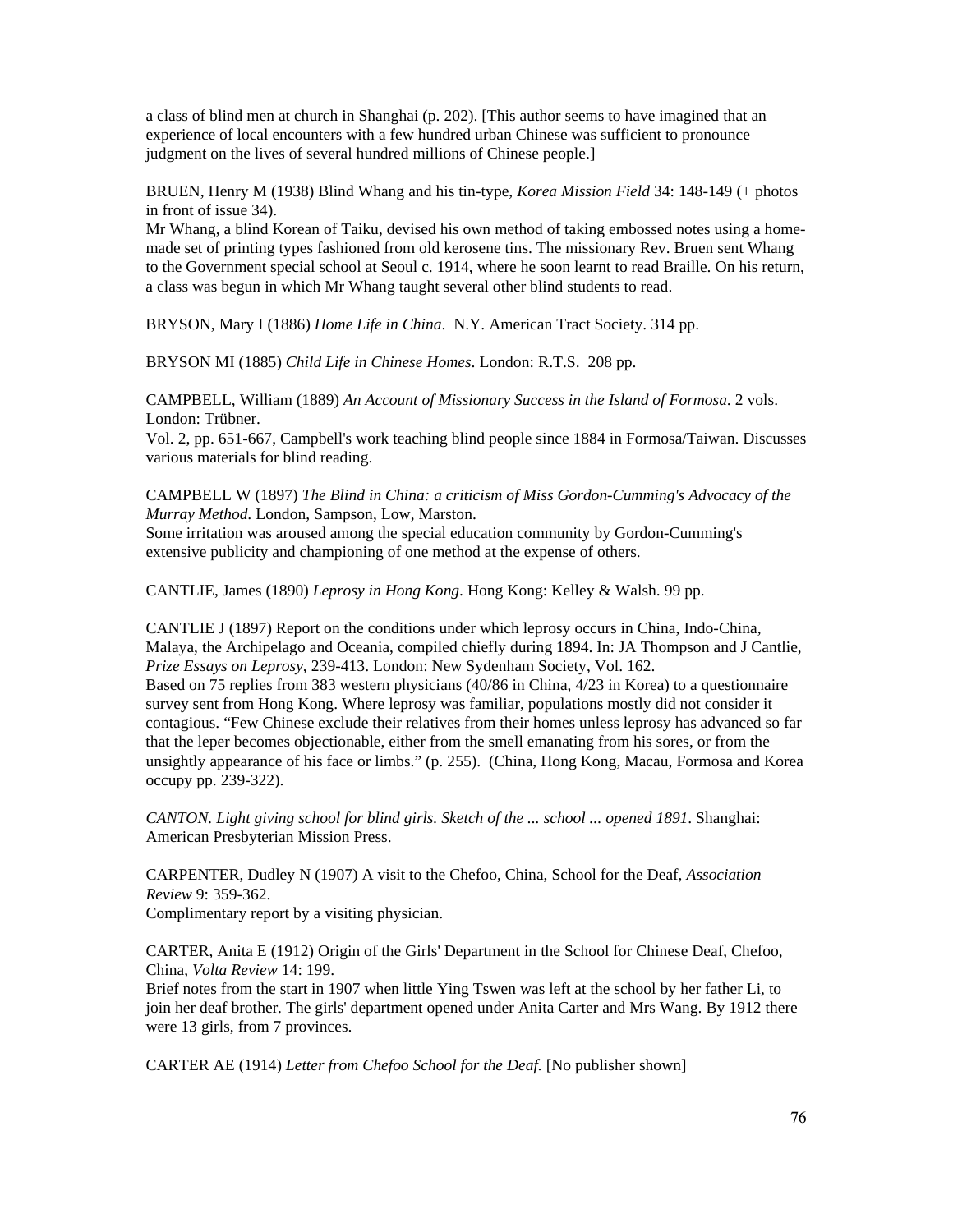#### CARTER AE (1915) Teaching speech to the deaf. *Volta Review* 17: 315-317.

Paper read at the First Annual Convention on Education of the Blind and the Deaf of the Far East, Pyong Yang, August 1914. Expounds current American Oralist methods and asserts that "In nine cases out of ten it is not that the child cannot learn, but that the teacher cannot teach."

#### CHRISTIE, Dugald (1914) *Thirty Years in Moukden, 1883-1913, being the experiences and recollections of Dugald Christie, C.M.G.* (edited by his wife). London: Constable.

Chapter 14, pp. 116-122, tells "The story of Blind Chang of the Valley of Peace." Chang lost his sight in middle age. He walked 120 miles south to Moukden Hospital, arriving in bad shape. His eyesight could not be restored, but he heard the Christian message, found 'spiritual sight', and wished to be baptised. The missionaries were cautious, telling him first to return to his village and make known his new faith. Six months later, Rev. James Webster went north, and found that Blind Chang had been preaching and teaching throughout the villages of that remote area. Chang was sent to Mr Murray's school at Peking for three months. He learnt to read the embossed script, from which he then memorised large parts of the Bible and continued to preach and teach across a wide area of the north, leaving in many places a group of men, women and children who were keen to learn more. During 14 years, it seems that this highly independent Chinese man, moving from place to place without salary and under no one's orders, laid the foundations of a dispersed church with regular meeting places for worship. He was killed in 1900 during the Boxer rising.

## CHRISTIE, Mrs Dugald [Eliza Inglis] [No date shown. Maybe c. 1947] *The Home of Happiness. The story of the St. Nicholas Home for Blind Girls, Moukden*. Glasgow: McCorquodale, for Church of Scotland Foreign Mission Committee. 22 pp.

As missionary literature on work with blind children, this booklet is unusual in focusing substantially on the contribution of Chinese Christians, such as Pastor Chang and Mrs Shih the Biblewoman, in the early period, and later Miss Ch'i who became Principal of the Home at Moukden. From 1941 to 1945, when foreigners were interned, Miss Ch'i carried the heavy responsibility of maintaining the Home intact, politely circumventing many demands for policemen or Japanese officials to occupy rooms (at great risk to the girls' safety). As food became scarce, she had to produce reasons why girls who "can be of no use to anybody" should continue to be fed. An official campaign was under way to recycle waste material, and throw nothing away; so Miss Ch'i made use of the slogans, agreeing that some people were "not of much use unless we know how to make use of them. Is it not our duty to teach these girls to be useful members of the State, and thus prevent the most precious of our human waste from being lost?" Her argument was irrefutable; the blind girls' food supply continued.

CLARK, Allen (1938) The people that sat in darkness. *Korea Mission Field* 34: 128-129. Visit to the Moffett Memorial school; classroom activities of the blind and deaf children and their teachers.

## CLAYTON, George A (1905) Among our blind boys in Hankow. *The Foreign Field of the Wesleyan Methodist Church*, I (5) 178-80.

Gives a personal history of a blind man, Hu Yuan Hsi, who converted to Christianity, and discusses handicraft work by other blind young men. Several photos, e.g. of the Principal, Daniel Entwistle, who took charge of the school in 1897, with the blind music master, the teacher Mr Yu, and an assistant teacher.

COEN, Roscoe C (1934) Go, bring hither the blind. *Korea Mission Field* 30: 216-217. Regular meeting of 20 blind people at Presbyterian Church, Seoul, and activities of a blind evangelist, with some notes on the education and work of various blind people.

COEN RC (1936) Out of the depths. *Korean Mission Field* 32: 191-192. Further report of the work of blind evangelist Hyun Sang Oh.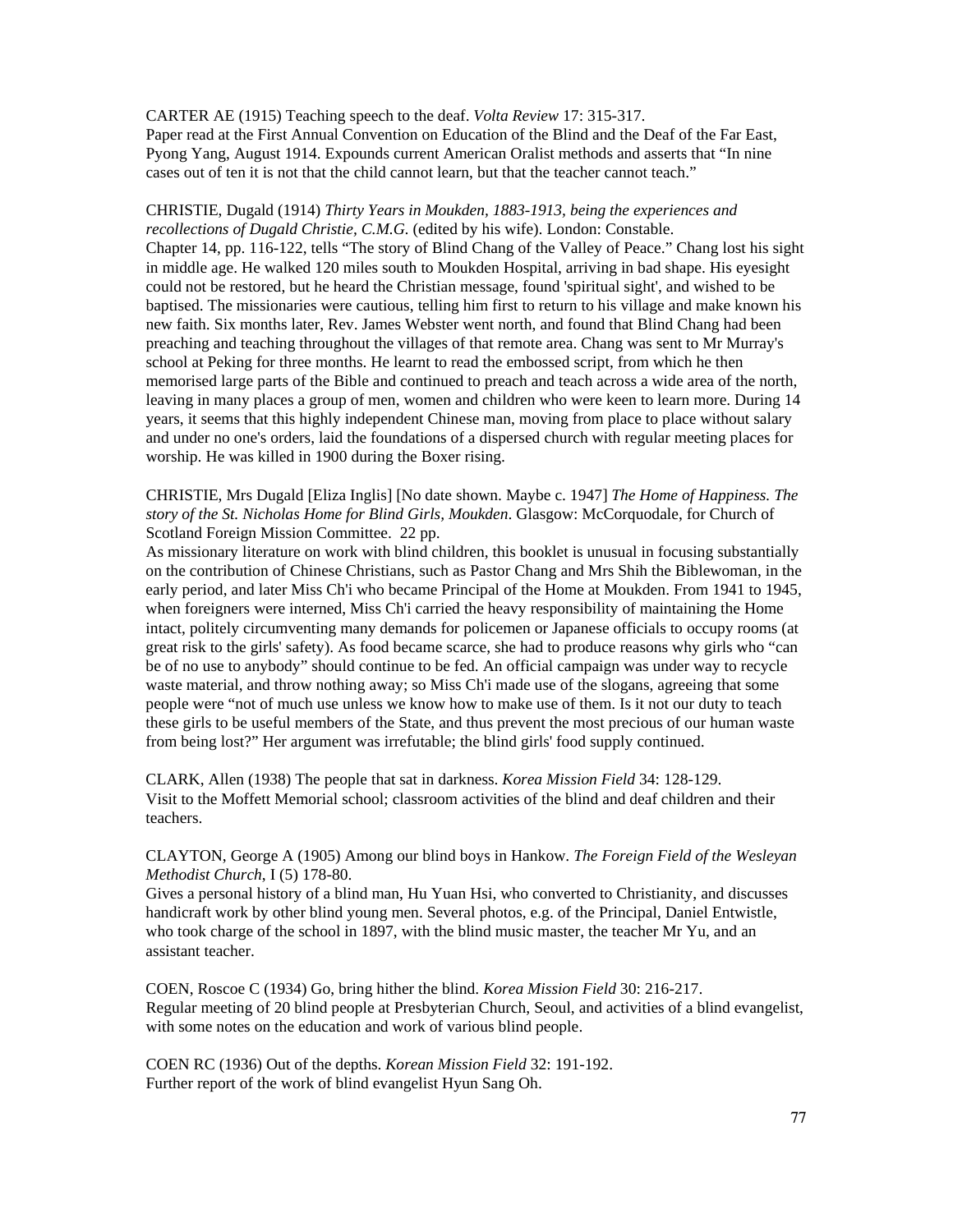COEN RC (1937) "The blind came to him in the temple". *Korea Mission Field* 33: 58-59. Stories of blind Koreans and the ministry of blind evangelist Mr Hyun Sang Oh.

COOPER, Luise (1898) *Aus der Deutschen Mission unter dem weiblichen Geschlecht in China*. Darmstadt. 164 pp.

COULING, Samuel (1917) The Blind in China. *Encyclopedia Sinica*, 51-52. London, Oxford University Press.

Brief survey of activities and institutions, mostly by missionaries; but mentions Chinese initiatives, and that "The Chinese, with their strong sense of family obligation, take the support of a blind relative as a matter of course". (See also Encyclopedia items on pp. 230, 231).

CROUCH AR, Agoratus S, Emerson A, & Soled DE (eds) (1989) *Christianity in China. A scholars' guide to resources in the libraries and archives of the United States*. Armonk, NY: Sharpe. lvi + 709 pp.

Subject index entries such as Blind, Children, Deaf, Girls, Hospital, Leprosy, Mental illness, Schools, together with the personal name index (e.g. of people mentioned in this section of the present bibliography) indicate a substantial quantity of institutional archives and reports concerned with disability, children and education in China, as well as a vast amount of personal correspondence of possible relevance, held in the USA.

DARLEY, Mary (1903) *The Light of the Morning*. London: CEZMS & Marshall Bros. Various remarks on blind children and adults at Kien-Ning, pp. 55-56, 130, 189-192.

DARLEY M (1917) *Cameos of a Chinese City*. London: CEZMS & Marshall Bros. 210 pp. Notes on Blind and Leper Villages established from the 10th century CE at Kien-Nang, by ruler Uang Ing-ceng, for blind and crippled people (pp. 112-113). Missionary work with blind people is described, and various activities of blind persons, e.g. legend chanting, with prodigious feats of memory; blind Christian workers (pp. 114-127).

"DEAF-Mutism in China." *American Annals of the Deaf and Dumb* (1876) 21 (4) 256-57. Brief article correcting the impression, among some missionaries in China, that rather few deaf people were to be found. Quotes the Rev. J Fisher Crossette, who thought there were many deaf Chinese, and he had come to know of 17 of them.

"DEAF-mute education in Japan." *American Annals of the Deaf* (1883) 28 (4) 271-72. Quotes a letter from missionary Carrie Ballagh on attitudes towards, and education of, deaf children. Complimentary about the Kyoto school, but found the Tokyo school unsatisfactory.

*DEAF School News*, Chefoo, China.

Occasional newsletter, of which Vol. III, No.5, containing a detailed report by Mrs Annetta Mills, is reviewed in *The Association Review* 4 (1902): 82-85.

#### DENNIS, James S (1899) *Christian Missions and Social Progress. A sociological study of foreign missions*. 3 vols. Edinburgh: Oliphant, Anderson & Ferrier.

Vol. II, pp. 381-383. Written apparently from an assumed position of moral superiority, with reference to various missionary reports and magazines, on the involvement of Christian institutions in Japan with charitable and educational work for blind people and orphans.

DENNIS JS (1902) *Centennial Survey of Foreign Missions*. Edinburgh: Oliphant, Anderson & Ferrier. Supplement to previous item. Mentions Holy Trinity Orphanage for Girls, founded 1891, at Tokyo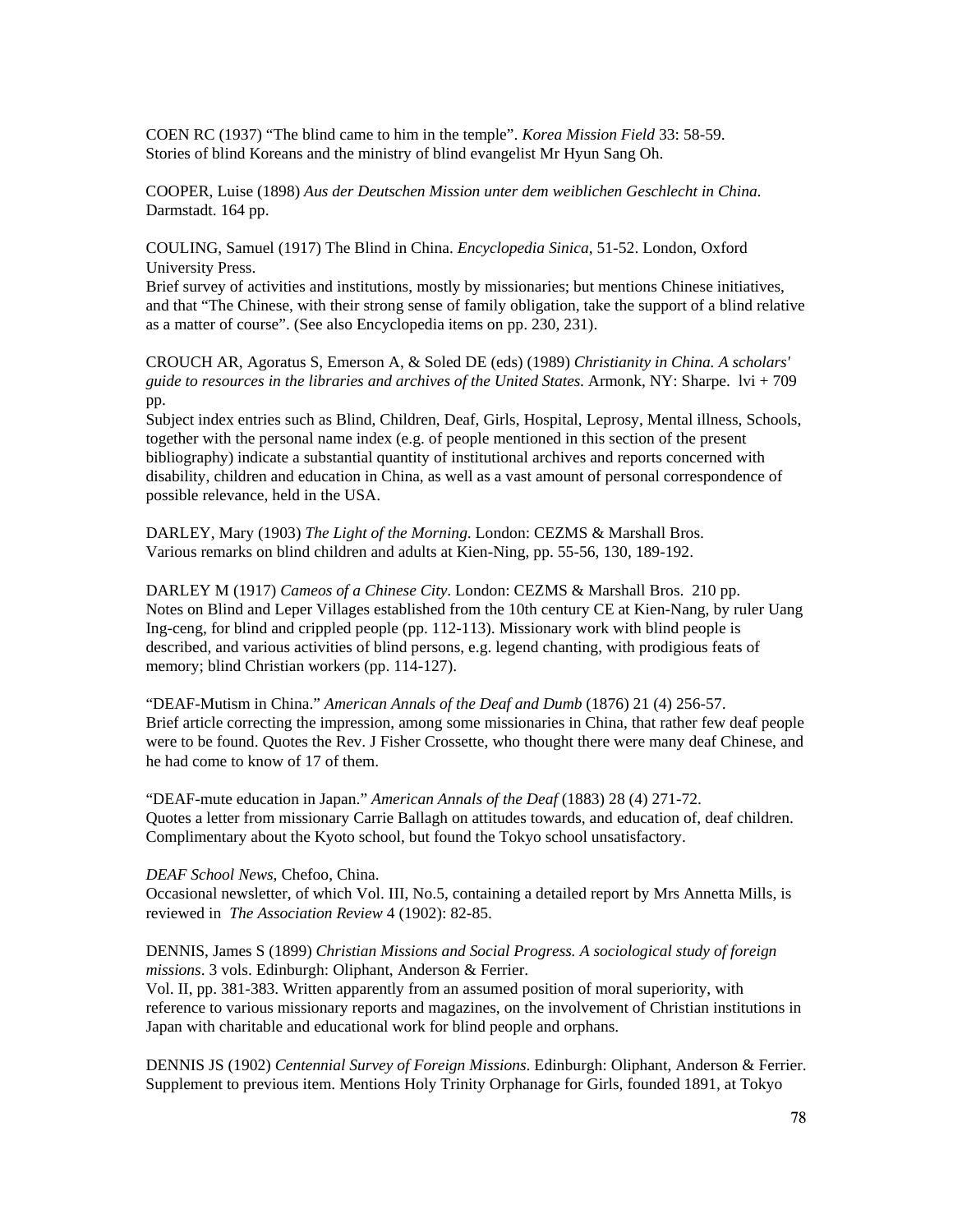(Oji), under the Protestant Episcopal Missionary Society, run by Mr Osuga (p. 219). "Connected with this work there is a department for feeble-minded children, with four inmates." (Many mission orphanages had a few 'feeble-minded' children amidst all the others, but very few in the 19th century suggested that they had a special 'department' catering for such children). Mission work for people with leprosy and blind or deaf people in China and Japan is listed on pp. 222, 225.

*DICTIONARY Catalogue of the Missionary Research Library*. New York (1968), 17 vols, Boston, Mass.: G.K. Hall.

Indexed by authors and by topics. Some information relevant to childhood disability and special education in East Asia.

[EDITORIAL] (1896) Mr Osaga. *Japan Evangelist* 3 (No. 5, June): 293-294.

Reports departure of Mr Osaga for America in April 1896, "to study the education of feeble-minded children there." He had been trying to educate such a child in his orphanage and wished to learn more about this field. Arrangements were made for him to stay at Seabury Divinity School, Faribault, Minn., and to study at the state institution for education of the feeble-minded in that place.

[EDITORIAL] (1916) [Notes from the Field] Church for the Blind. *Japan Evangelist* 23: 113. Note of the start of a church "exclusively for blind people" at Kinsuke Cho, Hong, Tokyo, by the Methodist Episcopal Church.

"EDUCATION for the Blind." *Korea Mission Field* (1908) 4 (5) 78-80.

EMBERLEY WH (1896) School for the blind, Hankow, *Work and Workers in the Mission Field* 5: 100-105.

Reviews the first eight years of the school. Discusses Mr Crossette's simplification of Murray's numeral coding of Braille. Notes the aptitudes and activities of various blind boys and young men at the school.

E.M.I. (1842) *The History of Mary Gutzlaff*. London: John Snow. 8 pp.

This children's booklet is not about Mrs Mary Gutzlaff, wife of Karl Gutzlaff. It tells the story of the blind girl adopted by the Gutzlaff family, and named Mary by them. The girl's name was originally Fokien. She had been found in Macau, apparently after being kidnapped, blinded and maimed to make her a more pitiable beggar. [Reports by westerners of 'native barbarity' may always be treated with some caution; yet in the case of Mary, contemporary detail is given of a surgeon, Mr. Hunter, who operated successfully on her limbs, but could not restore her sight.]

ENTRICAN, Sara [1908] *The Story of the Chifu School (for the deaf)*. Trenton NJ: Office of *The Silent Worker*. 46 pp.

Dr & Mrs Charles R. Mills founded a mission in Teng Chow [Dengchou], China. They had a deaf son, who later went to the School for the Deaf, Rochester, New York State. After his first wife's death, in 1884 Dr. Mills married Miss Annetta Thompson, a Rochester teacher with a deaf brother. When she arrived in China, Annetta Mills began teaching two pupils and these grew to eleven. In 1892, during Dr. and Mrs. Mills's home leave, the Chinese teacher, Mr. Li, and his wife, ran the school. In 1894 the Millses returned. Dr. Mills died in 1895. Dr. Westervelt, principal of the Rochester school, found funds for the work to continue. Mrs Mills moved to Chifu, where a house was rented. A young Chinese graduate, of the Mission College at Teng Chow, was engaged to teach, the former teacher being employed canvassing for pupils in nearby villages (pp. 3-7). The pamphlet also gives stories and case histories, with photographs taken by Mr Sen, who ran an industrial department of the school.

ENTWISTLE, David (1907) Work amongst the blind in China. *Records of the China Centenary Missionary Conference, Shanghai, April 25 to May 8, 1907*, Appendix II, pp. 92-96. Shanghai.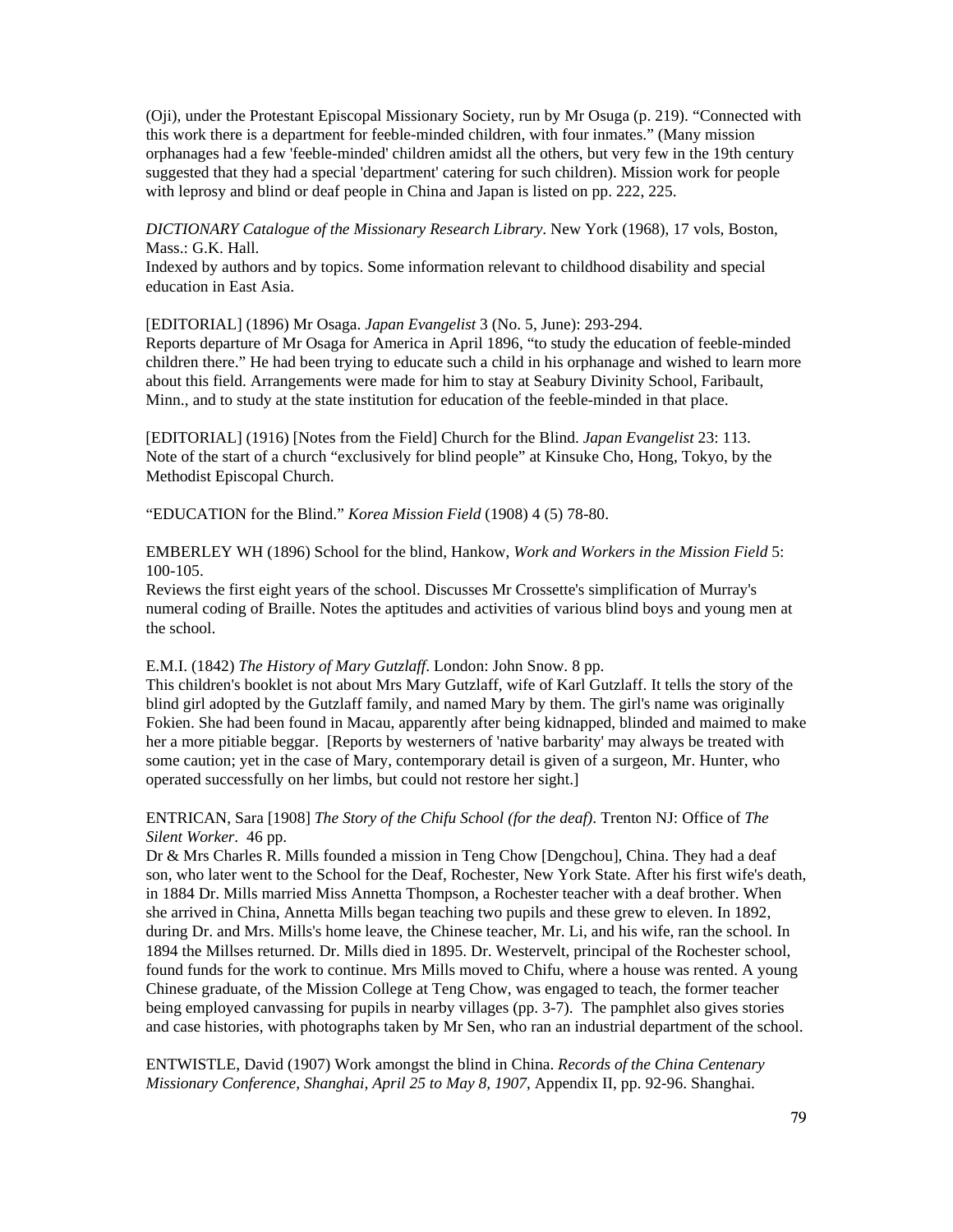General discussion. Also pp. 506-510. Conference passed motion appreciating work for disabled and needy children, but regretting that so little was being done by the Church.

#### FAY, Lydia (1869) From Miss Fay. *Spirit of Missions* 34: 604-608.

Support and integrated education of a blind girl called A. Ne (pp. 606-607). When first seen she seemed a hopeless case, lying at home all day while her widowed mother went to work. Fay took A. Ne to one of five day-schools she was managing. The girl proved quick to learn by memorisation, and other pupils repeated lessons aloud for her.

#### FISH MW (1856) Letter of 5 Nov 1855, *The Spirit of Missions* 21: 156-58.

Dr Fish, an American physician newly in Shanghai, visited the dwelling of two Chinese members of a small Christian church: "A man suffering from fever and rheumatism, and totally blind, lay on a little pallet almost incapable of motion; while his wife, also blind, and very much emaciated, seemed to be suffering from disease of the heart. The house was a mere hovel, of the smallest dimensions, and without a floor; and as I cast my eyes around the desolate-looking apartments, it seemed hardly possible that two human beings, both sick and blind, could inhabit such an abode; yet here they have lived for years, and here they most likely will die." [Fish wrote of his astonishment at the cheerfulness of this elderly Chinese couple.]

FRYER, George (1914) Work among the blind in China. In: D MacGillivray (ed.) *The China Mission Year Book, 1914*, 312-330 (see also 'Statistics'). Shanghai, Christian Literature Society for China. Overview of provisions, covering more ground and in greater detail than most surveys, and reaching back to 1840. It has some inaccuracies.

FRYER, George B (1931) The blind in Asiatic countries. In: H Lende, EC McKay & SC Swift (eds) *Proceedings of the World Conference on Work for the Blind*, 264-275. New York. Work in China, Formosa, Japan, Korea and elsewhere. [Some historical inaccuracies occur in Fryer's remarks about China.] "In Korea, work for the blind was started by Dr Rosetta Hall in 1894", with an adaptation of Braille, by which some blind girls were taught to read.

FRYER GB (1931) The Education of the Blind. *Educational Review* (Shanghai) 23: 206-212. Describes American progress, as a supposed model for China where the author knows of "over thirty schools where some thousand boys and girls are being taught to read and write and given an elementary education."

FRYER GB [1942] *Work for the Blind in China, 1931-1941*. American Committee of the Institution for the Chinese Blind. 14 pp.

FUKUZAWA, Yukichi (1884, Sept.) The deformed girl, a story from Japan. *Missionary Herald*. [In: Japan and the Japanese. No further details found.]

GARLAND SJ (1919) Home teaching of the blind in China. *Chinese Recorder* 50: 251-56. Problems and successes of a scheme using Mandarin Union Braille, "formed with the object of reaching not only those persons who could be gathered into schools, but ... that by means of home teaching many might learn to read who could not enter regular schools for the blind." Responses are excerpted, from missionaries in eight provinces, obtained by a postal survey among purchasers of Braille books aiming to discover whether they were successfully used in home teaching.

GEE, Nathaniel Gist (ed) (1905) *The Educational Directory for China: an account of the various schools connected with Protestant missions, and also government and private schools under foreign supervision*. 2nd issue. Educational Association of China. 142 + lxviii pp.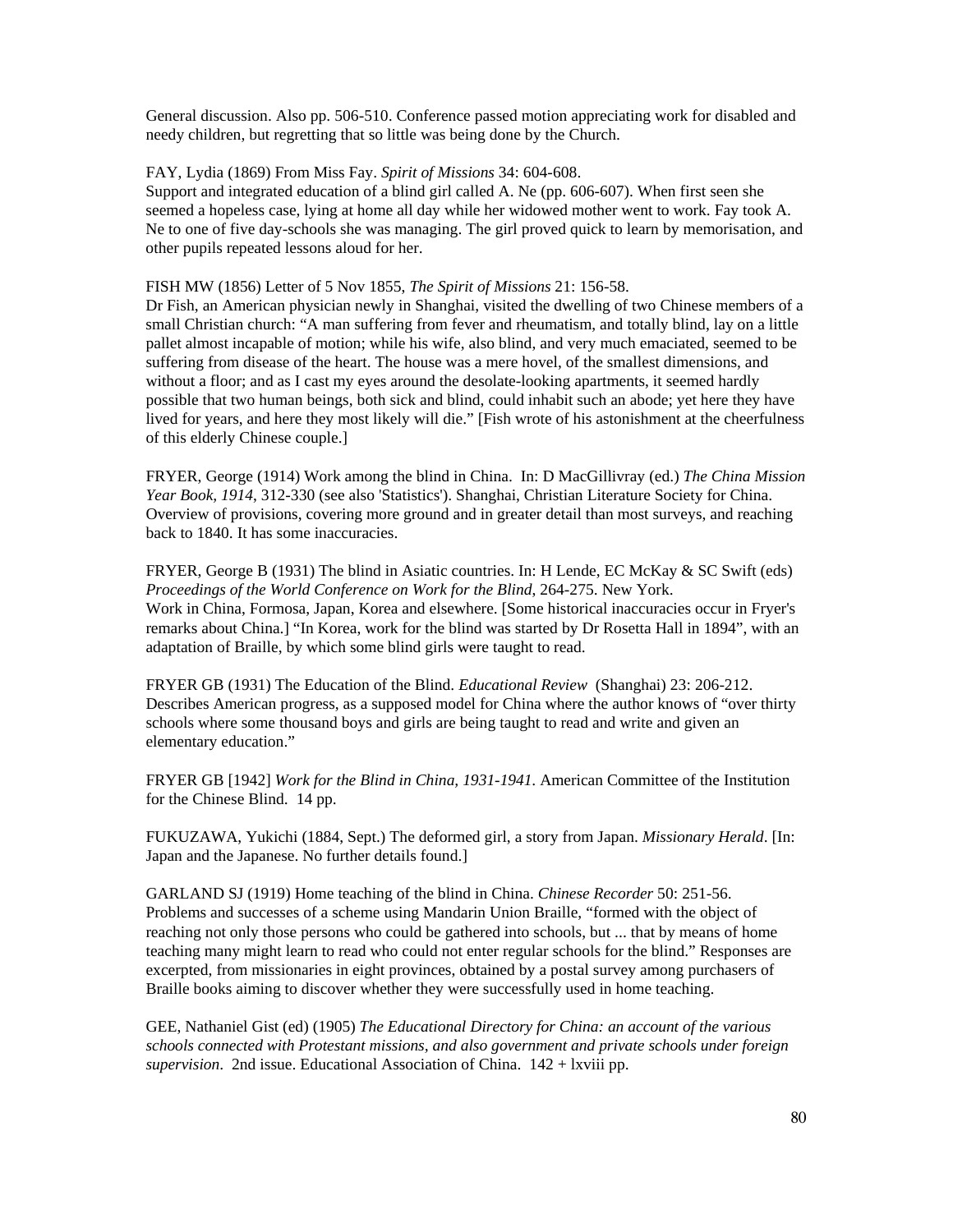GEE NG (1925) *A Class of Social Outcasts: notes on the beggars of China*. Peking: Leader.

GOFORTH, Rosalind (1930) *Blind Chang: missionary martyr of Manchuria*. Grand Rapids: Zondervan. 31 pp.

Story of a Chinese man who became blind in middle age, embraced Christianity, worked tirelessly in his native Manchuria, and was killed in the Boxer rising in 1900.

GORDON-CUMMING, Constance F [1888] *Work for the Blind in China: showing how blind beggars may be transformed into useful Scripture readers*. London: Nisbet. 39 pp.

GORDON-CUMMING, CF (1899) *The Inventor of the Numeral-Type for China*. London: Downey. 161 pp.

Detailed description (by a traveller/writer) of William Hill Murray's work with blind people, adaptation of Braille to the sounds of Mandarin Chinese, and incidental method for teaching sighted people to read. Various anecdotes and stories of blind Chinese people, and letters from supporters of the work. Murray himself lost an arm in a childhood accident (p. 11).

GORDON-CUMMING, CF (1904) Easy reading for illiterate Chinese. *The East and the West* 2: 249- 66.

(See previous annotation). Murray adapted his method of teaching blind people, so that sighted people could learn to read. He tested it on "the poorest, oldest, most ignorant" people to hand. They thought he was crazy; however, within a few weeks they were reading.

GRAY JH (1878) *China. A history of the laws, manners and customs of the people*. 2 vols, London. Reprinted 1972, ed. W Gow Gregor, Shannon: Irish University Press.

Notes on Chinese childhood ceremonies, infanticide, footbinding, severities of parental discipline (I: 229-239). Anecdotal descriptions of beggars, charitable institutions and official care provisions for needy persons, groups of blind people and leprosy sufferers (II: 46-63). [Gray seems to have written from an assumed position of cultural superiority, often using a rather supercilious tone.]

GRIFFITH, ME Hume (1927) *Dust of Gold. An account of the work of the CEZMS among the blind and deaf of India, China and Ceylon etc.*, London: Church of England Zenana Mission Society.

GUTZLAFF, Agnes (1859) Letter from Agnes Gutzlaff, Miss Aldersey's blind Chinese assistant, written in English by herself. *Female Missionary Intelligencer*, new series 2 (June): 96. (See Aldersey, above). Agnes described how she taught blind girls to read, and gave religious instruction in the Industrial School for the Blind. Also told of public reactions to her (as a blind Chinese woman working with the missionaries). At this date, Agnes was teaching eleven blind adults and four blind girls.

## GUTZLAFF, Karl [Charles] Friedrich August (1844) In: *Eleventh Annual Report of the Managers of the Pennsylvania Institution for Instruction of the Blind*. Philadelphia.

Gutzlaff informed the American readers that, in China, "we have been preceded in all our benevolent plans by some thousand years. There have been foundling hospitals and blind asylums since times immemorial. In the latter, the boys are taught by a blind teacher, who knows a good deal by heart, and the principal study is the art of divination." (p. 21)

GUTZLAFF [Charles] (1850) Replies to queries in relation to China, proposed by Sir G.T. Staunton, Bart., M.P., in the year 1846. *Journal of the Royal Asiatic Society* 12: 386-400. The explorer, linguist and missionary Gutzlaff (1803-1851) suggested that, in China, so far as he knew it, "The provisions for the blind are made with great care, and a due consideration of their wants, evincing much national interest in these unfortunate beings". [In view of his wife's 'rescue' of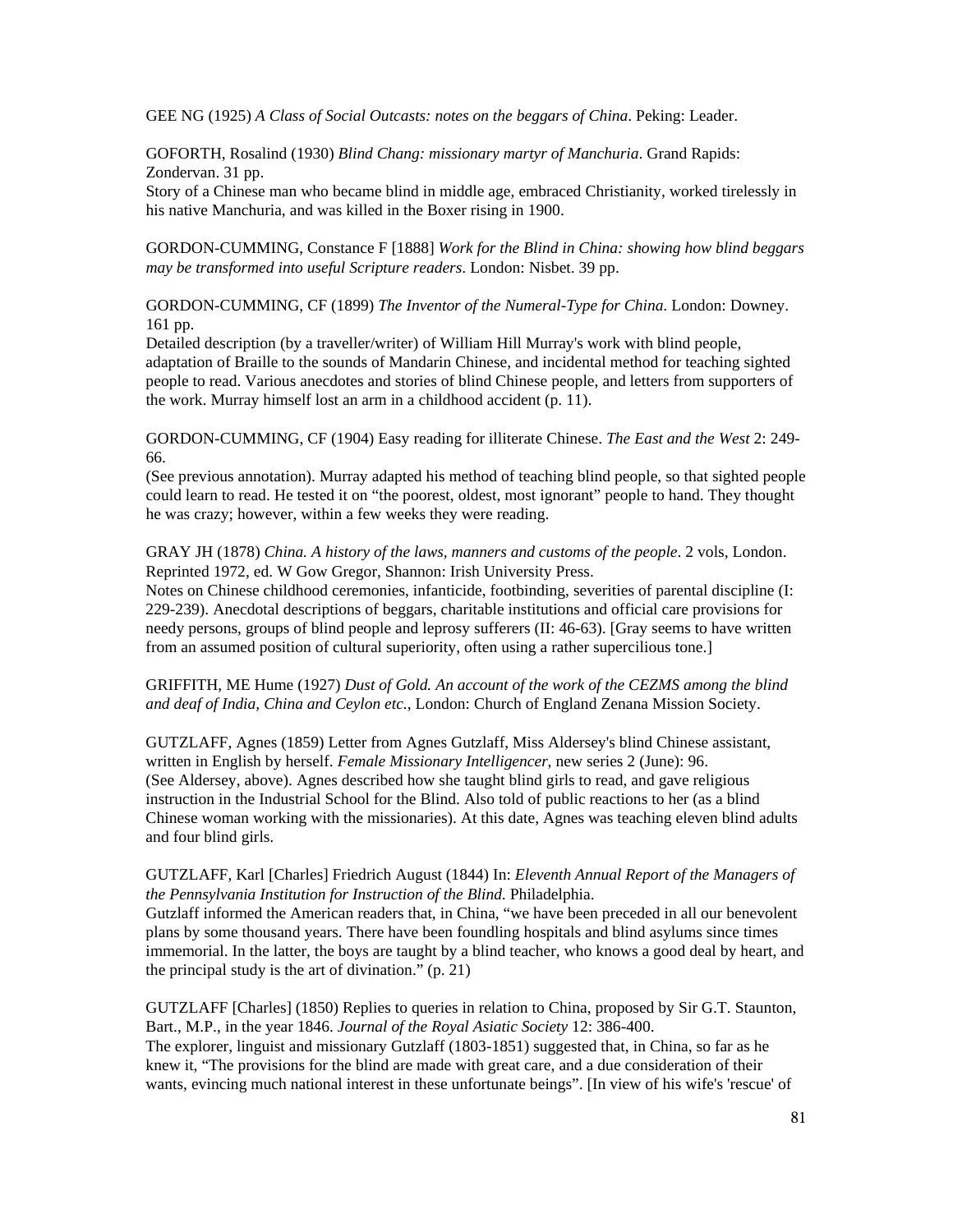blind and abandoned children, it must be supposed that Gutzlaff was taking a 'diplomatically positive' line here. He was well aware that institutional provisions for the welfare of a small number of urban blind people had existed in China for many centuries, and that some blind Chinese men earned a precarious living in various trades. He can hardly have been ignorant of the darker side of the picture, but chose not to present it, presumably because westerners normally focused solely on that side and ignored the positive activities.]

GUTZLAFF, Mary (1838) Eastern-Female-Education Society. State of Mrs Gutzlaff's School at Macao, *Missionary Register for 1838*, 277-78.

This report by Mary Gutzlaff [née Wanstall, 1799-1849] was dated Oct. 14, 1836. It discussed the condition and prospects of a six-year-old blind girl integrated with others in Mrs Gutzlaff's school. (See Yung Wing, below).

HALL, Rosetta S (1906) The Clocke class for blind girls, *Korea Mission Field* 2 (No.9, July) 175-76.

HALL, Sherwood (1978) *With Stethoscope in Asia: Korea*. mclean, VA: MCL Associates. Based on the diary of Rosetta Sherwood Hall, a missionary physician in Korea. She noticed the pitiful state of some disabled children and eventually in 1894 began to teach one blind girl, Pongnai, then more blind children, and established a special class for blind girls at the Pyong Yang Girls School. (Excerpt is given in the Encyclopedia of Disability, 2006, V: 452-453).

HART, Tanya C (1993) Revelation for the blind -- William Hill Murray: inventor of the first Braille system for Chinese. MA thesis, Eastern Michigan University.

In chapter 3 (pp. 27-39, references pp. 287-292), specifically on the invention of the numeral type, Hart provides many useful details on the earliest days of Murray's system, from contemporary correspondence, and other sources, in the archives of the National Bible Society of Scotland (1863- 1912), which also provides more individual names and identities of Murray's Chinese assistant and the blind Chinese people who learnt to read, as compared with Gordon-Cumming's reports.

HARTMANN F (1890) Orphanages, asylums for the blind, deaf and dumb, and other charitable institutions in China. In: *Records of the General Conference of the Protestant Missionaries of China, held at Shanghai, May 7-20, 1890*, 291-302. Shanghai: American Presbyterian Mission Press. Detailed essay with special attention to activities and reading systems for blind people. The Christian missionaries almost invariably gave religious instruction to abandoned or disabled Chinese children, with the hope that they would eventually commit themselves to the Christian faith. The Reverend Hartmann, as a member of a Lutheran Protestant mission, nevertheless made some appreciative comments on Catholic orphanages ("in some of their institutions there is much well worth seeing, and something well worth imitating"), and also on Chinese charitable work ("The Chinese have asylums for the blind and for the lepers, showing the compassion they have on people thus afflicted"). For deaf children there was no organised provision. Hartmann gave an immediately recognisable description of two 'dumb' (i.e. deaf and mute) Chinese girls casually integrated in mission institutions, who had been "taught to make themselves understood by gestures. They can say most things of an outward nature. Our dumb girl very soon finds some characteristic by which to describe everybody she knows... She was instructed in Bible history, largely by the use of pictures, and is pious in her way. But I am afraid her religious notions are of a very vague kind. Much trouble has been taken to instruct her so far, but there was no trained skill available to do more, and she was not a very young child when she came to the house." (p. 299)

HILL, Mary R (1937) Lord that I may receive my sight! *Korea Mission Field* 33: 60-61. On the blind boys institute under Pastor Nee Chang Ho at Pyengyang, "visioned by Mrs Alice Fish Moffett many years ago and resuscitated in 1934", which had "already branched out to include the deaf and dumb as well as blind."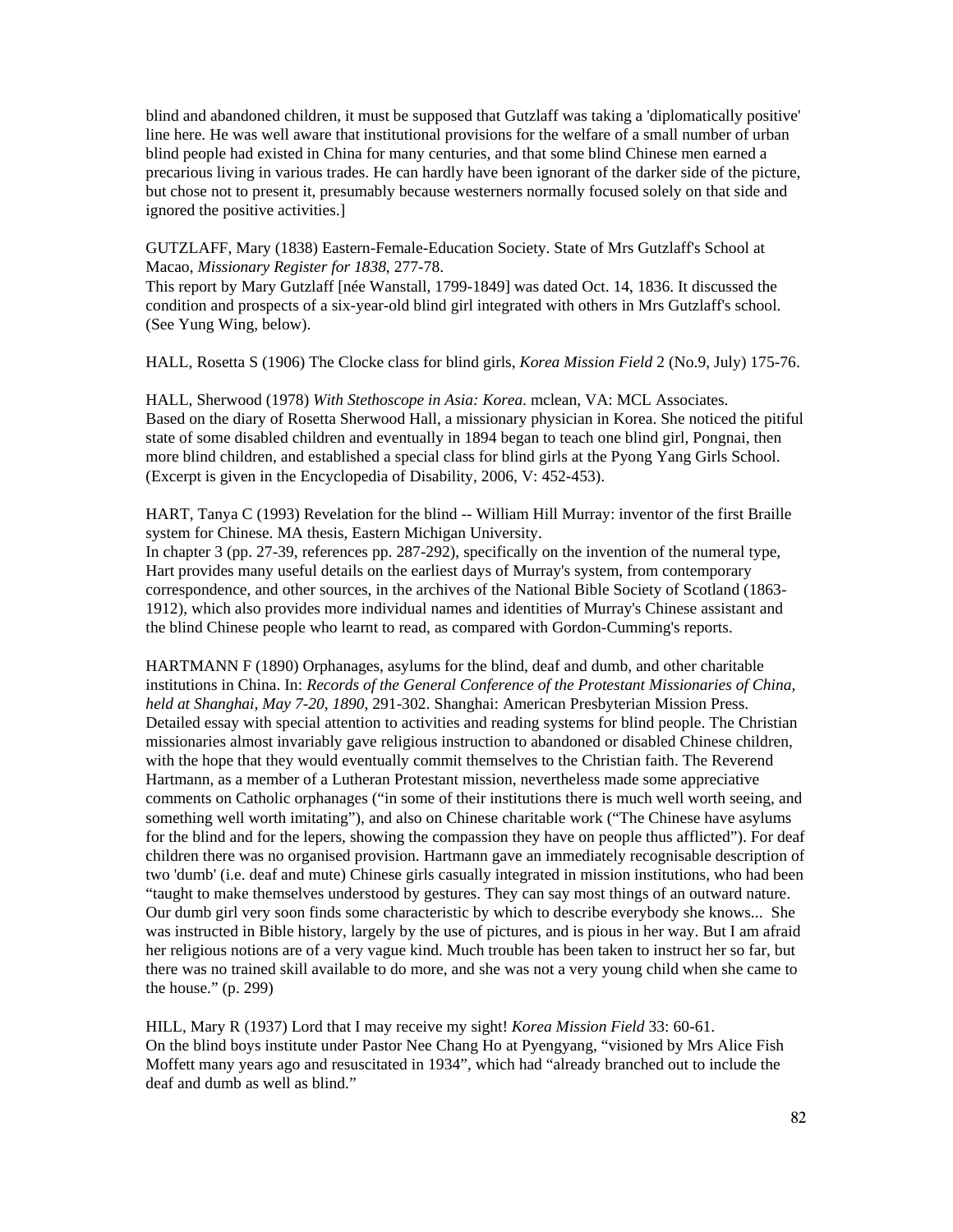HONG NO LEE (1933) The blind man hears something new. *Korea Mission Field* 29: 117-119. Tale of an old man, blind from birth and "rather dull of sense", deceived by a boy telling him a foolish tale.

HOWE, Annie L (1922) A tale of the Christian kindergartens of Japan. *Japan Evangelist* 29: 47-51. Data on the growth and activities of kindergartens, run by church and by government, since 1885.

IN MEMORIAM - Rev. Dr E.W. Syle. [By 'J.R.'] *Chinese Recorder* (1891) 22: 23-25. [Curiously says nothing of Syle's enduring work with blind adults, but mentions his deaf son.]

IN MEMORIAM - Rev. W.H. Murray, Peking. *Chinese Recorder* (1911) 42: 593-94.

[IN MEMORIAM] Mrs Annetta T Mills. *Chinese Recorder* (1929) 60: 386-87. Pioneer of education for deaf children in China.

[IN MEMORIAM] Mary W Niles. *Chinese Recorder* (1933) 64: 176-77. Physician and obstetrician, best known for developing an institution for the blind in Canton.

IWAHASHI, Takeo [1933] *Light from Darkness*. Philadelphia: Winston, for Religious Society of Friends. 103 pp.

IWAHASHI T (1934) Lighthouse for the blind. *Japan Christian Quarterly* (1934, July) 225-233.

KERR, John Glasgow (1873-74) The native benevolent institutions of Canton. *China Review* 2 (2): 88-95; & 3 (2): 108-114.

KERR JG (1889) A Chinese benevolent association. *China Medical Missionary Journal* 3 (4) 152-55. Data and activities of Oi Yuk Tong, the Native Dispensary of Canton. Kerr, who had great difficulty raising funds to start his mental asylum, was impressed by the financial acumen of the Chinese managers.

KRAMER, Lois F (1921) Making the eyes to hear: the story of the Japan deaf oral school. *Japan Evangelist* (1921, Oct.) 250-52. Preparations for, and start of, the Japan Deaf Oral School.

KRAMER LF (1925) Five years of speech for deaf children. *Japan Evangelist* (1925, July) 246-47. Notes on the start and early years of one of the few school to take deaf children from the age of 6 or 7 years. The school was the first to give successful demonstrations of oral approaches to many teachers at other Japanese schools for the deaf.

LIGHTHOUSE, Welfare Centre for the Blind (1957) *Annual Report Year Ended March 31st, 1957*. Osaka.

The report begins with the significant dates in a "History of the Lighthouse", from 1932, when "Takeo Iwahashi opened his house to the blind as a Braille library and also began to send hometeachers to the homes of the blind", through the following 25 years (pp. 5-9), before reporting the current situation and activities. (See Iwahashi, above).

LITTLE, Alfred F (1939) *From Serfdom to Culture. The remarkable story of a blind Chinese girl who rose from a waif in Canton to the position of a proof reader in a large American institution*. (No named publisher).

Mrs Mary Gutzlaff brought three blind Chinese girls, Fanny, Eliza and Jessie, to America with the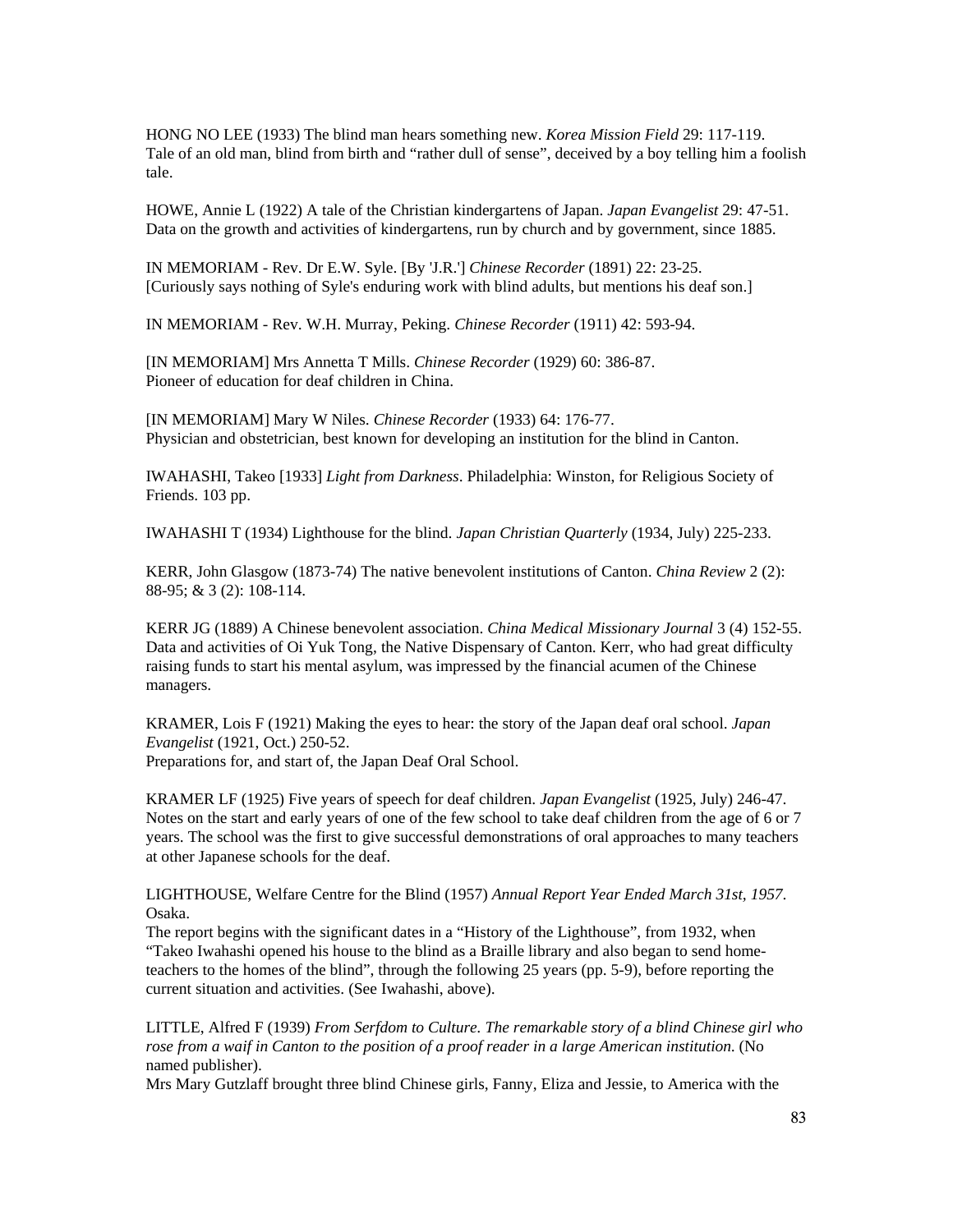hope that they could be trained as teachers and would return to China. None of these three did return. This booklet tells the story of Jessie Gutzlaff, who finished her education, became a skilled proofreader of Braille publications, and earned enough money to endow a scholarship for the education of Chinese students in Shanghai.

LOCKHART, William (1861) *The Medical Missionary in China: a narrative of twenty years' experience*. London: Hurst & Blackett. xi + 404 pp.

Some notes on disabilities, begging and deliberate mutilation e.g. pp. 193, 250-253, 260-261. Quotes Dr B Hobson (Macao): "Several young and grown-up persons, idiotic from their birth, have been brought for treatment, some of them with remarkably formed heads, flattened on one side, smaller than natural, or conical;" (Lockhart p. 180).

LOWRIE JW (1891) Mr Murray's method of applying Braille's system for the instruction of the blind. *Chinese Recorder* 22: 256-60.

LUGINSLAND, Helene (1976) *Draussen vor dem Osttor: Gottes Wirken unter Blinden in China*. Bad Liebenzell : Verlag der Liebenzeller Mission. 143 pp. [An earlier edition appeared with title '*Licht im Dunkel*'.

[LUKE, Mrs Chester] (1844) *The History of Lucy Gutzlaff*. London: John Snow.

'Lucy Gutzlaff' was one of the four young blind Chinese girls adopted by the Gutzlaffs, and sent to the London School for the Blind for education. [Lucy and Mary both died within a few years. Laura grew to be an active teenager. Agnes complete her education and returned to China to teach other blind people.]

McCLATCHIE, Thomas (1851-1853) [Extracts from reports, letters or journal of the Rev. T. McClatchie] *Missionary Register*, Jan 1851 p. 48; March 1852 pp. 119-120, 155; March 1853 pp. 118-119.

At Shanghai, McClatchie gathered a class of ten blind men (growing to twelve men and five women) for religious instruction, meeting two or three times per week.

McCLATCHIE T (1877) Brief sketch of the history of the Shanghae station of the Church Missionary Society, London. *Chinese Recorder* 8: 308-310.

Looking back, McClatchie recalls as many as 16 blind people being under instruction at Shanghai (p. 309).

MACGILLIVRAY, Donald (ed.) (1907) *A Century of Protestant Missions in China (1807-1907)*. Shanghai. vii  $+ 677 +$  appendices.

Under the titles of various missions, much detail of kindergartens, institutions and schools for disabled people appears, e.g. pp. 54-55, 58-59, 91, 263, 430, 438-439, 462-463, 490-491, 529, 541. Several "Missions to the Blind in China" are described (pp. 584-593). Among them the German Mission to Blind Females in China, of Hildesheim, sent out Sister Martha Postler to Hong Kong in 1896, and she commenced to teach blind children, with the aid of a blind teacher, Lin Chau (pp. 591- 592. See below, E Postler, 1907).

MACGILLIVRAY D (ed.) (1910) *The China Mission Year Book, 1910*. Shanghai: Christian Literature Society for China.

'Special Philanthropy', pp. 380-393, gives short articles about work with people suffering various disabilities and privations. Writing on the School for the Deaf and Dumb, Chefoo, Anita Carter (p. 384) notes that "A hearing Korean man and his wife received instructions in methods of teaching the deaf during the year, and they now report a school at Pyengyang with several pupils in attendance."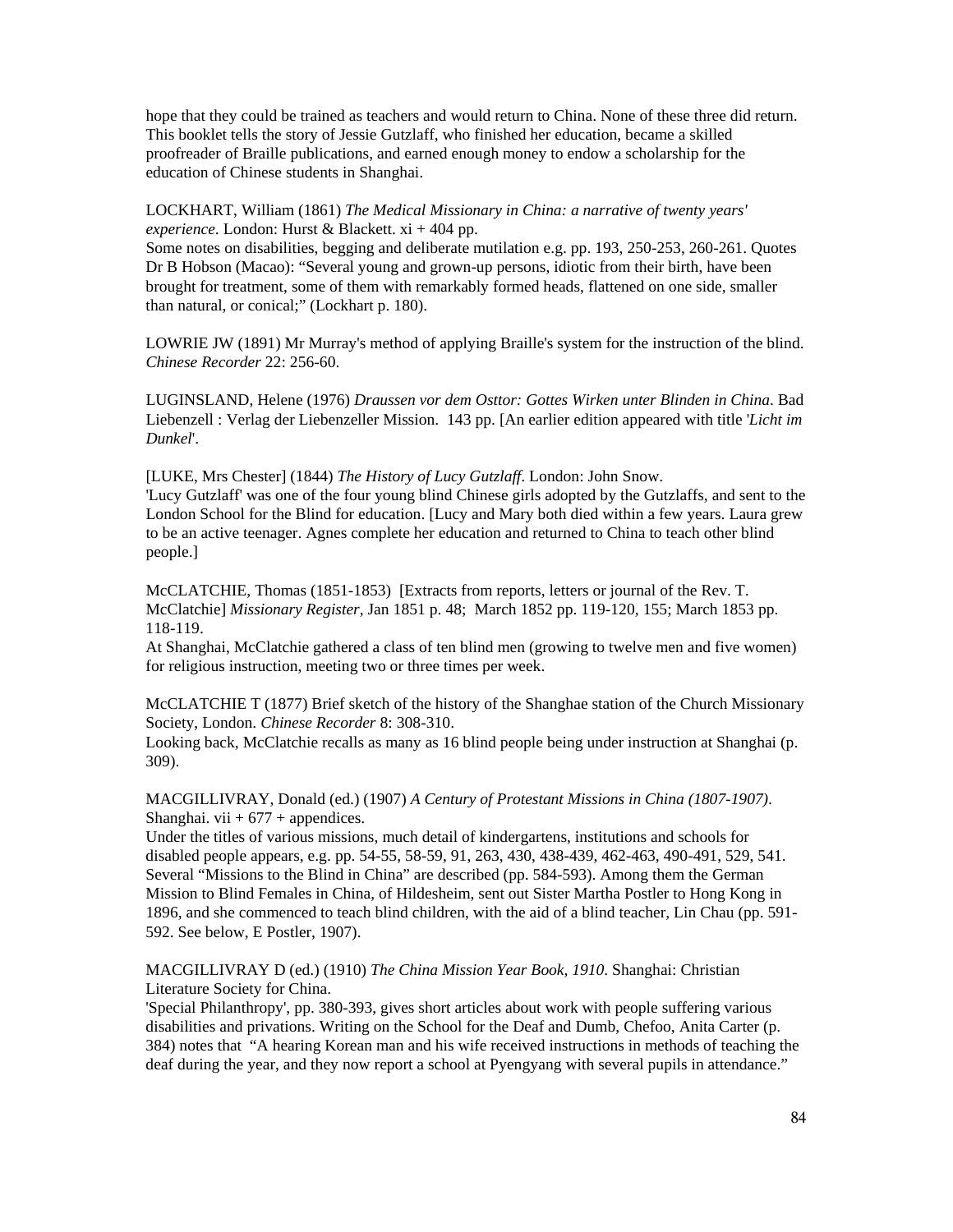MACGOWAN J (1909) *Lights and Shadows of Chinese Life*. Shanghai: North China Daily News & Herald. 308 pp.

Ch. 14 on "Doctors and Doctoring" gives historical anecdotes and some observation of Chinese physicians. Ch. 22 on "Beggars" is also anecdotal, but records some detailed observations of beggars with disabilities.

MILLER, Alfred Donald (1965) *An Inn Called Welcome. The story of the Mission to Lepers 1874-* 1917, London: Mission to Lepers.  $x + 241$  pp.

Development of work with leprosy sufferers in China, Japan and Korea, 1890-1917, by various organisations, pp. 73-82, 146-168, 188-198, 202-211.

MILLS, Annetta T (1893) Our school for deaf mutes in China. *Woman's Work for Woman* 8 (Feb.) 37-39.

How Mrs Mills, whose brother was deaf, and who had taught deaf children in America, started teaching deaf boys in China, with the aid of a Chinese teacher.

MILLS AT (1901) The Chefoo, China, School for the Deaf. *Association Review* 3: 24-27. Report of very unsettled political background, and financial needs of the work.

MILLS AT (1908) The Chefoo, China, School for the Deaf and its future. *Association Review* 10: 82- 88.

Detailed and impassioned appeal for future support, after a first decade of struggle to run the school, with further remarks by members of the Board of Trustees.

MILLS AT (1910) *China Through a Car-Window; observations ... in the course of a four months' journey in behalf of the Chinese deaf, etc*. Washington D.C.: Volta Bureau. 53 pp.

MILLS AT (1922) Training teachers for Chinese deaf children. *Chinese Recorder* 53: 230-232.

MILLS, Charles R (1890) Deaf-mute instruction. *Chinese Recorder* 21: 243-246.

MING Sum School for the Blind, Canton (1939) *Ming Sum, the school of the understanding heart; the fiftieth anniversary, 1889-1939*. Hong Kong. 117 pp.

MORITZ, Sophie (1947) *Ebenezer Home for Blind Girls.* Hong Kong.

MORRISON JR (1837) Letter dated 24 July 1837. Archives of London Missionary Society (Library of SOAS, University of London) CWM South China incoming letters Box No.3, 1830-1839. Notes on Mrs Mary Gutzlaff's school at Macao, supported by the Morrison Education Society, in which one of the girls was blind (at this time; and more later). Morrison commented on the unhappy situation of Chinese blind people, and saw opportunities for missionaries to undertake their teaching. Mrs Gutzlaff hoped to increase the school intake of blind girls.

MURRAY, William Hill (1890) Teaching the Chinese blind, *Records of the General Conference of the Protestant Missionaries of China, held at Shanghai, May 7-20, 1890*, 302-306. Shanghai: American Presbyterian Mission Press.

Murray began teaching blind people to read in the late 1870s (probably late 1878, certainly by early 1879). He devised materials by adapting Braille points to a numerical system based on the 408 sounds of the Pekinese syllabary. By June 1878, four blind students were engaged with Murray's method: Mr Wang Ting, Mr Lee, a blind boy named Sheng, and another beggar boy off the street, who "was able to read and write perfectly within two months: that is, he could read as quickly by touch as the Scriptures are usually read at public worship; and he could write from dictation at the rate of 22 words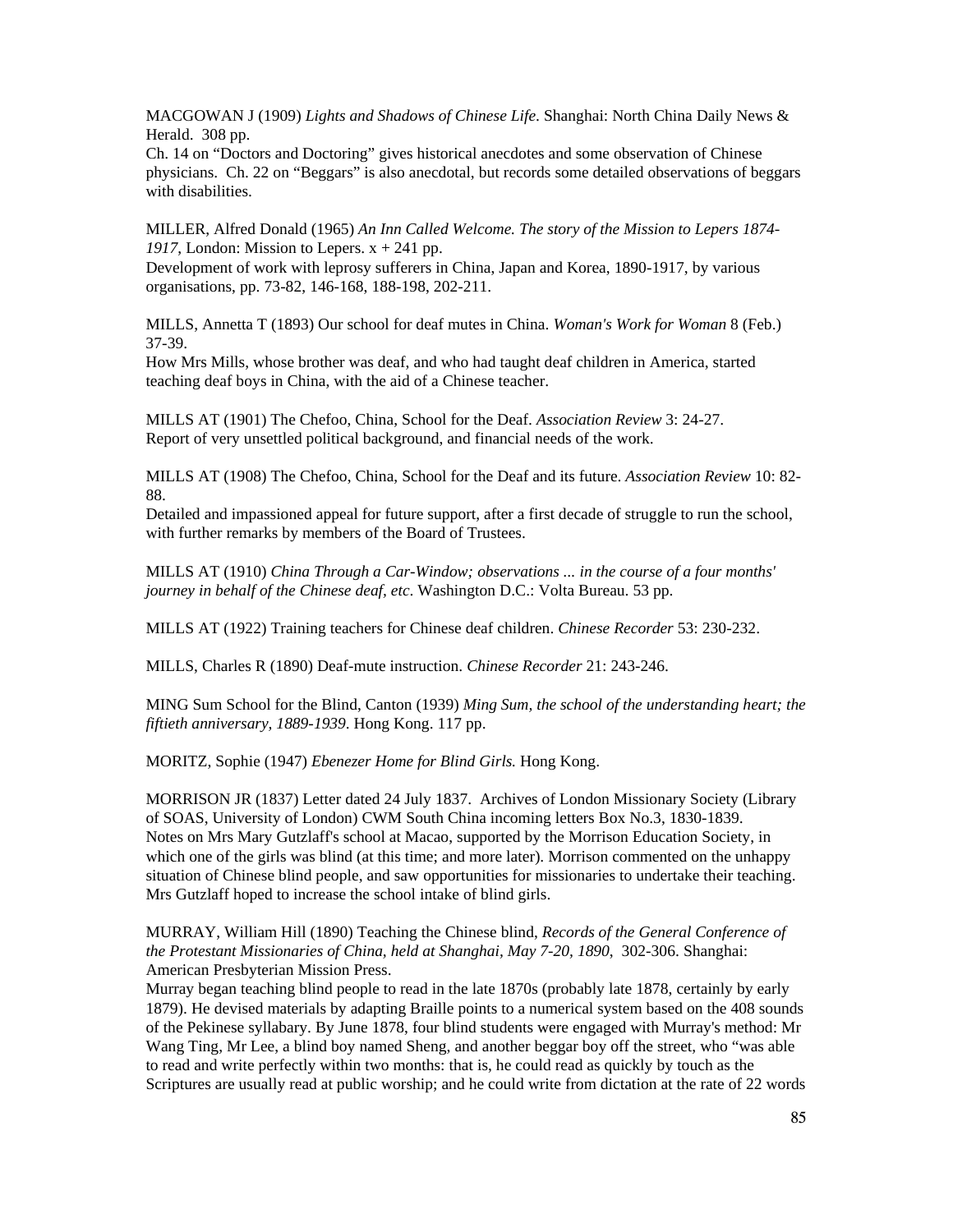per minute. It must not be supposed that this is an isolated instance; such results are the rule." Murray briefly described his school, and vocational activities of blind young men.

PAIK, L George (1980) *The History of Protestant Mission in Korea, 1832-1910*. 3rd edition. Seoul: Yonsei University Press. (1st edition, 1929, following doctoral thesis, Yale University.) ix + 438 pp. Start of formal education for blind and for deaf children. Mrs Rosetta Hall taught one blind girl in 1894. After refreshing her skills in New York she returned and began a small class for blind children (pp. 324-325). In 1903 Mrs Alice Moffett began a similar work for blind boys. In 1909, Mrs Hall sent Yi Ik-min to the Chefoo school for the deaf. On his return, a deaf school was begun at Pyengyang (p. 403).

PARKER, Mrs (1882) Chinese charities. *Women's Work in China* 5 (2) 119-122.

Visits to an almshouse for c. 200 elderly or disabled women, and a home where 150 widows, with maybe 300 children, were supported by wealthy families, at Soochow. These were in good shape; but the Foundlings Hospital was a damp, depressing place of "little beside misery, poverty and dirt", with twenty children, mostly "blind, deformed or idiotic".

PEKING School for Chinese Blind (n.d.) *Alphabet for Sight: Ten Minutes Study: the Lined Braille-Murray's Numeral Type*. Peking.

PEKING School for Chinese Blind (n.d.) *Chinese Primer in Murray's Numeral Type Mandarin Chinese: Composed by the Blind, for the Blind to Teach the Illiterate Sighted*. Peking.

PHILLIPS CJ (1980) Hall, Rosetta Sherwood. In: B Sicherman, CH Green *et al* (eds) *Notable American Women. The Modern Period. A biographical dictionary*, pp. 299-301. Cambridge, Mass.: Belknap, Harvard University Press.

Short biography of Rosetta Sherwood Hall, missionary physician and educator of blind and deaf children.

POSTLER, Elisabeth (1907) *Schwester Martha Postler, ein Frauen Leben im Dienste der deutschen Blinden-mission in China*. Hamburg: Agentur des Rauhen Hauses. 190 pp. [See notes under MacGillivray (1907)]

PRESTON TJ (1907) Chinese benevolent institutions in theory and practice. *Chinese Recorder* 38: 245-53.

'R.A.W.' (1867) The blind Chinese teacher. *Female Missionary Intelligencer*, 10: 33-34. Brief item on the life of 'Agnes Gutzlaff', the blind orphan adopted by Mrs Mary Gutzlaff in the 1830s and educated in London, who returned as a missionary to teach at Ningpo and Shanghai. (See above, Aldersey; and Gutzlaff).

RATTENBURY, Harold B (1949) *David Hill, Friend of China. A modern portrait*. London: Epworth. 214 pp.

Notes the beginnings of the Hankow Blind School, founded jointly with Mr Crossett; and of the Hankow adaptation of Braille (pp. 90-91).

*REPORT of the First Annual Convention on the Education of the Blind and the Deaf in the Far East*. Pyeng Yang. 1914. 51 pp.

RHODES, Harry A (ed.) [1934] *History of the Korea Mission Presbyterian Church U.S.A. 1884-1934*, Seoul: Chosen Mission Presbyterian Church U.S.A.  $xii + 673 + x$  pp. Social welfare work is reviewed (pp. 512-518), including school for the blind established at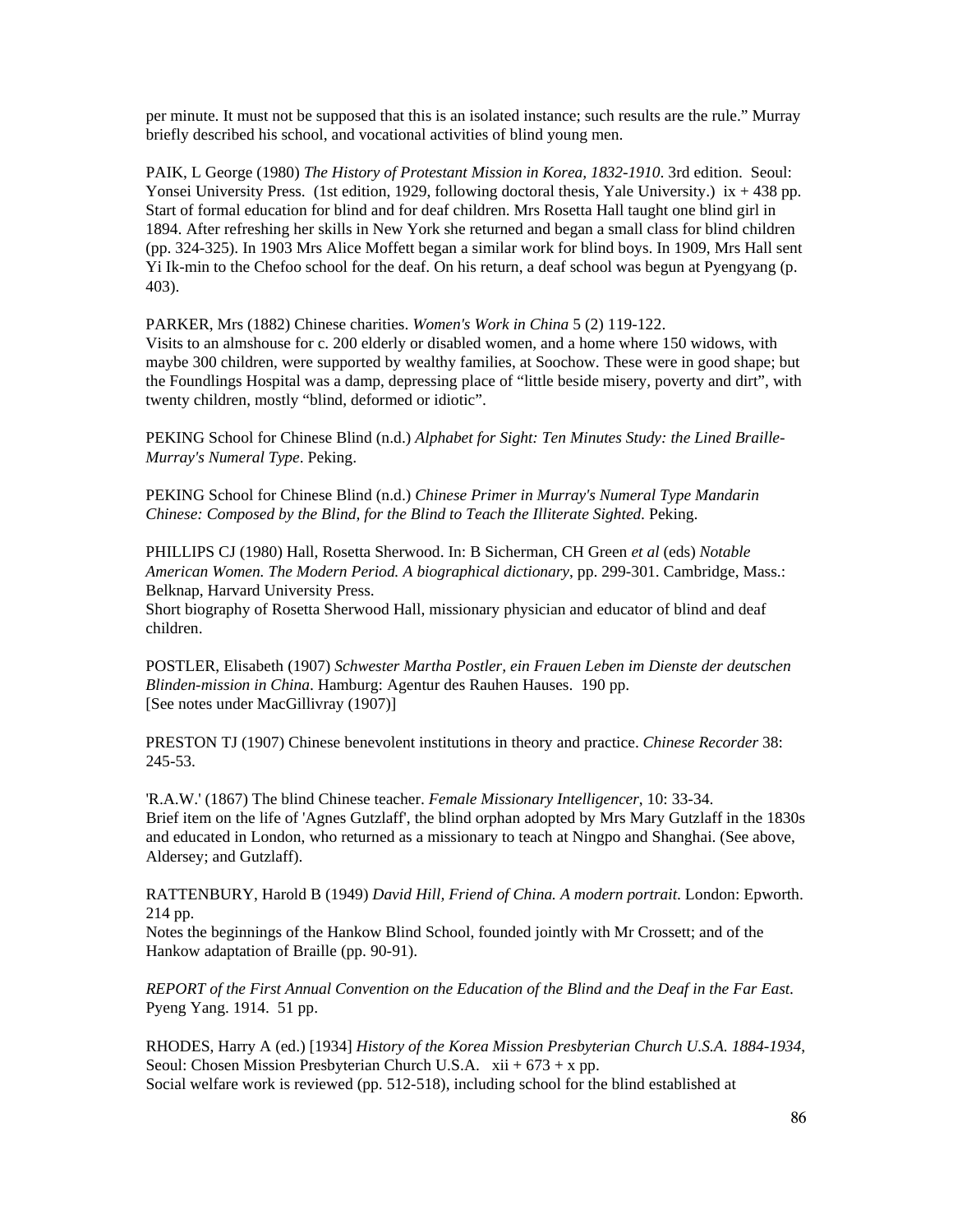Pyengyang in 1904 by Mrs Rosetta S Hall MD of the M.E. [Methodist Episcopal?] Mission, with cooperation of some Presbyterian missionaries. Mrs Hall's work with blind people dated from 1894. Later in 1909 she added a school for the deaf. An asylum for leprosy sufferers was established in Fusan in 1910, followed by other leprosy services. Work with orphans, widows and other poor and needy persons is described briefly, and mentioned elsewhere in the book, together with medical and educational work.

SAUNDERS, Alexander R (1928) *Blind and Blessed*. London: China Inland Mission. 21 pp. Brief tract telling how the author lost his sight in 1916, while serving as a missionary in China. After a year in the USA, he returned to missionary work, adopting some different roles.

"SCHOOL for the Deaf, Teng Chow, Chefoo, China." *Silent Messenger* (1896, July) No. 9, Vol.II, 46-47.

SCHROEDER, Mrs (1882) An account of the Berlin Foundling Hospital, Bethesda. *Women's Work in China* 5 (2) 138-146.

Residential asylum and school at Hong Kong, run with German missionaries and funding. Founded in 1850, following a visit to Berlin by Dr Karl Gutzlaff. Mentions four blind, one deaf, and one mentally retarded child, among 84 girls in 1882.

'SIGMA' (1895) The Amma. *Japan Evangelist* 2 (No. 6, August): 357-358 (and plate opposite p. 356) Describes the well-known plaintive whistle signalling the blind amma's approach, his physical appearance, the head to toe massage lasting about an hour, and the systematic organisation of the blind guild (until reforms in 1870), with its 72 different grades of certificated competence. The full page photograph show an amma with shaven head, holding a bamboo stick, blowing his whistle, wearing thong clogs and a loose-fitting gown, with towel tucked at waist.

SMITH, Mrs Arthur H [1913] *Man with ten eyes*. Chicago: Woman's Board of Mission to the Interior. 20 pp.

[Blind people in China]

SMITH, David (ed.) [1885] *Embossed Primer for the Chinese Blind*. Amoy dialect. 11 sheets. Using an adaptation of the shapes of Roman capitals, apparently in Moon's embossed script.

SMITH, Nellie D (1914) *A Chinese Helen Keller*. Chefoo School for the Deaf. [Pamphlet concerning Wang Fung-Ying.]

STAUFFER, Milton T (ed.) (1922) *The Christian Occupation of China*. Shanghai. Includes a brief overview of schools, teachers and activities for blind people in 12 provinces of China (pp. 365-367). Some 800 blind students in 29 schools were being taught by 87 teachers (10 foreign, 77 Chinese). Among the teachers, 39 were sighted, 38 blind. Mentions use of Moon script among women at Ningpo. Standard Braille system for Mandarin was devised.

SWEENY, Joseph (1934) *Maryknoll among Chinese Lepers*. Maryknoll: Maryknoll Fathers.

SWINEHART, Mrs ML (1933) Some Korean cameos. The story of Yi Pok Dong. *Korea Mission Field* 29: 150-151.

This and next item are brief, sentimentalised stories of beggar boys with substantial physical disabilities who found their way to the Salvation Army Boy's Home, Seoul, where they received care and education.

SWINEHART, Mrs ML (1934) The half footed beggar boy. *Korea Mission Field* 30: 61.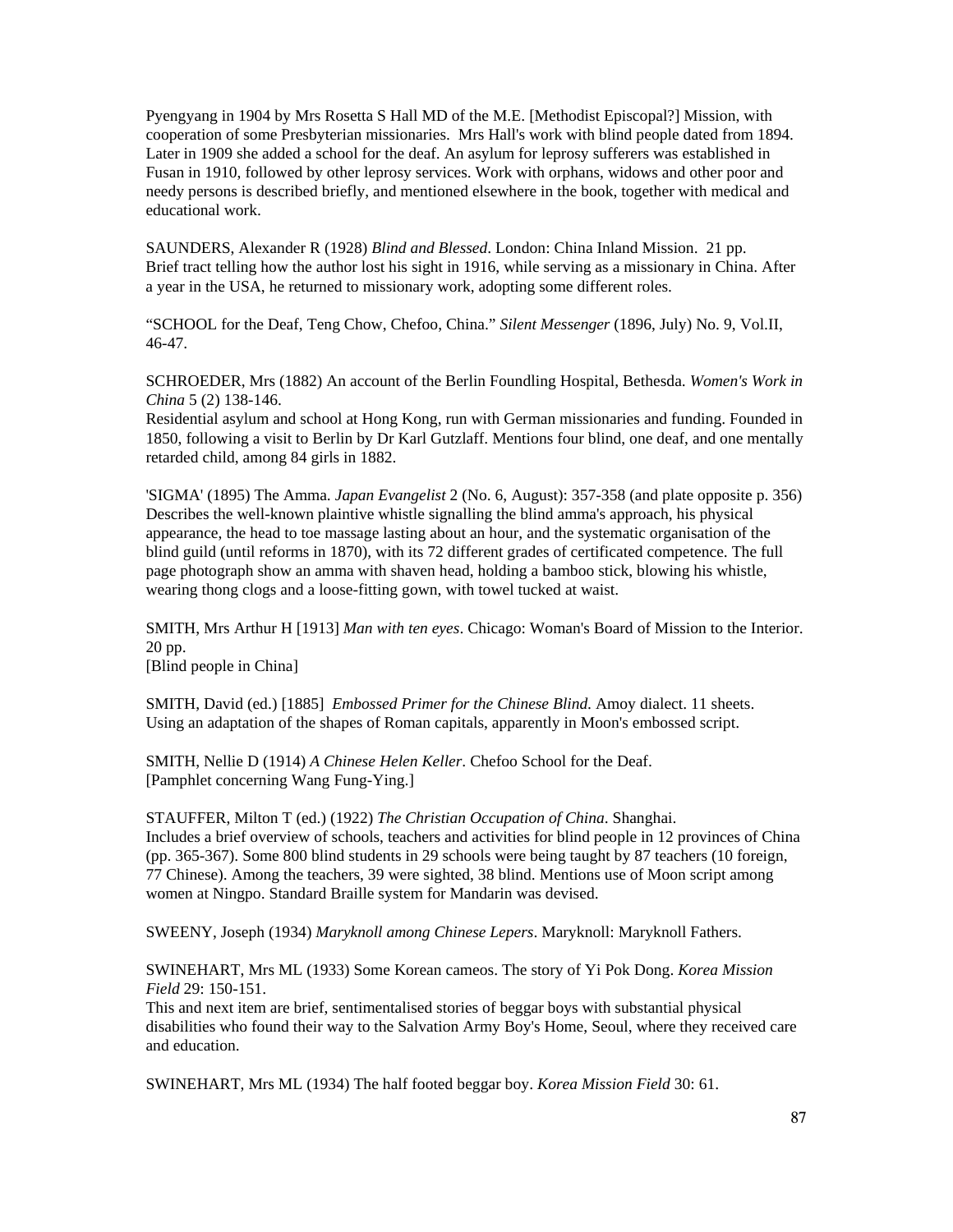SYLE, Edward W (1847-1858) Extracts from the Journal of the Rev. E.W. Syle. *Spirit of Missions*, 12 (1847): 353; 13 (1848): 186; 14 (1849): 343-345; 15 (1850): 185-86, 357, 426-27; 16 (1851): 22-23, 75, 82, 134-35; 17 (1852): 57, 204, 305-306, 450-51; 18 (1853): 56, 82; 206; 22 (1857): 35, 278; 386-87, 440-41; 23 (1858) 196-97, 338-39, 484.

Rev. Edward Winter Syle was an English priest, who was sent to China by the American Episcopal Church Mission. Syle was both a practical man and a scholar. The journal of his early work at Shanghai, giving much thoughtful description of Chinese life and customs, was serialised in the Episcopalian periodical, *The Spirit of Missions*. He often referred to people with disabilities, and recorded the start (4 Nov. 1856) and early years of his school/workshop for blind people. (Items listed by no means exhaust Syle's journal contributions relevant to disability and to education. A few items are listed separately below, to show particular insights).

SYLE EW (1852a) A blind pupil (24th March 1852). *Spirit of Missions* 17: 305-306.

Syle's assistant, Soodong, "came to the door leading an aged blind man, well dressed, of an intelligent countenance" with whom he had got into conversation at Mr Lockhart's Dispensary. The man related that "Two and forty years have I been engaged as a writer in the Grain Department." Recently his sight had failed. He had tried local remedies and prayers, without effect. Now he had "no way of getting my living. If I had been an old servant in a merchant's house he would have fed me in my blindness and old age; but the mandarins are always changing about, and know nothing more of the men that serve them than that they do their work and get their wages." Much more was said, to the fascination of Syle the Ethnographer. Eventually Syle the Priest offered the man some prospect of 'spiritual' sight, "though I almost wished the words unuttered, when I saw with what startling earnestness his face brightened up", the man believing that his eyesight could be restored. Finally, Syle "led him out into the Church where one of the baptized blind, *Yan-paon* by name, was sitting." He introduced the two blind men, leaving the one to recount his sad story, the other to tell of the religious hope he had found. [Syle administered the Poor Fund of the church, and had a keen interest in local arrangements by which the Chinese population accommodated and relieved the poor, sick and disabled, of whom a considerable number were visible in every corner. He seems to have been meticulous in recording both the merits and flaws in the ways charity was administered, being well aware of the difficulties in this practice, whether in England, the US or China.]

SYLE EW (1852b) The multiplied employments of a Sunday (28th March 1852). *Spirit of Missions* 17: 306-307.

Edward Syle had "a day full of events" at Shanghai. Amidst them, he noted that after the morning church service, "a dumb woman was brought in by a young man who was accustomed to converse with her, and through him I learned that she wanted alms. The manner in which he communicated with her was curious in the highest degree. I observed that he always *spoke* what he wanted her to understand, at the same time using dumb-show of the most wonderfully brief and significant character. I am sure I never saw anything so concise in the instruction of deaf-mutes at home; yet she seemed to understand him perfectly. True, he did not attempt anything abstruse. When he did, at my suggestion, inquire what she worshipped, she said, and repeatedly insisted on it, that she *worshipped nothing at all*." [At the time, 'dumb' was commonly used for 'deaf and dumb'. (Syle would hardly have been impressed by the event, if the woman had actually been able to hear the words that were spoken as well as signed). Some forms of sign language have undoubtedly been practised in China between deaf people, and with hearing interpreters, for many centuries; but eyewitness descriptions are hard to find. There is some irony in Syle immediate interest in this phenomenon, which he compared with what he must have seen in a deaf school in the US or England. One of his children, Henry Winter Syle, aged 5 at this time, would soon suffer scarlet fever, leaving him deaf. Henry went to school and college in the US, and eventually in 1876 was ordained deacon in the Episcopal Church. In 1884 became the first Deaf priest in America. Much correspondence between father and son, throughout their lives, is located in the Gallaudet University Archives. Henry grew up separated from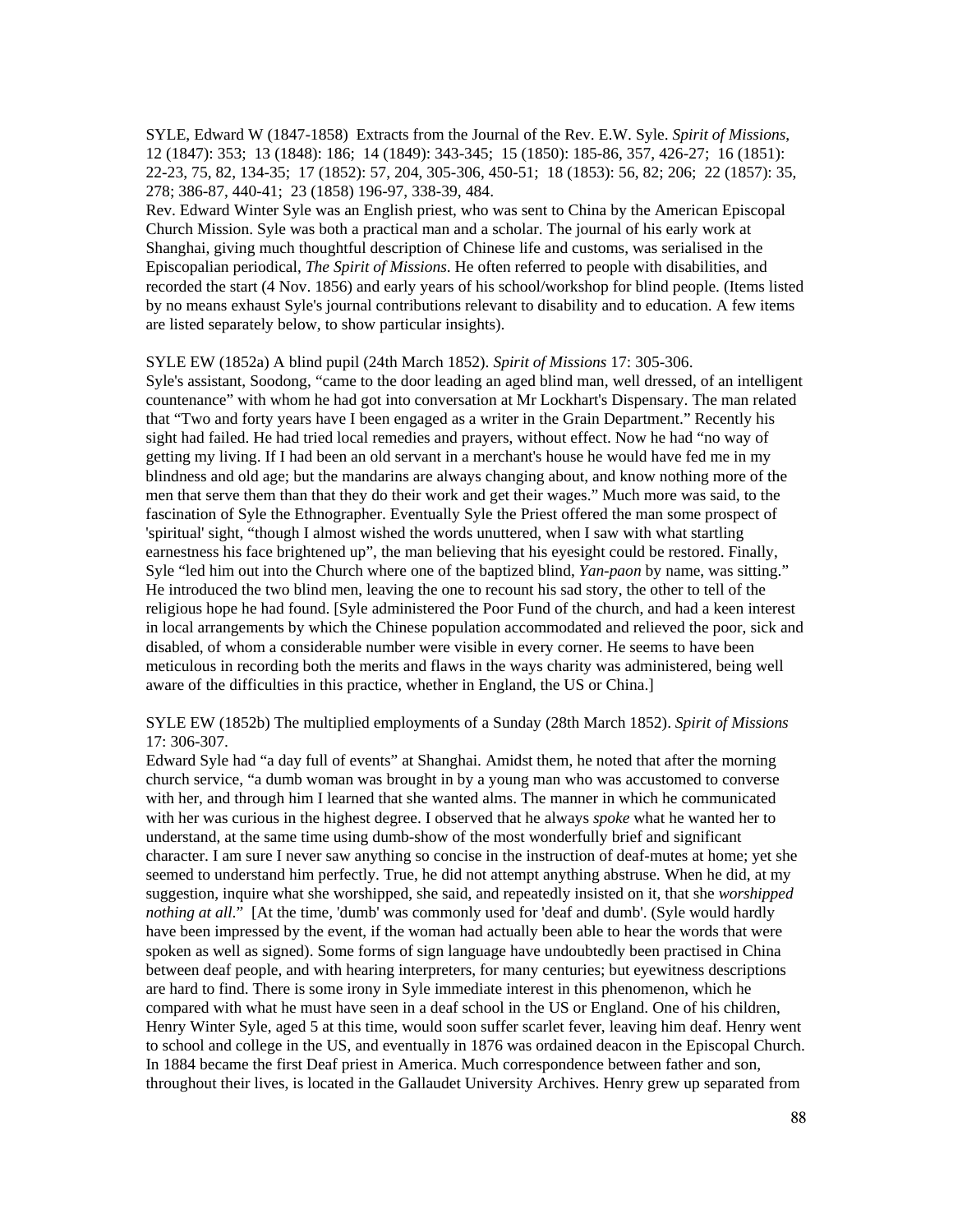his father, who worked for many years in China and Japan.

SYLE EW (1868) Shanghai Asylum for the Blind. *Chinese Recorder* I: 138-140. Short article on the history and work of the Asylum, begun by Syle in 1856. (Detailed reports appear in Syle's diary, reproduced in *The Spirit of Missions* journal).

SYLE EW (1869) Minutes of the Committee of the Blind Asylum, - held at Chaou-foong Hong, January 20th, 1869. *North China Herald*, Feb 6, 1869, p. 72.

SYLE EW (1870) The Blind Asylum. Report of the Trustee of the Institution for the Blind, for the year 1869, *North China Herald*, June 9, 1870, pp. 428-429.

TALMAGE ME (1878, Nov.) History of a blind girl. *Women's Work in China* II (1) 49-52. Miss Lam-Ah was one of two blind Chinese girls integrated with thirty sighted children in a mission school run by Miss HM Van Doren in the early 1870s at Amoy. The school was part of an American Reformed Church mission. "The other children were inclined to laugh at their peculiarities and impose upon them, but they, having the same affliction, could understand one another." Lam-Ah is reported to have made good progress in her education.

TALMAGE ME (n.d.) *The Children's Home at Amoy. "Pity little-children Hall".* New York: Woman's Board of Foreign Mission.

THOMSON, Elliot H (1873) Report of Institution for Blind Poor. *North China Herald*, Feb. 6, 1873, p. 118.

The Institution was put in Rev. Thomson's charge when Rev. Edward Syle left for Japan.

TURNER HF [1908] *Ring Out the Old, Ring in the New. New Ideas in Old China. CEZMS Schools in Fuhkien Province*. London: Church of England Zenana Missionary Society. Marshall Bros. Notes missionary schools for blind children and adults (pp. 77-84).

VASEL, Mathilde [1933] From darkness into light: the works of God manifested in the Blind Girls' School, 1908-1933, Changsha-Hunan China. Shanghai: Christian Book Room. 88 pp.

WESTLING, Tyra Melvia (1936) The School for the Deaf at Chefoo. *Volta Review* 38: 23-26; 56-57. Detailed observations and photographs of junior children and staff, in classroom and other activities.

WHERRY, John; Lowry HH; Owen, George; Pritchard, Edward S; Ament, William S; Russell SM, & Blodgett H (1891) Mr Murray's method of applying Braille's system for the instruction of the blind. *Chinese Recorder* 22: 257-260.

Brief description of Murray's method, written by a group of men who felt it had been misunderstood, and wished to testify to its merits.

WHITE, E Aldersey (1932) *A Woman Pioneer in China. The life of Mary Ann Aldersey*. London: Livingstone. viii  $+76$  pp.

Miss Aldersey opened China's first girls' school, at Ningpo in 1844. In 1856, Agnes Gutzlaff, the young blind Chinese teacher joined her, and soon found opportunities to teach blind children and instruct blind adult in a small workshop. Notes some of the activities briefly (pp. 69-70).

WIEST, Jean-Paul (1988) *Maryknoll in China. A history, 1918-1955*. Armonk, NY: Sharpe. xxiv + 591.

Notes Maryknoll missionaries' "Corporal Works of Mercy" (pp. 131-201), including work with orphan children (some of whom were disabled, pp. 141-142) and colonies for leprosy sufferers.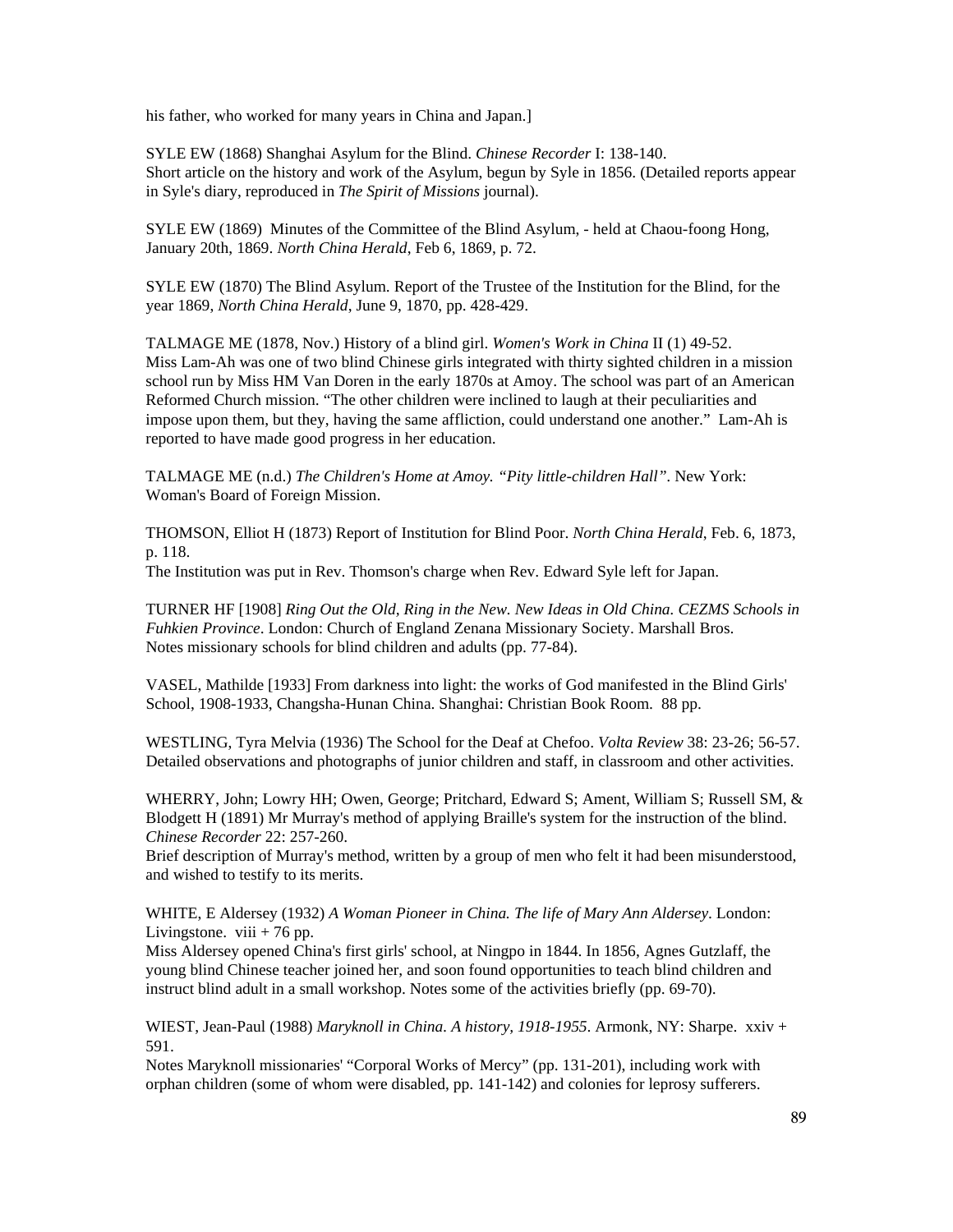WILKINSON, Mrs George (1914) School for blind boys, Foochow, China. Lantern address. In: *Report of the International Conference of the Blind... Church House, Westminster... 1914*, pp. 445- 449. Bradbury, Agnew.

Tells the origins in 1899 of Mrs Wilkinson's school. She visited Amoy, and "with the aid of Mr. Cook, a blind missionary, set about the work of adapting the Braille system to the Foochow dialect." The school began in rented rooms, to local scepticism. By 1910, some of the blind students were winning prizes for the quality of their handiwork. Personal stories are given. The school day is described.

[WILKINSON, Mrs. G ?] Twenty-one years work among the blind at Foochow. [CMS]. 10 pp.

WILSON RM (1926) Leprosy in Korea. *Journal of the American Medical Association* 87: 1211.

WILSON RM (1930) Industrial therapy in leprosy. *Leprosy Review* 1 (1) 25-28. [See next item.]

WILSON RM (1936) Leper work. *Korea Mission Field* 32: 145-147. Short but detailed and factual report by the superintendent of a leper colony near Soonchun, Korea. Among 700 residents with leprosy, 30 were also blind.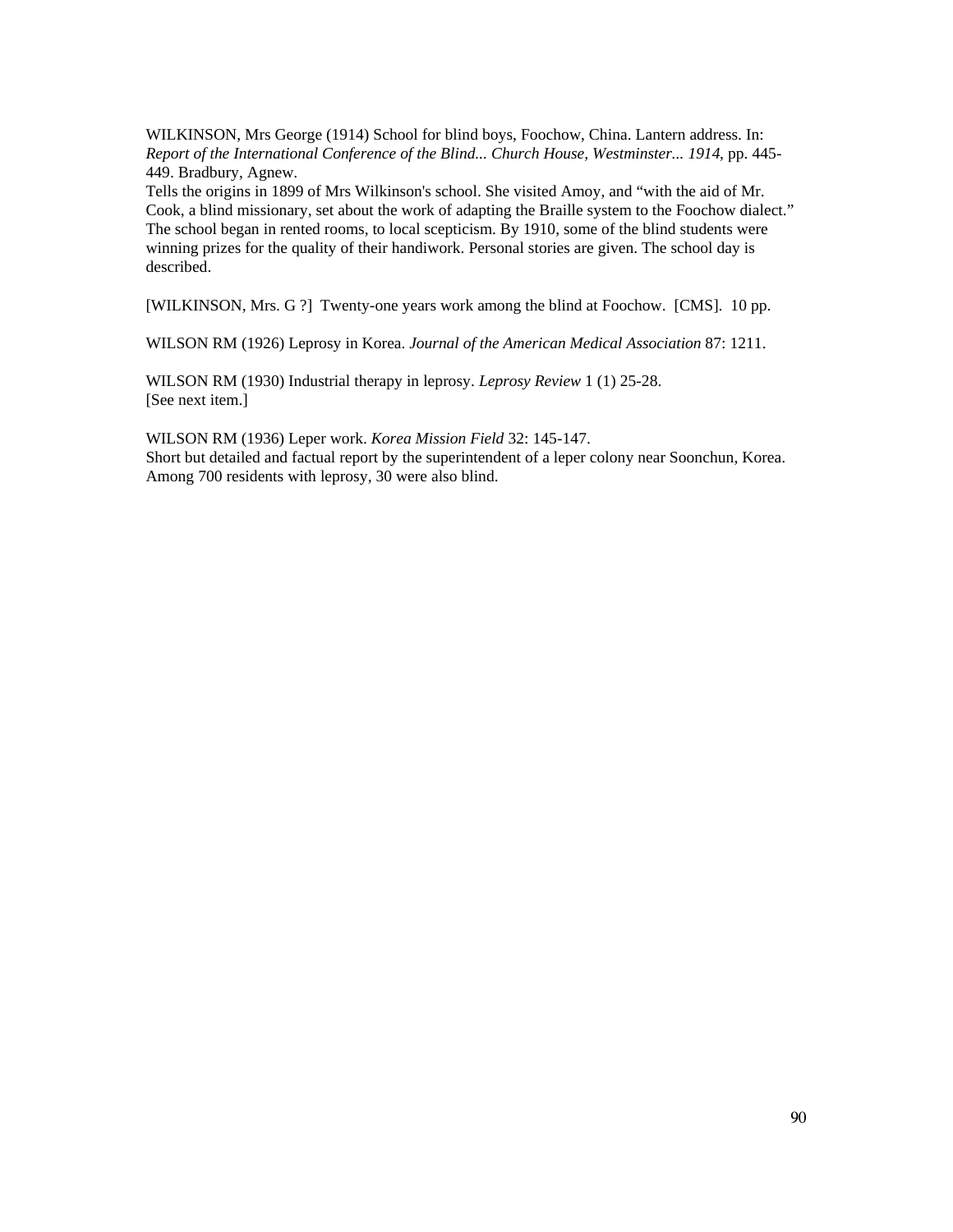# **5.0 MATERIALS FROM, OR ON, ANTIQUITY TO 1750** [c. 145 iems]

ALLEN, Horace Newton (ed.) (1896) A fortune-teller's fate, *Korean Repository* 3: 273-280. Story of a famous blind fortune-teller (pp. 273-274), set in the 17th century, is the first of several folk stories compiled.

ANDERSON, Mary M (1990) *Hidden Power. The palace eunuchs of imperial China*. Prometheus books.

ARAKI James T (1979) Book Review. "The Legend of Semimaru: Blind Musician of Japan", by Susan Matisoff. *Harvard Journal of Asiatic Studies* 39: 177-184. Positive and detailed review, with a sketch of Semimaru studies. (See Matisoff below).

ASHMEAD AS (1894) Traditional treatment of leprosy in Japan and China. *Journal of the American Medical Association* 22: 605-608.

ASTON, William George (1907) *Shinto. The ancient religion of Japan*. London: Constable. Written after Aston's translation of *Nihongi* (q.v.) Brief comments on Hiruko / Ebisu, pp. 22, 38. Also Susanowo, pp. 24-26, 39-40. [Belongs to a period when some Orientalists could still state publicly that their own understanding of a country's legends was greater than that of the people of the country...]

BIOT EC (1845) *Essai sur l'histoire de l'instruction publique en Chine et de la corporation des lettres depuis les anciens temps jusqu'à nos jours: ouvrage entièrement rédigé d'après les documents chinois*. Paris: Duprat.  $xii + 618$  pp.

Quotes extensively from Chinese documents to build up a detailed picture of education since antiquity.

BODDE, Derk (1980) Age, youth and infirmity in the law of Ch'ing China. In: JA Cohen, RR Edwards & Fu-mei Chang Chen (eds) *Essays on China's Legal Tradition.* Princeton University Press.

BODDE D (1982) Forensic medicine in pre-Imperial China. *Journal of the American Oriental Society* 102: 1-15.

Among the forensic material in bamboo strips (found in 1975) containing legal case material, probably from the 3rd century BC, there is a very early clinical description of leprosy, which Bodde comments on in some detail, with comparison of some early Indian texts mentioning leprosy (pp. 9- 14).

BOO-CHAI, Khoo (1966) An ancient Chinese text on a cleft lip. *Plastic & Reconstructive Surgery* 38: 89-91.

Translates text on cleft lip surgical repair, and examines its historicity and context, c. 390 CE.

BORMAN NH (1913 / 1966) The history of Ancient Korean Medicine. *Yonsei Medical Journal* 7: 103-118.

Detailed paper listing early Chinese and Korean medical and pharmaceutical texts with apparent dating, and examples of acupuncture and other therapies. First presented to Royal Asiatic Society in 1913, reprinted after editing and some additions by Chong-Hwae Kim. (Some printing errors, e.g. on p. 113, date  $1963 = 1913$ ).

BOXER, Charles R (ed) (1953) *South China in the Sixteenth Century being the narratives of Galeote Pereira, Fr. Gaspar da Cruz, O.P., Fr. Martín de Rada, O.E.S.A. (1570-1575)*. London: Hakluyt Society.  $xci + 388$  pp.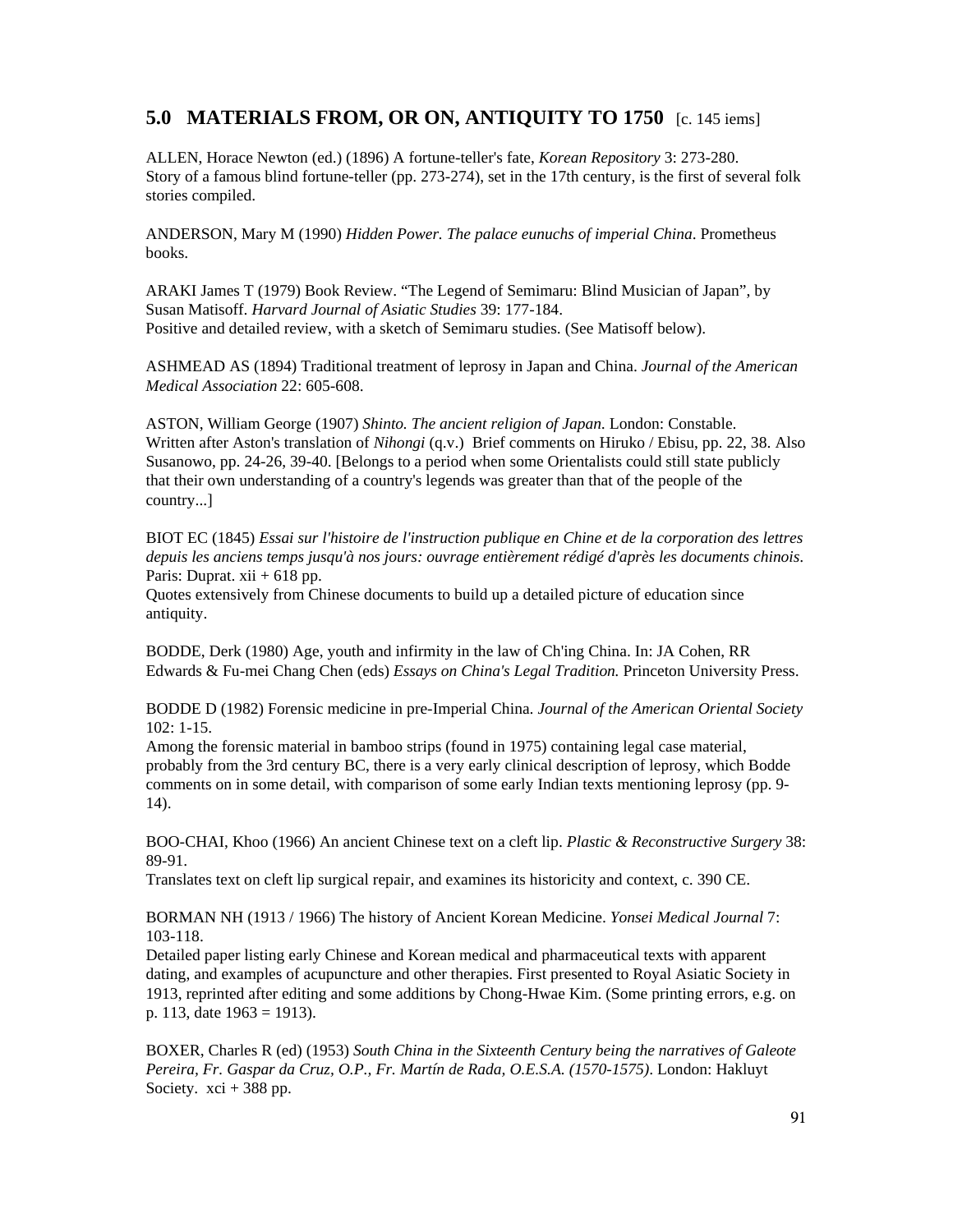Pereira, in the 16th century, remarked briefly on disabled and destitute people receiving some government assistance (p. 31); De Rada still more briefly noted blind people begging (p. 294). Gaston Da Cruz described in more detail the treadmill labour of blind men, the prostitution of blind women, and a government dole for physically disabled people (pp. 122-123; see also MENDOZA below).

BOXER CR (1967) *The Christian Century in Japan 1549-1650*. Berkeley: University of California Press.  $xy + 535$  pp.

Padre Luis d'Almeida in 1557 opened a hospital at Oita (Funai) for people with leprosy or syphilis, a pharmacy and an orphanage, attracting many clients (pp. 203-204). (But see Fujikawa, 1934). The Jesuits seem to have decided that work with these sufferers gave them a repellent image to Japanese people, so it was later discouraged. Brief notes on Franciscan work with disabled people. The Franciscans were undaunted by the prospect of acquiring an image of caring for the unattractive (pp. 233-235).

BRAY, Francesca (1999) Chinese health beliefs. In: JR Hinnells & R Porter (eds) *Religion, Health and Suffering*, 187-211. London: Kegan Paul International.

Bray sketches something of the "easygoing eclecticism" characteristic of Chinese beliefs, assembled mostly from the "three schools" of Confucian, Taoist and Buddhist teaching, and applying to health beliefs and practice over long periods of Chinese history, with a particular focus on "qi", breath, vital energy, (sometimes represented as "ch'i" or "chhi"), in the 17th century, bridging the Ming (1368-1644) and Qing (1644-1911) dynasties, and also a glance at some late 20th century interpretations. [The chapter usefully and credibly indicates a conceptual world in which one fifth of the human population lives and thinks, and with which many common western ways of discussing 'disability' seem to have no connection at all.]

BÜNGER, Karl (1950) The punishment of lunatics and negligents according to classical Chinese law. *Studia Serica* 9: 1-16.

Some discussion of the status of idiots or imbeciles.

BUTLER, Kenneth D (1966) The textual evolution of the *Heike Monogatari*. *Harvard Journal of Asian Studies* 26: 5-51.

Detailed study, briefly indicating (pp. 5, 7-9, 16-17, 36-38 and endnotes pp. 40, 44, 51) the parts played by blind lute friars (*biwa hoshi*) and particularly the 14th century blind Kengyo Kakuichi, in development of Japan's epic on power struggles in the 12th century.

CASAL, Ugo Alfonso (1962) Acupuncture, cautery and massage, in Japan. *Folklore Studies* 21: 221- 235.

Short history of development of acupuncture. Notes that acupuncturers (some being blind) were organised into a cohesive group by a blind scholar, Sugiyama Kengyo, in the 17th century. From the same period, the profession of masseur became restricted to blind people. Describes masseurs' work in some detail.

CHA HUN KOO (1962) History of welfare services for handicapped children. In: *Handicapped Children's Survey Report, Korea, 1961* (pp. 20-24), prepared by Children's Survey Sub-Committee, Korea Child Welfare Committee. 1962. [Korean / English parallel].

Mentions positive aspects of Korean history e.g. ordinances for the care and protection of needy children under King Yuri (3rd king, Silla dynasty, c.28 CE), King Sungjong (6th king, Koryo dynasty, c.994 CE) and King Chungjo (22nd king, Yi dynasty, c.1783 CE). "In our country the system of Kwanjil (generosity toward and protection of disabled people) existed. According to this system, those who could not support themselves, the blind, the lame, lepers, epileptics, deaf, hunchbacks, eunuchs, etc. had to be taken care of by their close relatives and, if there were no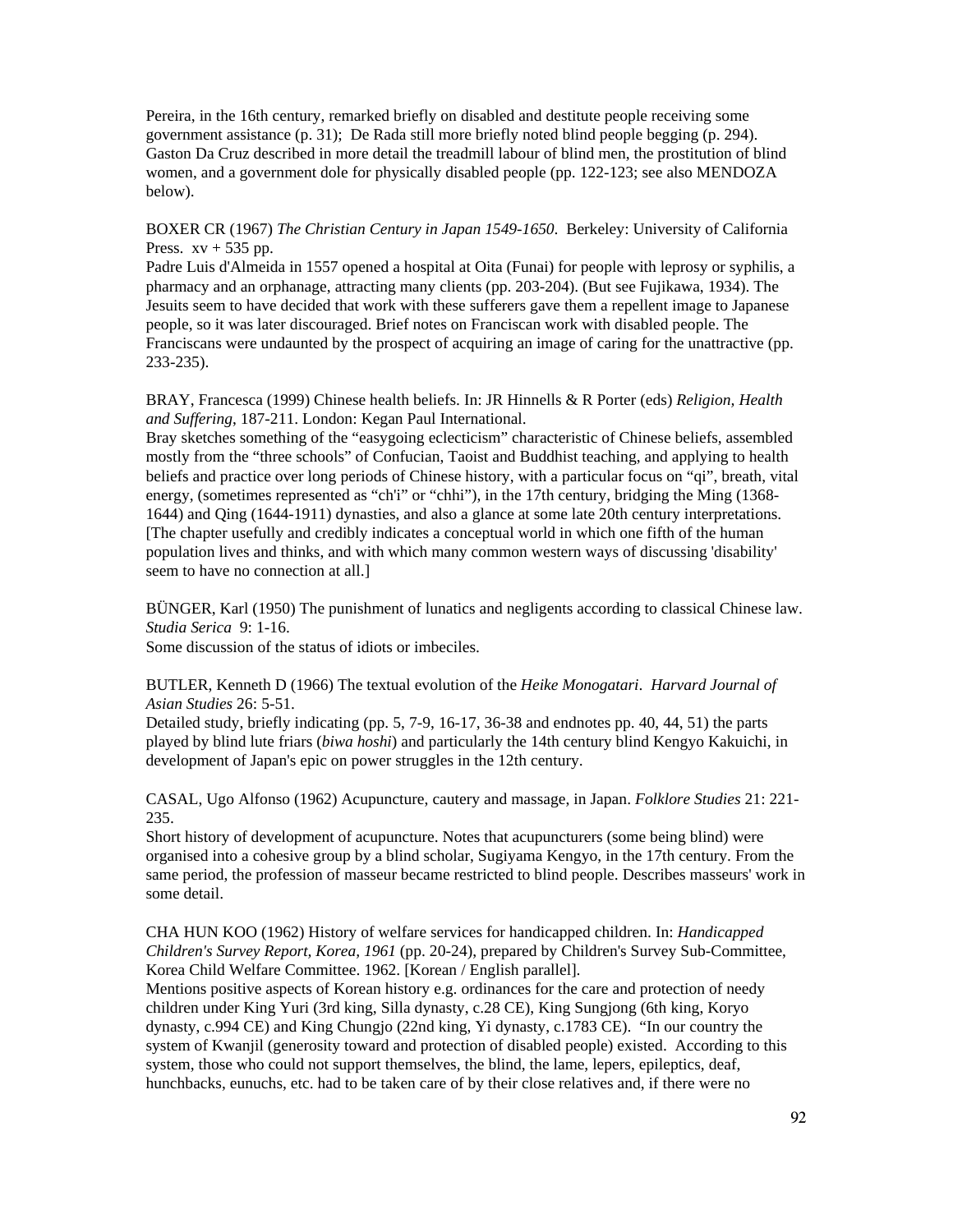relatives, then the care and protection should be the responsibility of the government. They were also exempted from draft both for labor and military service." Modern disability services began early in the 20th century. "There had not been any particular provision for vocational training of handicapped children in pre-modern times except the approved custom of fortune telling by the blind. Traditionally, handicapped people have been neglected, socially." After Japanese rule ended, "Article number 143 of the Education Act promulgated on October 31, 1949 stipulated: 'Schools for specialized education shall be established to provide education parallel to the primary and secondary school curricula, as well as the knowledge and skills practical to daily living of those who have physical or mental handicaps, such as blindness, deafness, dumbness, feeble-mindedness and others.' This provision put responsibility upon the Ministry of Education for the administration and development of specialized education. Article number 144 of the Act further stipulated: 'The special city of Seoul and each province shall establish one or more schools for specialized education.' Since the Korean War, the government has put emphasis on the normalization of general education, but the development of specialized education has been neglected."

CHAMBERLAIN, Basil Hall (5th edition, 1905, reprinted 1971) *Japanese Things being notes on various subjects connected with Japan*. Rutland, Vermont: Tuttle. vi + 552 pp. Massage, usually by blind practitioners (pp. 315-316).

CHEN, Yaozhen [Eugene Chan] (1980) The courageous and brilliant blind monk Jianzhen. *Chinese Medical Journal* 93: 130-133.

The Buddhist monk Jianzhen, a medical specialist born in China in 688 CE, in the Tang Dynasty, made several efforts to visit Japan, against many difficulties. He succeeded at the sixth attempt in 753, when he had already lost his eyesight. He remained ten years in Japan, teaching medicine and pharmacology.

CHUANG-TZU. *The Seven Inner Chapters and other writings from the book Chuang-tzu*. Transl. AC Graham, 1981. London: George Allen & Unwin.

Writings edited from 4th to 2nd centuries BC. Disabled people figure in the Seven Inner Chapters pp. 46-47, 64, 73-81; some are portrayed as being 'advanced on the Way'. Disability in 'Other writings' pp. 138, 200-201. Translator's comments pp. 4, 17, 24. Chuang-tzu (Zhuangzi) may have sketched the first 'social model' of disability (pp. 80-81). He pictured water finding its own level, taking the shape or filling the contours of whatever land or vessel it met; then seemed to suggest that a powerful spirit may similarly assume a deformed human shape - the deformities arising from the misshapen and defective society in which the powerful spirit has taken birth.

## [CHUANG-TZU]. *The Texts of Taoism. Part I ... The Writings of Kwang [T]ze, books I-XVII.* Transl. J Legge (1891, reprint 1927), SBE vol. 39. Oxford University Press.

(See notes on previous item). Deafness and blindness afflict the body, but may also afflict the intelligence (p. 171). The 'useless, crooked tree' is discussed (pp. 174; 218-219). Multi-impaired Mr Shu, and the madman of Khu (220-221). Wang Thai, with mutilated feet (223).

#### [CHUANG-TZU]. *The Texts of Taoism. Part II, The Writings of Kwang [T]ze, books XVII-XXXIII.* Transl. J Legge (1891, reprint 1927). Oxford University Press.

Philosophical debate, with failure of ears, eyes or mind used among the examples (pp. 77-78). Fortune telling from physiognomy (106-107). Easier to sell a man with mutilated feet than one who was whole and entire (107). Another man of curious appearance (135).

#### CLIFFORD, Terry (1984) *Tibetan Buddhist Medicine and Psychiatry. The Diamond Healing*. Wellingborough, UK: Aquarian.  $xx + 286$  pp.

Based on doctoral thesis; various editions and translations have appeared. Detailed introduction to the historical healing arts in Tibetan Buddhism, and other comparable South or East Asian practices. pp.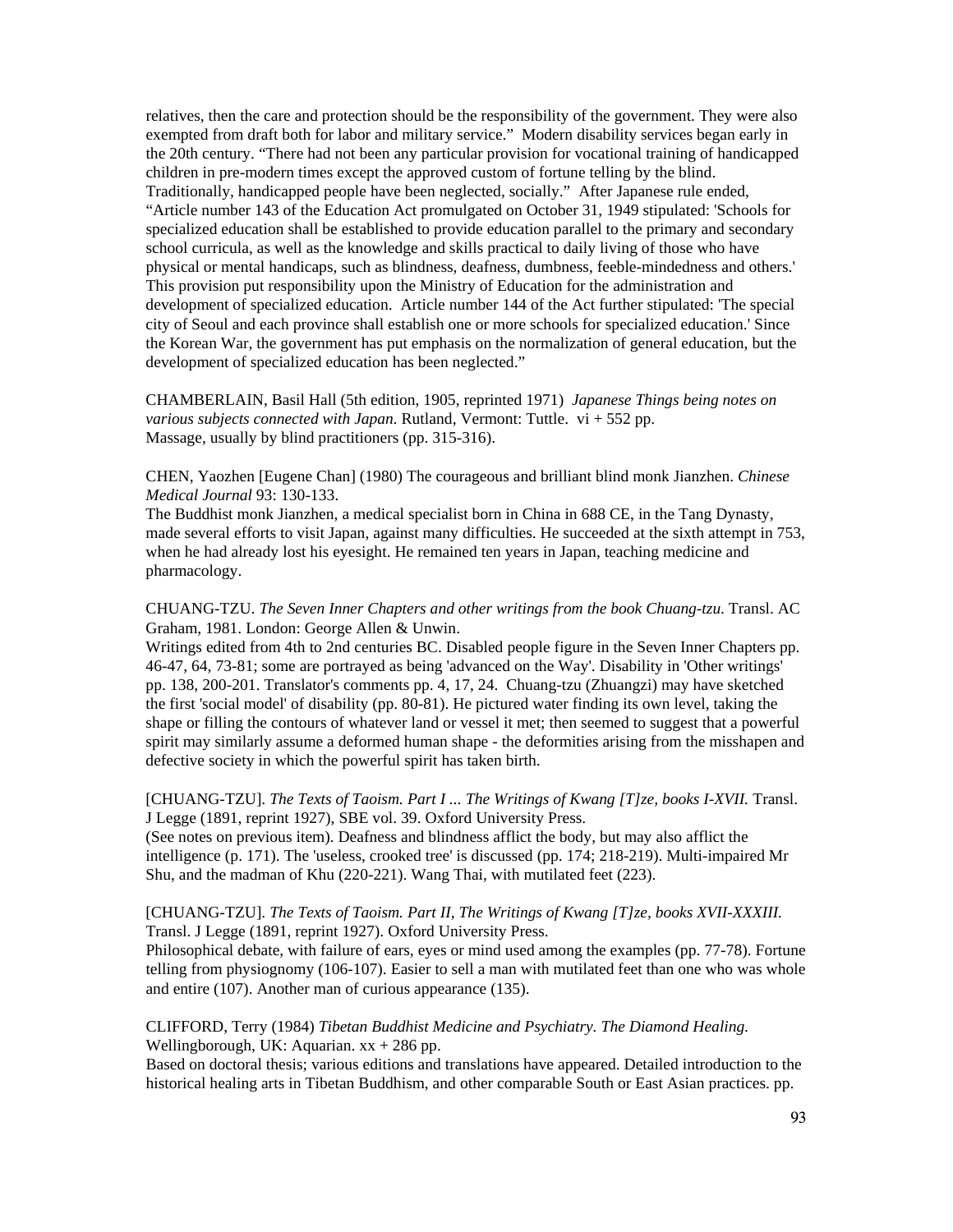129-170 concern traditional concepts and treatments of mental illness. Three psychiatric chapters from the "Gyu-Zhi" are translated with introduction (pp. 171-197).

[CONFUCIUS.] *Confucianism: The Analects of Confucius*, transl. A Waley (1992). New York: Quality Paperback Book Club.

Contains hints of attitudes to disabled people in ancient China. Incompetents and simpletons appear, e.g. II: 20 ("Promote those who are worthy, train those who are incompetent"); VII: 8 (Confucius teaches only keen students who can keep up with him); VIII: 9, XI: 17, XVI: 9, XVII: 16 (dismissive comments on the ignorant masses or dull-witted individuals). Confucius's elder brother may have been crippled (Intro, p. 16). Respect shown to skilled blind people, e.g. III: 23, footnote on blind musicians; IX: 9; X: 16; XV: 41. [Translation and interpretation of most of these items may vary widely) As usual with revered texts from antiquity, some later teachers would build a much wider interpretation on an early fragment or hint.]

[CONFUCIUS.] *Texts of Confucianism, Part I, The Shih King*. (1879) transl. James Legge, Sacred Books of the East, Vol. 3. Oxford: Clarendon.

Decade II, Ode 5, (pp. 323-324). Brief text and footnote on blind musicians at the court of Kau.

[CONFUCIUS.] *Texts of Confucianism, part III, The Li Ki (Royal Regulations) I - X* (1885) transl. James Legge, SBE vol. 27. London: Oxford University Press.

Probably collected in 2nd century BC. Bk III, Sect. V, (pp. 243-244), care of disabled people, e.g. "In cases of parties who were disabled or ill, and where the attendance of others was required to wait upon them, one man was discharged for those duties" ... "The dumb, the deaf, the lame, such as had lost a member, pygmies, and mechanics, [?] were all fed according to what work they were able to do." Bk VII Sect. IV, (p. 385), "blind musicians and their helpers"; Bk VIII, Sect. II, (p. 407), arrangements were made "for assisting and guiding the steps of the (blind) musicians, showing the extreme degree of kindly (provision)."

[CONFUCIUS.] *Texts of Confucianism, part IV, The Li Ki (Royal Regulations) XI - XLVI* (1885) transl. J Legge, SBE vol. 28. London: Oxford University Press.

Bk XII (pp. 36-37), blind musicians: "the school of Yin, in which the blind were honoured", (apparently referring to a court existing several centuries BC).

CULLEN, Christopher (1993) Patients and healers in late Imperial China: evidence from the *Jinpingmei*. *History of Science* 31: 99-150.

Argues the usefulness of casually imparted health information in Chinese literature such as the *Jinpingmei* (a lengthy, erotic, 16th century novel), with examples of differing viewpoints. Disability is represented by a minor character, blind 'Starmaster Liu', who offers various sorts of therapy (pp. 110, 126-128, 137). His role is subsidiary to that of his wife, 'Old Woman Liu', who has a more substantial healing practice.

DAVIS, Frederick H (1912) *Myths and Legends of Japan*. London: Harrap. 431 pp. Includes "Jizo, the God of Children" (pp. 104-108). The story is given of a blind priest and musician, "Hoichi-the Earless" (pp. 300-305). Mentions the custom of infanticide resulting from extreme poverty (p. 311).

DE BARY, William T; Chan, Wing-tsit & Watson, Burton (1960) *Sources of Chinese Tradition*, 2 vols, New York: Columbia University Press.

[See quotation in 'Introduction' above; and SHU CHING, below.] Mention of impairment and disability in different historical periods also appears. e.g. walking with the aid of sticks, 3rd century BC (p. 125); self-mutilation of Buddhists is alleged and deplored, early 9th century CE (p. 373); straightness and crookedness in human nature, on the analogy of the physical world, 11th century CE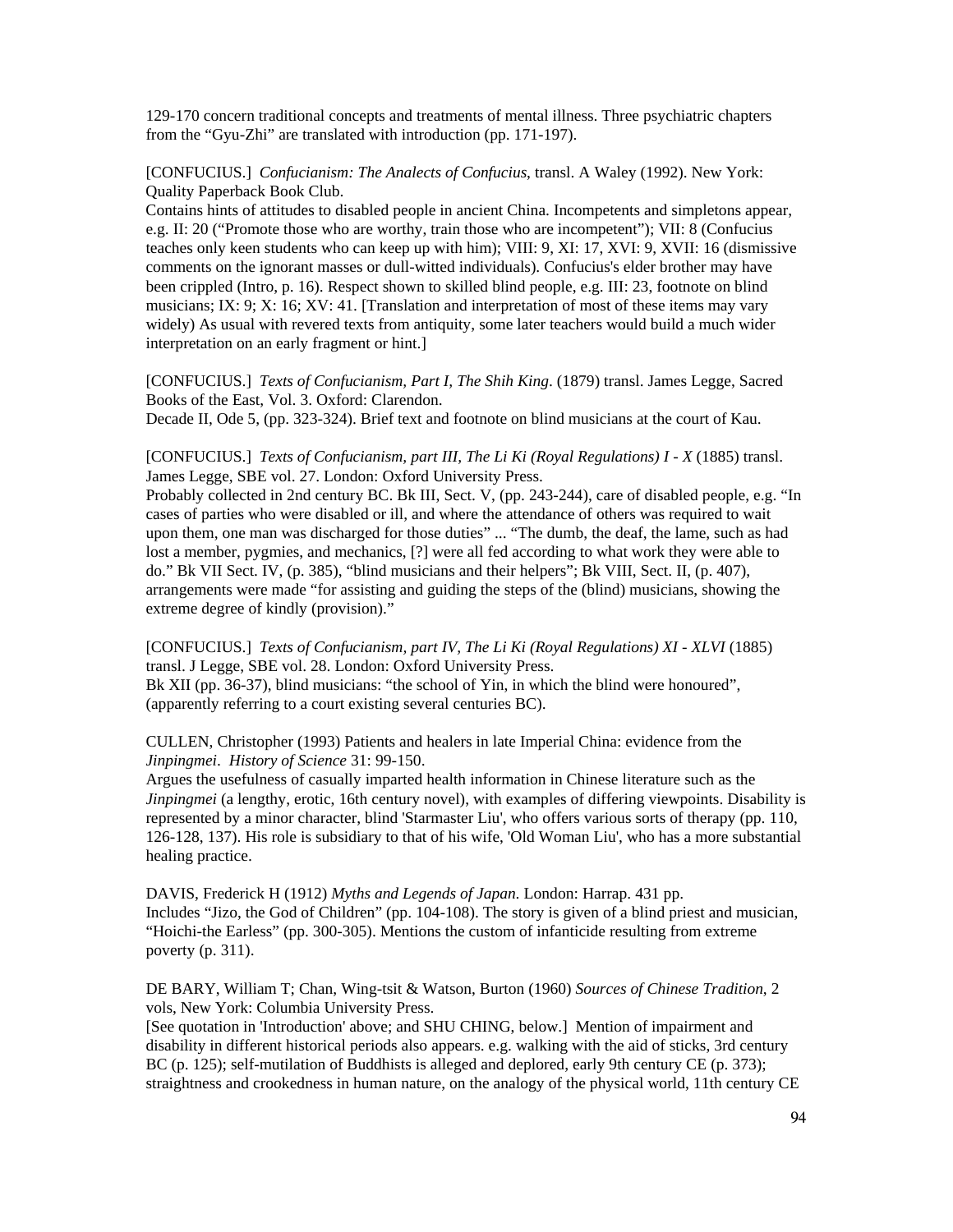(pp. 473-474).

DHAMMAPADA. *Buddhism: The Dhammapada*, transl. John R Carter & Mahinda Palihawadana, ed. J Pelikan, New York: Quality Paperback Book Club (originally published by Oxford University Press, 1987).  $xvii + 416$ .

One of the central sacred books of the Buddhist teaching that spread across East Asia over many centuries, translated with some explanatory accretions. Indicates the importance, in Buddhism, of the culture and discipline of the mind into a state of awareness, leaving behind the ignorance and folly natural to children and to the ordinary 'childish' adult. See e.g. Dhammapada vv. 26, 29, 36, 59, 60-75, 136-139, 174, 325; Translation with commentary pp. 114-115, 117, 124, 144-160, 206-208, 236, 346. (See next entry, and JATAKA below, as further works listed as a small representation of a vast literature).

DHAMMAPADA COMMENTARY. *Buddhist Legends. Translated from the original Pali text of the Dhammapada Commentary*, transl. Eugene W Burlingame, 1921, 3 vols, Harvard University Press, reprinted 1969, London: Luzac.

Compiled probably in the 5th century CE, related to the DHAMMAPADA (see comments above) and JATAKA (below). Many stories involve people with disabilities; e.g. people with learning difficulties appear in: Vol.I, pp. 40-41, 155, 162, 271-272, 302-311; II: 115-118, 140-144 (folly of teaching a simpleton), 185, 254, 302-303; III: 157-159, 206. Disability results from past-life sin (including mocking a disabled person, I: 292); but disabled people sometimes appear in positive light: I: 156- 157, 281-282; 292; 302-304.

DILLON, Michael (ed.) (1998) *China. A cultural and historical dictionary*. London: Curzon. viii + 391 pp.

Scholarly compilation, with entries of 'short encyclopedia' rather than 'dictionary' length. Offers a few notes on disability-linked phenomena. See: Footbinding; Eunuchs; Infanticide. Under "Eight Immortals", appears "Li Tieguia (Iron Crutch Li), an emaciated, deformed figure, leaning on a crutch and carrying a gourd which contains capsules of the elixir of immortality and devours evil demons. [Entries are shown with the modern *Hanyu Pinyin* system of romanisation, usually followed by a traditional long-form Chinese character (*fantizi*). A name such as 'Szuma Chien' (see below) is thus given as 'Sima Qian'.]

EBERHARD, Wolfram (1986) *A Dictionary of Chinese Symbols*, transl. GL Campbell. London: Routledge & Kegan Paul.

Notes (pp. 165-166) that one of the eight Immortals of Chinese mythology, Li Tie-guai, found a lame beggar's body useful as an abode, when his own body was not available. (See note in Dillon, 1998, above).

EBISAWA, Arimichi (1942) Irm\_o Lourenço, the first Japanese lay-brother of the Society of Jesus and his letter. *Monumenta Nipponica* 5 (1) 225-233.

The early Japanese convert Lourenço (1526[?] to 1592), described by contemporaries as "a blind man who had lost one eye and saw very little with the other", was baptised by Francisco Xavier at Tamaguchi in 1551, and taught Japanese language to many Jesuit fathers. He furthered their mission both by his shrewd knowledge of local culture and protocol, and by energetic preaching and teaching to people of high and low rank. The Jesuits noted that "men who at first laughed at his poor and strange appearance, stopped jeering in spite of themselves as soon as they heard him speak".

FARRIS, W Wayne (1993) Diseases of the premodern period in Japan. In: KF Kiple (ed.) (1993) *The Cambridge World History of Human Disease*, 376-85. Cambridge University Press. Brief mention of disabling conditions, amidst discussion of diseases.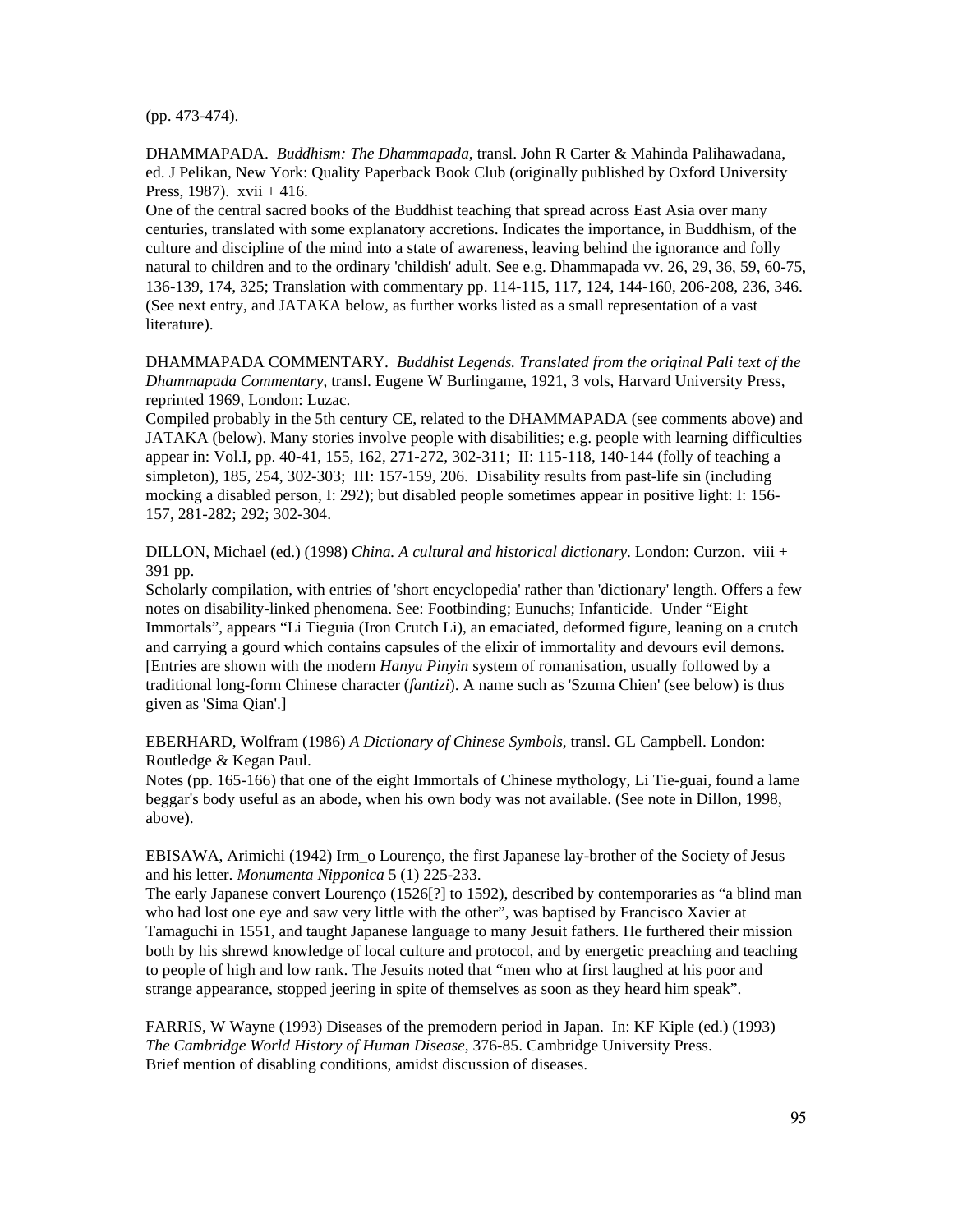FOWLER H (1925) A survey of leprosy in China. *China Medical Journal* 39: 584-590.

FRITSCH, Ingrid (1991) The sociological significance of historically unreliable documents in the case of Japanese musical guilds. In: Y Tokumaru, M Ohmiya, M Kanazawa *et al* (eds) *Tradition and its Future in Music. Report of SIMS 1990 Osaka*, 147-152. Tokyo and Osaka: Mita Press. Discusses the legends of the blind *biwa*-playing priests, and the blind female shamanesses, and the part they play in sustaining some modern blind Japanese people in the traditional roles.

FRITSCH I (1996) *Japans Blinde Sänger im Schutz der Gottheit Myoon-Benzaiten*. Munich: Iudicium verlag.  $311$  pp. + plates.

[Not seen. Specialist reviewers praise Ingrid Fritsch for a highly detailed investigation of the social and cultural history blind singers and musicians in Japan, and the goddess My0on-Benzaiten (originally the Indian goddess Saraswati) believed to be their protector. See e.g. G Groemer, 1996, *Brit. J. Ethnomusicology* 5: 161-63; P Knecht, 1999, *Asian Folklore Studies* 58: 444-445; S Guignard, 2000, *Monumenta Nipponica* 55: 142-144.]

FRITSCH I (2000) Book Review: G Groemer, *The Spirit of Tsugaru: Blind Musicians, Tsugarujamisen, and the Folk Music of Northern Japan*. *Monumenta Nipponica* 55: 312-315. Appreciative, if mainly descriptive, review. (See GROEMER, below)

FUJIKAWA Y (transl. 1934) *Japanese Medicine*. [Clio Medica No. 12], transl. John Ruhräh from German publ. 1911. New York: Hoeber. xiii + 114 pp.

Occasional mention of disability-related developments, e.g. p. 77 "1302. Ninsho dies. In the last half of the 13th century he founded a leper home in Nara.."; "1556. Count Bungo, Otomo Sorin founds a hospital in Funai for the poor and for lepers. Louis Almeida ... takes charge of the patients." (But see Boxer, 1967). On p. 29, Portuguese missionary hospital in 1569 for poor people and sufferers from leprosy (or "skin eruptions", p.78); Fig. 3 (after p. 56) "Repair of club foot"; p. 60, specialist in treatment of fractures and dislocations.

FUMINOBU MURAKAMI (1988) Incest and rebirth in *Kojiki*. *Monumenta Nipponica* 43: 455-463. Links the Izanagi-Izanami union and birth of the deformed Hiruko, with brother-sister unions in the mythology of other Asian regions. Suggests that there is a repeated pattern in the Kojiki legends, of incestuous unions and offspring with impaired abilities. (Cf Grayson, 2001, 313-315).

GOLAY, Jacqueline (1973) Pathos and farce: Zato plays of the Kyogen repertoire, *Monumenta Nipponica* 28: 139-149.

Examines in detail the tragical-comical portrayal of blind people, and others' reactions to them, in several Kyogen plays, with some remarks on blindness in Japanese history.

GOODRICH LC & Chaoying Fang (eds) (1976) *Dictionary of Ming Biography 1368-1644*. 2 vols, New York: Columbia University Press.

Among rather few people indexed with a disability link was the Chinese Emperor CHU Chien-shen (1447-1487), who had a speech impairment (I: 298). See also discussion of Lü K'un, in Introduction above.

GRAYSON, James (2001) *Myths and Legends from Korea. An annotated compendium of ancient and modern materials*. London: Curzon.

Myths and legends are arranged by type and topic, with some notes, parallel motifs, and short commentary. Physically or socially disabling conditions appear in some tales, e.g. paralysis of Prime Minister Kim Yangdo, cured by the Buddhist monk Milbon (pp. 223-224); brother and sister, sole survivors of a global flood, found their way to preserving the human race (pp. 313-315); the custom of abandoning old people in the mountains at 70 or 80 years of age (326-328); some tales of foolish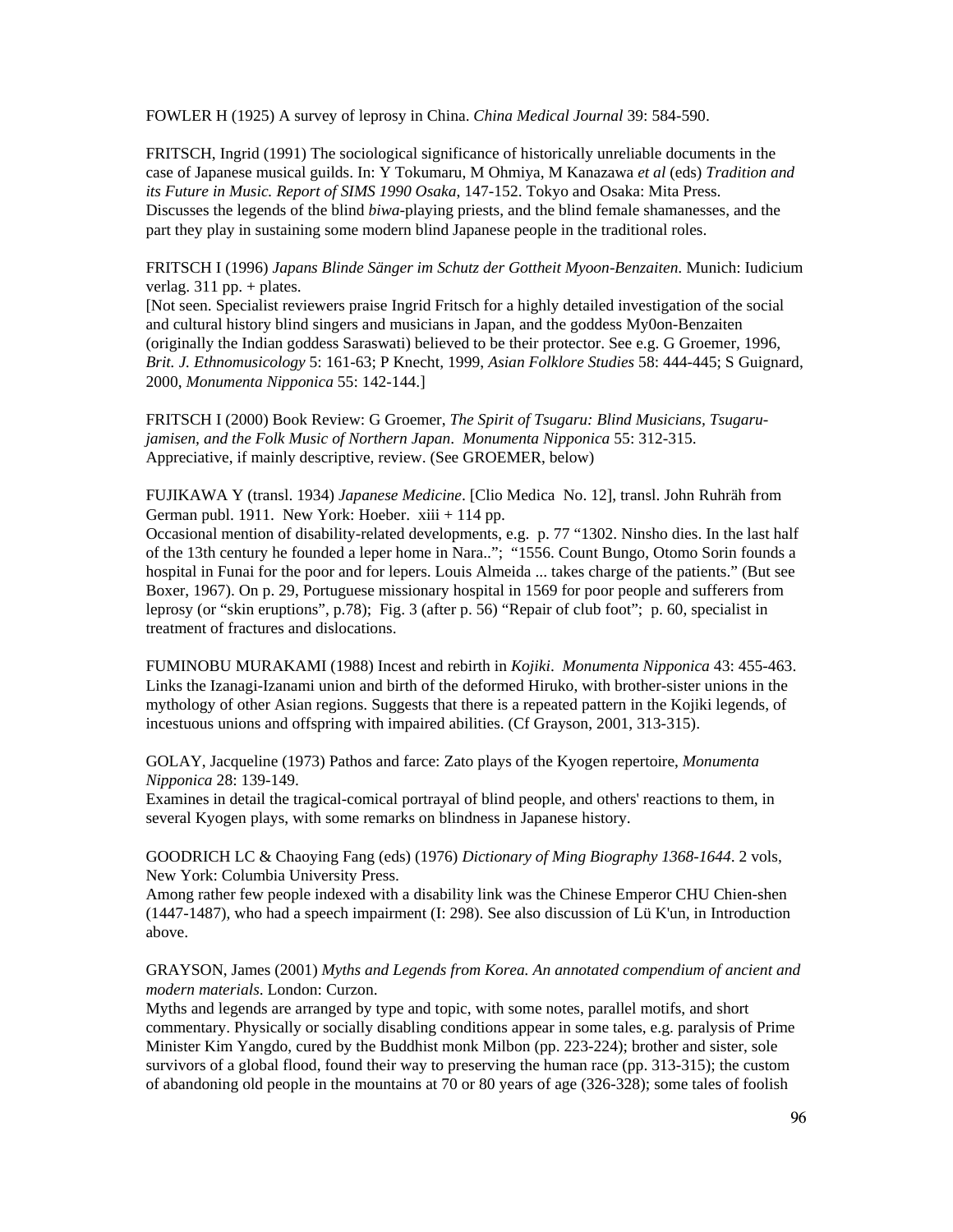people (356-364).

GRAYSON, James H (2002, revised edition) *Korea - A Religious History*. London: RoutledgeCurzon.  $xvi + 288$  pp. (First published in 1989)

Disability is hardly prominent in this detailed account of Korea's variegated religious history, with its Buddhist, Confucian, Christian, and syncretistic strands. Yet from the early 4th century CE, when an independent and characteristic Korean culture is identifiable (p. 19), there are, from 'Korean Primal Religion' onward, themes or *topoi* such as the shaman's, monk's or religious leader's 'professional' crisis, infirmity, or shock-enlightenment (pp. 43-44; 64; 86-87; 98; 185; 187); healing, curing, hypnotism or fortune-telling powers that affirmed the religious mission (pp. 47-48; 64; 65; 72-73; 165) while sometimes leading to low status, a mendicant life or even social disgrace in serving the common people (pp. 122; 130, 137); exorcism, familiarity with the spirit world and amulets, sometimes blind practitioners (p'ansu), and other traditional practices, that recur at intervals and are linked down as far as new religious movements of the past two centuries (pp. 198; 200-201; 207; 208; 210; 212; 217; 218; 219-222 {the p'ansu}; 225; 227). See also Hulbert; Jung Young, above.

## GROEMER, Gerald (1999) *The Spirit of Tsugaru. Blind musicians, Tsugaru-jamisen, and the folk music of Northern Japan. With the autobiography of Takahashi Chikuzan*. Warren, Mich.: Harmonie Park Press.

The opening chapter (pp. 3-19) sketches the history of blind musicians in Japan through more than a thousand years. Early legends suggest that blind itinerant musicians had a repertoire of sacred and secular texts for chanting while playing the *biwa* (a kind of lute). They earned their living by transmitting folklore, news, and fragments of Buddhist and Shinto teaching. Over many centuries there were periodic government efforts to control blind people. The religious element of their role seems slowly to have diminished.

GROEMER G (2001) The guild of the blind in Tokugawa Japan. *Monumenta Nipponica* 56: 349-380. Detailed, scholarly paper tracing the development of the Guild of the Blind, the occupations of its members, the changing legal status, and many other aspects and vicissitudes, from the early 15th century, with focus on the early 16th to mid 19th centuries.

## LU, Gwei-Djen & Needham, Joseph (1967) Records of diseases in ancient China. In: D Brothwell & AT Sandison (eds) *Diseases in Antiquity. A survey of diseases, injuries and surgery of early populations*, 222-237. Springfield, Illinois: C.C.Thomas.

Some early evidence on various disabilities, including speech defects, lameness, hunchback, rickets, blindness, paralysis, epilepsy, leprosy. For example, "The *Kuliang Chuan*, one of the three great commentaries on the *Chhun Chhiu* (Spring and Autumn Annals) of the State of Lu (722-481 B.C.) defines four forms of handicap which prevented social competency. These were *thu*, some kind of skin disease of the scalp, *miao*, some kind of eye defect, possibly ankyloblepharon or Horner's syndrome but more probably trachoma, thirdly *po*, lameness, often no doubt congenital, and fourth *lu*, a term which means a hunchback or a person with arthritic limbs, the descriptions also covering rickets in advanced form, and osteomalacia." (p. 226). Later version of this article appears in KF Kiple (ed.) (1993) *The Cambridge World History of Human Disease*, 345-354. Cambridge University Press.

LU, Gwei-Djen & Needham J (1988) A history of forensic medicine in China. *Medical History* 32: 357-400. [Full text now open online, via NLM Gateway.] On pp. 367-368, some discussion of leprosy, and the early leper colonies.

HANADA, Syuncho [1998] *Ebisu Mandara*. 54 pp. (Japanese and English texts). Japan Council on Disability website: http://www.jdnet.gr.jp/Ebisu/index.en.html History of disabled people in Japan, from the mythological Hiruko to the present (and future), with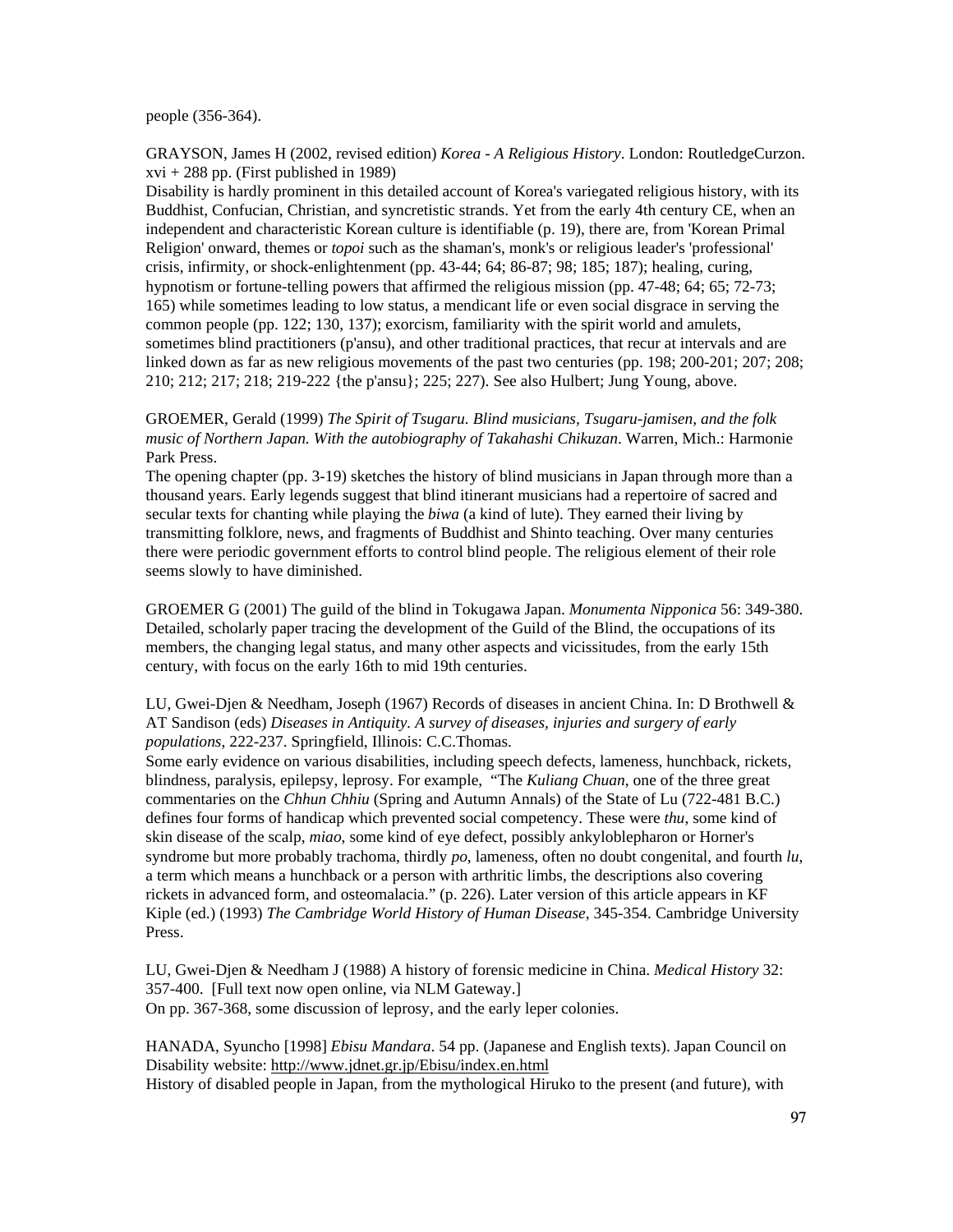many graphic illustrations. Brief biographies of notable Japanese disabled people, with some discussion of the occupations traditionally assigned to disabled people. Suggests that the disabled and rejected Hiruko was 'rehabilitated' in popular imagination as the god Ebisu. Text by a well-known writer, himself disabled.

HANDLIN, Joanna F (1983) *Action in Late Ming Thought. The reorientation of Lü K'un and other scholar-officials*. Berkeley: University of California Press. xiv + 256 pp. In this scholarly study pp. 103-218 focus on Lü K'un (see notes in Introduction above). Refers to his mother's blindness, his efforts for training of disabled people for self-support (pp. 149, 161-163, 181- 182), and other humanitarian activities, based on his diaries and other writings.

HANDLIN-SMITH, Joanna F (1987) Benevolent societies: the reshaping of charity during the late Ming and early Ch'ing. *Journal of Asian Studies* 46: 309-337.

Describes changes in "the method and spirit of charitable giving" in China, 1580-1750, with new types of charitable organisations joining the traditional famine relief and local support of poor, widowed, elderly, orphans and disabled people.

HANDLIN SMITH, JF (1998) Chinese philanthropy as seen through a case of famine relief in the 1640s. In: WF Ilchman, SN Katz & EL Queen (eds) (1998) *Philanthropy in the World's Traditions*, 133-168. Bloomington: Indiana University Press.

See note on previous item. In the end-notes to the present chapter (pp. 156-168), Handlin Smith gives useful comments on the rising literature in several languages, concerned with philanthropy in China's history, and notes on the complex relationship between Buddhism and Chinese philanthropy, including e.g. the compassionate activities of Buddhist monasteries in "care for orphans, indigents, the infirm, and the old".

HERBERT, Edward (1950) *A Confucian Notebook*. London: John Murray. xiii + 89 pp. Notes on 'the old and the blind' in Chinese antiquity, pp. 41-44.

HEROLD, Renate (1993) *Zur Sozialization des Kindes im Japan der Tokugawa- und Meiji- Zeit*. Tokyo: Deutsche Gesellschaft für Natur- und Volkerkunde Ostasiens. 94 pp.

HSÜ I-T'ANG (1956) Social relief during the Sung dynasty. In: E-tu Zen Sun & John de Francis (eds and transl.) *Chinese Social History*, 207-215. Washington DC: American Council of Learned Societies.

Discusses the normal Sung relief measures (i.e. not those temporarily used after catastrophes), noting the various agencies involved, relief lodging homes, medical relief clinics and public cemeteries.

HULSEWÉ, Anthony FP (1955) *Remnants of Han Law, Volume 1: Introductory studies and an annotated translation of chapters 22 and 23 of the history of the former Han dynasty*. Leiden: Brill. Mutilating punishments, e.g. amputation of nose, foot; and their eventual replacement by shackling, in the ages BC (pp. 124-126).

IBN BATUTA. *Travels of Ibn Batuta in Bengal, China and the Indian Archipelago*, ed & transl. by Sir Henry Yule (1916) in: *Cathay and the Way Thither*. London: Hakluyt Society, new edition revised by H Cordier. Vol.IV, 120-122.

The African Muslim traveller reported a visit to 'Sin-Kalan' or 'Sin-ul-Sin', identified by the editors as Canton, China, around 1352 CE. In a very large Buddhist temple, Ibn Batuta saw "a place with rooms for occupation by the blind, the infirm or the crippled. These receive food and clothing from pious foundations attached to the temple. Between the other [city] gates there are similar establishments; there were to be seen (for instance) a hospital for the sick, a kitchen for dressing their food, quarters for the physicians, and others for the servants. I was assured that old folk who had not strength to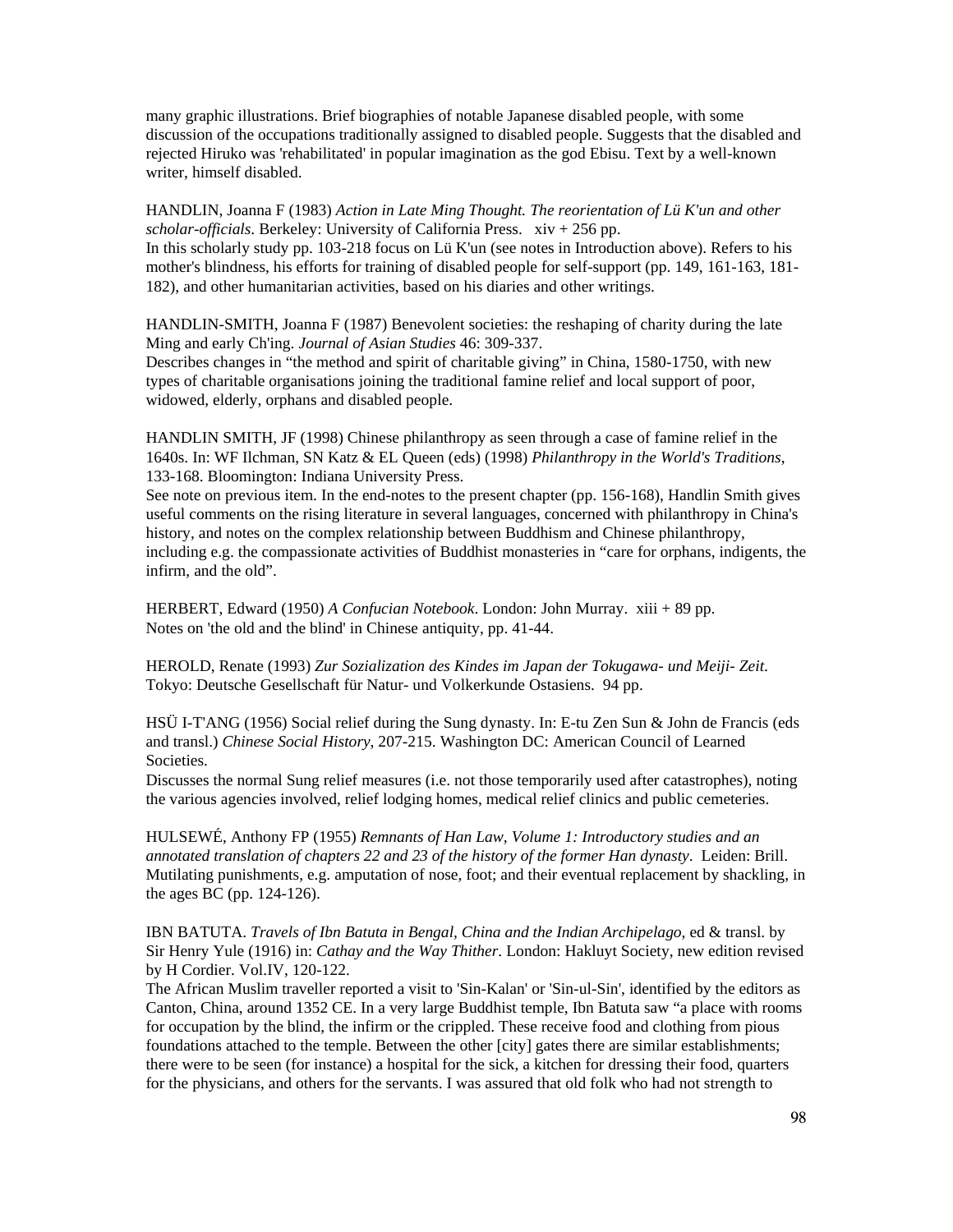work for a livelihood were maintained and clothed there; and that a like provision was made for destitute widows and orphans. The temple was built by a King of China, who bequeathed this city and the villages and gardens attached, as a pious endowment for this establishment."

ILCHMAN, Warren F; Katz, Stanley N; & Queen, Edward L (eds) (1998) *Philanthropy in the World's Traditions*. Bloomington: Indiana University Press.

Collection of well-referenced chapters presenting or suggesting motives and practices of philanthropy in various religious traditions, e.g. JF Handlin Smith on earlier Chinese philanthropy (133-168); ME Tucker on Japanese philanthropy (169-193); V Shue on modern Chinese philanthropy (332-54). Unfortunately, the index does not include disability, nor categories of impairment, though these do appear in the text, e.g. in Shue's chapter (see below)

INAGAKI, Shisei (1983) [Articles on 'Amma' and 'Zato']. In: *Kodansha Encyclopedia of Japan* (see below).

JATAKA. *The Jataka, or stories of the Buddha's former births, translated from the Pali by various hands*, ed. EB Cowell (1895-1907), 6 vols, Cambridge University Press; reprinted as 2 vols, 1993, Delhi: Low Price Publications.

Compiled probably in the 3rd century BC, versions of the Jataka were part of the Buddhist lore that slowly spread across East Asia. Many Jataka stories mention disabilities, and illustrate prevailing social attitudes, e.g. No.s 5, 44, 45, 61, 78, 80, 107, 139, 171, 184, 193, 202, 211, 232, 247, 261, 353, 416, 463, 516, 519, 531, 536, 547. At least two Jataka stories are of interest to special education: Nangalisa-Jataka (No.123. vol. I: 271-72) tells of teaching a slow-learner using activity methods and a practical curriculum. In Muga-Pakkha-Jataka, (No.538, vol. VI: 1-19), the Bodhisatta appears as a baby pretending to be a deaf, dumb and paralysed. Nurses and courtiers carry out various tests based on established norms and audiological principles. A description in the Jataka No. 516, (vol. V: 38-41), seems to draw a very early picture of advanced leprosy, listing whiteness of limbs and head, a marred and bent frame, weakened hand, suppurating sores with a terrible smell, and people driving away this "leper" with sticks and stones.

JONES, William C; Tianquan Cheng & Yongling Jiang (transl.) (1994) *The Great Qing Code*. Oxford: Clarendon.

The legal code of China's Qing dynasty (1644-1911) incorporated some humane modifications in dealing with disabled people or their family members. It lightened the penalties to people who were guilty but "seriously disabled (*such as those who are blind in one eye or who have one limb disabled*)" or who were "critically disabled (*as one who is blind in both eyes or who has two limbs that are disabled*)" (p. 52), or sometimes to their carers. The categories recurred in various situations, e.g. severe beating instead of imprisonment when a convicted person was solely responsible for caring for elderly or disabled relatives (p. 49); reduction of penalty for one who became seriously disabled during imprisonment (53); beating for household head claiming exemption from compulsory service by pretence that a family member was seriously disabled (104); beating for government official failing to provide support for critically or seriously disabled person having no family to provide for them (112). They recurred in laws of injury, including "maiming or serious disability" (276-77), and a variety of other specified injuries. Where critical disability resulted, the convicted person was punished and was also liable to compensate the injured one (285-89). See also pp. 64, 104, 182, 202, 237, 305, 369. Disabled people were often grouped with children or the elderly for lighter penalties or exemption (e.g. being spared the normal torture during an investigation, p. 376).

KATAOKA, Yakichi (1949) Life of Brother Lourenço. *Japanese Missionary Bulletin* 5: 225-233. [Not seen. Cited by Ruiz-de-Medina, see below.]

KATO SHOSHUN (1998) "A lineage of dullards". Zen master Toju Reiso and his associates.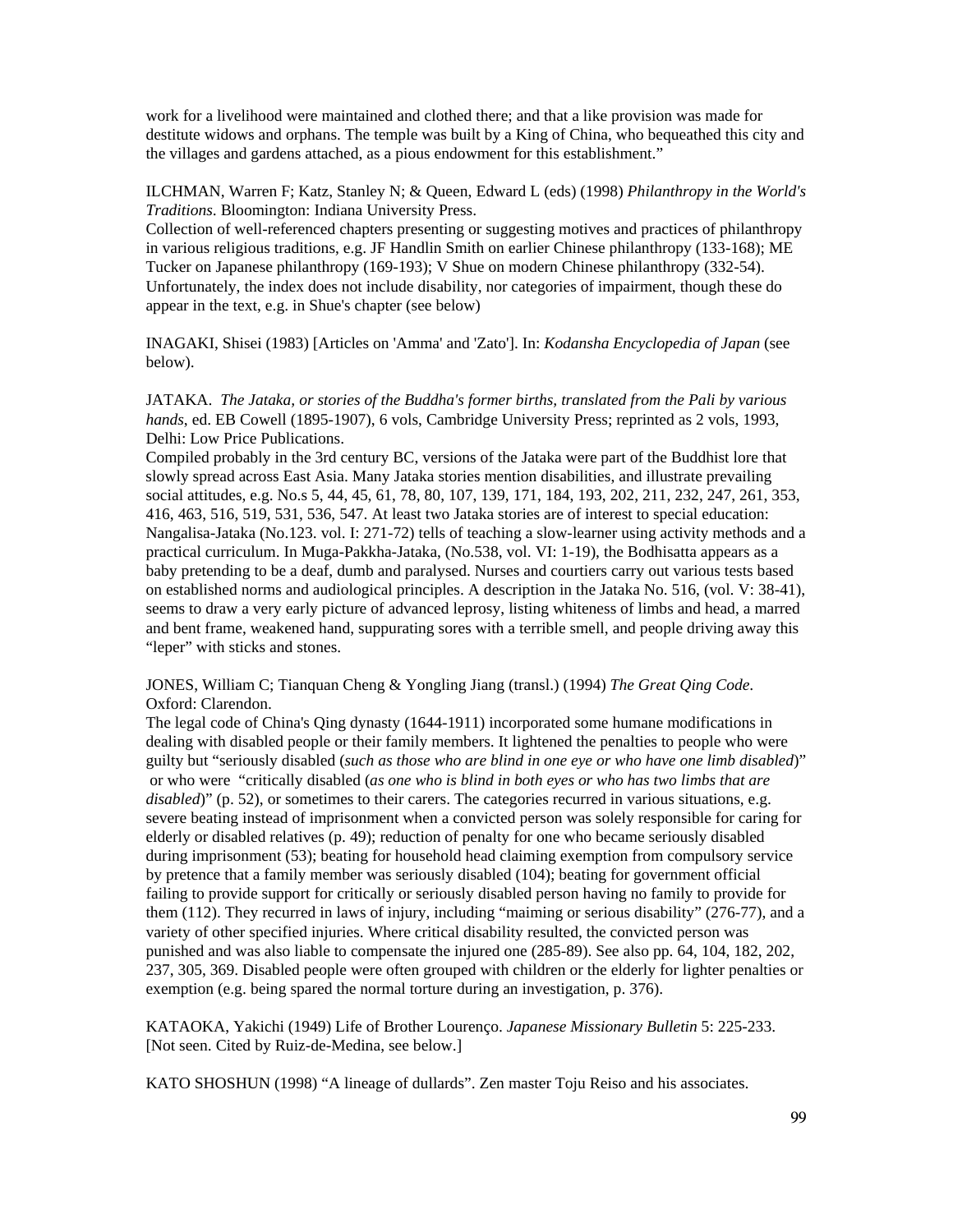## *Japanese Journal of Religious Studies* 25 (1/2) 151-165.

http://www.nanzan-u.ac.jp/SHUBUNKEN/publications/jjrs/pdf/515.pdf

A major tradition within Buddhism seems to put emphasis on achieving mastery by mental concentration and training the mind. Such a process might disadvantage those people with weaker intellectual endowment. An alternative practice is shown here in the Rinzai Zen tradition. A slowwitted student persevered to spiritual enlightenment without ever reaching intellectual heights, in the difficult early Meiji period when Buddhist institutions were under attack.

## KEIGO SEKI (1966) Types of Japanese Folktales. *Asian Folklore Studies* 25: 1-220.

Some Japanese folk tales include characters with impairments and disabilities, some of a typical kind, others not so. A wife (who is actually a frog) is crippled and wounded while visiting her natural home, when her husband (who has his suspicions) throws stones into the pond (p. 75). Story of a magic mallet with which rice and grain can be obtained; but when a neighbour tries the trick, calling repeatedly for *kome* (rice) and *kura* (granary), all he gets is a lot of little blind men (*ko-mekura*) (pp. 94-95). A woman prays to find a husband and is told to marry a cripple living under a bridge; but fortune smiles and they become rich (pp. 96-97). A stepmother hates her step-daughter, and has the girl's hands cut off (pp. 113-114). A blind man or a sore-eyed man figures in an unlikely series of deceptions involving a straw bag (pp. 136-137). Three men rescue a girl drowning: one shows where she sank; a blind man gets her out of the water; a doctor revives her. Each wishes to marry the girl. The ruler overhears the saying "a man should go through fire or water for his lover"; he awards the girl to the blind man (p. 140). Two blind men walk together. A sighted man hits one blind man's head. That one thinks the other blind man hit him, and they quarrel. The sighted man cries "He took out a knife". Then the blind men stop quarrelling (p. 150). Two stories about three men, having different impairments, who craftily try to conceal their problem (p. 178). An improbable tale about eyes popping out and being replaced back to front, enabling their owner to become a physician (because he can see inside people). A neighbour tries the same trick, with adverse results (p. 182). An old couple avoid giving a delicacy to a blind minstrel (*zato*) staying with them; but the blind man tricks them and gets the delicacy anyway (p. 182). A robber has dull ears and fails to hear what his fellow robber says. The latter makes his voice so loud that he wakes the people in the house they are robbing (p. 187). A blind man and a deaf man, hitting each other in a quarrel, cure each other's disability (p. 187). A range of stories about fools, blunderers and numskulls is given (pp. 173-205).

## KENNY, Don (Compiler & translator) (1989) *The Kyogen Book. An anthology of Japanese classical comedies*. Tokyo: The Japan Times.

Translated text of 30 Kyogen comedies, from 257 in the classical repertoire dating back some 700 years. Three of the 30 directly concern disability and attitudes. "The Moon-Viewing Blindman" and "Sight Gained and Lost" depict blind men in ludicrous situations. In "Rubble River" two travellers, each trying to conceal his own physical disability, gleefully expose the other's defect to mockery. Many of the other plays portray universal human follies.

## KIM, Eunjung (2006) History of disability: Korea. In: G Albrecht *et al* (eds) *Encyclopedia of Disability*, II: 858-864. Thousand Oaks, Ca.: Sage.

Reviews nearly 2000 years of Korean history, folklore and religious practice, in which disabled people find some mention, with early suggestion of charitable support to those living in poverty, exemptions from onerous tasks, healing activities, or sometimes negative attitudes. Formal service provision in South Korea is described in more detail for the past 50 years.

KINNEY, Anne B (1993) Infant abandonment in Early China. *Early China* 18: 107-138.

KINNEY, Anne B (ed.) (1995) *Chinese Views of Childhood*. Honolulu: University of Hawaii Press. Editor's Introduction (pp. 1-14), and Ch.1 "Dyed silk: Han notions of the moral development of children" (17-56), begin this substantial scholarly overview of childhood in China during 2,200 years.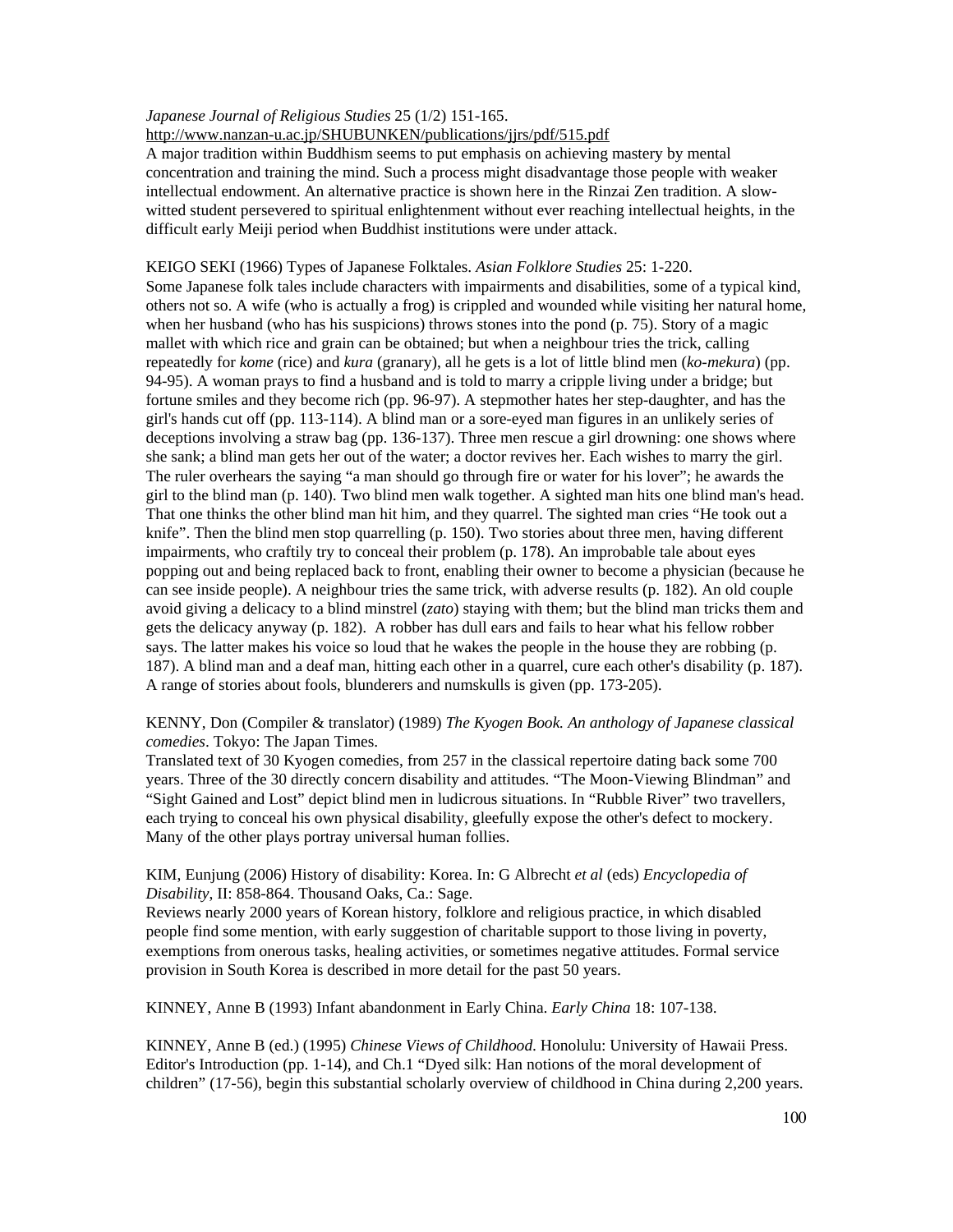Early calendrical or physiognomical lore could be prejudicial to babies born inauspiciously or with physical abnormalities; the latter could be blamed on the mother, e.g. baby's harelip from mother having eaten hare. There were debates about children's developmental stages, and whether some were born ineradicably wicked. Several contributors mention the stylised treatment of childhood in biographies and graphics.

KITASATO S (1910) Die lepra in Japan. *Lepra* [Leipzig] 10: 144-151.

*THE KOJIKI. Records of Ancient Matters*, transl. BH Chamberlain (1883), Supplement to *Transactions of the Asiatic Society of Japan*. Reprinted 1981, Rutland, Vermont & Tokyo: Tuttle. Together with *Nihongi* (see below), *Kojiki* is a compilation (completed early in the 8th century CE) of the legends and histories of ancient Japanese origins, the ancestors, emperors, and world of spirits (*kami*), that underpin Shinto, the traditional Japanese religious practice. Most of the disability-related material in *Kojiki* also appears in *Nihongi*, which also provides more items and versions of stories, so they are annotated under that book (below). Chamberlain's profuse annotation of *Kojiki*, and references to Japanese scholarly work, indicate some of the textual and cultural difficulties of translation and interpretation. The translator's diffidence about what he considered "shocking obscenity of word and act" [I: lvi], found occasionally in the *Kojiki*, caused him to translate such moments into Latin. The first such item briefly relates the discovery, by the early progenitors Izanami and Izanagi, of how to proceed with sexual intercourse, with the resulting production of a defective child (vol. I, sect. IV, pp. 20-22 and sect. VII, pp. 33-34), followed by more successful efforts. (See Fuminobu Murakami, above, for possible explanation). See also Vol. I, Sect. XII, pp. 50-51; XV-XVII, pp. 61-63, 66; 70; XXVII, pp. 103-104. Vol. II, sect. LXXI-LXXII, pp. 233-239, 242 (birth and upbringing of a mute prince; lame and blind people at the city gates); LXXXIX, pp. 270-272; CVII, pp. 308-310); CLII, pp. 297-298; CLVII, pp. 416-419; CLVIII, pp. 419-420.

KOMOTO (1908) Die geschichte des blindenwesens in Japan. *Klinische Monatsblätter für Augenheilkunde* 46: 311-317.

KOSTER, Joan C (1956) Physical therapy in ancient China, *Physical Therapy Review* 36: 473-6. Assembles quotations on physical therapy, from standard earlier medical histories e.g. by Hume, Morse, K.C. Wong & Wu Lien-teh.

KUMASAKA Y (1967) Iwakura: early community care of the mentally ill in Japan. *American Journal of Psychotherapy* 21: 666-676.

Describes a tradition of 'convalescent inns' near Daiun Temple, at Iwakura village, dating from the 11th century, when the daughter of Emperor Gosanjo (reigned 1068-107) became mentally ill. The young woman eventually recovered after spending some time at Daiun Temple. As a result, many more people with mental illnesses were brought to Iwakura. To accommodate them, villagers used their own houses. The village also had a tradition of 'foster care' for children of noble families at nearby Kyoto. These traditions continued, with shifting trends, over centuries. A change occurred late in the 19th century, when an increasing number of violent and excitable people could not well be accommodated in the small and lightly constructed rural houses, so a more formal hospital was instituted. A physician, Eikichi Tsuchiya, appointed in 1901 to run the hospital, developed it as an acute referral institution, with the village services as intermediate therapeutic facilities for patients whose conditions was improving and had prospects of eventual return to their own homes. The custom is now said to be extinct, but the author had little trouble in locating one village house where three people with chronic mental illness were still being cared for by the elderly householders.

LAW, Jane M (1992) Religious authority and ritual puppetry. The case of *Dokumbo Denki*. *Monumenta Nipponica* 47 (1) 77-97.

The article begins with the rediscovery of a set of puppets, one being of Ebisu; and 17th century texts,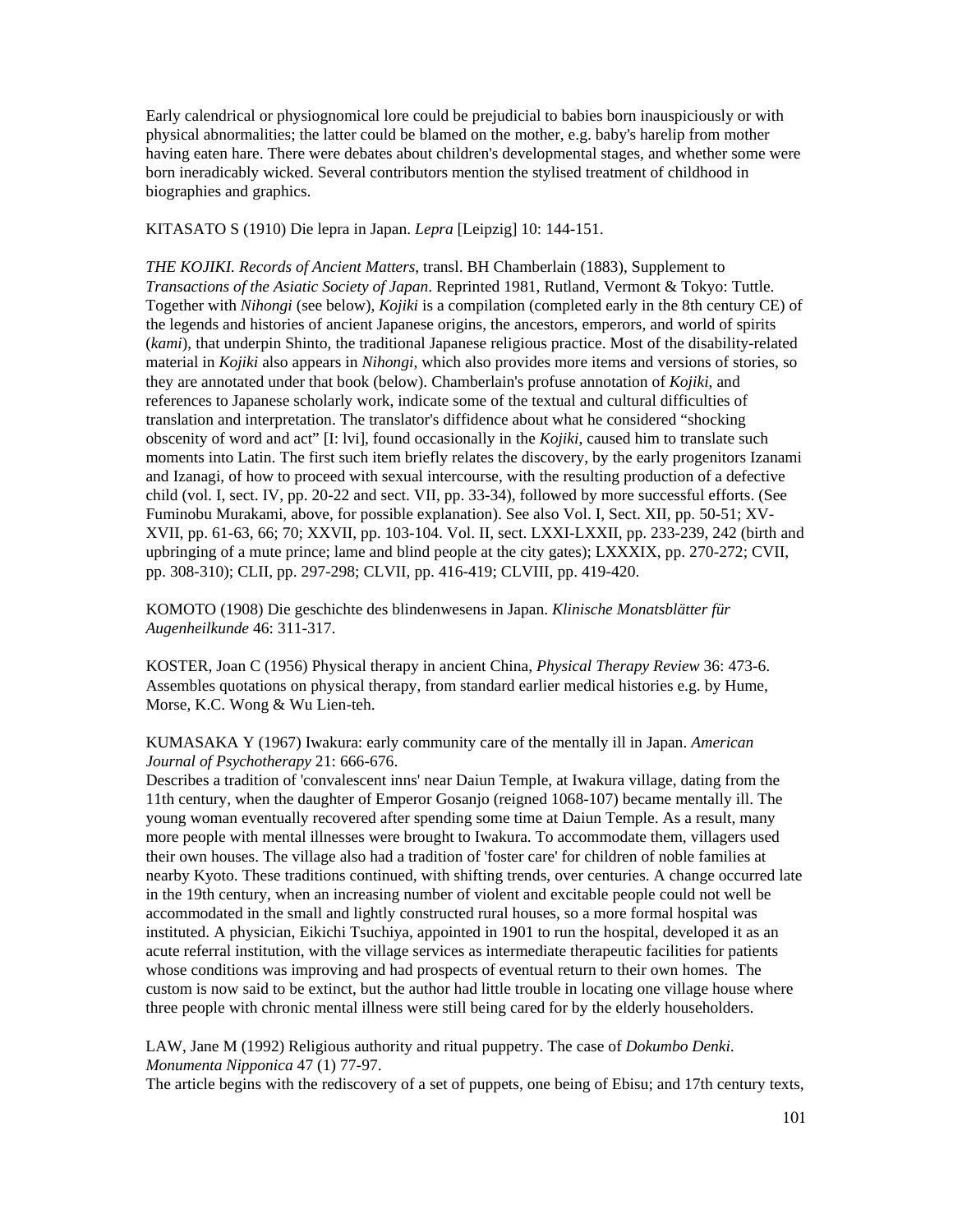among which was a scroll titled *Dokumbo Denki*, which "tells the story of the Leech Child [Hiruko], his priest caretaker Dokumbo, and the priest's apprentice Hyakudayu". These items are set in their context, the ritual performances by itinerant puppeteers based on the Japanese island Awaji, having some affiliation with the major Ebisu Shrine complex in Nishinomiya. An account is given of the Ebisu legend and his portrayal as a deity having "an assortment of liminal attributes - obesity, amorphous blob-shaped body, hermaphroditism, leglessness, drunkenness ... and according to popular belief, he is the adult form of the Leech Child of the creation accounts". The Kojiki and Nihongi legends are extended beyond the point where the Leech Child Hiruko was pushed out to sea on his little craft, giving some detail of how he fared, and after some years was picked up by a fisherman. (The article discusses this strand of 'folk religion' and efforts by its practitioners to acquire recognition and religious authority, in some conflict with the shrine authorities.)

LEE, T'ao; Ch'eng, Chih-Fan & Chang, Ch'i-shan (1962) Some early records of nervous and mental diseases in traditional Chinese medicine, *Chinese Medical Journal* 81: 55-59. Symptoms, case histories and terminology, and their probable meanings, from several centuries BC to modern times, by medical historians.

LEE, Thomas Hong-chi (1984) The discovery of childhood: children education in Sung China (960- 1279). In: Sigrid Paul (ed) *"Kultur" Begriff und Wort in China und Japan. Symposion des Forschungskreises für Symbolik, Salzburg vom 25. - 27. Juni 1982*, 159-189 (see also Discussion, pp. 191-202). Berlin: Reimer.

Historical overview through first millennium CE. Shows linguistic evidence (161-162) for the idea from Han times that "a child needed a special kind of cultivation different from that of animals or plants." (162) From 3rd-6th C., increasing emphasis on rote memorisation of primers, followed by centuries of decline in records pertinent to children, and shift to interest in youth. During Sung and Yuan eras, more paintings took children as their theme. "Toys, games and even school life were increasingly painted ... people appeared to have become aware of the existence of an independent stage of human life: that of the world of children." (166) Decline in government primary schools, but "rise of private, popular community or clan education." Curriculum review added 'Moral content' to the achievement of literacy. Gradual move under Neo-Confucian influence, from the "preservation of goodness in nature to manipulating the social milieu to create in the mind of an individual persistent psychological alertness for moral good" (184).

LEE, T'ao (1959) A brief history of pediatrics in China. *Chinese Medical Journal* 79: 184-192. Notes 3rd - 5th century CE attention to early child growth and development.

LEUNG, Angela K (1984) Autour de la naissance: la mère et l'enfant en Chine aux XVI<sup>e</sup> et XVII<sup>e</sup> siècles. *Cahiers internationaux de Sociologie* 76: 51-69.

Based on various pediatric manuals, concerned with pregnancy, influences on the foetus, childbirth and child rearing, at least among the literate classes.

LEUNG AK (1985) L'accueil des enfants abandonnés dans la Chine du bas-Yangzi aux XVII<sup>e</sup> et XVIII<sup>e</sup> siècles. *Etudes chinoises* 4 (1) 15-54.

Substantial treatment of Chinese 17th and 18th century infant abandonment and infanticide based on numerous local sources, starting with welfare measures from the 12th  $\&$  13th century. Leung suggests possible reasons for the rise, decline and renewal of welfare efforts, in particular the orphanages, and briefly compares the less competent measures in France at various periods. Many of the later Chinese services were funded by non-government philanthropists. Periodically it occurred to some members of the educated classes not merely to prevent mothers dumping their babies, or to provide a rescue service, but to take measures to avoid the poverty and fear of famine that resulted in abandonment.

LEUNG AK (1993) Diseases of the premodern period in China. In: KF Kiple (ed.) (1993) *The*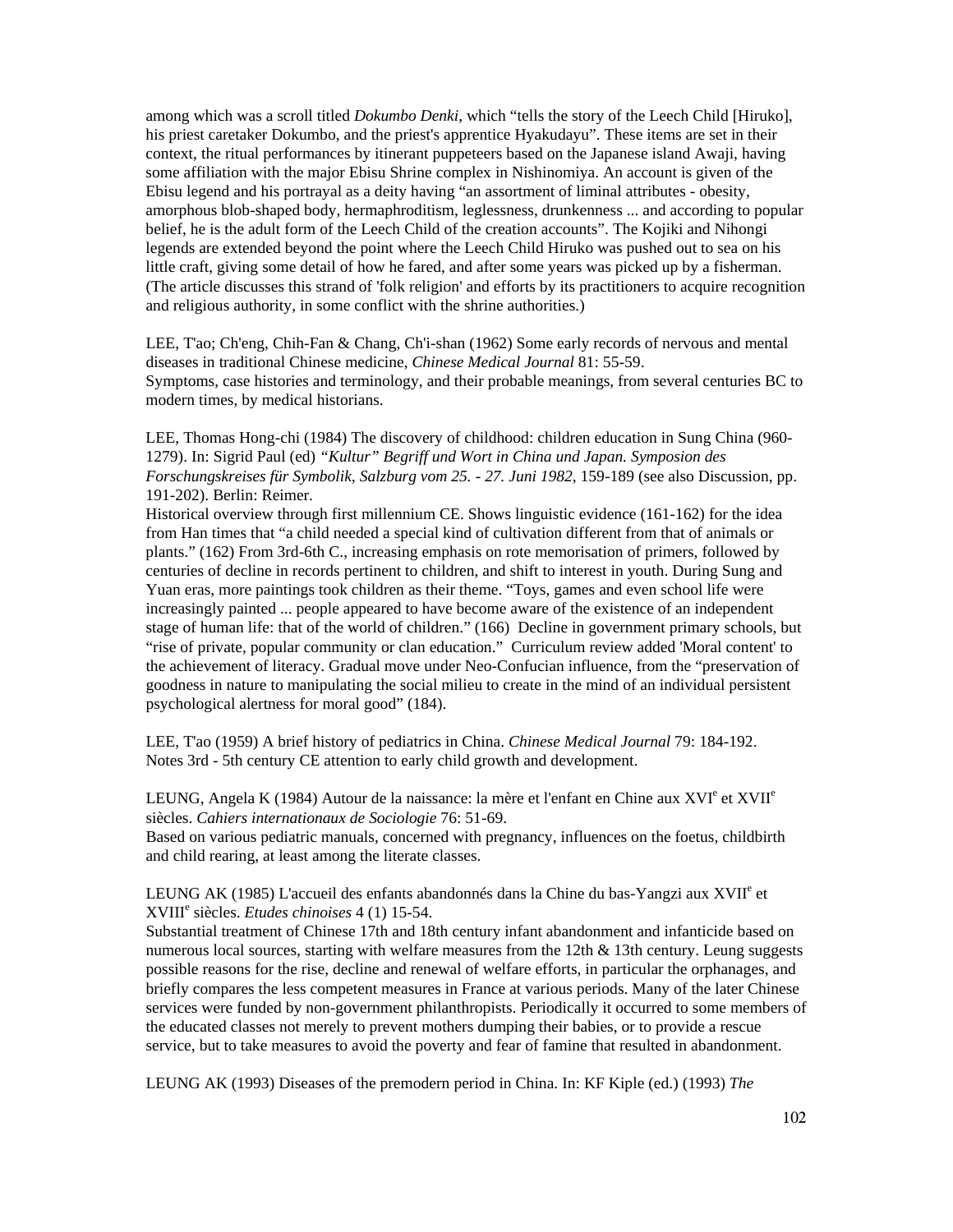*Cambridge World History of Human Disease*, 354-62. Cambridge University Press. Includes brief mention of philanthropy and improved child care, organised charitable dispensaries, and leper hospices.

LeVAY, David (1990) *The History of Orthopaedics*. Carnforth, Lancs: Parthenon. xiii + 693 pp. Half page on Chinese antiquity, with standard Chinese medical history refs, then start of modern orthopaedics (pp. 16, 469-471). Notes on origins of Japanese orthopaedics in the 9th (?) century, and subsequent developments (pp. 16-17, 473-474). Journal of the Japanese Orthopaedic Association seems to date from 1926.

[LIEH-TZU.] *The Book of Lieh-tzu. A classic of Tao*, transl. AC Graham (1960 / 1990). New York: Columbia University Press.

In 1990 Graham updated his introductory remarks (pp. xi-xix, 1-13), with a new generation of scholarly thinking on Daoist philosophy and the Lieh-tzu, from the 3rd or 4th century CE. Some passages directly give instances of disabled people (e.g. 44-45; 72-73; 162-164; 168-169) whose unusual abilities, or experience (e.g. of being castrated or losing their sight) added a new dimension to philosophical discussion and belief. Elsewhere it was an ageing, poor, ragged, drunken or troubled person, or a slave or dreamer (e.g 27; 32-33; 38; 39-43; 68-71; 162) that was despised, ridiculed or endangered like the cripples or blind, and who then turned out to have embraced 'The Way' that produced startling capacities which their despisers envied but could hardly emulate; or who underwent some other turn of their life suggesting that we do not know if the dream is in our own head, or we are a character in someone else's dream. [Thus (p. 3), 'bodily impairment' in oneself or another is an incidental construction, a superficial circumstance, part of the ebb and flow of life, of no ultimate significance.]

LIU, Xiehe (1981) Psychiatry in traditional Chinese medicine. *British Journal of Psychiatry* 138: 429-33.

Mentions that Xunzi (313-238 BC) referred to mental handicap, differentiated from mental illness. (Ref: Xunzi with Annotations - Wangba the 11th. In: *The Complete Works of Ten Persons* (1804). Juwentang, Gusu). [This may well be so. It was not found in Xunzi transl. Knoblock, see below.]

MAGNER, Lois N (1993) [1] Diseases of antiquity in Korea. [2] Diseases of the premodern period in Korea. [3] Diseases of the modern period in Korea. In: KF Kiple (ed.) (1993) *The Cambridge World History of Human Disease*, 389-408. Cambridge University Press. [Three separate chapters]. Some mention of disabling conditions among the diseases.

MALM, William P (#) *Japanese Music and Musical Instruments*. Tokyo: Tuttle. In Chapter 5, on Biwa Music, the blind minstrels make their appearance (pp. 133-139).

MATISOFF, Susan (1973) Semimaru: legendary blind beggar-prince in Japanese literature. Doctoral thesis, Columbia University, New York. iii + 296 pp.

#### MATISOFF S (1978) *The Legend of Semimaru, blind musician of Japan*. New York: Columbia University Press.  $xi + 290$  pp.

Revised doctoral thesis follows development of the legend over many centuries, giving insights into the history of Asian people's concepts and portrayals of blindness. Main references to historical blindness are on pp. 19-22, 28-31, 39-46, interwoven with the development of musical instruments and heroic literature used by blind mendicants friars (biwa hoshi), and linked with Indian legends of blind prince Kunala. Literature underlying the legends is introduced critically (pp. 55-79). The remainder of the book gives detailed review and translated excerpts from dramatic representations (pp. 79-272). Bibliography (pp. 273-279) is mostly of works in Japanese. Matisoff attributes the ambivalence of social attitudes towards blind people to a combination of early (and still current)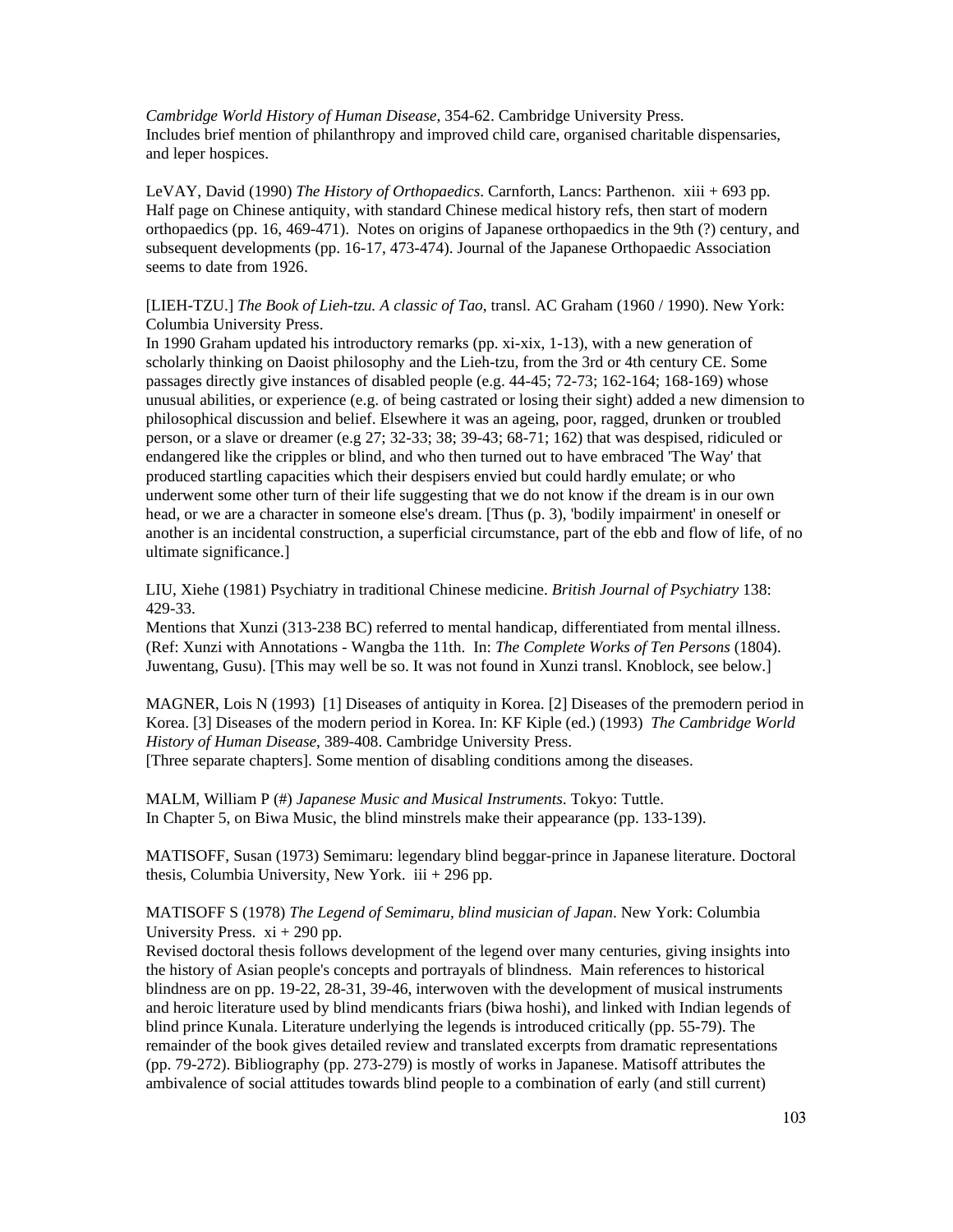beliefs in the blind person's ability to communicate with the gods, and Buddhist views of disability as retribution for misdeeds (p. 20).

McLEOD, Katrina CD & Yates, Robin DS (1981) Forms of Ch'in law: an annotated translation of *Feng-chen shih*. *Harvard Journal of Asiatic Studies* 41: 111-163. Amidst translation of legal case documents, apparently from the 3rd century BC, a description appears on p. 153, by a person denounced as a leprosy suspect, describing his own childhood symptoms ("At the age of three I became sick with sores on the head; my eyebrows swelled up; it could not be ascertained what sickness it was"), and by a physician describing the present adult condition: "C has no eyebrows; the bridge of the nose is destroyed; his nasal cavity is collapsed; if you prick his nose, he does not sneeze; elbows and knees --- [3 graphs missing] down to - [1 graph missing] the soles of both feet are defective and suppurating in one place; his hands have no hair; I ordered him to shout and the *ch*'i of his voice was hoarse. It is leprosy [?]" The possible disease identification is discussed in a lengthy footnote (pp. 152-153). [See possible leprosy description in the Jataka (above) from a similar period.] Various mutilating punishments are also noted in legal cases. (See Bodde 1982; Lu  $\&$ Needham 1988).

MEDVEI, Victor C (1982) *A History of Endocrinology*. Lancaster: MTP Press. Brief notes on 'The Ancient Chinese' (and Japanese), pp. 15-18. Also pp. 86-87, 189.

[MENCIUS.] *The Works of Mencius*, transl. and annotated by James Legge (1861). (Vol. II of *The Chinese Classics: with a translation, critical and exegetical notes, prolegomena, and copious indexes*). London: Trübner. viii + 126 [Prolegomena] + 378 [Works of Mencius] + 119 [Indexes]. Extant writings of Mencius (Mang-tze, c.371-288 BC) mostly concern government, ceremony and ethics. A few thoughts refer to childhood, education, poverty and disability. Mencius's mother reportedly moved house several times, fearing that her young son was vulnerable to influences from a nearby cemetery, then a bazar (Prolog. pp. 18-19). In lists of poor people (Text 1. ii.V and 2.ii.IV; pp. 38, 93) disability does not appear but may be implied in "old and feeble". The name "Koo-sow", each part meaning "blind", is said to refer to mental obstinacy not visual disability (p. 191). Mencius's saying "The great man is he who does not lose his child's-heart" is discussed (4.ii.XII, p. 198). Remarks appear on environmental influences on children's morality (6.i.VII, p. 280). A man with a deformed finger earnestly seeks a cosmetic remedy though it is not troublesome in itself; yet a deformed mind raises little concern (6.i.XII, pp. 290-291). Mencius bluntly rejected a request to render his teaching more accessible to learners (7.i.XLI, p. 350).

[MENCIUS.] *Mencius Translated with an Introduction* (transl. DC Lau, 1970). London: Penguin. See annotation above, to Legge's translation. Lau's introduction and translation benefits from a further century of scholarly work. The teaching of decent conduct, the correct, compassionate and benevolent action of the gentleman, is diffused throughout the work. Disability as such appears infrequently. Some uses of 'blind' and 'cripple' are metaphorical (e.g. pp. 68, 83, 93). Appendix 4, on "Ancient history as understood by Mencius", brings together the incidents in the life of the (legendary) Emperor Shun, and Shun's father known as the Blind (Old) Man [Gu Sou, Ku Sou] (pp. 226-227). See also 'Blind Man' references shown in the glossary (p. 265). [Allegorical interpretations have also been made, in which the 'blindness' of Shun's father was wilful stupidity or perverseness rather than sensory impairment; or, in modern literary criticism, where the attempts of family members to kill Shun are interpreted as some form of creation mythology.]

```
MENDOZA, Juan Gonzalez de (transl. R Parke, 1588) The Historie of the Great and Mightie 
Kingdome of China. Reprinted London, 1853, Hakluyt Society. 
Various welfare provisions, some concerning disabled infants, and disabled veterans (pp. 66-68). 
Efforts to suppress begging and to find paid employment for blind people, reported from the 1570s. 
For blind women, the 'employment' was prostitution.
```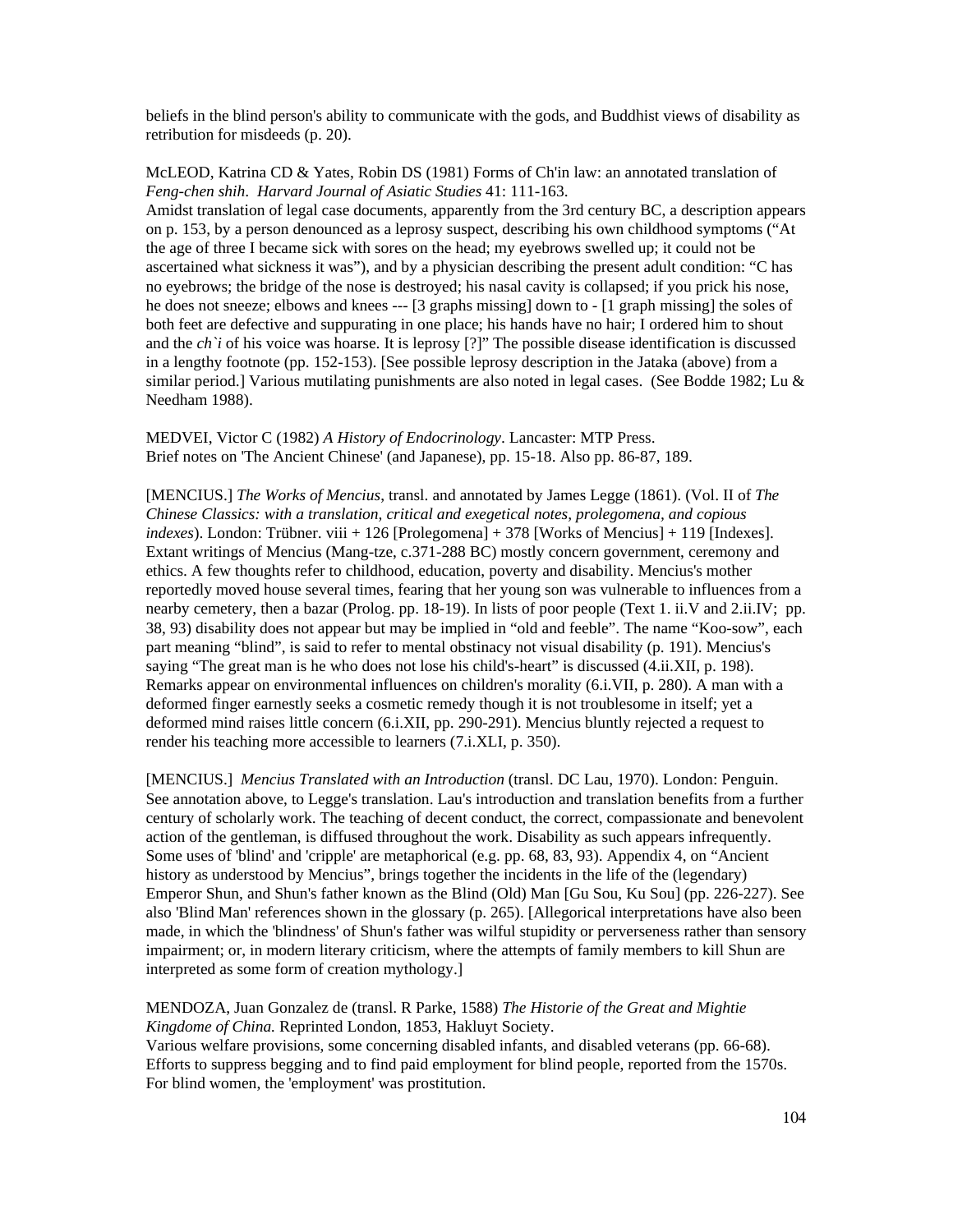MESTLER, Gordon E (1954) A galaxy of old Japanese medical books with miscellaneous notes on early medicine in Japan. *Bulletin of the Medical Library Association* 42 (3) 287-327. First of five articles (see below) with extensive bibliographical importance for early (and early modern) Japanese medical history books in Japanese. (The five articles are given full text online, via the NLM Gateway or Pub Med Central). Apart from discussing the books, Mestler gives a broad outline of many aspects of medical history in Japan, China, and some comparative developments in western countries. Impairment and therapy-related elements are found particularly under papers II and IV. He also discusses various hazards in trying to confirm dates, names and details of historical works.

MESTLER GE (1954) A galaxy of old Japanese medical books with miscellaneous notes on early medicine in Japan. II. Acupuncture and moxibustion, bathing, balneotherapy and massage, nursing, pediatrics and hygiene, obstetrics and gynecology. *Bulletin of the Medical Library Association* 42 (4) 468-500.

(See previous annotation). Acupuncture and moxa have been used for a wide variety of physical and mental conditions, some of them disabling. Mentions the well-known blind acupuncturist Waichi Sugiyama (1610-1694) (pp. 472, 476). Leprosy is mentioned in the context of balneotherapy (pp. 481- 483), and also ophthalmia. Massage (Chinese and Japanese) and physical therapy are given in some detail (pp. 484-488, 498), with blind practitioners also noticed (486). Hydrocephalus appeared in a Japanese textbook of 1817, "a disease of little folk wherein the skull splits and grows large", also illustrated (pp. 487 plate II-c, 489).

MESTLER GE (1956) A galaxy of old Japanese medical books with miscellaneous notes on early medicine in Japan. III. Urology, syphilology and dermatology; surgery and pathology. *Bulletin of the Medical Library Association* 44 (2) 125-159.

MESTLER GE (1956) A galaxy of old Japanese medical books with miscellaneous notes on early medicine in Japan. IV. Ophthalmology, psychiatry, dentistry. *Bulletin of the Medical Library Association* 42 (3) 327-347.

Section on ophthalmology (pp. 327-336) makes modest mention of blindness and visual impairment. Psychiatry is brief (336-339) but refers to a variety of mental disorders including epilepsy, idiocy, depressive disorders, melancholia, psychoses, and psychotherapeutic approaches, in early literature.

MESTLER GE (1957) A galaxy of old Japanese medical books with miscellaneous notes on early medicine in Japan. V. Biblio-historical addenda, corrections, postscript, acknowledgements. *Bulletin of the Medical Library Association* 45 (2) 164-219.

[See previous four items. An index to the whole set was promised, but does not appear in this or any further article found.]

MILES M (2000) Disability on a different model: glimpses of an Asian heritage. *Disability & Society* 15: 603-618. Revised (2002), in: *Journal of Religion, Disability & Health* 6 (2/3) 89-108. Reviews common uses of models and terminology. Sketches some social responses to disablement in historical Zoroastrian, Jaina and Daoist philosophies. Accompanying a discussion of the 'merits of uselessness', Chuang-tzu's holistic social model is reconstructed. The Buddhist tale of 'hunchback Khujjutara' suggests that *karma* may be educational rather than retributive. Contested histories and portrayals of blind Japanese and Chinese people are examined. Asian meanings of disablement should not be forced into modern European categories.

MISUMI Haruo (1983) Article on 'goze', in *Kodansha Encyclopedia of Japan* (see above).

MIYOSHI, Taizo (1909) Philanthropy in Japan. In: S Okuma (ed.) *Fifty Years of New Japan (Kaikoku*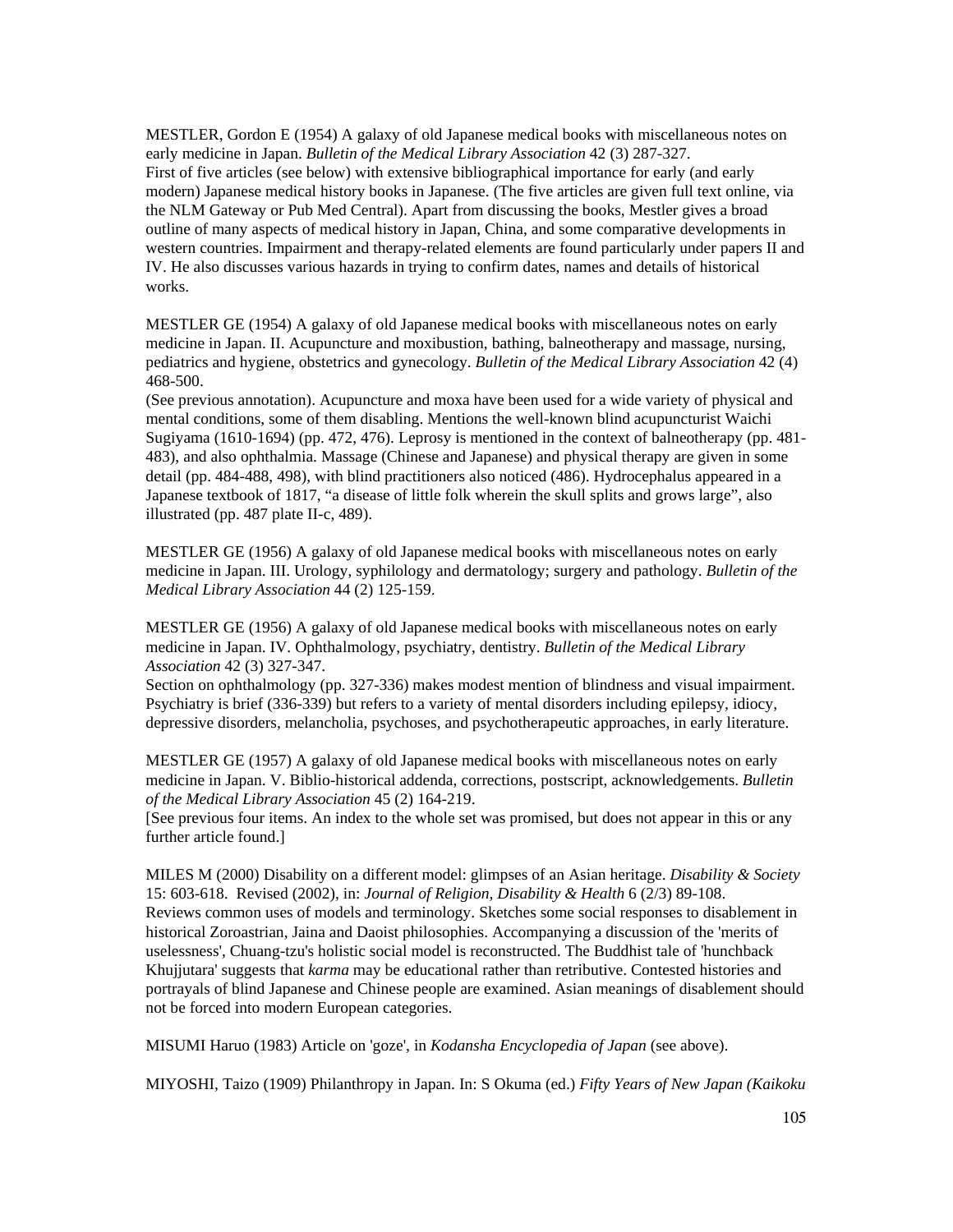*Gojunen Shi)*, 101-112. (English version, ed. MB Huish). London: Smith, Elder.

Historical overview, taking in charity granaries, tax exemptions, Buddhist temple asylums, hospitals, orphanages and poorhouses, with some dating. In times of scarcity, "provisions, clothing and medicine were granted to the helpless, sick and disabled", from the first millennium CE. Special practices arose for blind people (p. 105). Some suggestions are made about the philosophies and strategies of charitable activity and poor laws. More detail appears from the second half of the 19th century, of institutional services for people with leprosy and mental illnesses, and education for blind or deaf children.

MORA, A Damas & Soares JC (1936) Leprosy in Macao. *Chinese Medical Journal* 50: 721-725. Hospice for leprosy sufferers, established by the Portuguese in 1569, and subsequent developments.

NAGAI, Akiko (2002) *A Social History of Blind Priests in Japan and South Korea*. Fukuoka: Ashi Foundation.

See notice in *Toyota Foundation Occasional Report* No. 33, July 2002, p. 12. http://www.toyotafound.or.jp/docs/docsors/OR-33.pdf

This historical study is unusual in tracing the sometimes similar, sometimes different, paths of those blind people, in Japan and in Korea, who studied religious texts and acquired skills of musical recitation with or without instrumental accompaniment, and also some skills of fortune telling, divination, or healing. See also NAGAI, above, modern section.

NEEDHAM, Joseph (1954) *Science and Civilisation in China. Vol.1. Introductory Orientations*. Cambridge University Press.

Trepanning for blindness, known in China - rare Chinese comment on Western practice (p. 204). Thwarted attempt to send 20 dwarfs from China to Syria (p. 198). (On the latter, cf. curious notes by S Beal, 1884, *Buddhism in China*, London: SPCK, p. 46, on deformed men sent as presents between rulers in Central Asia).

NEEDHAM J; Wang Ling; Lu Gwei-Djen & Ho Ping-Yü (1970) *Clerks and Craftsmen in China and the West. Lectures and addresses on the history of science and technology*. Cambridge University Press.  $xix + 470$  pp.

Includes a detailed account of "Medicine and Chinese Culture". First permanent hospice with dispensary, c.491 CE, then first government hospital, 510 CE, "primarily for poor or destitute people suffering disabling diseases" (p. 277). Leprosaria also started in 6th century (p. 279). Thyroid function, proto- endocrinology, seaweed for goitre treatment, differentiation of different neck swellings (pp. 298-302). Details of 7th century medical teaching organisation, with Professor of Physiotherapy and course provisions for Paediatrics, Otology, Ophthalmology (pp. 387-388).

NEEDHAM J & Lu, Gwei-Djen (1986) *Science and Civilisation in China*. Vol. 6, Pt.I, *Botany*, pp. 328-342. Cambridge University Press.

Notes disabling lathyrism (p. 341), following the 'Esculentist Movement'.

*NEW Grove Dictionary of Music and Musicians*, ed. S Sadie & J Tyrell (2001). London: MacMillan. Various articles appear on Japanese music, biwa, heike-biwa, moso-biwa, Kengyo, Koto, describing blind musicians. (see Tokumaru, below, for examples of online articles in *Grove Music Online*, the updated electronic version of this music dictionary).

NG, Vivien (1990) *Madness in Late Imperial China: from illness to deviance*. University of Oklahoma Press.

Some broad background of mental derangement in Chinese history, with focus on the 18th century move to examine and classify madness more closely at the interface between law and medicine.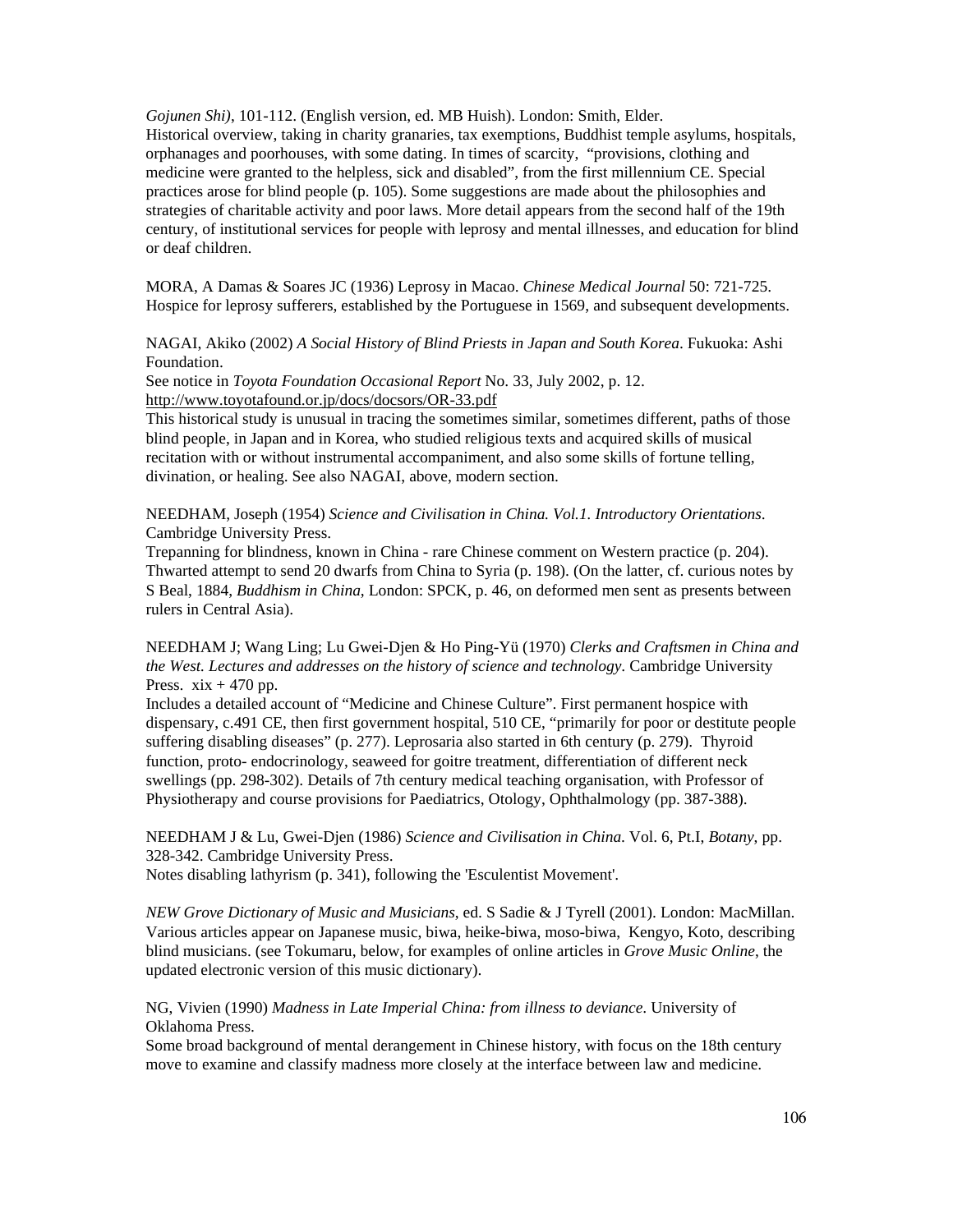*NIHONGI. Chronicles of Japan from the earliest times to A.D. 697*. Transl. WG ASTON (1986) *Transactions and Proceedings of the Japan Society, London*, Supplement (2 Vols). London: Kegan Paul *et al*. xxii + 407 pp + 443 pp.

*Nihongi* (often: *Nihon-Shoki*) is one of two main Japanese historical classics, with legends back to the 'Age of the Gods'. Versions appear of how Izanagi and Izanami made their first child, who was somehow defective. After forming the Japanese islands, "Next they produced the leech-child, which even at the age of three years could not stand upright. They therefore placed it in the rock-camphorwood boat of Heaven, and abandoned it to the winds. Their next child was Sosa no wo no Mikoto." (vol. I: 19). This second child's activities showed severe behavioural abnormality, with continual wailing and cruel actions, leading eventually to banishment. Interpretations are many, yet the significance of these strange offspring remains unclear. Links appear with the deities Ebisu and Sukuna-bikona, the latter supposedly a dwarf (I: 59-63). Other people with physical, mental or social disabilities appear in Nihongi. A one-eyed god is mentioned (I: 81). An active pair of conjoined twins caused some trouble (I: 298), while elsewhere separate triplets were celebrated (II: 330). Odd or ugly appearance aroused negative reactions (I: 174; II: 144). Dwarfs appeared as court entertainers (I: 407; II: 296, 326, 362). One prince with a disabling condition declined to become emperor, but eventually agreed, and finally was cured (I: 312-17). Another seems to have suffered severe developmental delay (I: 174-75). Bald or emaciated people were considered unfit to perform rites of worship (I: 152, 177). Arrangements were made for some elderly people who were frail or disabled (I: 386-91; II: 344, 418, 421). In the later period, child-related legislation is noted (II: 202; 331-32). (There are great difficulties of translating and interpreting these ancient texts, especially as there is no substantial body of disability material with which comparison may be made).

#### *NIPON O DAI ITSI RAN ou Annales des Empereurs du Japon* transl. M Isaac Titsingh [to French], revised by MJ Klaproth (1834). Paris: Oriental Translation Fund.  $xxxvi + 460$ .

Brief court records, supposedly of the 1st to 108th emperors, compiled c. 1652, translation completed 1807, heavily revised and supplemented by Klaproth in the 1830s. Brief mention is made of disability and therapy, care or mutilation (pp. xiii-xv, 9-10, 26, 30, 31, 64, 80, 110, 155, 400). Mentions some diseases of emperors or courtiers, health care and medical practice (e.g. pp. 7, 63, 66, 68, 81, 100, 115, 116, 123-124, 127, 133, 149, 153, 156, 170, 176, 205, 229, 328, 331, 342, 434); some epidemics (e.g. pp. 7, 69, 113, 117, 139, 145, 152, 253); some periods of famine or acute poverty, for which, in the later periods, public distribution of food was made (e.g. pp. 23, 60, 89, 101, 241, 282, 372). Historical accuracy of the earlier portions at least, and of dating, may be questioned.

## OUWEHAND, Cornelis (1964) *Namazu-e and their Themes. An interpretative approach to some aspects of Japanese folk religion*. Leiden: Brill. xvi + 272 + plates.

Inter alia, discusses Japanese folklorist debates on the often puzzling relationships, substitutions, oppositions, among various deities and beings depicted with dwarfish, ugly or deformed appearance (e.g. Ebisu, Sukunhikona, Hiruko, the Kappa, tricksters, monkeys etc), who are considered sometimes destructive, sometimes benevolent. See pp. 82-96, 133-149, 162-171, 203-207, 222-227, and index.

PEI-YI WU (1995) Childhood remembered: parents and children in China, 800 to 1700. In: AB Kinney (ed.) *Chinese Views of Childhood*, 129-156. Honolulu: University of Hawaii Press. Traces some growth and increasing realism in Chinese writing depicting children, particularly in memorials to dead children. Suggests (pp. 146-147) a 'cult of the child' growing from the work of Wang Yangming (1472-1529), who emphasized the playful, exploratory nature of childhood learning, and the need for a corresponding pedagogy.

RAESIDE, James (2003) This death in life: leprosy in Mishima Yukio's *Rai0 no terasu* and beyond. *Japan Forum* 15 (1) 99-123.

The drama "Terrace of the Leper King" (1969), by the Japanese writer Mishima Yukio (pen-name of Hiraoka Kimitake, 1925-1970), is loosely based on the life of the Cambodian King Jayavarman VII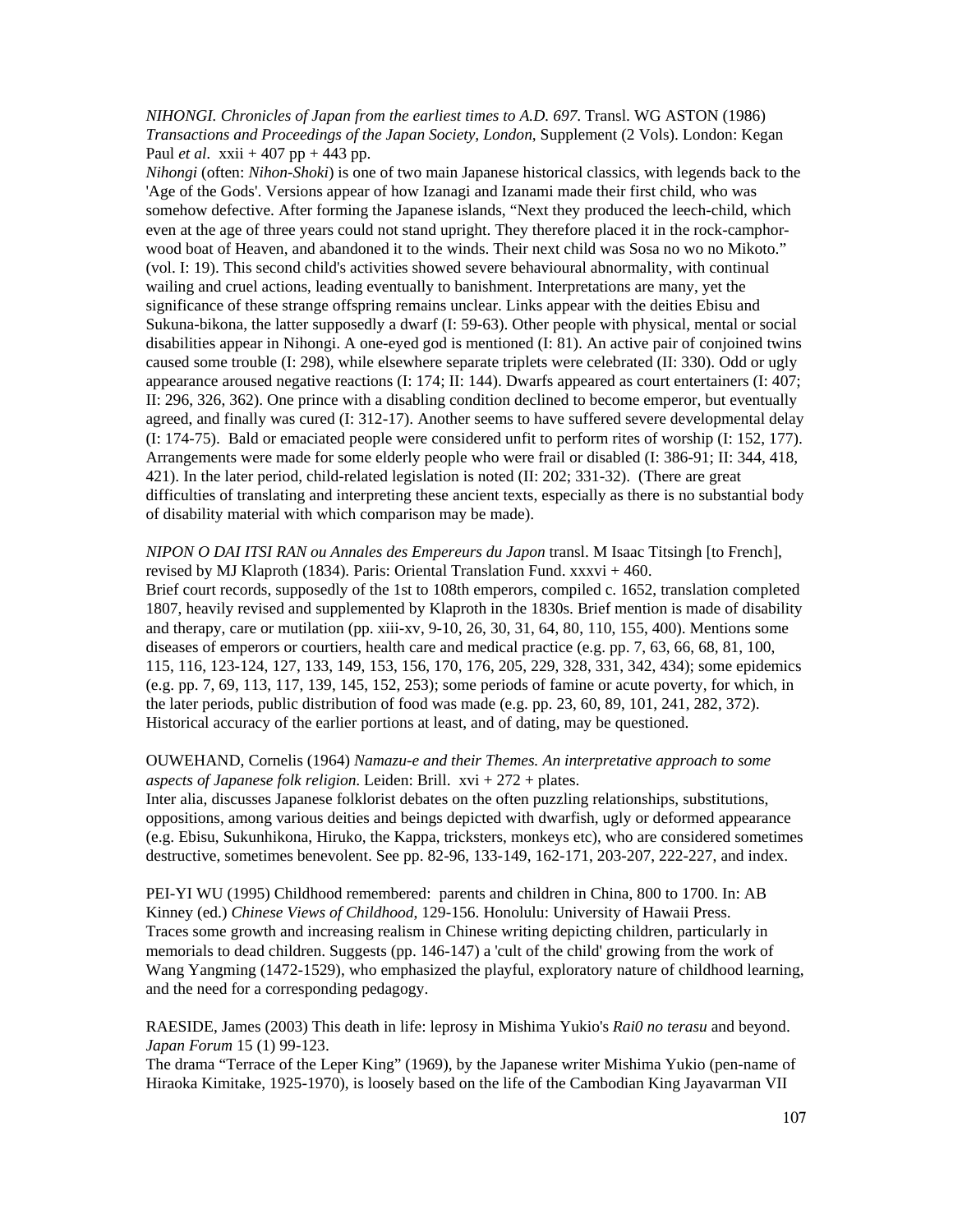(in the late 12th and early 13th century), his construction of a great Buddhist temple at Angkor Wat, and his supposed concurrent development of leprosy. Raeside pursues different strands of significance, e.g. the 'Leper King'; leprosy as a metaphor of varied meaning; the religious background in Jayavarman's time, and religious archetypes in other times; themes of disability, decay and paradoxical hermeneutics in Mishima's major works, and influences on his thinking; uneasy relations between Japan and its Asian neighbours; and some perceived corruption within the 'body politic' of Japan.

RUCH, Barbara (1977) Medieval jongleurs and the making of a national literature. In: JW Hall & Toyoda Takeshi (eds) *Japan in the Muromachi Age*, 279-309. Berkeley: University of California Press.

At various points, blind performers, *biwa hoshi* and *goze*, are woven in and out of this chapter, e.g. pp. 287-289, 294-295, 298, 305.

RUIZ-DE-MEDINA, Juan (2003) The role of the blind *Biwa Hoshi* troubadours in the history of Christian mission in Japan. *Bulletin of Portuguese-Japanese Studies* 6: 107-145.

Detailed paper with extensive quotation and translation of Portuguese primary sources, showing the flourishing of the *Biwa Hoshi*, blind minstrels, in 16th and early 17th century Japan. The first Jesuit missionaries had contact with some contact with blind men and children from 1949 onward. Lives and activities are described from early Jesuit records, of some blind Japanese who embraced Christianity. The lay brother Lourenço was of great assistance to the missionaries (see Ebisawa, 1942, above). A man named Tobias, who was converted as a boy and lived with the Jesuit fathers, later had the ear of the ruler of Tosa (Shikoku). One named Miguel, related to a noble family, obtained the rank of Kengyo soon after his conversion. A blind convert named Jomura, being a poor man, was assisted with alms by some wealthy Christian families, as a result of which he was expelled from the local 'brotherhood of the blind'. Other active blind Christians were "the nobleman Ugosa dono Joaquim"; "Tomás, a preacher" and "Shoichi Joaquim, another blind catechist" both with the Franciscans. The stories appear of blind Christians threatened with death or martyred in the persecutions of the early 17th century, such as Mancio of Arima (pp. 133-134), and Damiao of Yamaguchi (134-139, 141- 144). Some of the records are of a hagiographical nature, but Ruiz de Medina points out the considerable incidental detail of everyday life of the blind itinerant minstrels at this period, the environment in which they worked, and the ways in which the Jesuits incorporated indigenous media in their worship and preaching.

SCHIFFELER, John W (1975) Bibliography of the history of Chinese folk medicine. *Chinese Culture* 16 (2) 95-104.

Among 138 items listed, 312 are 20th century. Mainly Chinese (transliterated and translated), English or French; some German, Russian, Japanese. Without annotation.

SCHIFFELER JW (1978) A bibliography of traditional Chinese medicine, *Chinese Culture* 19 (4) 93- 100.

(See previous item). 100 items listed, plus 11 journals. Chinese titles transliterated but not translated. Without annotation.

SCHIFFELER, JW (1980) Chinese folk medicine. A study of the Shan-hai Ching. *Asian Folklore Studies* 39 (2) 41-83.

The "Classic of the Mountains and Seas" is a kind of gazetteer compiled from various sources, possibly in the first century BC, of locations and their geographical features and interesting minerals, fauna and flora. A translation is given (pp. 50-62) of the section on the Eastern Mountains, "which provides us with an ethnographical and geographical description of present-day Shan-Tung Province, the Korean Peninsular, Japan, including the Ryukyu Islands, and western Siberia." Some of the minerals, plants and insects are shown in end-notes (pp. 63-78) to have been used in folk medicine for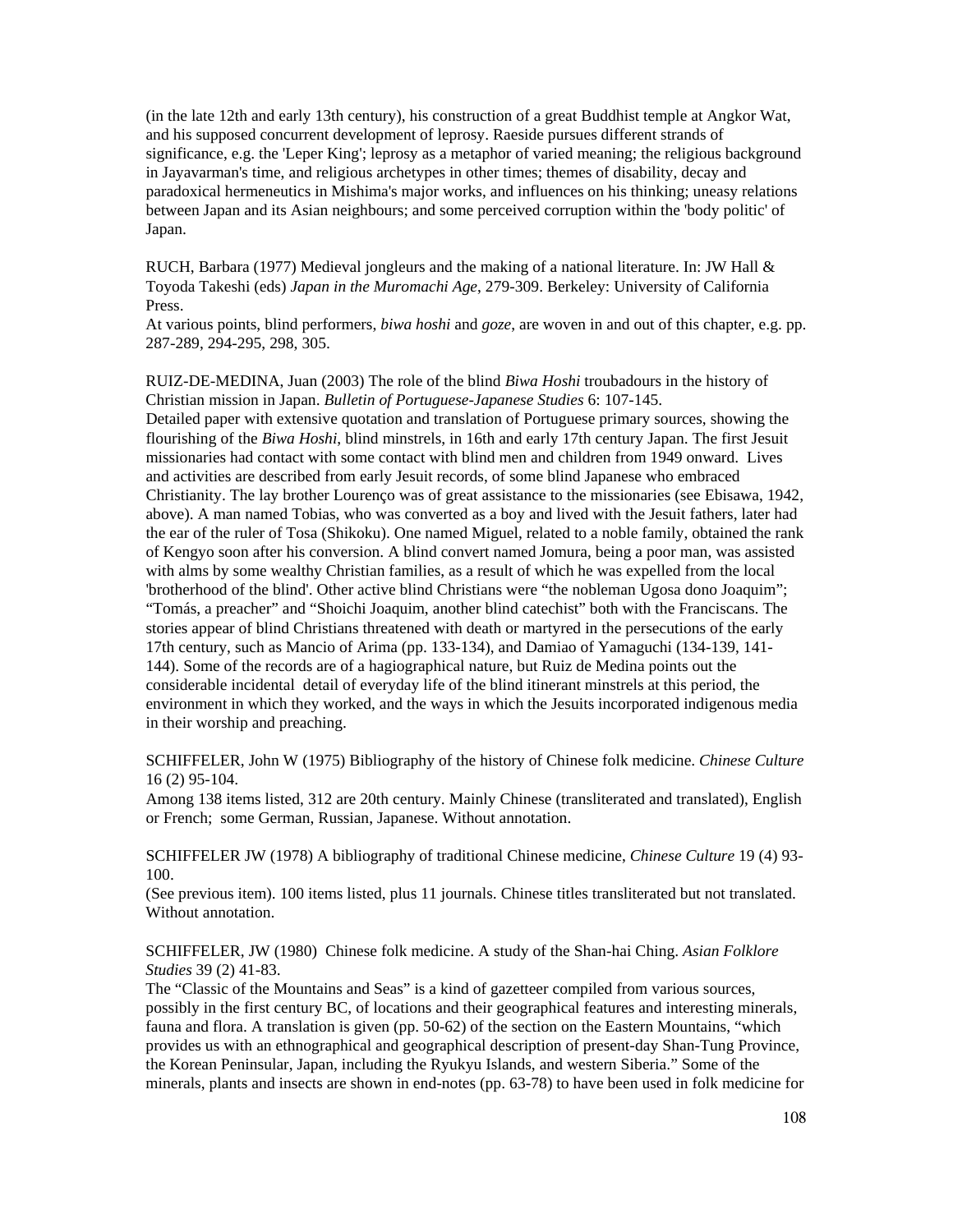treating convulsions, epilepsy in children, night blindness, deafness, rheumatic difficulties, sprains, paralysis, leprous sores, ear and eye problems, goiter. It is also suggested that preventive measures were well represented in this medical compilation.

SCHILLING, D [= Konrad] (1950) *Hospitäler der Franziskaner in Mikayo, 1594-1597*. Neue Zeitschrift für Missionswissenschaft. Beckenried.

SCHOLZ-CIONCA, Stanca (1992) What happened to the Zatô Kyôgen? Paradigm shifts in the evolution of Blind Man plays. *Nachrichten der Gesellschaft für Natur- und Völkerkunde ostasiens*, No. 152: 39-58.

Suggests that the early Japanese Zatô plays involved frank ridicule of blind men, upon whom "coarse pranks" and farcical tricks were practised to amuse the sighted audience (as also in comparable European drama). Later interpreters could not face this "uninhibited derision", so they introduced moralising elements.

SCHURMANN HF (1957) On social themes in Sung tales. *Harvard Journal of Asiatic Studies* 20: 239-61.

The Sung "saw the rise of the realistic tale", from which useful historical social and familial details may be obtained. Examples are given.

SCOGIN H (1978) Poor relief in Northern Sung China. *Oriens extremus* 25 (1) 30-46. Outlines background of 11th century relief and growth of poor-houses, with political and social debates, and then cutbacks in the 12th century. (Disabled people must have been represented among those who were poor, sick, aged or 'unable to care for themselves', though disability is not specifically mentioned).

'SEI SHONAGON' [c. 986-1000] *The Pillow Book of Sei Shonagon*, transl. I Morris (1967 / 1971). London: Penguin.

Intimate description of daily life, etiquette, poetry and trivia at the imperial court in Japan's great Heian culture, in the late first millennium CE. Includes some reference to deities, priests and religious practice, with illness being the work of evil spirits, which a skilled Buddhist priest should be able to exorcise by transfer from the afflicted person to a medium [chapters 13; 171; 182] (pp. 26; 41-42; 253-254; 260-261, notes pp. 280; 374). Two Buddhist nuns are mentioned, who come separately to beg from the court ladies [ch. 56] (pp. 99-102, 104, notes pp. 311-313). The first is described with Shonagon's witty contempt for anything not neat and pleasing to her fastidious gaze. This nun, 'Hitachi no Suke', an old woman in filthy clothes, begs vigorously and jokes coarsely until she obtains food, then a robe. For this she performs a ceremonial dance of thanks (which would be the normal response of a person of rank receiving a gift, but by a beggar would be impertinent mimicking, p. 312). To the ladies' disgust, 'Hitachi' returns regularly to beg. The second nun is "a cripple... but with a naturally elegant manner". For Shonagon, elegance trumps the impairment; the ladies are "truly sorry" for the crippled beggar, and she obtains a fine robe. 'Hitachi' arrives and is annoyed to see this rival leaving. After a sulking absence, Hitachi returns and vents her annoyance in a poem of contempt for the crippled nun. [Cf Younghak, below, with reversed parallels in Korea, a thousand years later.]

## *SHU CHING: Book of History.* In: WT de Bary, Wing-Tsit Chan & B Watson (eds) (1960) *Sources of Chinese Tradition*, Vol. I. New York: Columbia University Press.

In the second of the five great Confucian Classics, *Shu ching* (or *Shujing*, also *Shangshu*) recording legendary times of deep antiquity, the Emperor Yao looked for a man of great wisdom, virtue and humility to take charge of the empire, as his own heir did not come up this standard. Yao was prepared to elevate someone from any station, high or low. A man called Shun of Yü, of lowly background, was recommended. Of Shun it was said that, "He is the son of a blind man. His father is stupid, his mother is deceitful, his half brother Hsiang is arrogant. Yet he has been able to live in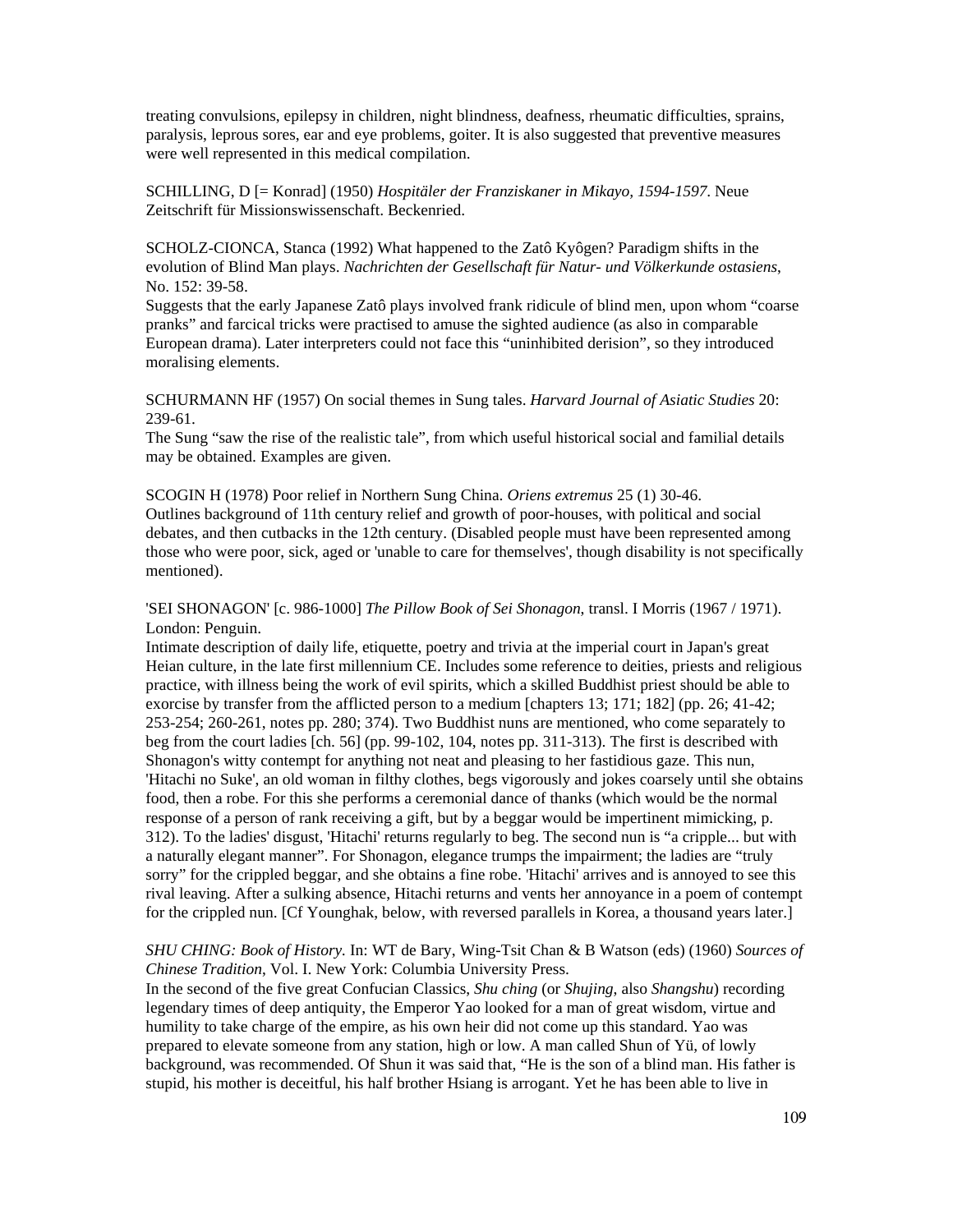harmony with them and to be splendidly filial. He has controlled himself and has not come to wickedness." (pp. 8-9) In the Confucian tradition, Shun was held up as a model of 'governing by personal virtue' (pp. 32-33; quoting from the *Analects* 94-103), as well as filial piety (*Hsiao*, or *Xiao*). Apparently he had acquired his virtue amidst a disabled and dysfunctional family. [See notes on Mencius, above, Lau's translation. Allegorical interpretation has sometimes been made of the blindness of Shun's father.]

SMITH, JF Handlin (1987) Benevolent societies: the reshaping of charity during the Late Ming and Early Ch'ing. *Journal of Asian Studies* 46: 309-337.

With a brief review of earlier charitable institutions, Smith discusses documentation showing the emergence of a new type of charitable organisation between 1580 and 1750, some of which benefitted disabled and elderly people, as well as foundlings, orphans and widows.

STUNKARD AJ, LaFleur WR & Wadden TA (1998) Stigmatization of obesity in medieval times: Asia and Europe. *International Journal of Obesity and Related Metabolic Disorders* 22: 1141-1144. The authors suggests that people with obesity experienced stigma in medieval Japan partly through the Buddhist connection of the condition with earlier moral failings; whereas the stigma in Christian Europe arose from connecting it with the gluttony.

SUZUKI, Akihito (1997) History of medicine in Japan, *Society for Social History of Medicine, Gazette* No. 20: 4-6.

Starts with the mythical origins of Japanese people, in the production by Izanagi and Izanami of two malformed babies (see Nihongi). Notes Japan's rich resources of folkstories and population archives, for reconstructing social/medical history, still largely unexploited.

## SZUMA CHIEN. [Sima Qian.] *Selections from 'Records of the Historian'*, transl. Yang Hsien-yi & Gladys Yang (1979) Peking: Foreign Languages Press.  $vi + 461$  pp.

Parts of China's first great work of systematic history, written c. 100 BC. Amidst reports of power struggles and treachery are a few striking tales of disabled people. In the middle of the third century BC, a commoner who was lame lived near the nobleman Chao Sheng, Lord Pingyuan. One of Pingyuan's concubines saw this lame [old] man, and "laughed heartily" at him [or at his gait]. The lame man complained of the disgrace, demanding the lady's death. Lord Pingyuan "consented with a smile"; but afterwards ridiculed the idea of killing the lovely lady "because of one laugh!" As a consequence, "within a year or so, more than half of his protégés and retainers had left one after the other." Pingyuan enquired into the departures, since he did not think he had treated those gentlemen with discourtesy. One of them gave the reason: by failing to satisfy the lame man, Pingyuan had prized female charms and despised worthy men. Lord Pingyuan then had the lady's head cut off, "and himself presented it with apologies to the lame man. After that his protégés gradually returned" (p. 128). [This resolution appears rather stark, but the story is translated without commentary or socioethical context. Pingyuan's first reading of the situation might make better sense if he had required his concubine to apologise and offer a gift in compensation. His dismissal of the insult, and false assurance to the lame man, seemed dishonourable to courtiers, and reduced his credibility. Even so, some face-saving diplomacy might have been attempted with the lame man, short of removing the lady's head.] Other disability references include the saying, in the early 2nd century BC, that 'a wise man who keeps silent is less use than a deaf mute who can make gestures' (p. 282); the attempted revenge by a talented musician who was blinded by the King of Chin (pp. 400-401); and the sharp wit of dwarf Chan at court (408-409).

*TA TSING LEU LEE; being The Fundamental Laws and a selection from the supplementary statutes of the penal code of China*. Transl. Sir George Staunton. Orig. edition 1810, London. Reprint 1966. Taipei: Ch'eng-wen.

"Indulgence to Offenders in Consideration of their Age, Youth, or Infirmities" (pp. 23-24). Offenders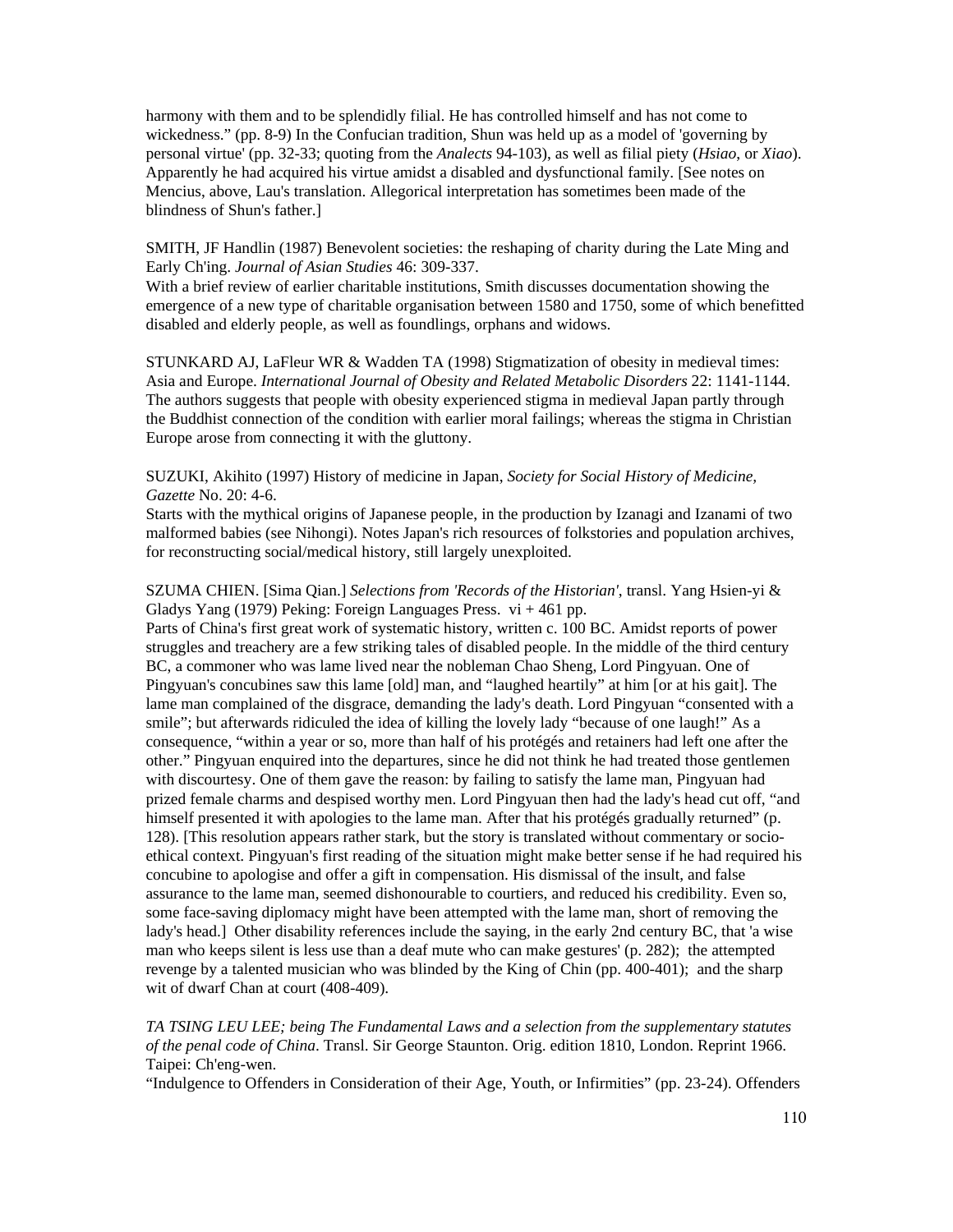already lacking an eye or a limb could pay a fine instead of undergoing severe physical punishment. Those lacking two eyes or limbs could be shown further mercy.

TAE HUNG HA (1970) *Maxims and Proverbs of Old Korea*. Seoul: Yonsei University Press. 315 pp. Among 1,106 maxims and proverbs, at least 25 involve disability, often metaphorically and with a pejorative sense, indexed under e.g. Blind (7), Deformed (2), Dumb (4), Ear (deaf), Epileptic, Eye (dim), Harelip, Limb (cripple), Mad, Nonsense, Spectacles, Stupidity, Thief (dumb), Woman (mad) (2). There are also various mostly pessimistic maxims about begging, babies and children, poverty, ugliness, and mothers-in-law.

TAKUMA Shinpei (1983) Article on 'special education', in *Kodansha Encyclopedia of Japan* (see above).

TATARA, Toshio (1975) 1400 years of Japanese social work from its origins through the Allied occupation, 552-1952. Doctoral thesis, Bryn Mawr College.  $xi + 666$  pp.

TATSUKAWA, Shoji (1993) Diseases of antiquity in Japan. In: KF Kiple (ed.) (1993) *The Cambridge World History of Human Disease*, 373-75. Cambridge University Press. Glimpse of sources and diseases, some of them disabling.

TOKUMARU, Yosihiko [2007] Ikuta Kengyo; Yamada Kengyo; Yatuhasi [Yatsuhashi] Kengyo. *Grove Music Online Articles* (ed. L Macy). http://www.grovemusic.com These articles on historical blind musicians in Japan are given as examples. See also *The New Grove Dictionary of Music and Musicians*, ed. S Sadie & J Tyrell (2001). London: MacMillan.

*The TSO CHUAN. Selections from China's Oldest Narrative History*. Transl. Burton Watson (1989) Columbia University Press.

Watson's Introduction compares a passage in the Tso Chuan with a somewhat similar text in another historical work, the *Kuo yü*, of comparable period (i.e. several centuries BC). Various courtiers and servants are mentioned, including "...the blind musicians to present musical compositions, the historians to present their documents, the teachers to admonish, the pupilless blind to recite, the dimpupilled blind to chant..." (p. xvii). [The Chinese words apparently differentiating levels of visual impairment are not shown.] Burton remarked that we cannot know what wisdom was presented "by the various kinds of blind musicians mentioned", but thought that "as in so many cultures, their blindness was associated with unusual mnemonic powers and that they commanded a large body of oral lore which they could draw upon to tutor the king."

TWITCHETT D (1970) *Financial Administration under the T'ang Dynasty*. 2nd edition. Cambridge University Press.

Discussing land grants in China in the 8th century CE, pp. 3-4, "Old men of over 60 years of age and disabled persons were entitled to 40 *mou*" (about 5 acres of land). This was less than half the grant to able-bodied men aged 18 to 60, but the elderly or disabled grantees were exempt from taxation. Endnote 21 (p. 212) gives the administrative listing that distinguishes "partial", "serious" and "total" degrees of disability. (See also JONES *et al*, 1994; BODDE, 1980)

UNSCHULD, Paul U (1979) *Medical Ethics in Imperial China: a Study in Historical Anthropology*. Berkeley & London: University of California Press.

UNSCHULD PU (1979) The Chinese reception of Indian medicine in the first millennium A.D. *Bulletin of the History of Medicine* 53: 329-45.

Indian Buddhist medical missionaries establishing charitable hospitals or halls of care and dispensaries from 3rd or 4th to 9th centuries CE (pp. 341-342).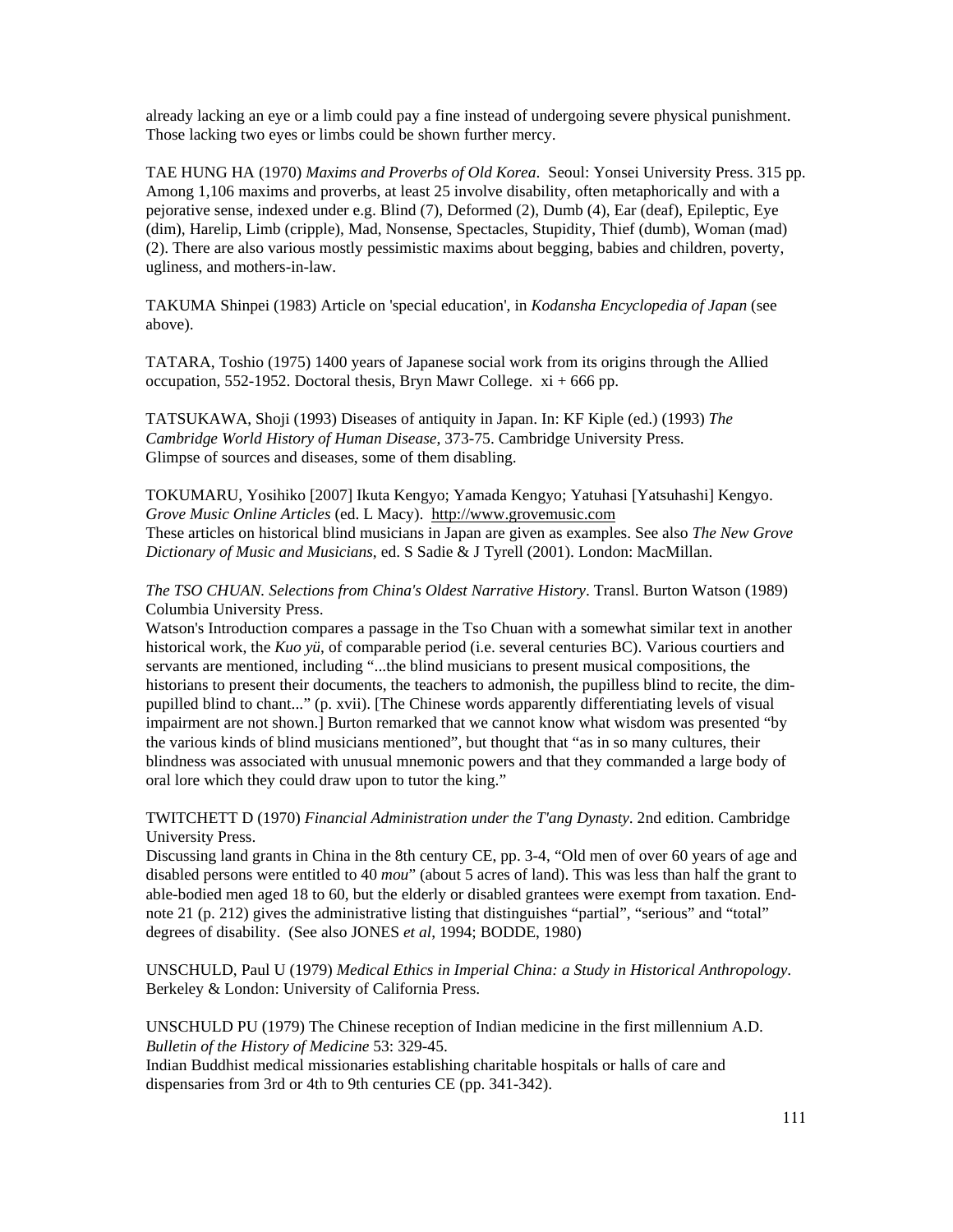UNSCHULD PU (1980) Concepts of illness in ancient China: the case of demonological medicine. *Journal of Medicine and Philosophy* 5: 117-32.

Among paradigms of causal explanation of illness, demonology had some strong points. [Modern westerners are seldom capable of perceiving this.]

VEITH, Ilza (1955) Psychiatric thought in Chinese medicine. *Journal of the History of Medicine and Allied Sciences* 10: 261-268.

VEITH I (transl.) (1966) *Huang Ti Nei Ching Su Wên. The Yellow Emperor's Classic of Internal Medicine*, new edition, chapters 1-34. Berkeley: University of California Press. Passing mention of disabilities (so far as identifiable) pp. xiii, 49, 50, 56, 107, 109, 121, 128, 143, 148, 156, 164, 167, 204, 208, 211, 230-233, 240, 248. Harking back to earlier 'tranquil and peaceful era' p. 149. [This translation had some poor reviews from Sinologists.]

VEITH I (1980) The history of medicine dolls and foot-binding in China. *Clio Medica* 14: 255-267. Artificial deformation of women's feet, from the 10th Century CE onward

WERNER, Edward TC (1995) *Ancient Tales & Folklore of China*. London: Senate. (First published by Harrap, 1922).

Disability and deformity in Chinese folklore, e.g. the dwarfish Creator (p. 76); the Deaf-Heaven and Dumb-Earth (82, 109-110); dwarfs at court (169-170); the writer rejected for ugliness (250); the Immortal as a lame beggar (289-90); dwarfs, giants, headless and armless people (386-90).

WHALEN LAI (1995) Unmasking the filial sage-king Shun: Oedipus at Anyang. *History of Religions* 35 (2) 163-184.

The author presents some attempted deconstructions of the story of Shun and his father[-in-law], the Blind Man, from the legendary reigns of the three Wise Kings, noting odd points that Mencius and Confucius contributed in the transmission, and the supposed motives of different philosophical schools in changing or promoting the legend. Shun is contrasted with Oedipus, in the received interpretation of the story. He exercised admirable filial piety, despite strong provocation from the Blind Man. However, different accounts appear in the Bamboo Annals. It is suggested that the previous sage-king, Yao, and the Blind Man, were one person, and Shun seized power from this person. Parts of other myths and legends, or geopolitical struggles, may have been involved in the differing accounts. Whalen Lai traces some threads in recent hermeneutics of Chinese legends, but is sceptical of any actual comparison with Oedipus.

WONG, K Chimin (1930) The early history of leprosy in China. *China Medical Journal* 44: 737-743.

WONG K Chimin & Lien-Teh, Wu (1936) *History of Chinese Medicine. Being a chronicle of medical happenings in China from ancient times to the present period*, 2nd edition. Shanghai: National Quarantine Service. xxiii + 906 pp.

Disabilities appear occasionally, e.g. five afflictions - dumb, deaf, lame, deformed, dwarfed (p. 21); rule against consanguineity, and warning against teratogenic 'impressions' on pregnant woman (43); mention of city asylums c.400 BC (?) for deaf, blind, dumb, lame, paralytic, deformed and insane (43- 44); massage (44, 45, 75); disabled physicians in the Sung dynasty (90-91); thyroid and seaweed for goitre and cretinism (124); footbinding (189-91). Lists 'workshop for blind adults' at Shanghai in 1845 - probably that of E. Syle in 1856.

XUNZI. *Xunzi. A Translation and Study of the Complete Works*. 3 vols, transl. John Knoblock (1988- 1994). Stanford CA: Stanford University Press.

Writings of the Chinese philosopher Xunzi in 3rd century BC included Bk 5 (I: 196-211, notes pp.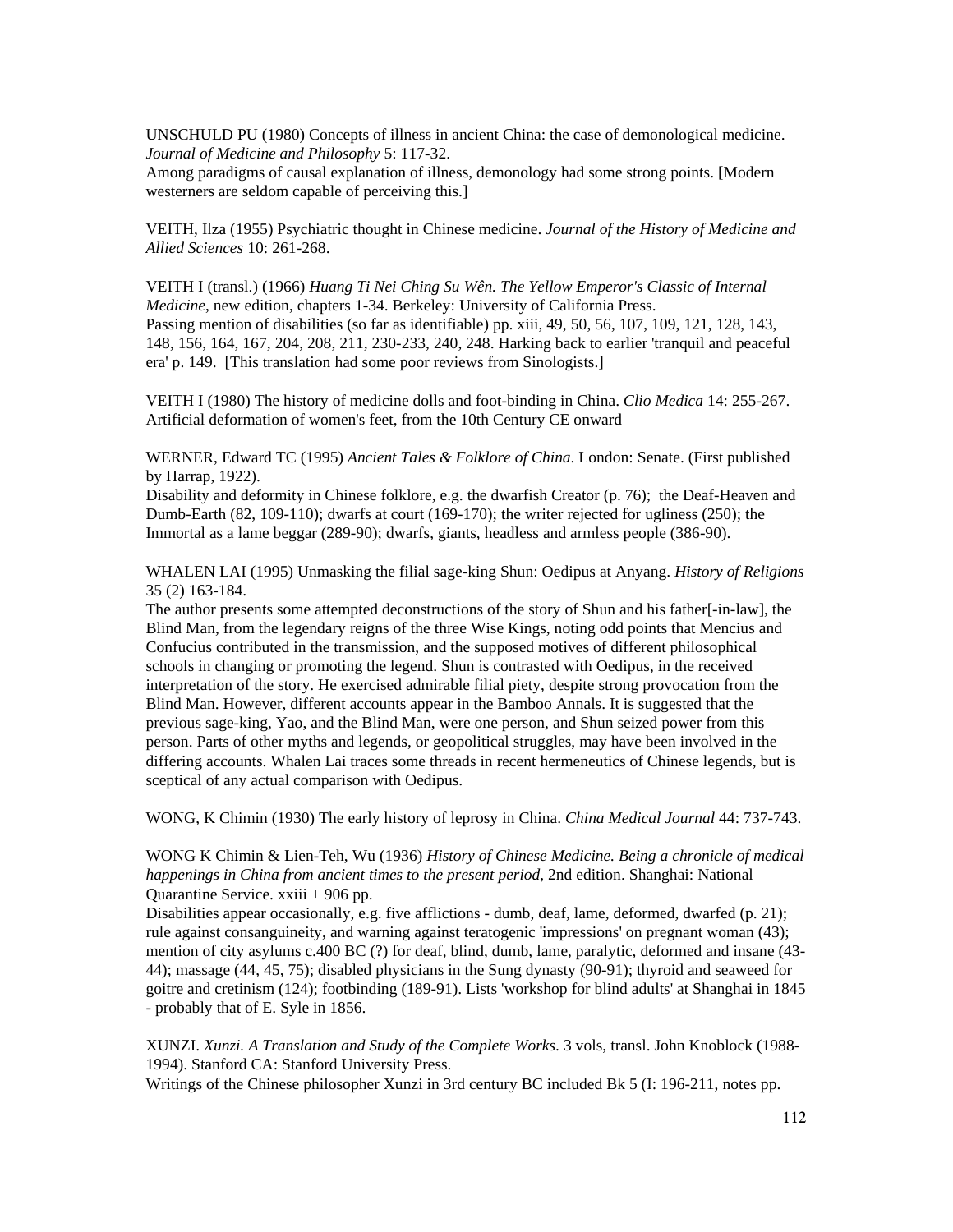293-299). This debunked the practice of physiognomy, the attempt to judge character and fortune from physical appearance, which was popular in his time. Rejecting it, Xunzi gave examples of people of peculiar or deformed appearance who achieved fame by their character and actions (I: 204, 294- 296). Elsewhere (Bk 8, sect. 7) he used an example indicating common public attitudes: "An unworthy person who is self-deluded into thinking himself worthy is like a hunchback trying to raise himself up high. Those who point to his deformity will be all the more numerous." (II: 75; see also III: 139). On the appalling behaviour of King Kang of Song, Xunzi reported that "He split open the hump of a hunchback" (II: 148). Among court entertainers, he mentioned "jesters and buffoons ... dwarfs and fools" (II: 168; III: 45).

YULE, Sir Henry (ed. & transl.) (1916) *Cathay and the Way Thither*. London: Hakluyt Society. Vol. IV. Travels of Ibn Batuta, pp. 121-222. Reserved places at a temple in Canton, for blind, infirm, crippled people around 1352 CE.

ZHUANGZI. *Zhuangzi Speaks. The music of nature*, adapted and illustrated by Tsai Chih Chung, transl. Brian Bruya, afterword by Donald J Munro. Princeton, NJ: Princeton University Press. xi + 143 pp.

See CHUANG TSU (above). This startling presentation of the life and philosophy of Zhuangzi, by Taiwanese cartoonist Tsai Chih Chung, offers a graphic rendering (with lettered storyline in English, and also Chinese text) of many stories, word-pictures and debates recounted by the Daoist philosopher and school, including those with disabled characters. An 'Afterword' by Donald Munro (pp. 127-141) introduces Zhuangzi (369? - 286? BC) and his thought, as "a man who broke a lot of the rules and was irreverent toward all the rest". [Presumably he would have been much tickled by the idea of his late universalisation in cartoon strip.]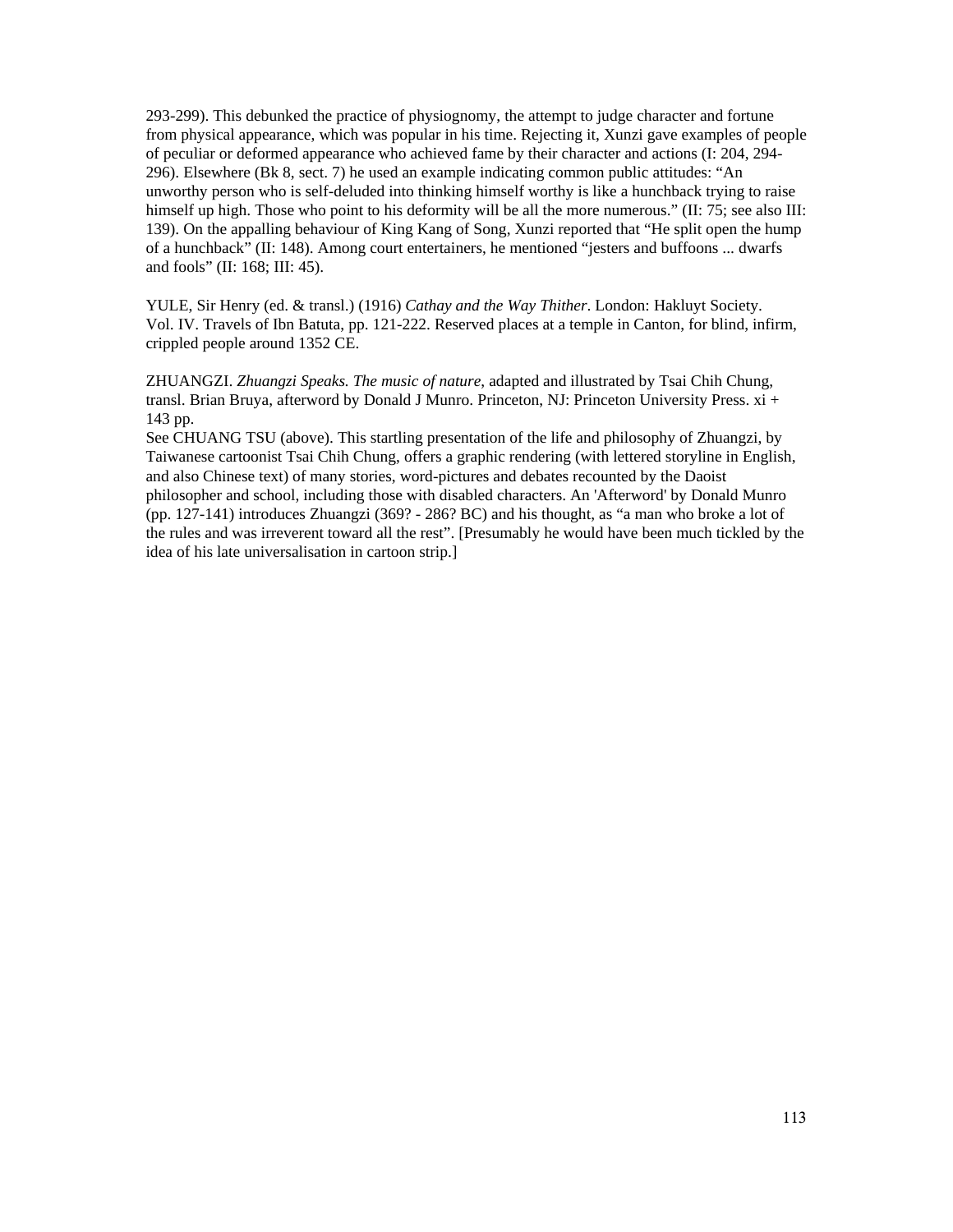# **6.0 (HISTORICAL RAGBAG OF SOUTH-EAST ASIAN DISABILITY)**

**EXPLANATION.** The compiler/annotator has neither time, nor expertise, nor any plans, to extend bibliographical work across South East Asia and the Pacific, but has come across a few interesting historical items from that region, which have sat for years neglected in boxes on a shelf. They do not belong to the present 'East Asia' bibliography, being odds and ends from Indonesia, Vietnam, Thailand, Philippines, Papua New Guinea, some Pacific islands, etc. Across the vastness of the web, somebody might find here a useful piece for their own historical jigsaw puzzle. So they are appended here without too much apology, for those who prefer the margins to the mainstream and like rummaging in rag-bags and antique stalls. All-seeing Google might make the links that find a welcoming home for these historical notes.

BERGER, Kenneth W (1969) A history of the education of the deaf in the Philippines. *American Annals of the Deaf* 114: 79-94.

Detailed history from 1907, of the School for the Deaf and Blind, based on primary sources and interviews. Brief reference is made as far back as 1604, when two deaf-mute people in Dulac were instructed in the Catholic faith, using manual signs, by Jesuit Fr Ramon de Prado, and were baptised by Fr Francisco de Otaco. (This was documented by Fr Pedro Chirino SJ, 'Relacion de las Islas Filipinas', Rome: Estevan Paulino, 1604. Original and translation in: EH Blair & JA Robertson (eds) (1907) *The Philippine Islands 1493-1898*, vol. 13, Cleveland: Clark. Reference is also made to publication by the first principal of the School for the Deaf and Blind, Miss Delight Rice (see below).

CROSS AB (1977) The Solomon Islands tragedy -- a tale of epidemic poliomyelitis. *Medical History* 21: 137-155. [Full text now open online, via NLM Gateway.]

[This journal is now open full text, via search for the article at Pub Med the NLM Gateway.] Cross describes, from primary sources and personal experience, the various epidemics of polio that hit the Solomon Islands in the Western Pacific, starting in 1925, and the measures that were taken. Reference is also made to some indigenous customs of treatment, such as a kind of sweating bed, and other means of applying heat to the body suffering paralysis, also massage and exercise (pp. 150-152).

DAVID, PU (ed.) *et al* (1976) *Golden Jubilee 1926-1976 Souvenir Programme*. Penang, Malaysia: St. Nicholas School and Home for the Visually Handicapped. 32 pp.

Provides an account of the history, personnel and development of the work with blind children, from the founding in 1926 and the first superintendent (Miss May C Satchell, who "learned Braille and handwork to fit herself for the new work. Her experience in Foochow, China and elsewhere with blind welfare work made her an asset to the home", and subsequently Miss BE Sherman), to 1976. The first Malaysian headmaster, Mr WG (Bill) Brohier, took office in 1961. A number of talented blind students are named, with their achievements.

GAJDUSEK, D Carleton (1962) Congenital defects of the central nervous system associated with hyperendemic goiter in a neolithic highland society of Netherlands New Guinea. *Pediatrics* 29: 345- 363.

Gajdusek visited in 1959 and 1960 and wrote of a "contemporary neolithic agricultural society" in an isolated region of New Guinea "whose inhabitants possessed no contact with the civilized world until 3 years ago". He found that "most, and perhaps all, of the members suffer from varying degrees of congenital central nervous system damage. This damage ranges from subtle degrees of mental subnormality to severe feeble-mindedness often associated with deafness or deaf-mutism", in the context of a high incidence of iodine deficiency. He recognised that criteria of intelligence and mental subnormality were extremely difficult to establish, but noted that the "culturally similar D\_\_\_ natives from surrounding areas" referred to the M\_\_\_ goitre region natives as "sub-normal, unintelligent and generally defective people", and the difference between D\_\_\_ and M\_\_\_ groups, in speed of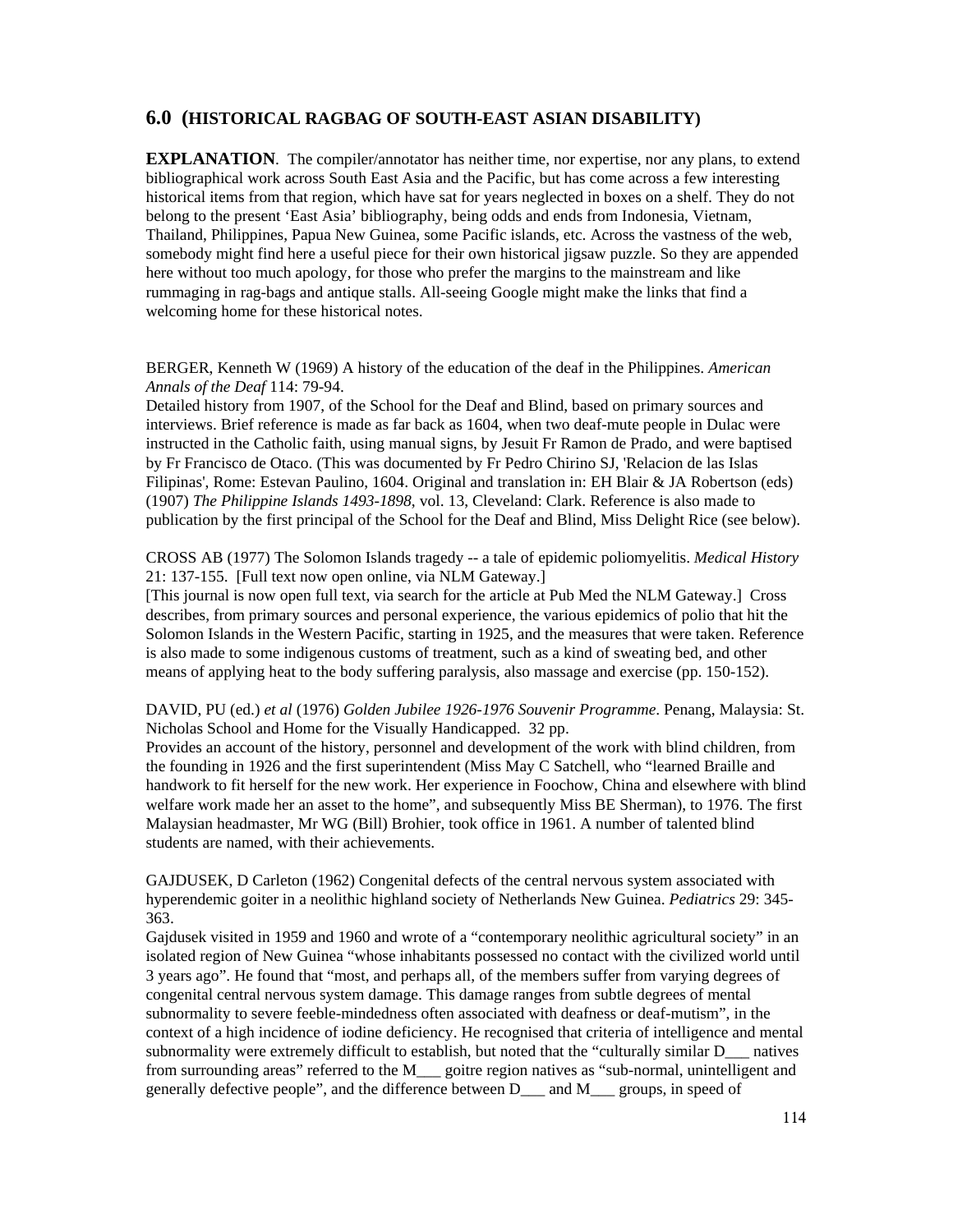understanding, was "clearly apparent to all Western observers". [**On ethics**. This article contains about 70 full-face photos of local men, women and children showing visible goitres and other labelled conditions, e.g. "Fig 10. Three mentally subnormal [M\_\_\_] youngsters, all of whom suffer from defective speech and hearing"; also photos showing no medical condition, included apparently to demonstrate the 'cultural backwardness' of the people. These, and some of Gajdusek's remarks about the M\_\_\_ group, would no longer be publishable in a medical journal, on grounds of privacy, consent and medical ethics. However, as a medical observer, Gajdusek went to great lengths to map the region of iodine deficiency disorders, walking through unmapped and difficult terrain at some personal risk, with the prospect of introducing "improved nutrition and iodine therapy".

KELLY FC & Sneddon WW (1960) Prevalence and geographical distribution of endemic goitre. in: *Endemic Goitre*, 27-233. Geneva: World Health Organisation.

This global survey includes the goitre and iodine deficiency status of Thailand, Cambodia, Laos, Viet Nam, Malaya, Indonesia, Timor, Borneo, Sarawak (pp. 164-173, and plate p. 149), the Philippines, Oceania and New Guinea (pp. 184-188), with references no.s 1138-1175, 1293-1308 (pp. 228-229, 231) ranging over the previous 70 years.

KENNEDY, Donald Gilbert (1931) Field notes on the culture of Vaitupu, Ellice islands. *Journal of the Polynesian Society, containing the Transactions and Proceedings of the Society*, Vol. 40 (No. 158, June 1931) Memoir Supplement, pp. 247-264. [An earlier part was published in March 1931, pp. 217-246.]

In this section, pp. 247-257 report on "Sickness and its treatment". Two traditional forms of treatment are particularly noted: cautery (pp. 248-250) and massage (locally known as *puke* (250-255). The main informant on massage was Luao, aged about 46 and reputedly one of the most skilful practitioners on the island, who had learnt the skills from his mother, Maleta. Observation of other masseurs, and their communications, corroborated Luao's account. Kennedy first explains the masseurs' theory of physiology and its disorders, which was probably connected with the high incidence (over 60% in adults) of filariasis. Fifteen distinct kinds of massage are then described (252- 254), being applied to different parts of the body by the masseur's palms, fingertips, both hands, point of the elbow, sole or heel of the foot, and involving various kinds of movement such as friction, pressing, kneading, pinching, striking, manipulating, squeezing, pulling, stretching, with different applications for various kinds of disorder.

LEE YK (1973) Lunatics and lunatic asylums in early Singapore (1819-1869). *Medical History* 17: 16-36. [Full text now open online, via NLM Gateway.]

Detailed paper based on archives of government records and correspondence, discussing the contemporary legal and humanitarian perceptions of lunacy or mental derangement, the inadequacy of initial arrangements (merely locking up lunatics in police custody) and attempts to provide some improved provisions.

MALAYA, Federation of. Social Welfare Department, Blind Welfare Office (1954) *Blindness in Malaya*. Kuala Lumpur. 65 pp.

Detailed review of activities and strategies. Short historical section reviews the start of blind work in 1926, when "the Anglican Church opened a small Home for blind and crippled children in Malacca. In 1931 this was moved to Penang, where it still is today and is known as St. Nicholas' Home"; and subsequent developments, including the inauguration of "an independent Malayan Association for the Blind" in 1951 (pp. 19-22).

NAVON, Liora (1998) Beggars, metaphors, and stigma: a missing link in the social history of leprosy. *Social History of Medicine* 11: 89-105.

Study of the range and ambiguity in historical and current public attitudes toward leprosy in Thailand, suggesting that before effective medical treatment was available, Buddhist teaching on karma could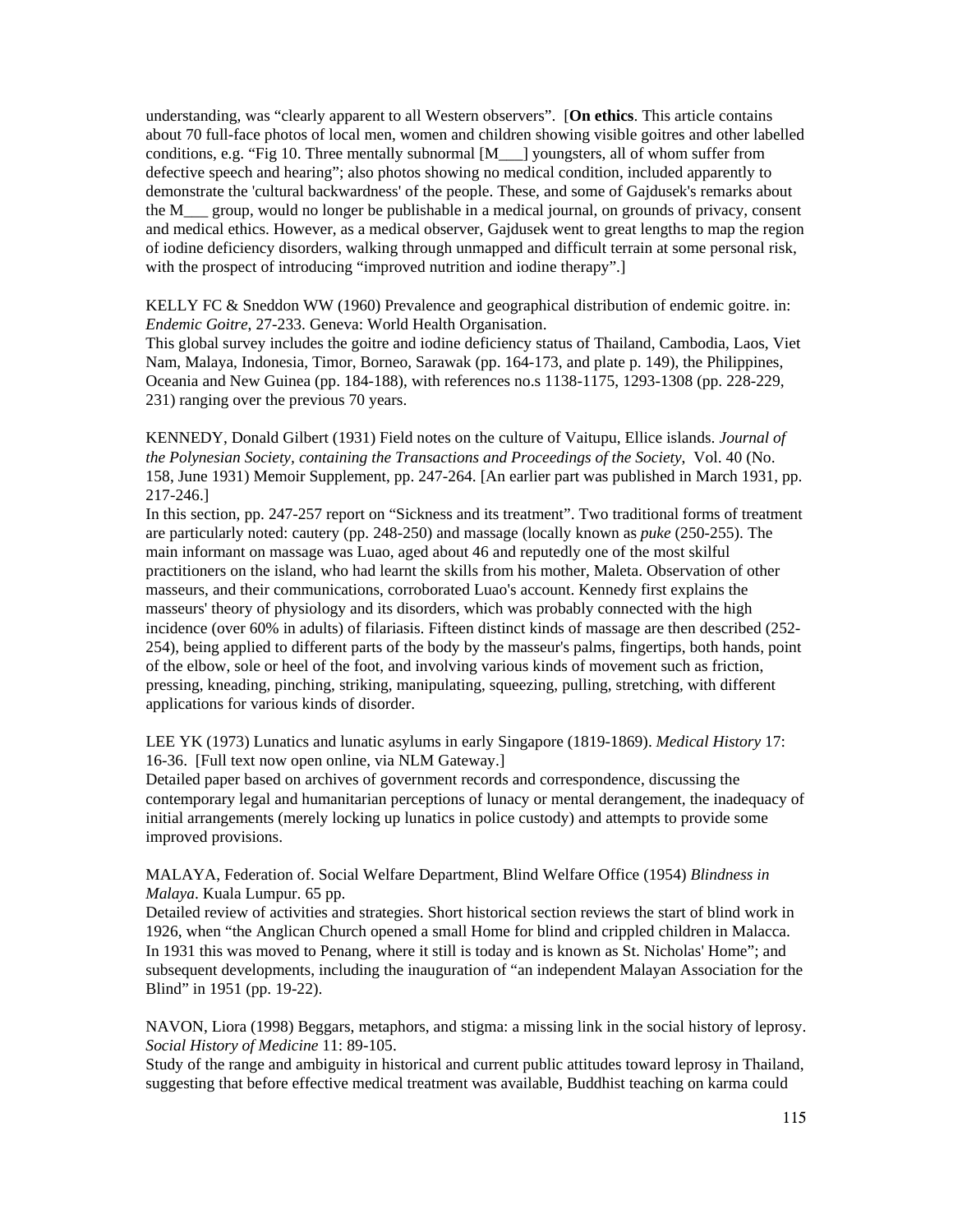support stigmatising views, since leprosy was believed to result from sins in an earlier life; yet Buddhist belief also supported an actively compassionate response, by which believers would acquire merit. The first reaction caused many people with the earlier stages of leprosy to disguise their condition or to be concealed by their families. Over time, this led to the public seeing only people begging with severe leprosy deformities, profiting from the second response, i.e. the charitable impulse. Some time after modern drug treatment became available, people with severe deformities were a rare sight, yet a strong folk memory of the disgusting and repulsive beggar continued to reinforce negative attitudes in the rising generation.

RICE, Delight (1945) The School in the Philippines. *Volta Review* 47: 264-267, 316, 337-338, 374. (See K Berger, above). Notes by the principal of the blind school.

WRIGHT, John Dutton (1926) Schools for the Deaf in the Orient. *Volta Review* [28: 49-52] [Subsequent articles on pp. 348-355; 415-417; 593-595; 769-770; report on South Asian schools.] Wright visited schools for the deaf in Philippines, Japan, Burma, India and Ceylon, between 1919 and 1924, and reported on the nature of the work being done, and some of the people involved.

WOODWARD, James, Nguyen Thi Hoa & Nguyen tran Thuy Tien (2004) Providing higher educational opportunities to deaf adults in Viet Nam through Vietnamese sign languages: 2000-2003. *Deaf Worlds* 2o: 232-263.

Of historical interest is a note on p. 234, that "the first school for Deaf people in Viet Nam" was founded in 1886 "by a French priest, Father Armar" in Lai Thieu, about 23 miles north west of Saigon. At about that time a deaf man named Nguyen Van Truong and some Vietnamese catholic nuns went to France to learn about deaf education, and returned to run the school, which continued as the sole formal educational establishment for deaf students until 1972. No specific reference is given for this information [A note by Yau Shun-chiu (1994, p. 3921, see above) states, also without source, that the first school "was set up by Father Azéma of the French Foreign Missions in 1886". It is of course possible that two French Catholic priests, Armar and Azéma, both had a hand in founding the school; or that there was only one, and his name suffered some distortion in historical transmission.]

### **Texts and Notes on the Origins of Education for Blind People in the Netherlands East Indies (now Indonesia), 1890-1940.**

NB **\*** *Starred items have not been seen. Deductions are made from their titles, in the context of items actually seen (the latter, as far as the Dutch could be understood)*.

FARRELL, Gabriel (1958) *The Blind in Asia*. New York: American Foundation for Overseas Blind. 35 pp.

Brief notes (pp. 31-33) suggest that "some care was given to the blind by missionaries during the late 1800s, but it was not until 1902 that the Institute for the Blind in Bandung was founded by the Society for Improvement of the Fate of the Blind in Indonesia. Under a Dutch board of directors, the Institute during its first forty years offered a basic program of education and training in a compound accommodating both children and adults." (p. 32)

#### \* LENDERINK, Hendrik Jacob (1902) *Kort overzicht der werkzaamheden van het Internationale congres voor verbetering van het lot der blinden, gehouden te Brussel*. Amsterdam.

HJ Lenderink (b. 1846) apparently engaged in mission work with blind people in Java, probably from the 1890s. (He may have been the recipient of Moon's embossed books in Batta Toba and Batta Mandailing. See items below). Presumably he played a part in the start of the Vereeniging tot Verbetering van het Lot der Blinden in Nederlandsch-Indië (Society for Uplift of the Blind in the Netherlands East Indies), which opened an Institute for the Blind at Bandoeng (Bandung) in 1902.